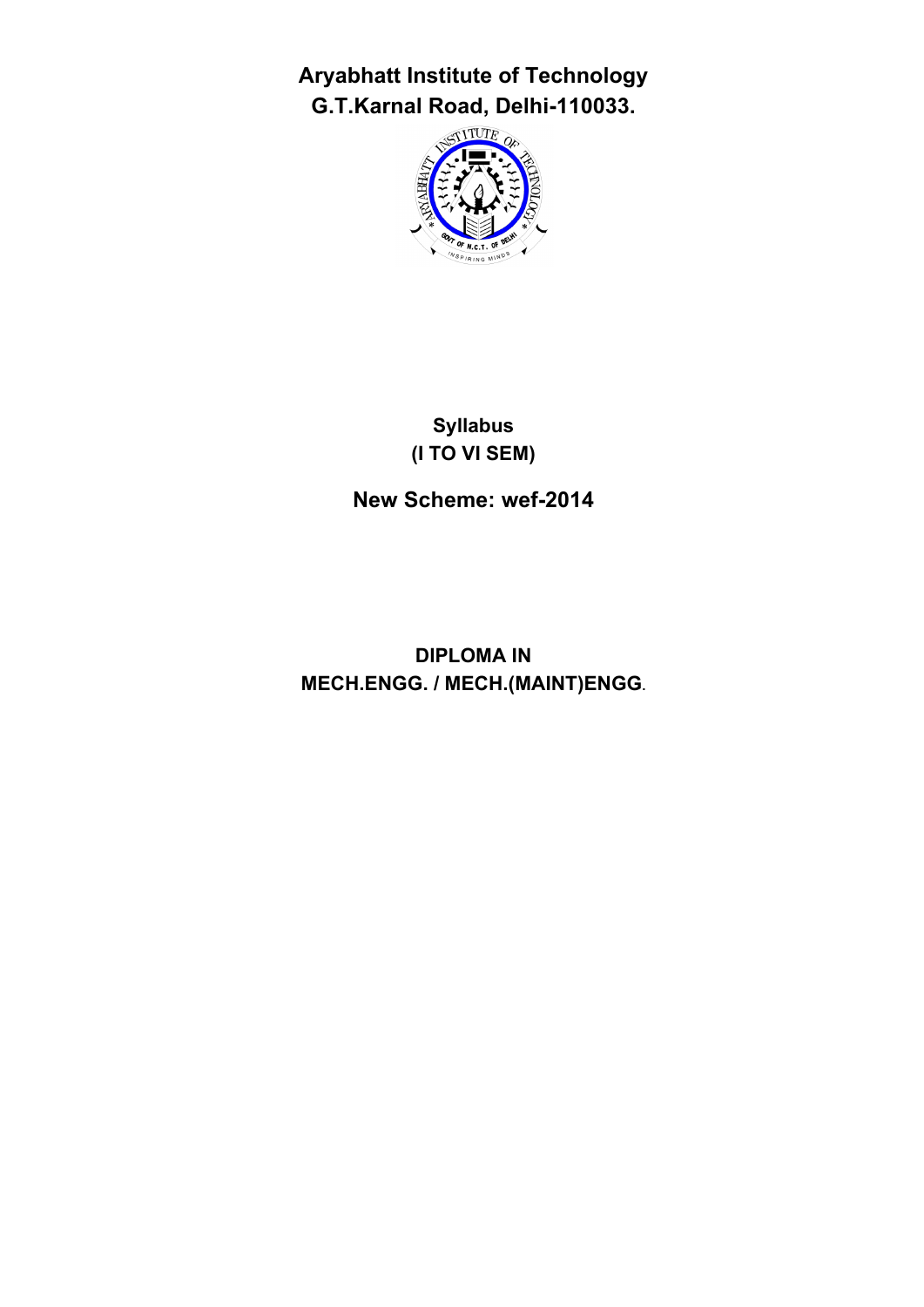# **Study Scheme (wef 2014) FIRST SEMESTER MECH.ENGG.& /MECH.(MAINT)ENGG.**

| Code<br>No.    | <b>Subject</b>                               |                | <b>Study</b><br><b>Scheme</b><br><b>Period/Week</b> |    |                                              | <b>Total</b><br><b>Marks</b>         |                                 |      |                      |                |                |
|----------------|----------------------------------------------|----------------|-----------------------------------------------------|----|----------------------------------------------|--------------------------------------|---------------------------------|------|----------------------|----------------|----------------|
|                |                                              | L              | т                                                   | P  |                                              | <b>Internal</b><br><b>Assessment</b> | <b>External Assessment Exam</b> |      |                      |                |                |
|                |                                              |                |                                                     |    | <b>Practical</b><br><b>Theory</b>            |                                      | <b>Written Paper</b>            |      | <b>Practical</b>     |                |                |
|                |                                              |                |                                                     |    | Max.<br>Max.<br><b>Marks</b><br><b>Marks</b> |                                      | Max.<br><b>Marks</b>            | Hrs. | Max.<br><b>Marks</b> | Hrs.           |                |
| $*CM-$<br>102  | <b>Communication Skills - I</b>              | 4              | 1                                                   | 2  | 50                                           | 50                                   |                                 | 3    | 100                  | ٠              | 300            |
| <b>*BS-112</b> | <b>Applied Mathematics-I</b>                 | 4              | 2                                                   | ٠  | 50                                           | $\blacksquare$                       | 100                             | 3    | $\blacksquare$       | $\blacksquare$ | 150            |
| *ES-121        | <b>Engineering Drawing-I</b>                 | 2              | ٠                                                   | 6  | ۰                                            | 50                                   | 100                             | 3    | ۰                    | $\blacksquare$ | 150            |
| *BS-213        | <b>Applied Physics</b>                       | 4              | 2                                                   | 2  | 50                                           | 50                                   | 100                             | 3    | 100                  | 3              | 300            |
| $*CE-130$      | <b>Workshop Practice-I</b>                   | $\blacksquare$ |                                                     | 8  | $\overline{\phantom{a}}$                     | 50                                   | ۰                               | ۰    | 100                  | 3              | 150            |
| 含含             | <b>Student Centered</b><br><b>Activities</b> |                |                                                     | 5  | ٠<br>۰                                       |                                      | -                               | ۰    | ۰                    | $\blacksquare$ | $\blacksquare$ |
|                | <b>TOTAL</b>                                 | 14             | 5                                                   | 23 | 150                                          | 200                                  | 400                             | ٠    | 300                  | ٠              | 1050           |

#### **CM-102 ENGLISH AND COMMUNICATION SKILLS – I**

 **L T P 4 1 2**

#### **Rationale**

The curriculum aims to develop the use of English for three major purposes social interaction, academic achievement and professional use. Listening, speaking, reading, and writing skills can not be thought of as independent skills. They are generally perceived as interdependent where one skill often activates the other skills as well as the paralinguistic skills required for the achievement of effective communication. It is believed that the most effective way to achieve these purposes is through the adoption of a thematic, integrated, content-based approach to teaching and learning.

#### **DETAILED CONTENTS**

### **1. INTRODUCTION (10%)**

**Theory:**

Definition, Introduction and Process of Communication

- Objectives of Communication
- Essentials of Communication
- Media and Modes of Communication
- Channels of Communication
- Barriers to Communication
- Body language
- § Humour in Communication
- Silence in Communication

**Note:** Teachers are expected to give practical examples, while teaching above topics

**2. LISTENING (10%)** 

**Theory:** Significance, essentials, barriers and effectiveness of Listening.

**Practicals:** The following exercises to be conducted in practical sessions:

- Using pre-recorded CDs/DVDs with pre-listening exercise to prepare students about what they are going to hear and comprehension based on the audio
- Note-taking
- Listening for the main ideas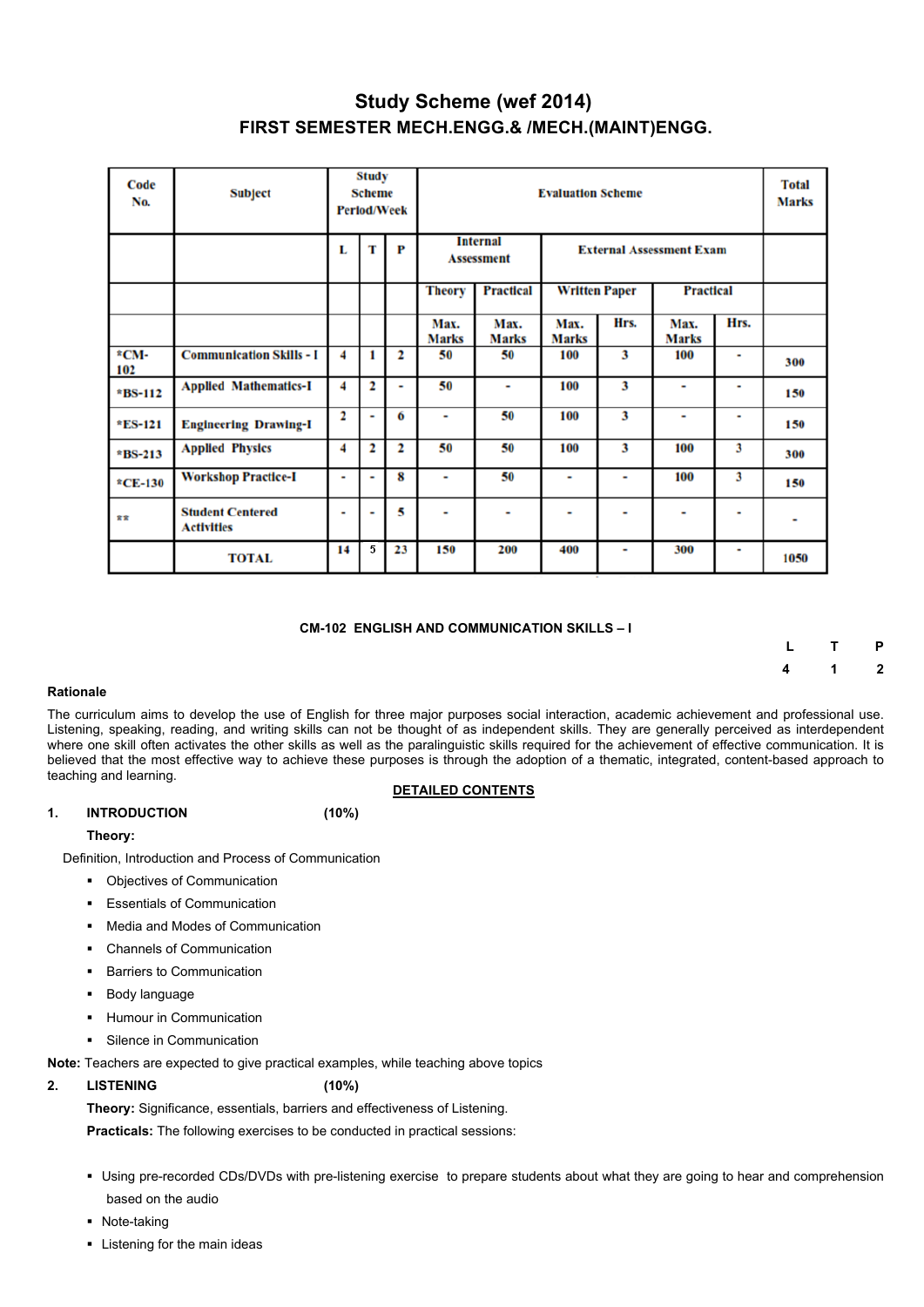■ Assessing listening proficiency

#### **3. SPEAKING (20%)**

**Theory:** Significance, essentials, barriers and effectiveness of Speaking

§ Introduction to phonetics (Dictionary: meaning and pronunciation of words as given in the standard dictionary using symbols of phonetics)

**Practicals:** The following exercises to be conducted in practical sessions:

- Exercises on pronunciation of common words as given in the standard dictionary using symbols of phonetics
- § Greetings for different occasions
- Introducing oneself, others and leave taking (talking about yourself)
- § Just a minute (JAM) sessions: Speaking extempore for one minute on given topics
- § Paper reading before an audience (reading unseen passages)
- Situational Conversation/role-playing with feedback, preferably through video recording
- § Reading aloud of Newspaper headlines and important articles
- **■** Improving pronunciation through tongue twisters

- Techniques of reading: Skimming, Scanning, Intensive and Extensive Reading
- § Comprehension, Vocabulary enrichment and grammar exercises based on the following selective readings:

- Ozymandias P.B. Shelley
- Daffodils William Wordsworth
- Stopping by Woods on a Snowy Evening Robert Frost
- § Comprehension exercises on unseen passages
- o Exercises on interpretation of tables, charts, graphs, signs and pictures etc.

- Paper reading
- Poetry recitation
- Reading newspaper headlines
- **5. WRITING (15%)**

- Significance, essentials and effectiveness of writing
- Paragraph of 100-120 words

## **4. READING (10%)**

**Theory:** 

### **Section-I**

- Homecoming R.N. Tagore
- § The Selfish Giant Oscar Wilde
- The Stick Justice Surinder Singh

### **Section-II**

- I Have A Dream Martin Luther King
- § My struggle for An Education- Booker T Washington
- Life Sketch of Sir Mokshagundam Visvesvarayya

### **Section-III**

### **Practicals:**

### **Theory:**

### **Practicals:**

- 
- § Exercises on spellings
- Group exercises on writing paragraphs on given topics
- **6. VOCABULARY (15%)**

### **Theory:**

- Vocabulary of commonly used words
- Pair of words (Words commonly confused and misused)

#### **Practicals:**

- To look up words in a Dictionary: meaning and pronunciation of words as given in the standard dictionary using symbols of phonetics
- To seek information from an Encyclopedia

## **7. GRAMMAR (20%)**

**Theory:**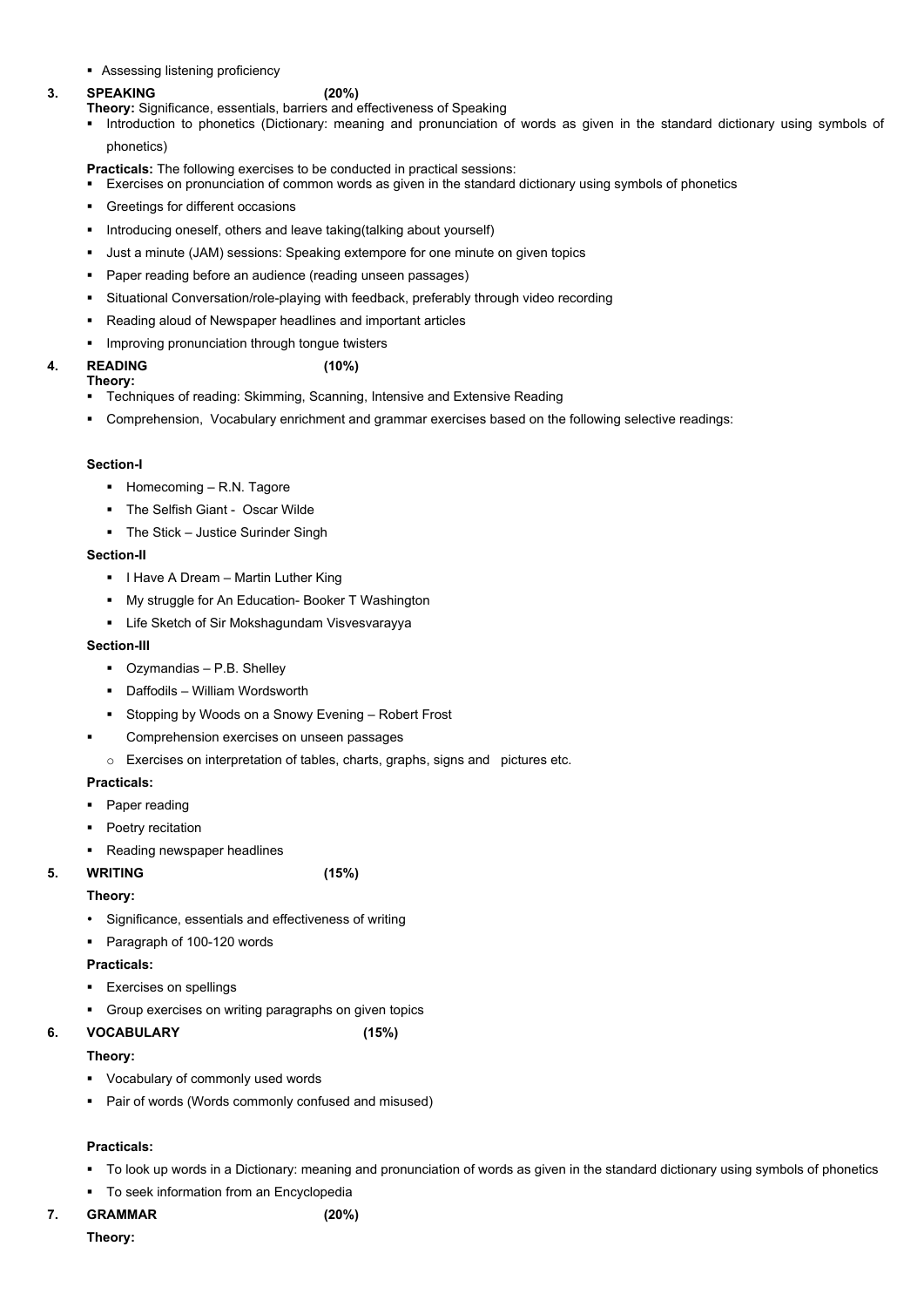- § Identification of parts of speech
- Using a word as different parts of speech
- § Correction of in-correct sentences
- **Tenses**
- § Voice

**Note:** Teachers are expected to give practical examples, while teaching above topics

#### *RECOMMENDED BOOKS*

- 1. Text Book of English and Communication Skills Vol 1, By Alvinder Dhillon and Parmod Kumar Singla; Published by: M/S Abhishek Publications, Chandigarh
- 2. Spoken English (2<sup>nd</sup> Edition) by V Sasikumar & PV Dhamija; Published by Tata MC Graw Hills, New Delhi.
- 3. Spoken English by MC Sreevalsan; Published by M/S Vikas Publishing House Pvt. Ltd; New Delhi.
- 4. Spoken English –A foundation course (Part-I & Part-II) By Kamlesh Sdanand & Susheela Punitha; Published by Orient BlackSwan, Hyderabad
- 5. Practical Course in English Pronunciation by J Sethi, Kamlesh Sadanand & DV Jindal; Published by PHI Learning Pvt. Ltd; New Delhi.
- 6. A Practical Course in Spoken English by JK Gangal; Published by PHI Learning Pvt. Ltd; New Delhi.
- 7. English Grammar, Composition and Usage by NK Aggarwal and FT Wood; Published by Macmillan Publishers India Ltd; New Delhi.
- 8. Business Correspondence & Report writing (4<sup>th</sup> Edition) by RC Sharma and Krishna Mohan; Published by Tata MC Graw Hills, New Delhi.

9.

- (i) Sum and difference formulas for trigonometric ratios of angles and their application (without proof). Formula from product to sum, difference and vice-versa. Ratio of multiple angles, sub multiple angles (like 2A, 3A, A/2).
- (ii) In a triangle sine formulas, cosine formulas, Napier's analogy. Solution of triangle.
- (iii) Simple problems on height and distance.
- (iv) Plotting of curves  $y = f(x)$ ,  $f(x)$ , trigonometric functions (Sine, Cosine, Tangent).
- 10. Business Communication by Urmila Rani & SM Rai; Published by Himalaya Publishing House, Mumbai.
- 11. Business Communication Skills by Varinder Kumar, Bodh Raj & NP Manocha; Published by Kalyani Publisher, New Delhi.
- 12. Professional Communication by Kavita Tyagi & Padma Misra; Published by PHI Learning Pvt. Ltd; New Delhi.
- 13. Business Communication and Personality Development by Bsiwajit Das and Ipseeta Satpathy; Published by Excel Books, Delhi
- 14. Succeeding Through Communication by Subhash Jagota; Published by Excel Books, Delhi
- 15. Communication Skills for professionals by Nira Konar; Published by PHI Learning Pvt. Ltd; New Delhi.
- 16. Developing Communication Skills (2<sup>nd</sup> Edition) by Krishna Mohan & Meera Banerji; Published by Macmillan Publishers India Ltd; New Delhi.
- 17. Effective Technical Communication By M .Ashraf Rizwi; Published by Tata MC Graw Hills, New Delhi.
- 18. Basic Communication Skills for Technology by Andrea J Rutherfoord; Published by Pearson Education, New Delhi
- 19. English & Communication Skills for students of Science & Engineering by SP Dhanavel; Published by Orient BlackSwan, Hyderabad.
- 20. Technical Communication- Principles & Practices by Meenakshi Raman & Sangeetha Sharma; Published by Oxford University Press, New Delhi.
- 21. Technical English by S. Devaki Reddy & Shreesh Chaudhary; Published by Macmillan Publishers India Ltd; New Delhi.
- 22. Advanced Technical Communication, by Kavita Tyagi & Padma Misra; Published by PHI Learning Pvt. Ltd; New Delhi.
- 23. Communication Skills for Engineer & Scientist by Sangeeta Sharma & Binod Mishra; Published by PHI Learning Pvt. Ltd; New Delhi.

### **BS-112 \*APPLIED MATHEMATICS – I**

| $\mathsf{L}$ | $\mathbf{T}$            | P              |
|--------------|-------------------------|----------------|
| 4            | $\overline{\mathbf{2}}$ | $\overline{a}$ |

### **RATIONALE**

The course aims at developing analytical abilities in basics of applied mathematics such as: vector algebra, matrices, elementary numerical analysis, coordinate geometry, differential and integral calculus and solution of first order differential equations. Besides application of above the elements in engineering, the course of study will also provide continuing education base to them.

#### **NOTE: Weightage of each topic for external examination is given in the brackets**

### **DETAILED CONTENTS**

#### **1. ALGEBRA (15%)**

Arithmetic Progression (A.P.) – its n<sup>th</sup> term, sum to n terms. Geometric Progression (G.P.) - its n<sup>th</sup> term, sum to n terms.

- And infinite Geometric series. Partial Fractions.
- (ii) Binomial theorem for positive integral index (without proof), Binomial theorem for any index, Expansions.

## **2. TRIGONOMETRY (15%)**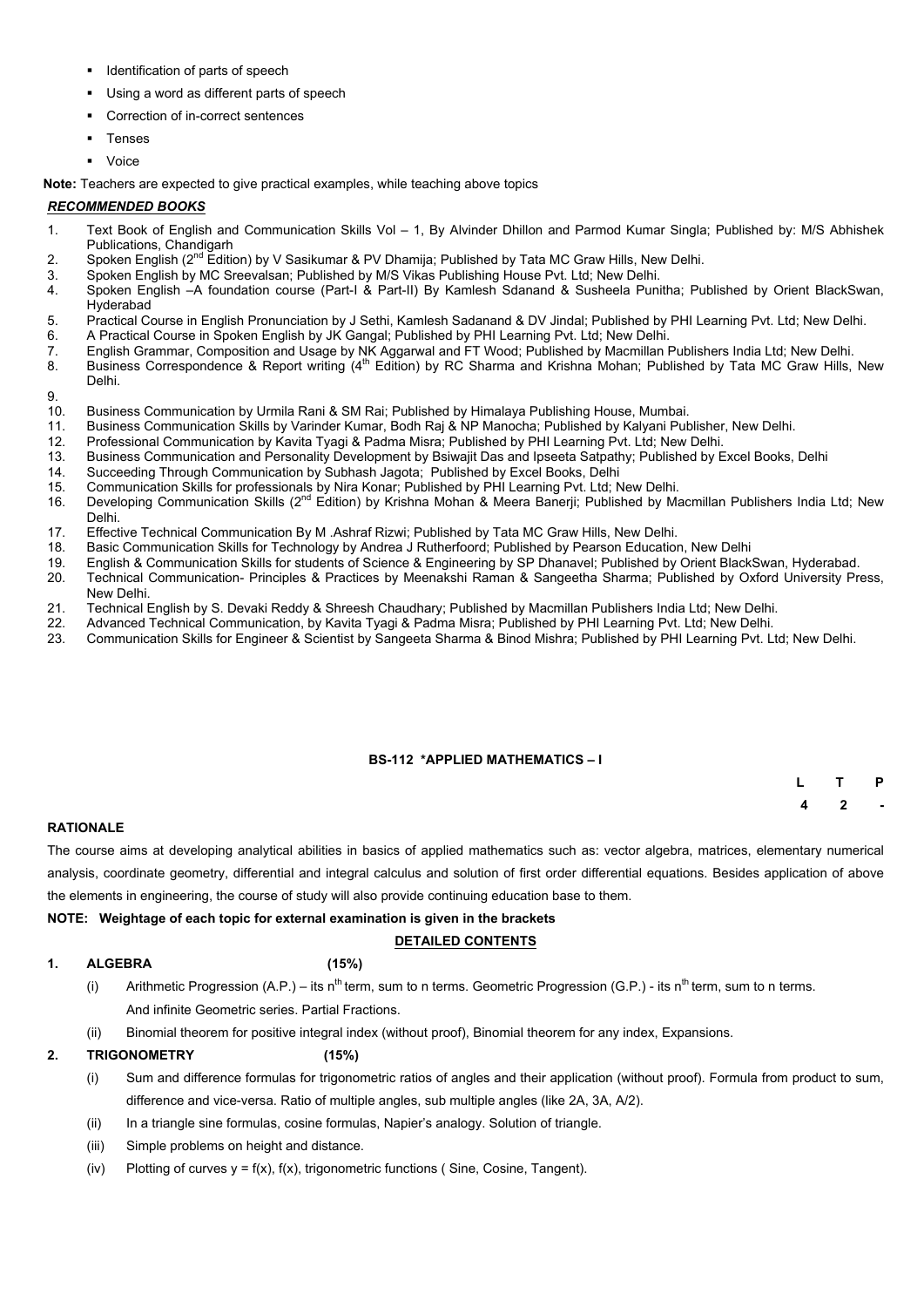#### **COORDINATE GEOMETRY (40%)**

- (i) Equation of straight line in various standard forms. Intersection of two straight lines and angle between them. Concurrent lines, perpendicular distance formula.
- (ii) General equation of a circle and its characteristics. Equation of a circle given center and radius, three point form and diametrical form.
- (iii) Definition of a conic section, standard equation of a parabola equation of parabola given its focus and Directrix. Given the equation of parabola finding its focus axis, vertex, Directrix and latus section.
- (iv) Ellipse and hyperbola (standard equation, without derivation) determining the equation of ellipse and hyperbola given the Directrix, focus and eccentricity. Given the equation of the ellipse and hyperbola finding the focii, Directrixes, axes, latus rectum, vertex and eccentricity.

### **4. VECTOR ALGEBRA (10%)**

- (i) Concept of a vector, Position vector of a point. Addition and subtraction of vectors.
- (ii) Multiplication of a vector by a scalar product and vector product of two vectors. Application to problems on work done and moment (torque)

#### **5. DETERMINANT AND MATRIX (20%)**

- Drawing instruments & their uses.
- Lines, lettering & dimensioning.
- **2. SCALES (10%)**
	- § Types of scales, plain scale, diagonal scale, vernier scale.
- **3. PROJECTION OF POINTS AND LINES (20%)**
- (i) Definitions Evaluation of a determinant of order two and three. Minor and cofactors. Properties of determinants. Solving simultaneous equations by Cramer's rule.
- (ii) Concept of a matrix, definitions, Transpose of a matrix, Symmetric and Skew Symmetric matrix, Diagonal matrix, Unit matrix, Addition and Multiplication of matrices, Adjoint and Inverse of a matrix, solving simultaneous equations by matrix methods.

#### **ES – 121 ENGINEERING DRAWING**

|  | L T P   |  |
|--|---------|--|
|  | $2 - 6$ |  |

#### **RATIONALE**

Drawing is the language of engineers & technicians. Reading & interpreting engineering drawing is their day to day responsibility. The course is aimed at in developing basic graphic skills so as to enable them to use these skills in preparation of engineering drawings their reading & interpretation. The emphasis while imparting instruction should be to develop conceptual skills in the students.

#### **NOTE:-**

- **1. Weightage of each topic for external examination is given in the brackets.**
- **2. First angle projection to be followed.**
- **3. Minimum of 12 sheets to be prepared by each student.**
- **4. BIS SP 46 – 1988 should be followed.**

#### **DETAILED CONTENTS**

**1. INTRODUCTION (5%)**

#### **First angle and Third angle projections**

Projection of Points : Introduction, Points situated in Ist, 2<sup>nd</sup>, 3<sup>rd</sup> and 4<sup>th</sup> quadrants. Projection of Lines: Introduction, Line parallel to one

or both the planes, Line contained by one or both the planes, line parallel to one of the plane. Line inclined to one plane and parallel to others, Line inclined to both the planes.

#### 4.**THEORY OF PROJECTIONS(elaborate theoretical instruction) (15%)**

- Introduction to first angle projections
- Drawing 3 views of given objects (at least 2 objects)
- § Drawing 6 views of given objects (Non symmetrical objects may be selected for this exercise)
- Identification of surfaces on drawn views & objects drawn.
- Exercises on missing surfaces & views
- Sketching practice of pictorial view from objects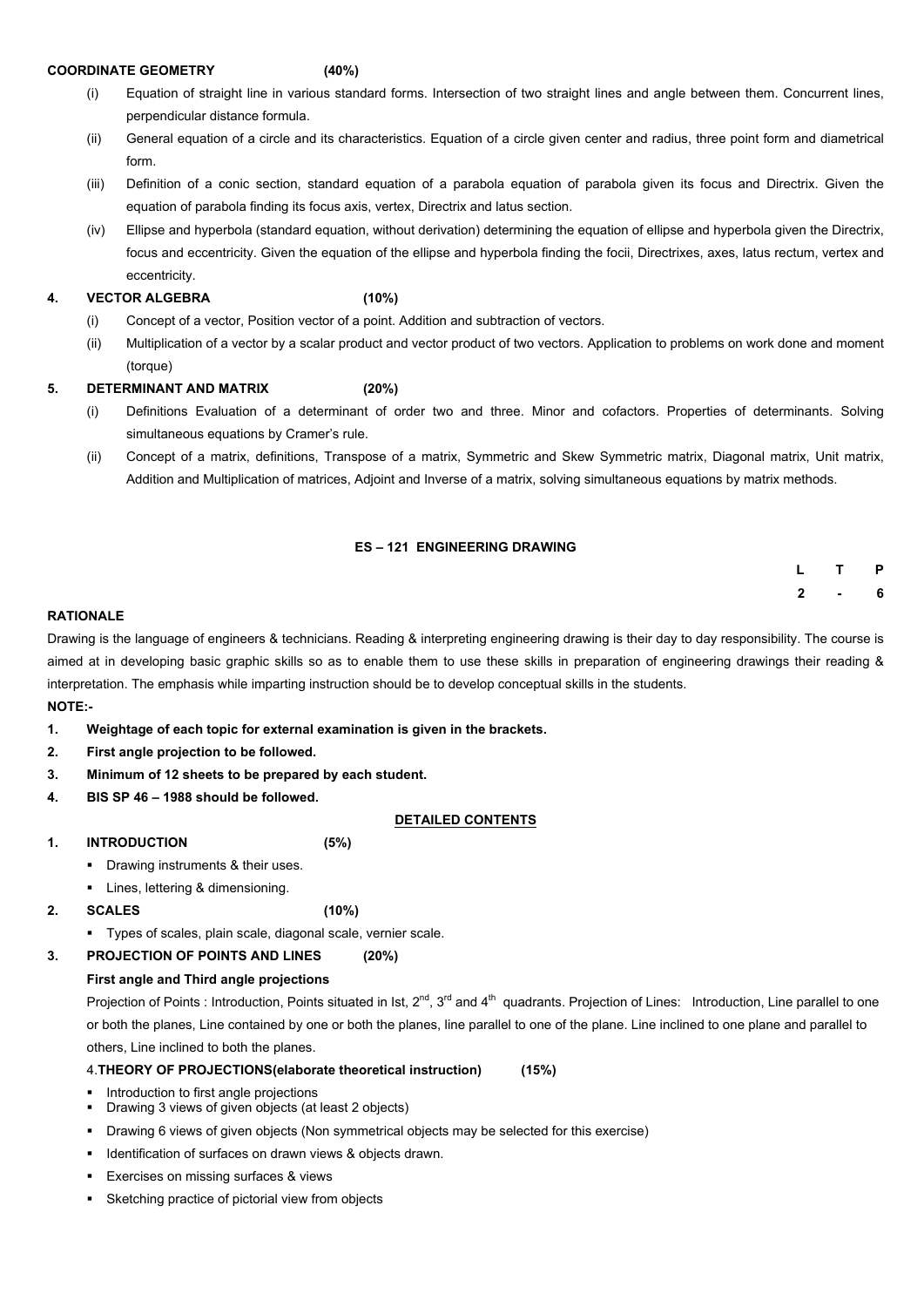## **4. SECTION (20 %)**

Section planes, true shape of a section

## **Section of prism**

- a) Section plane parallel to VP
- b) Section plane parallel to HP

## **Section of pyramids**

- a) Section plane parallel to base of pyramid
- b) Section plane parallel to VP

## **Section of cylinder**

- a) Section plane parallel to the base
- b) Section plane parallel to the axis

Importance & salient features, methods of representing sections, classification of section, conventions in sectioning.

- Fundamentals of isometric projections (theoretical instructions)
- 1. Setting an OHP lenses and mirrors for its best performance.
	- § Isometric views from 2 or 3 given orthographic views

Drawing of full section, half section, partial or broken out section, offset sections, revolved sections & removed sections. Exercises on sectional views of different objects.

Drawing of different conventions for materials in sections. Conventional breaks for shafts, pipes: Rectangular /square/circular, angle, channel and Rolled sections.

## **5. ISOMETRIC VIEWS (15%)**

## **6. Symbols, Conventions and simple drawing (10%)**

- a) Civil Engineering: Sanitary fitting symbols.
- b) Electrical fittings: Symbols for domestic interior installations.
- c) Building plan drawing with Electrical and Civil Engineering symbols.

## **REFERENCES**

- 1. Engg. Drawing A Text Book of Engineering Drawing By Surjit Singh Dhanpat Rai & co.
- 2. Engineering drawing –planes & solid geometry ND Bhatt, V.M. Panchal Charotar publisher home

## **BS-213 \*APPLIED PHYSICS**

| L | T              | $\mathsf{P}$ |
|---|----------------|--------------|
| 4 | $\overline{2}$ | $\mathbf 2$  |

### **RATIONALE**

Applied physics is a foundation course. Its purpose is to develop proper understanding of physical phenomenon and scientific temper in the students. The course covers basics like Mechanics, Heat, Sound and Light.

## **DETAILED CONTENTS**

#### **1. Measurement (20%)**

## **(i) Units and Dimensions**

Fundamental and derived units, SI units, dimensions of physical quantities, dimensional formula and dimensional equation,

principles of homogeneity of dimensions and applications of homogeneity principle in:

- a) Checking the correctness of physical equation.
- b) Deriving relations among various physical quantities.
- c) Conversion of numerical values of physical quantities from one system of units into other system.
- **(ii) Errors in measurement accuracy, estimation of percentage error in the result of measurement.**

## **2. Waves (20%)**

Generation of waves by vibrating particles, progressive wave, equation of waves, energy transfer by particles and waves, superposition of waves and its applications to interference, beats and stationary waves (graphical); sound and light as wave – range of frequencies, wavelengths, velocities and their nature, electromagnetic spectrum.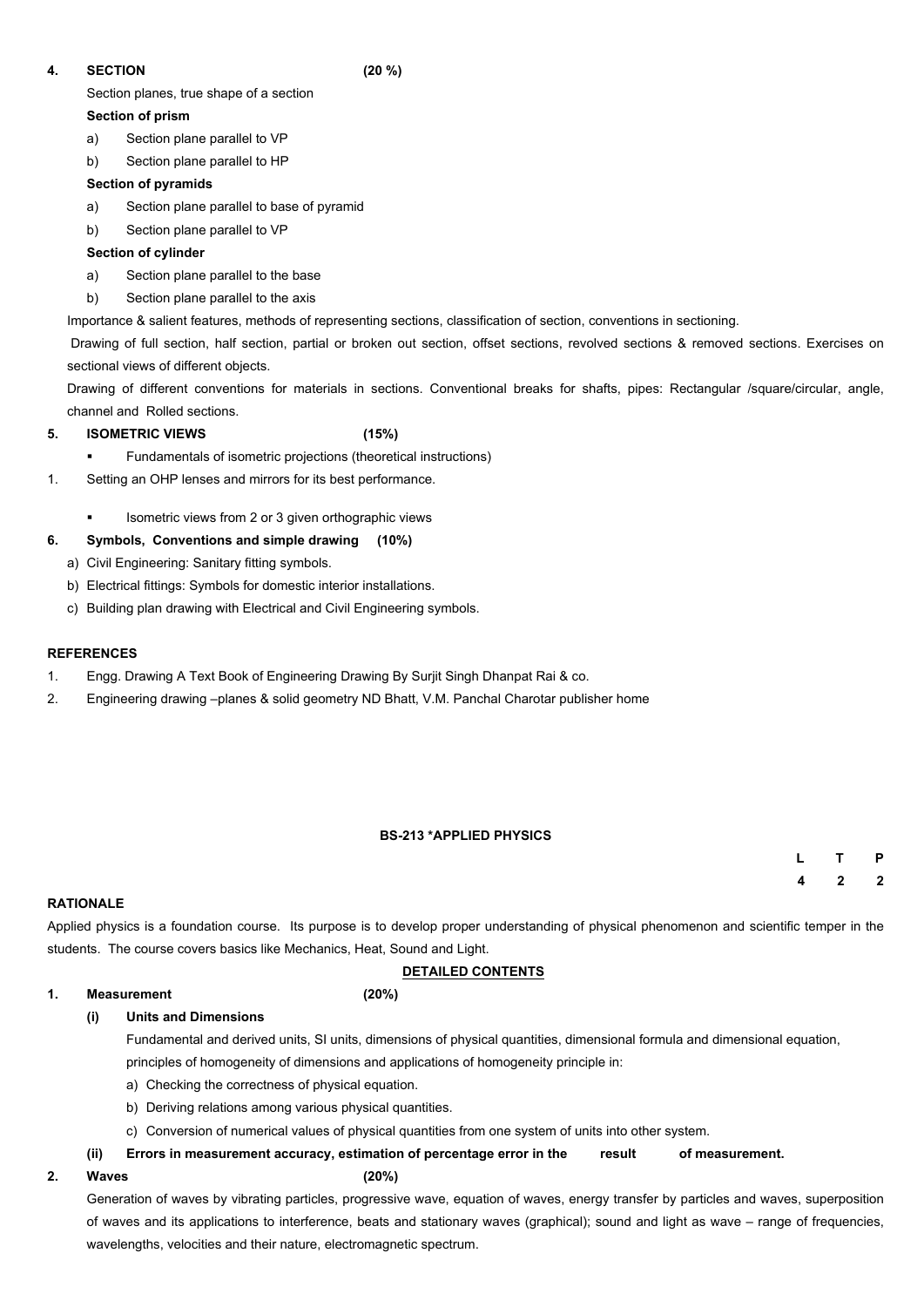#### **3. Sound (15%)**

#### **(i) Acoustics**

Reflection, refraction and absorption of sound waves

by materials; definition of pitch, loudness, quality and intensity of sound waves, units of intensity (bel and decibel); Echo andreverberation and reverberation time, control of reverberation time. Acoustic insulation (qualitative treatment only of reverberation).

#### **(ii) Ultrasonic**

Production of ultrasonic waves by magnetostriction and piezoelectric effect, detection and properties of ultrasonic; applications to drilling, cold welding, cleaning, flaw detection and exploration (sonar).

#### **4. Light; Geometrical Optics: (20%)** Defect in image formation, eyepieces construction and principles of preparation of telephoto and zoom lens, principle of optical projectors, optical principles of OHP and slide film projectors.

### **5. Laser and its Applications (15%)** Laser principle, types of Lasers; detailed study of the He-Ne and Ruby lasers and their applications. Fluorescent tube; mercury arc light, xenon source, sodium lamp.

#### **6. Radioactivy and Detection of Radiations (10%)** Natural radioactivity; half-life; decay constant; mean life; radioactive transformation. Principles of nuclear fission and fusion; energy generation. Source of background radiations; health Hazards of radiations. Units of radiation.

#### **LIST OF PRACTICALS**

- 2. Use of Vernier calipers and micrometer for determination of diameter of a wire.
- 3. Study of resonance in air column and determination of velocity of sound in air.
- 4. To make a telescope by combination of suitable lenses and determine its magnifying power.
- 5. To make a compound microscope by suitable combination of lenses and determine its magnifying power.
- 6. Determination of wavelength of various spectral lines of mercury lamp.
- 7. Measurement of illumination level of a white surface under: natural daylight, incandescent light and fluorescent light.
- 8. To compare the intensity of illumination by Bunsen's photometer.
- 9. Study of diffraction of He-Ne laser beam by markings on a Vernier scale and determination of its wavelength.
- 10. To measure the first ionization potential of Hg using a diode.

#### **SUGGESTIONS**

While teaching the subject, teacher should make maximum use of demonstration to make the subject interesting to the students.

#### **CE-230 GENERAL WORKSHOP PRACTICE – I**

| L | T. | P |
|---|----|---|
|   |    | 8 |

#### **RATIONALE**

In order to have a balanced overall development of diploma engineers, it is necessary to integrate theory with practice. General workshop practices are included in the curriculum in order to provide hand on experience about use of different tools and basic manufacturing practices. This course aims at developing general manual and machining skills in the students. Besides above, the development of dignity of labour, precision, safety at work place, team working and development of right attitude are the other objectives.

#### **DETAILED CONTENTS (PRACTICAL EXERCISES)**

**Note:** The students are supposed to come in proper workshop dress prescribed by the institute. Wearing shoes in the workshop(s) is compulsory. Importance of safety and cleanliness, safety measures and upkeep of tools, equipment and environment in each of the following shops should be explained and practiced. The students should prepare sketches of various tools/jobs in their practical Notebook.

The following shops are included in the syllabus:

- **1. Carpentry Shop-1**
- **2. Painting Shop-1**
- **3. Fitting Shop -I**
- **4. Welding Shop-I**
- **5. Smithy Shop**
- **6. Sheet Metal Shop**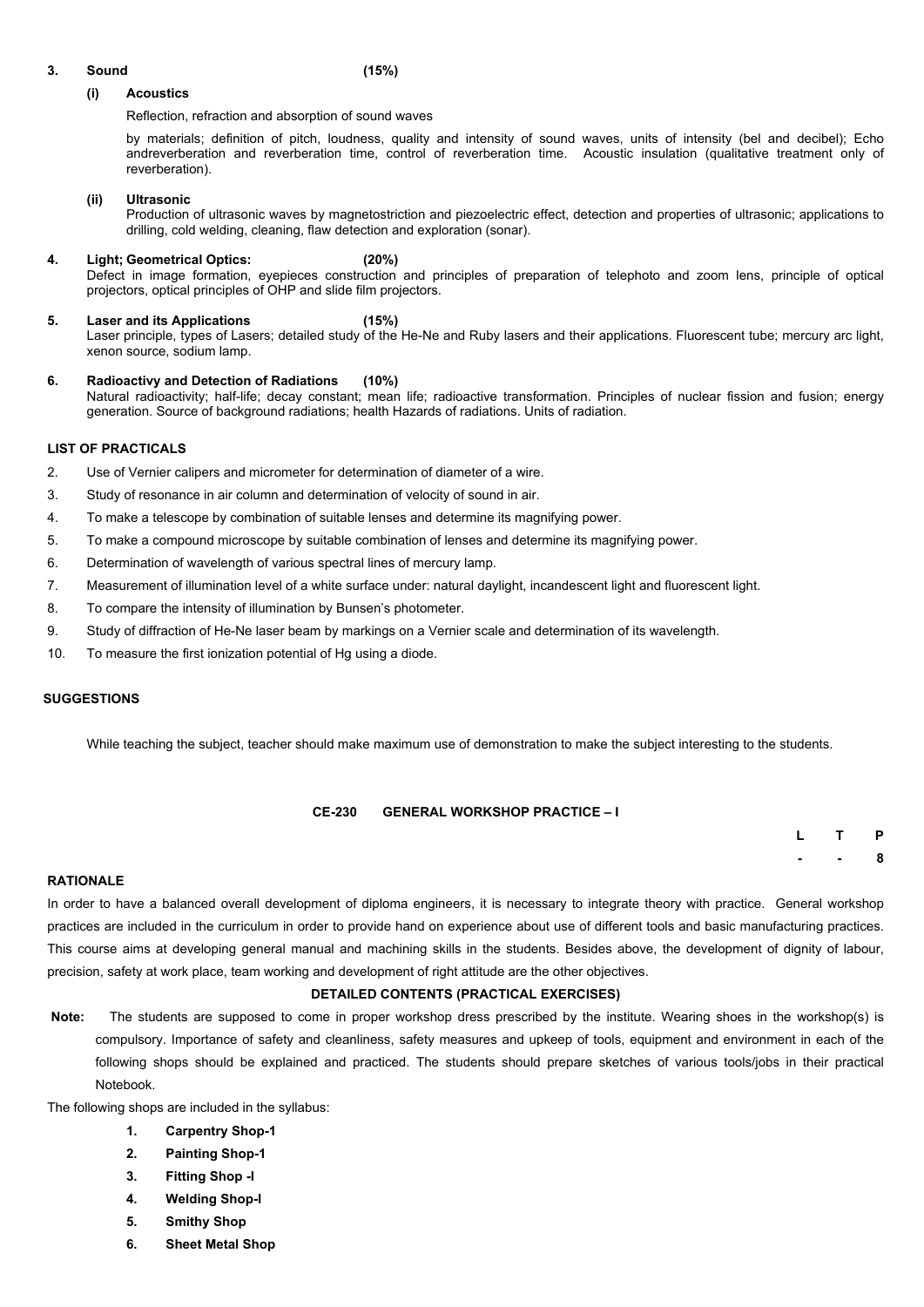#### **1. Carpentry Shop – I**

- 1.1 Safety precautions in carpentry shop
- 1.2 Introduction to various types of wood such as Deodar, Kail, Partal, Teak, Mango, Sheesham, etc. (Demonstration and their identification).
- 1.3 Demonstration, function and use of commonly used hand tools. Care, maintenance of tools and safety measures to be observed. Job I Marking, sawing, planning and chiseling & their practice (size should be mentioned)
	- 1.4 Introduction to various types of wooden joints, their relative advantages and uses.
		- Job II Preparation of half lap joint
		- Job III Preparation of Mortise and Tenon Joint

#### **2. Painting Shop- I**

- 2.1 Demonstration of various methods of painting wooden items.
- 2.2 Introduction to various types of paints and safety precaution observed in painting shop Job I Preparation of wooden surface before painting including primer coating
	- Job II Painting Practice by brush/spray

### **3. Fitting Shop**

- 3.1 Introduction to fitting shop tools, common materials used in fitting shop, Identification of materials. Such as Steel, Brass, Copper, Aluminium etc. Identification of various sections of steel such as Flat, Angle, Tee, Channel, Bar Girder, Square, Z-Section, etc.
- 3.2 Description and demonstration of various types of work benches, holding devices and files. Precautions while filing.
- 3.3 Description and demonstration of simple operation of hack-sawing, demonstration and description of various types of blades and their specifications, uses and method of fitting the blade.
	- Job I Marking of job, use of marking tools and measuring instruments.
	- Job II Filing a dimensioned rectangular or square piece of an accuracy of  $\pm$  0.5mm.
- Job III Filing practice (production of flat surfaces). Checking by straight edge.
- 3.1 Care and maintenance of measuring tools like calipers, steel rule, try square, vernier calipers, micrometer, height gauge, combination set.

### **4. Welding Shop – I**

- 4.1 (a)Introduction to welding and its importance in engineering practice; types of welding; common materials that can be welded, introduction to welding equipment e.g. a.c. welding set, d.c. rectifier, electrode holder, electrodes and their specifications, welding screens and other welding related equipment, accessories and gloves.
	- (b) Safety precautions during welding
	- (c) Hazards of welding and its remedies
- 4.2 Electric arc welding, (a.c. and d.c.) precautions while using electric arc welding, Practice in setting current and voltage for striking proper arc. Earthing of welding machine.
	- Job I Practice of striking arc bending and tacking while using electric arc welding set.
	- Job II Welding practice on electric arc welding for making uniform and straight weld beads
- 4.3 Various types of joints and end preparation.
	- Job III Preparation of butt joint by electric arc welding.
	- Job IV Preparation of corner joint by using electric arc welding.

#### **5. Smithy Shop**

- 5.1 Demonstration and detailed explanation of tools and equipment used. Forging operations in smithy shop. Safety measures to be observed in the smithy shop.
- 11 5.2 Demonstration and description of bending operation, upsetting operation, description and specification of anvils, swage blocks, hammers etc.
- 5.3 Demonstration and description of tongs, fullers, swages etc.

Job I To forge a L-hook.

Job II To prepare a job involving upsetting process

Job III To forge a chisel

Job IV To prepare a cube from a M.S. round by

forging method.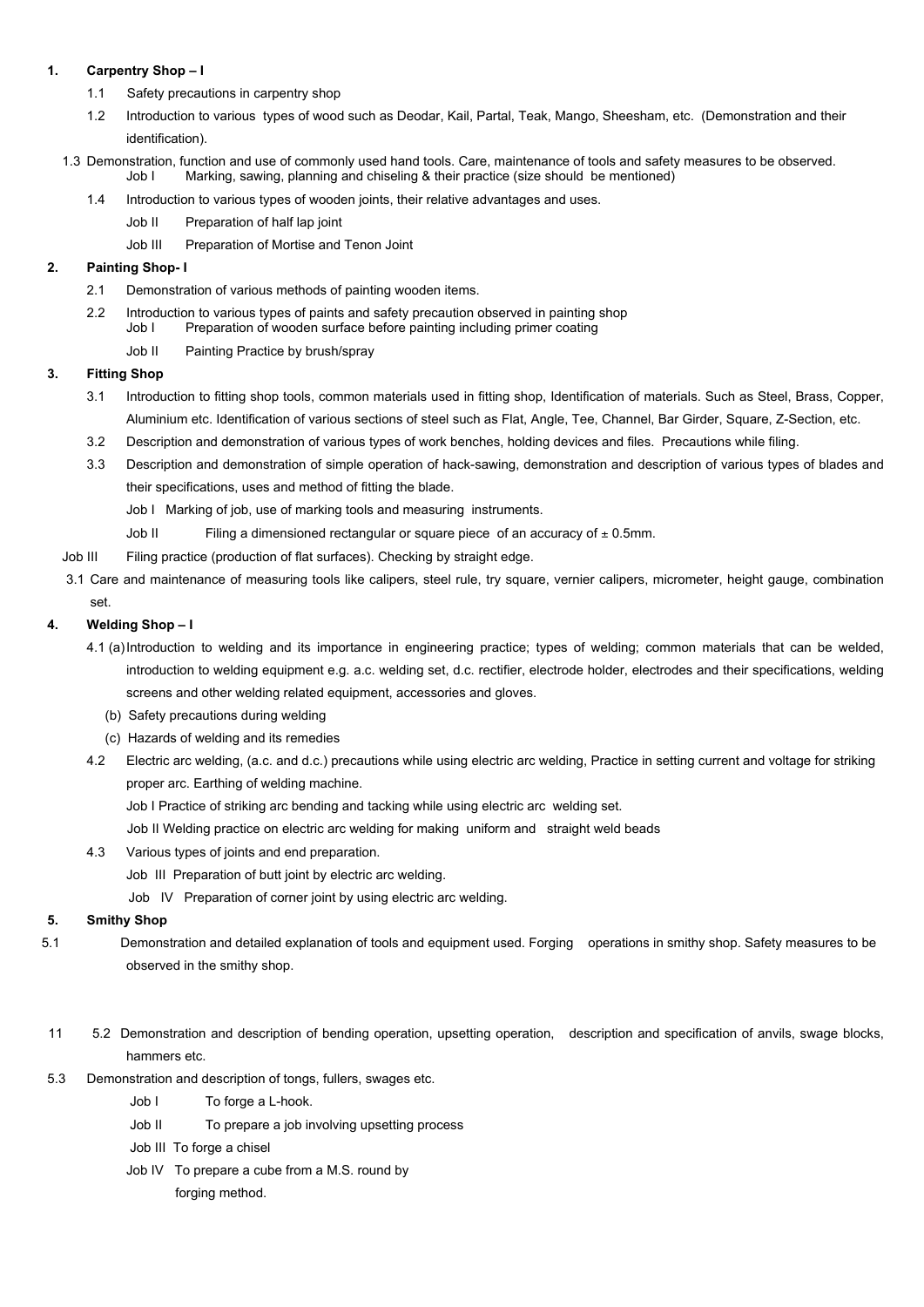#### **6. Sheet Metal Shop**

Introduction to sheet metal shop, use of hand tools and accessories e.g. different types of hammers, hard and soft mallet, sheet and wire gauge, necessary allowance required during job fabrication, selection of material and specifications.

- 6.1 Introduction and demonstration of hand tools used in sheet metal shop.
- 6.2 Introduction and demonstration of various machines and equipment used in sheet metal shop e.g. shearing machine, bar folder, burring machine, power press, sheet bending machine.
- 6.3 Introduction and demonstration of various raw materials used in sheet metalshop e.g. M.S. sheet, galvanized-iron plain sheet, galvanised corrugated sheet, aluminium sheets etc.
- 6.4 Study of various types of rivets, steel screw etc.
	- Job I Shearing practice on a sheet using hand shears.
		- a) Practice on making single riveted lap joint/double riveted lap Joint.
		- b) Practice on making single cover plate chain type, seam joint and riveted butt joint

## **RECOMMENDED BOOKS**

- 1. Workshop Technology I,II,III, by S K Hajra, Choudhary and A K Chaoudhary; Media Promoters and Publishers Pvt. Ltd., Bombay
- 2. Workshop Technology by Manchanda Vol. I,II,III; India Publishing House, Jalandhar.
- 3. Manual on Workshop Practice by K Venkata Reddy, KL Narayana et al; MacMillan India Ltd. New Delhi
- 4. Basic Workshop Practice Manual by T Jeyapoovan; Vikas Publishing House (P) Ltd., New Delhi
- 5. Workshop Technology by B.S. Raghuwansh;, Dhanpat Rai and Co., New Delhi
- 6. Workshop Technology by HS Bawa; Tata McGraw Hill Publishers, New Delhi.

\_\_\_\_\_\_\_\_\_\_\_\_\_\_\_\_\_\_\_\_\_\_\_\_\_\_\_\_\_\_\_\_\_\_\_\_\_\_\_\_\_I SEM\_\_\_\_\_\_\_\_\_\_\_\_\_\_\_\_\_\_\_\_\_\_\_\_\_\_\_\_\_\_\_\_\_\_\_\_\_\_\_\_\_\_\_\_\_\_\_\_\_\_\_\_\_\_\_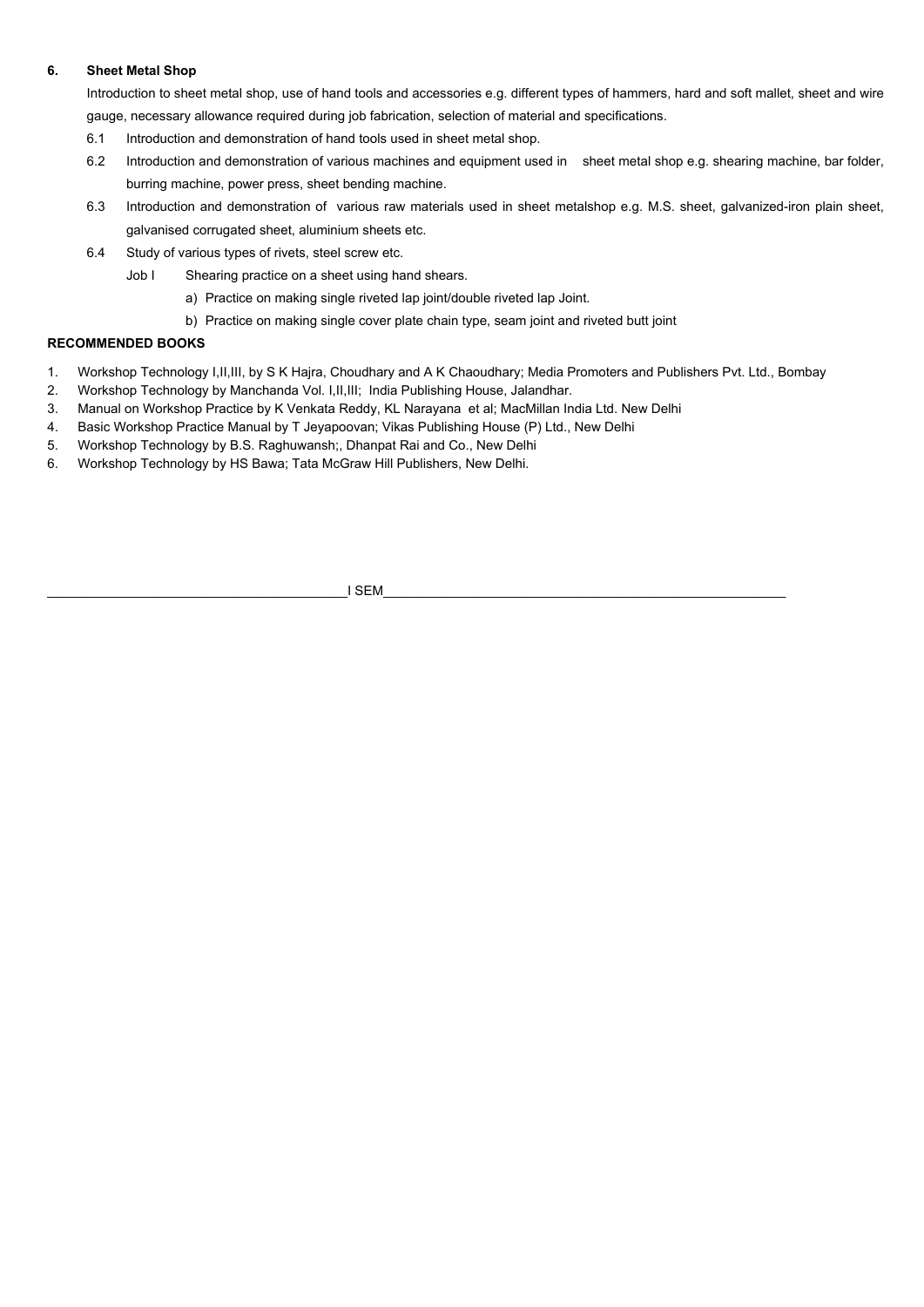## **MECH. ENGG. / MECH. MAINT. ENGG. SECOND SEMESTER**

#### **2014 SCHEME**

#### **BS-212 \*APPLIED MATHEMATICS-II L T P 4 2 -**

#### **1. DIFFERENTIAL CALCULAS**. (40%)

**(i)** Functions, concept of evaluation of following limits.

$$
\lim_{x \to 0} \frac{\sin x}{x}, \qquad \lim_{x \to a} \frac{x^n - a^n}{x - a}, \qquad \lim_{x \to 0} (1 + x)^{\frac{1}{x}}, \qquad \lim_{x \to 0} \frac{a^x - 1}{x}
$$

**(ii)** Differential coefficient. Its physical application- As rate measure, Geometric interpretation as slope of a curve. Differentiation from first principles of functions like  $x^n$ ,  $a^x$ , Log x, Sin x, Cos x and Tan x. Differentiation of sum, product and quotient of functions. **(iii)** Differentiation of Trigonometric and inverse Trigonometric functions. Differentiation of function of a function, Implicit functions, parametric functions, Logarithmic differentiation.

**(iv)** Applications of differentiation in finding errors, Tangent and normal of curves. Maxima and Minima of functions.

#### 2. **INTEGRAL CALCULAS**. (35%)

**(i)** Integration as inverse operation of differentiation. Integrals of standard functions. Integration by substitution, by parts and by partial fractions.

**(ii)** Evaluation of integrals in the form

$$
\int \frac{1}{ax^2 + bx + c} dx, \quad \int \frac{px + q}{ax^2 + bx + c} dx, \quad \int \frac{1}{\sqrt{ax^2 + bx + c}} dx, \quad \int \frac{px + q}{\sqrt{ax^2 + bx + c}} dx
$$

$$
\int \frac{\sqrt{ax^2 + bx + c}}{\int (px + q)\sqrt{ax^2 + bx + c}} dx
$$

**(iii)** (a) Definite integrals.

(b) Properties of definite integrals and simple problems based upon them.

(c) Evaluation of integrals in the form  $\int_0^{\pi/2} \sin^m x \cos^n x \, dx$  using gamma function.

**(iv)** Applications of integration to finding area under a curve and axes, volume of solid of revolution of area about axes (simple problems). Mean value and R.M.S. value of a function.

**(v)** Numerical integrations. Approximate evaluation of definite integral by Trapezoidal rule and by Simpson's rule (without proof). 3. **PARTIAL DIFFERENTIATION**. (10%)

(i) First order and second order partial derivatives of functions of two variables. (ii) Euler's theorem for homogeneous functions, Simple problems on Total Differentiation. 4. **SOLUTION OF ORDINARY DIFFERENTIAL EQUATIONS**. (15%)

Order and degree of a differential equation. Solving first order first degree differential equation – variable separable form, Homogeneous form and linear differential equation.

| Code<br>No.   | <b>Subject</b>                             |                          | <b>Study Scheme</b><br><b>Period/Week</b> |                          |                                                          | <b>Evaluation Scheme</b>             | <b>Total Marks</b>       |                                 |                          |                          |      |
|---------------|--------------------------------------------|--------------------------|-------------------------------------------|--------------------------|----------------------------------------------------------|--------------------------------------|--------------------------|---------------------------------|--------------------------|--------------------------|------|
|               |                                            | L                        | т                                         | P                        |                                                          | <b>Internal</b><br><b>Assessment</b> |                          | <b>External Assessment Exam</b> |                          |                          |      |
|               |                                            |                          |                                           |                          | <b>Practica</b><br><b>Written Paper</b><br><b>Theory</b> |                                      |                          |                                 | <b>Practical</b>         |                          |      |
|               |                                            |                          |                                           |                          | <b>Max</b><br><b>Marks</b>                               | Max.<br><b>Marks</b>                 | Max.<br><b>Mark</b><br>S | Hrs.                            | Max.<br><b>Marks</b>     | Hrs.                     |      |
| <b>BS-212</b> | * Applied Mathematics-II                   | $\overline{4}$           | $\overline{2}$                            |                          | 50                                                       | $\blacksquare$                       | 100                      | 3                               |                          |                          | 150  |
| ES-221        | * Engineering Drawing-II                   | $\overline{2}$           | $\blacksquare$                            | $6\phantom{1}6$          | $\overline{\phantom{a}}$                                 | 50                                   | 100                      | 3                               | $\overline{\phantom{a}}$ | $\overline{\phantom{a}}$ | 150  |
| ES-122        | <b>Basics of Information</b><br>Technology | $\overline{\phantom{a}}$ |                                           | 4                        | $\overline{\phantom{a}}$                                 | 50                                   | -                        | -                               | 100                      | $\sqrt{3}$               | 150  |
| ES-120        | * Applied Mechanics                        | $\overline{4}$           | $\overline{2}$                            | $\overline{2}$           | 50                                                       | 50                                   | 100                      | $\overline{3}$                  | 100                      | $\mathfrak{S}$           | 300  |
| <b>BS-214</b> | * Applied Chemistry                        | 4                        | $\overline{\phantom{a}}$                  | $\overline{2}$           | 50                                                       | 50                                   | 100                      | 3                               | 100                      | $\sqrt{3}$               | 300  |
|               | * Workshop Practice-II                     | $\overline{\phantom{a}}$ | $\overline{\phantom{a}}$                  | 8                        | $\overline{\phantom{a}}$                                 | 50                                   | -                        | $\overline{\phantom{0}}$        | 100                      | $\mathfrak{S}$           | 150  |
| $\star\star$  | <b>Student Centered activities</b>         | $\overline{\phantom{a}}$ |                                           | $\overline{\phantom{a}}$ |                                                          | $\overline{\phantom{0}}$             | $\overline{\phantom{0}}$ |                                 | $\overline{\phantom{a}}$ | $\blacksquare$           |      |
|               | <b>TOTAL</b>                               | 14                       | 4                                         | 22                       | $\blacksquare$                                           | $\blacksquare$                       | ۰                        | ۰                               | $\blacksquare$           | $\blacksquare$           | 1200 |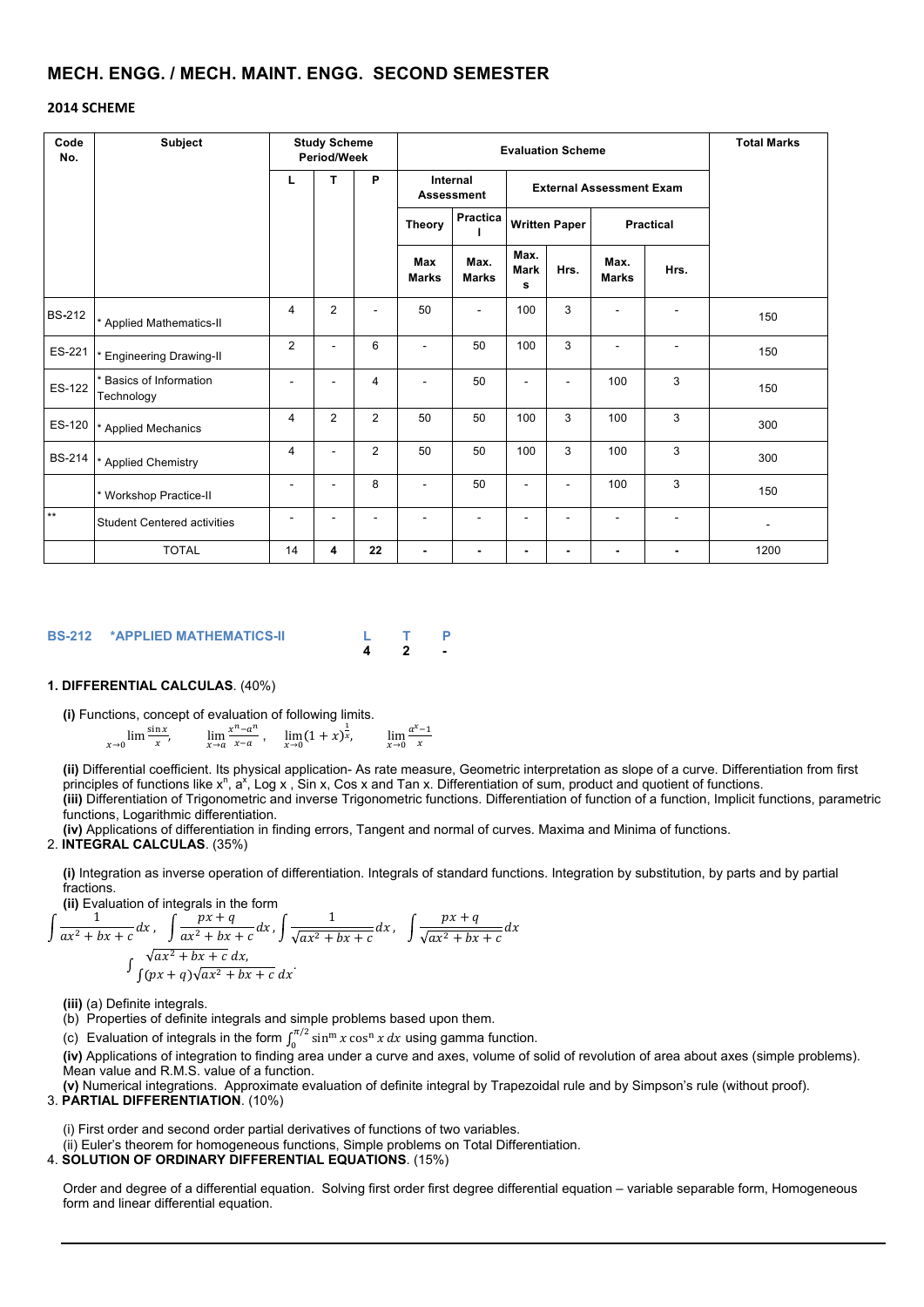| 2.6 | <b>ENGINEERING DRAWING - II</b>                                                                                               | L              | T | P |                                                                                                                                               |
|-----|-------------------------------------------------------------------------------------------------------------------------------|----------------|---|---|-----------------------------------------------------------------------------------------------------------------------------------------------|
|     |                                                                                                                               | $\overline{2}$ |   | 6 |                                                                                                                                               |
|     |                                                                                                                               |                |   |   |                                                                                                                                               |
|     | 1. Detail and Assembly Drawing (2 sheets)                                                                                     |                |   |   |                                                                                                                                               |
|     | 1.1 Principle and utility of detail and assembly drawings                                                                     |                |   |   |                                                                                                                                               |
|     |                                                                                                                               |                |   |   | 1.2 Wooden joints i.e. corner mortice and tenon joint, Tee halving joint, Mitre faced corner joint, Tee bridle joint, Crossed wooden joint,   |
|     | Cogged joint,                                                                                                                 |                |   |   |                                                                                                                                               |
|     | Dovetail joint, Through Mortice and Tenon joint, furniture drawing - freehand and with the help of drawing instruments.       |                |   |   |                                                                                                                                               |
|     | 2. Screw threads and threaded fasteners (8 sheets)                                                                            |                |   |   |                                                                                                                                               |
|     | 2.1 Thread Terms and Nomenclature                                                                                             |                |   |   |                                                                                                                                               |
|     |                                                                                                                               |                |   |   | 2.1.1 Types of threads-External and Internal threads, Right and Left hand threads (Actual and Conventional representation), single and        |
|     | multiple start threads.                                                                                                       |                |   |   |                                                                                                                                               |
|     |                                                                                                                               |                |   |   | 2.1.2 Different Forms of screw threads-V threads (B.S.W threads, B.A thread, American National and Metric thread), Square threads             |
|     | (square, Acme, Buttress and Knuckle thread)                                                                                   |                |   |   |                                                                                                                                               |
|     | 2.2 Nuts and Bolts                                                                                                            |                |   |   |                                                                                                                                               |
|     | 2.2.1 Different views of hexagonal and square nuts and hexagonal headed bolt                                                  |                |   |   |                                                                                                                                               |
|     | 2.2.2 Assembly of Hexagonal headed bolt and Hexagonal nut with washer.                                                        |                |   |   |                                                                                                                                               |
|     | 2.2.3 Assembly of square headed bolt with hexagonal and with washer.                                                          |                |   |   |                                                                                                                                               |
|     | and spring washer.                                                                                                            |                |   |   |                                                                                                                                               |
|     | 2.3 Locking Devices                                                                                                           |                |   |   |                                                                                                                                               |
|     | 2.3.1 Different types of locking devices-Lock nut,                                                                            |                |   |   |                                                                                                                                               |
|     | castle nut, split pin nut, locking plate, slotted nut 2.3.2 Foundations bolts-Rag bolt, Lewis bolt, curved bolt and eye bolt. |                |   |   |                                                                                                                                               |
|     | 2.4 Drawing of various types of machine screw, set                                                                            |                |   |   |                                                                                                                                               |
|     | screw, studs and washers.                                                                                                     |                |   |   |                                                                                                                                               |
|     | 3. Keys and Cotters (3 sheets)                                                                                                |                |   |   |                                                                                                                                               |
|     |                                                                                                                               |                |   |   | 3.1 Various types of keys and cotters and their practical application and preparation of drawing of various keys and cotters showing keys and |
|     | cotters in position                                                                                                           |                |   |   |                                                                                                                                               |
|     | 3.2 Various types of joints (3 sheets)                                                                                        |                |   |   |                                                                                                                                               |
|     | -Spigot and socket joint                                                                                                      |                |   |   |                                                                                                                                               |
|     | -Gib and cotter joint<br>-Knuckle joint                                                                                       |                |   |   |                                                                                                                                               |
|     | 4. Rivets and Riveted Joints (4 sheets)                                                                                       |                |   |   |                                                                                                                                               |
|     | 4.1 Types of general purpose-rivets heads (4 Sheets)                                                                          |                |   |   |                                                                                                                                               |
|     | 4.2 Caulking and fullering of riveted joints                                                                                  |                |   |   |                                                                                                                                               |
|     | 4.3 Types of riveted joints                                                                                                   |                |   |   |                                                                                                                                               |
|     | (i) Lap joint-Single riveted, double riveted (chain and zig-zag type)                                                         |                |   |   |                                                                                                                                               |
|     | (ii) Single riveted, Single cover plate butt joint (chain type)                                                               |                |   |   |                                                                                                                                               |
|     | (iii) Single riveted, double cover plate butt joint (chain type)                                                              |                |   |   |                                                                                                                                               |
|     | (iv) Double riveted, double cover plate butt joint (chain and zig-zag type)                                                   |                |   |   |                                                                                                                                               |
|     | 5. Couplings (2 sheets)                                                                                                       |                |   |   |                                                                                                                                               |
|     | 5.1 Flange coupling (Protected and non-protected), muff coupling and half-lap muff coupling                                   |                |   |   |                                                                                                                                               |
|     | 6. Symbols and Conventions (2 sheets)                                                                                         |                |   |   |                                                                                                                                               |
|     | 6.1 Civil engineering sanitary fitting symbols                                                                                |                |   |   |                                                                                                                                               |
|     | 6.2 Electrical fitting symbols for domestic interior installations                                                            |                |   |   |                                                                                                                                               |
|     | 7. AUTO CAD (for practical and viva-voce only)                                                                                |                |   |   |                                                                                                                                               |
|     | 7.1 Concept of AutoCAD, Tool bars in AutoCAD, coordinate system, snap, grid, and ortho mode                                   |                |   |   |                                                                                                                                               |
|     | 7.2 Drawing commands – point, line, arc, circle, ellipse                                                                      |                |   |   |                                                                                                                                               |
|     | 7.3 Editing commands – scale, erase, copy, stretch, lengthen and explode                                                      |                |   |   |                                                                                                                                               |
|     | Note: Minimum 20 drawing sheets will be prepared by the students.                                                             |                |   |   |                                                                                                                                               |
|     |                                                                                                                               |                |   |   |                                                                                                                                               |

| ES 122 BASICS OF INFORMATION TECHNOLOGY | L T P  |  |
|-----------------------------------------|--------|--|
|                                         | $ -$ 4 |  |

#### **TOPICS TO BE EXPLAINED THROUGH DEMONSTRATION**

**1.** Information Technology – its concept and scope, applications of IT, ethics and future with information technology **2.** Impact of computer and IT in society.-- Computer application in office, book publishing, data analysis, accounting, investment, inventory control, graphics, air and railway ticket reservation, robotics, military, banks, Insurance financial transactions and many more **3.** Generations of computer, block diagram of a computer, CPU, memory, data – numeric data, alpha numeric data, processing of data. **4.** Computers for information storage, information seeking, information processing and information transmission, computer organization, computer hardware and software; primary and secondary memory: RAM, ROM, PROM etc. Input devices; keyboard, mouse, scanner, etc ; output devices ; VDU and Printer(Impact and non-Impact printers), Plotter etc. Primary and Secondary Storage (Auxiliary Storage), Secondary storage; magnetic disks – tracks and sectors, optical disk (CD, CD-RW and DVD Memory) **5.** Introduction to Operating Systems such as MS-DOS and Windows, difference between DOS and Windows **6.** Basics of Networking – LAN, MAN,WAN

## **LIST OF PRACTICALS**

**1.** Identify and list functions of various components and peripherals of given computer.

**2.** Installation of operating system viz. \* Windows XP, \*Windows 2007 etc.

**3.** Installing a computer system by giving connection and loading the system software and application software and various sources to install software

**4.** Exercises on entering text and data (Typing Practice)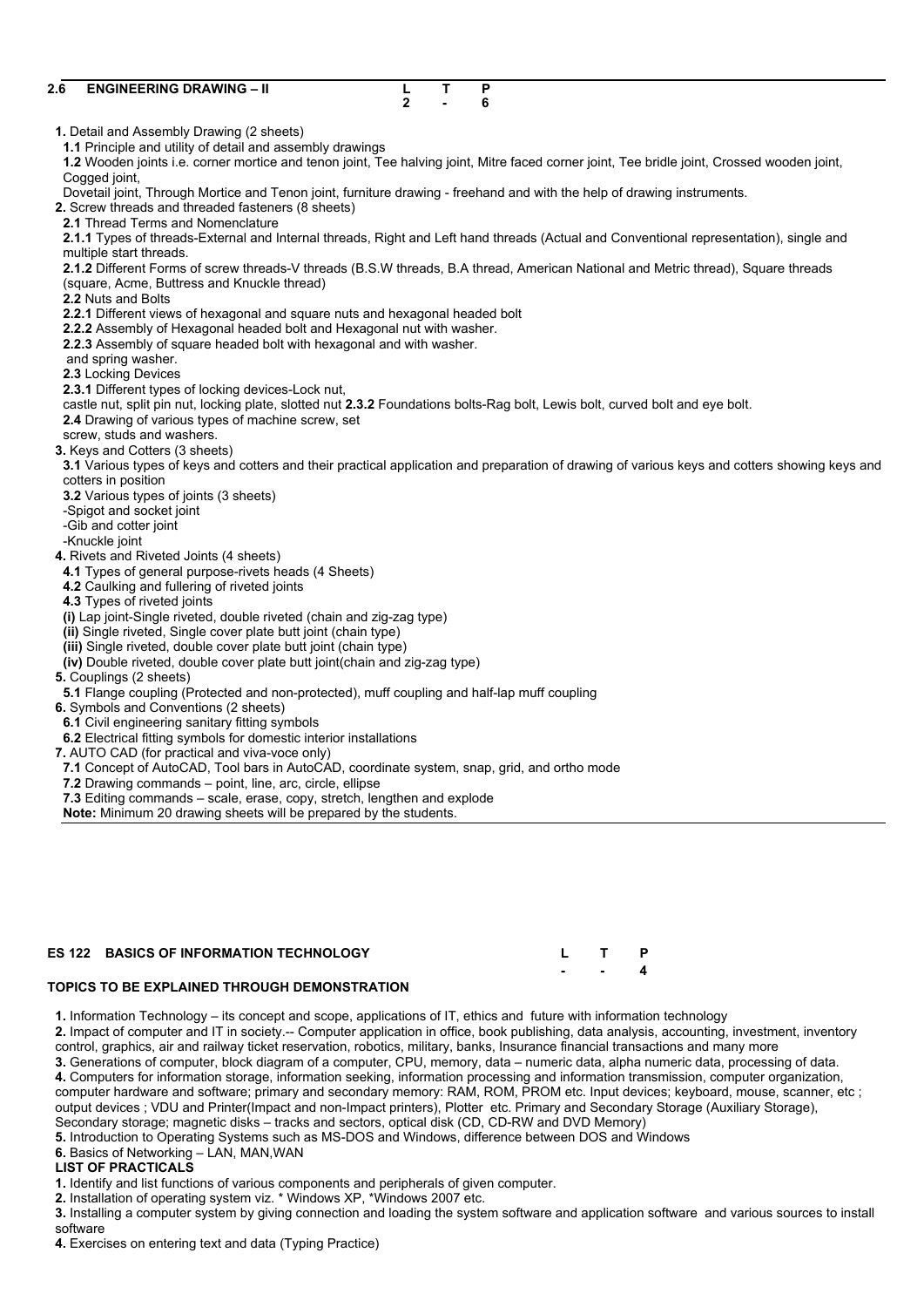- **5.** Features of Windows as an operating system:
- **a)** Start , shutdown and restore
- **b)** Creating and operating on the icons
- **c)** Opening, closing and resizing the windows

**d)** Using elementary job commands like – creating, saving, modifying, renaming, finding and deleting a file , creating and operating on a folder

**e)** Introduction to all properties such as changing settings like, date, time, calculator, colour (back ground and fore ground)

**f)** Using short cuts

## **6.Word Processing (MS Office/Open Office)**

**a)** File Management:

- Opening, creating and saving a document, locating files, copying contents in some different file(s)
- **b)** Editing a document:
- **-** Entering text, cut, copy, paste using toolbars
- **-** Use of spell check
- PDF file and its conversion in different file formats (MS Word/Excel etc.)
- Scanning, editing and printing of a document
- **c)** Formatting a document:

- Using different fonts, changing font size and colour, changing the appearance through bold/ italic/ underlined, highlighting a text, changing case, using subscript and superscript, using different underline methods

- Aligning of text in a document, justification of document, Inserting bullets and numbering
- Formatting paragraph, inserting page breaks and column breaks, line spacing
- Use of headers, footers, inserting footnote, end note, use of comments
- Inserting date, time, special symbols, importing graphic images, drawing tools

**d)** Tables and Borders:

- Creating a table, formatting cells, use of different border styles, shading in tables, merging of cells, partition of cells, inserting and deleting a row in a table

- How to change docx file to doc file
- Print preview, zoom, page set up, printing options
- Using Find, Replace options

## **7. Spread Sheet Processing (MS Office/Open Office)**

**a)** Starting Excel

open worksheet, enter, edit data, formulae to calculate values, format data, create chart, printing chart, save worksheet, switching between different spread sheets

**b)** Menu commands:

Create, format charts, organize, manage data, solving problem by analyzing data, creating graphs

**c)** Work books:

- Managing workbooks (create, open, close, save, rename), working in work books

- Editing a worksheet: copying, moving cells, pasting, inserting, deleting cells, rows, columns, find and replace text, numbers of cells, formatting worksheet

- **d)** Creating a chart:
- Working with chart types, changing data in chart, formatting a chart, use chart to analyze data
- Using a list to organize data, sorting and filtering data in list
- **e)** Formulas:

Addition, subtraction, division, multiplication, percentage and auto sum

## **8. Power Point Presentation (MS Office/Open Office)**

- **a)** Introduction to PowerPoint
- How to start PowerPoint
- Working environment: concept of toolbars, slide layout, templates etc.
- Opening a new/existing presentation
- Different views for viewing slides in a presentation: normal, slide sorter etc.
- **b)** Addition, deletion and saving of slides
- **c)** Insertion of multimedia elements
- Adding text boxes, importing pictures, tables and charts etc.
- **d)** Formatting slides
- Text formatting, changing slide layout, changing slide colour scheme
- Changing background, Applying design template
- **e)** How to view the slide show?
- Viewing the presentation using slide navigator, Slide transition
- Animation effects etc.

#### **9. Antivirus**

**a)** What is virus and its types

**b)** Problems due to virus

**c)** Installation and updation of antivirus (anyone out of Kaspersky, Mcafee, Norton, Quickheal etc).

**d)** How to scan and remove the virus

### **10.Internet and its Applications**

**a)** Log-in to internet, introduction to search engine, Browsing and down loading of information from internet

**b)** Creating e-Mail Account

- Log in to e-mail account and Log out from e-mail account
- **c)** Managing e-Mail
- Creating a message
- Sending, receiving and forwarding a message
- Attaching a file
- Deleting a message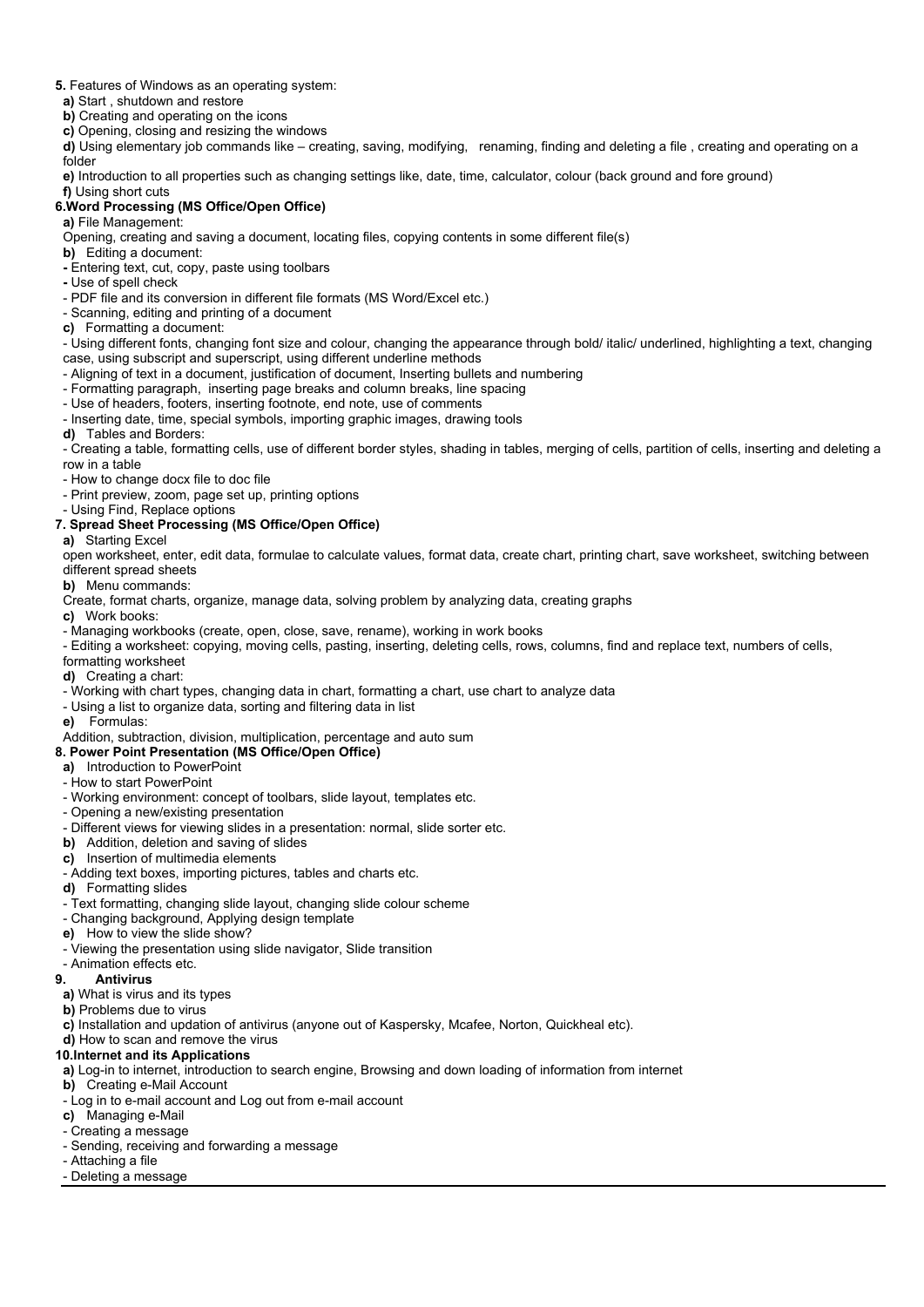| <b>ES-120 *APPLIED MECHANICS</b> |  |  |
|----------------------------------|--|--|
|                                  |  |  |

### **1. Introduction (5%)**

Concept of mechanics and applied mechanics – Explanation of mechanics and applied Mechanics, its importance and necessity, giving suitable examples on bodies at rest and in motion, explanation of branches of this subject.

#### **2. Laws of Forces (15%)**

Force and its effects. Units and measurement of force. Characteristics of force vector representation. Bow's notation. Types of forces, action and reaction, tension & thrust. Force systems: Coplanar and space force systems. Coplanar, concurrent and non -concurrent forces. Free body diagrams. Resultant and components of forces, concept of equilibrium; parallelogram law of forces. Equilibrium of two forces, superposition and transmissibility of forces, Newton's third law, triangle law of forces, different cases of concurrent coplanar, two forces systems, extension of parallelogram law and triangle law to many forces acting at one point-polygon law of forces, method of resolution into orthogonal components for finding the resultant, graphical methods, special case of three concurrent, coplanar forces, Lami's theorem.

**3. Moments (15%)**

Concept of moment, Varignon's theorem – statement only. Principle of moments – application of moments to simple mechanism. Parallel forces, like and unlike parallel forces, calculation of their resultant, concept of couple, moving a force parallel to its line of action, general cases of coplanar force system, general conditions of equilibrium of bodies under coplanar parallel forces. **4. Friction (10%)**

Concept of friction, laws of friction, limiting friction and coefficient of friction, sliding friction and rolling friction, inclined plane.

## **5. Centre of Gravity and Centroid** (15%)

Concept of gravity, gravitational force, centroid and centre of gravity. Centroid for regular lamina and center of gravity for regular solids. Position of centre of gravity of compound bodies and centroid of composite area. CG of bodies and areas with portions removed.

**6. Moment of Inertia of Plane Areas** (15%)

Concept of Moment of Inertia and second moment of area and Radius of gyration, theorems of parallel and perpendicular axes, second moment of area of common geometrical sections: rectangle, triangle, circle (without derivations). Second moment of area for L, T and I sections. Section modulus without derivation.

#### **7. Laws of Motion** (15%)

Concept of momentum, Newton's laws of motion, their application, derivation of force equation from second law of motion, numerical problems on second law of motion, piles, lifts, bodies tied with string, Newton's third law of motion numerical problems, conservation of momentum, impulse and impulsive force (definition only).

#### **8. Simple Lifting Machines** (10%)

Concept of machine, mechanical advantage, velocity ratio and efficiency of a machine, their relationship, law of machine, simple machines (lever, wheel and axle, pulleys, jacks winch crabs only).

#### **LIST OF PRACTICALS**

- **1.** Verification of the laws of polygon of forces.
- **2.** To verify the forces in the different members of a jib crane.
- **3.** To verify the reaction at the supports of a simply supported beam.
- **4.** To find the mechanical advantage, velocity ratio and efficiency in the case of inclined planes
- **5.** To find the mechanical advantage, velocity ratio and efficiency in the case of Screw Jack
- **6.** To find the mechanical advantage, velocity ratio and efficiency in the case of worm and worm wheel
- **7.** To find the mechanical advantage, velocity ratio and efficiency in the case of single winch Crab.
- **8.** To find out centre of gravity of regular and irregular laminas.

#### ----------------------------------------------------

#### **BS-214 \* APPLIED CHEMISTRY L T P**

**Pds/week 4 - 2**

Rutherford model of the structure of atom, Bohr's theory of H atom and equation deduced. Quantum numbers and their significance, De-Broglie equation and uncertainity principle. Electronic configuration of 1 to 30 elements, effect of temperature on conductivity of germanium and silicon.

#### **2. Periodic Properties of Elements (10%)**

Periodic law, periodic table, periodicity in properties like atomic radii and volume, ionic radii, ionization energy and electron affinity. Division of elements into s.p.d. and f block.

#### **3. Chemical Bonds (10%)**

Electrovalent,, covalent and coordinate bond and their properties. Metallic bonding (electron cloud model) and properties (like texture, conductance, lusture, ductility and malleability). Orbital concept of covalence, hybridization (simple treatment). **4.Fuel and their Classification (12%)**

Definition, characteristics, Classification, into solid, liquid and gaseous fuel, Petroleum and brief idea of its refining into various fraction and their characteristics and uses.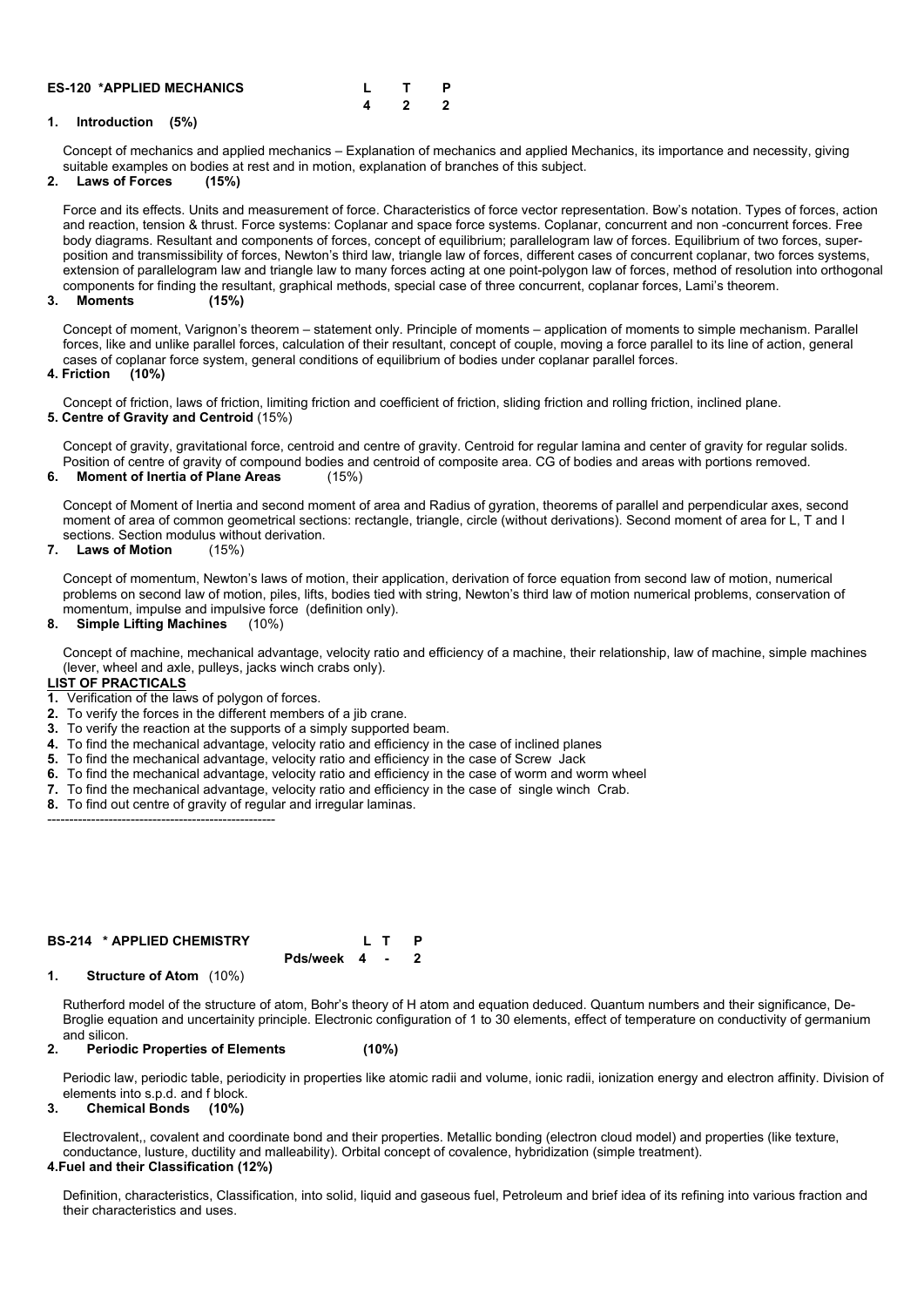## **5. Water (12%)**

Impurities in water, method of their removal, hardness of water, its types, causes and removal, Disadvantage of Hard water in boilers pH value and its determination by calorimetric method.

## **6. Metals (12%)**

Cast iron and its properties, effect of sulphur, silicon and phosphorous as impurities in cast iron. Elementary knowledge of heat treatment of steels-hardening, tempering, annealing, normalizing and case hardening.

### **7. Alloys (12%)**

Definition, classification and necessity for making alloys. Composition, properties and uses of following alloys: Brass, Bronze, Gun-metal and Duralumin. Effect of carbon, nickel, chromium, manganese on steel.

#### **8. Corrosion (12%)**

Its meaning, theory of corrosion, prevention of corrosion by various methods using metallic and non-metallic coatings.

### **9. Plastics and Polymers (10%)**

Plastics-thermo-plastic and thermo setting. Introduction of Polythene, P.V.C., Nylon, synthetic rubber and phenol-formaldehyde resin. Their application in industry.

### **LIST OF PRACTICALS**

**1.** To find the strength in grams per litre of the given solution of sodium hydroxide with the help of standard oxalic acid solution.

**2.** Find the strength in grams per litre of given sodium hydroxide solution with the help of standard sodium-carbonate solution and intermediate solution of an acid.

**3.** Determine the total alkalinity in ppm in the given sample of water using standard sulphuric acid.

**4.** To find the amount of chloride irons present in water using silver nitrate solution (potassium chromate as indicator)

**5.** Determine the type of alkalining in ppm present in a given sample of H<sub>2</sub>O using standard sulphuric acid.

Job I Practice in handling gas welding equipments (Low pressure and High pressure) and welding and tacking practice on simple jobs. 3.2 Common welding joints generally made by gas welding.

Job II Preparation of butt joint by gas welding.

----------------------------------------------------

## **GENERAL WORKSHOP PRACTICE – II L T P**

**- - 8**

**1. Carpentry Shop-II**

1.1 Introduction to joints, their relative advantages and uses.

- Job I Preparation of dovetail joint and glued joint.
- Job II Preparation of mitre joint

- Job II Painting practice by brush on MS sheet
- Job III Practice of dip painting
- Job IV Practice of lettering: name plates / sign board
- Job V Polishing and painting on wooden and metallic surfaces
- 4.2 Demonstration of powder coating
- **5. Fitting Shop –II**
	- 5.1 Introduction to various types of drilling machines, work & tool holding devices of drilling machines.
	- 5.2 Care, maintenance & handling of various types of drilling machines. Precautions while performing drilling operation.
	- Job I Drilling practice on ferrous metal e.g. mild steel etc.
	- 5.3 Precautions while drilling soft metals, e.g. copper, brass, aluminium etc.
	- Job II Drilling practice on soft metals such as aluminum, brass and copper
	- Job III Preparation of a job by filing on non-ferrous metal up to an accuracy of 0.2mm

Job III Preparation of a lengthening Joint

1.2 Demonstration of job showing use of rip saw, bow saw and tenon saw, method of sharpening various saws.

1.3 Demonstration of job on band saw and circular saw, chain and chisel, universal wood working machine, Saw re-sharpening machine, saw brazing unit.

1.4 Importance and need of polishing wooden items. Introduction to polishing materials.

Job IV Polishing on wooden items.

### **2. Plumbing Shop**

2.1 Introduction to various types of threads (internal and external)-single start, multi-start, left hand and right hand threads.

2.2 Description and demonstration of various types of drills, taps and dies Selection of dies for threading, selection of drills, taps and reamers for tapping operations.

Job I Making internal and external threads on a job by tapping and dieing operations (manually)

## **3. Welding Shop – II**

3.1 Introduction to gas welding, spot welding and seam welding and welding techniques. Adjustments of different types of flames in gas welding, demonstration and precautions about handling welding equipments.

Job III Exercise of preparing a job on spot/seam welding machine.

#### **4. Painting Shop - II**

4.1 Introduction to painting shop and its necessity. Different types of paints. Introduction of powder coating plant and spray painting with their uses. Job I Preparation of surface before painting such as cleaning, sanding, applying putty, filling procedure and application of primer coat and painting steel item.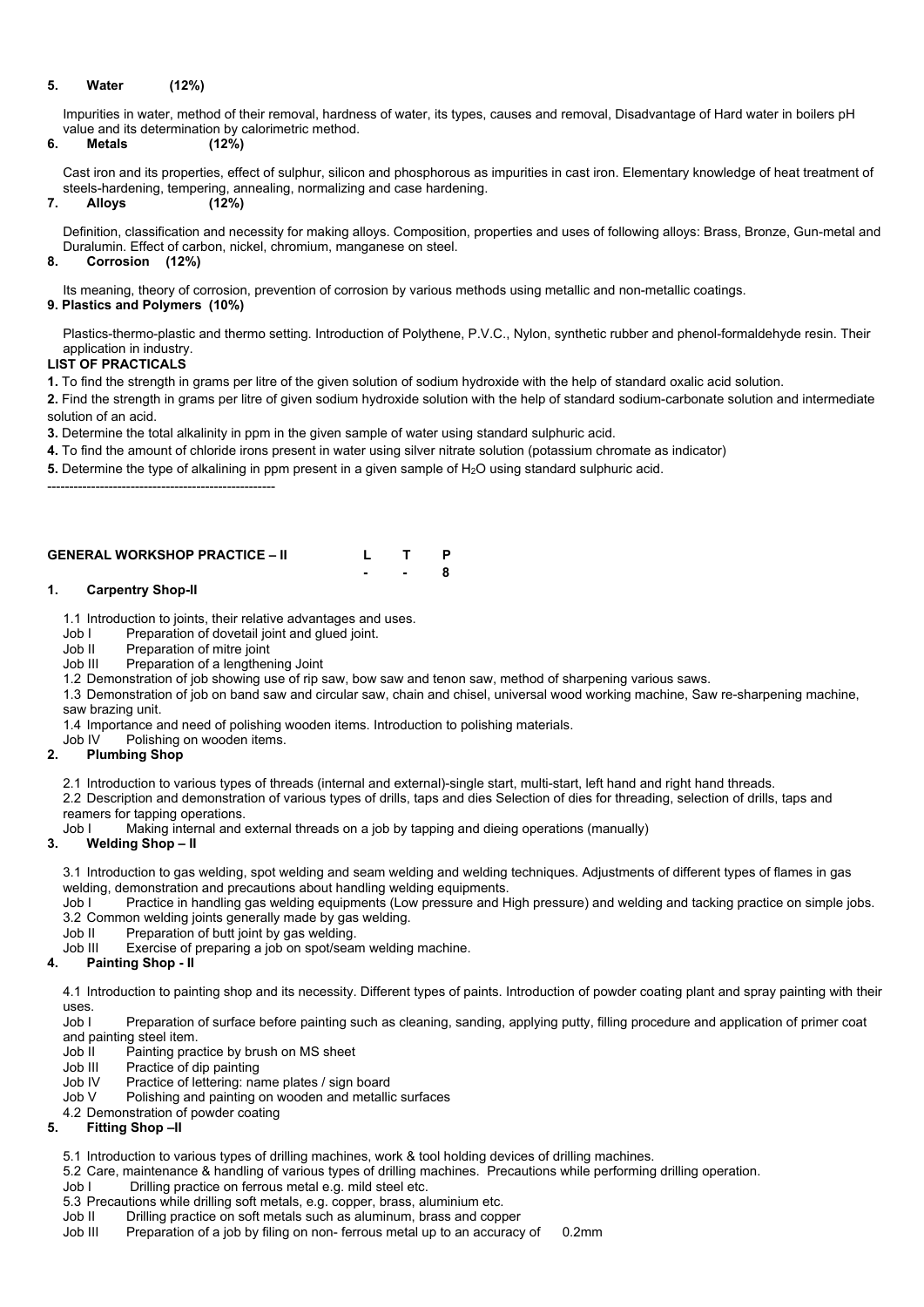# **MECH. ENGG. / MECH. MAINT. ENGG. THIRD SEMESTER**

# **2014 SCHEME**

## **3.1 MATERIAL SCIENCE L T P**

**3 - 2**

**1. General (10%)**

**1.1** Introduction to engineering materials

**1.2** Classification of materials

**1.3** Thermal, Chemical, electrical, mechanical properties of various materials.

**1.4** Selection criteria for use in industry

## **2. Structure of Metals and their Deformation (15%)**

2.1 Metal Structure – Relation of metal structure to its properties

**2.2** Arrangement of atoms in metals (Basic idea)

**2.3** Crystalline structure of metals

**2.4** Crystal Imperfections

**2.5** Deformation of metal

**2.6** Impact of cold and hot working on metal structure **2.7** Corrosion, its cause and prevention

#### **3. Ferrous Materials (20%)**

- 3.1 Classification of iron and steel
- 3.2 Sources of iron ore and its availability
- 3.3 Manufacture of pig iron, wrought iron, Cast iron and steel (Flow Diagrams only)
- 3.4 Types of Cast Iron: White, malleable, grey, mottled, modular and alloy and their usage
- 3.5 Concept of Powder Metallurgy.
- 3.6 Steels and alloy steel
- I) Classification of steels

ii) Different manufacturing methods of steel – open hearth, Bessemer, electric arc.

- iii) Availability, Properties and usage of steels
- iv) Specification as per BIS and equivalent standards.
- v) Effect of various alloying element like Cr, Ni, Co, V, W, Mo, Si, Mn, S on mechanical properties of steel.
- vi) Use of alloy steels (high speed steel, stainless steel, spring steel, silicon steel)

| Code No.      | <b>Subject</b>                                                    | <b>Period/Week</b> | <b>Study Scheme</b> |                | <b>Evaluation Scheme</b>             | <b>Total</b><br><b>Marks</b>        |                                 |                |                      |                         |      |
|---------------|-------------------------------------------------------------------|--------------------|---------------------|----------------|--------------------------------------|-------------------------------------|---------------------------------|----------------|----------------------|-------------------------|------|
|               |                                                                   | L                  |                     | P              | <b>Internal</b><br><b>Assessment</b> |                                     | <b>External Assessment Exam</b> |                |                      |                         |      |
|               |                                                                   |                    | T.                  |                | <b>Theory</b>                        | <b>Pract</b><br>ical                | <b>Written Paper</b>            |                | <b>Practical</b>     |                         |      |
|               |                                                                   |                    |                     |                | <b>Max</b><br><b>Marks</b>           | Max.<br><b>Mark</b><br>$\mathbf{s}$ | Max.<br><b>Marks</b>            | Hrs.           | Max.<br><b>Marks</b> | Hrs.                    |      |
| <b>ME-3.1</b> | <b>Material Science</b>                                           | $\mathbf{3}$       | $\blacksquare$      | $\overline{2}$ | 50                                   | 50                                  | 100                             | $\mathbf{3}$   | 100                  | 3                       | 300  |
| <b>ME-3.2</b> | <b>Thermal Engineering-I</b>                                      | $\mathbf{3}$       | $\mathbf{2}$        | $\overline{2}$ | 50                                   | 50                                  | 100                             | $\mathbf{3}$   | 100                  | $\overline{\mathbf{3}}$ | 300  |
| <b>ME-3.3</b> | <b>Basics of Electrical and</b><br><b>Electronics Engineering</b> | $\overline{3}$     | $\blacksquare$      | $\mathbf{2}$   | 50                                   | 50                                  | 100                             | $\mathbf{3}$   | 100                  | 3                       | 300  |
| <b>ME-3.4</b> | <b>Manufacturing</b><br>Technology-I                              | $\mathbf{3}$       |                     | $\blacksquare$ | 50                                   | $\blacksquare$                      | 100                             | $\overline{3}$ | $\blacksquare$       |                         | 150  |
| <b>ME-3.5</b> | <b>Machine Drawing-I</b>                                          | 1                  | $\blacksquare$      | $5\phantom{1}$ | ٠                                    | 50                                  | 100                             | ٠              | $\blacksquare$       | ۰                       | 150  |
| <b>ME-3.6</b> | <b>Environmental Studies</b>                                      | 4                  | $\blacksquare$      | $\blacksquare$ | 50                                   | $\blacksquare$                      | 100                             | $\overline{3}$ | ٠                    | ۰                       | 150  |
| <b>ME-3.7</b> | <b>Workshop Practice - III</b>                                    |                    | $\blacksquare$      | 8              |                                      | 50                                  | $\blacksquare$                  | $\blacksquare$ | 100                  |                         | 150  |
| $***$         | <b>Student Centred</b><br><b>Activities</b>                       |                    | $\blacksquare$      | $\overline{2}$ |                                      | $\blacksquare$                      | $\blacksquare$                  | ۰              | $\blacksquare$       |                         |      |
|               | <b>Total</b>                                                      | 17                 | $\mathbf{2}$        | 21             |                                      |                                     |                                 |                |                      |                         | 1500 |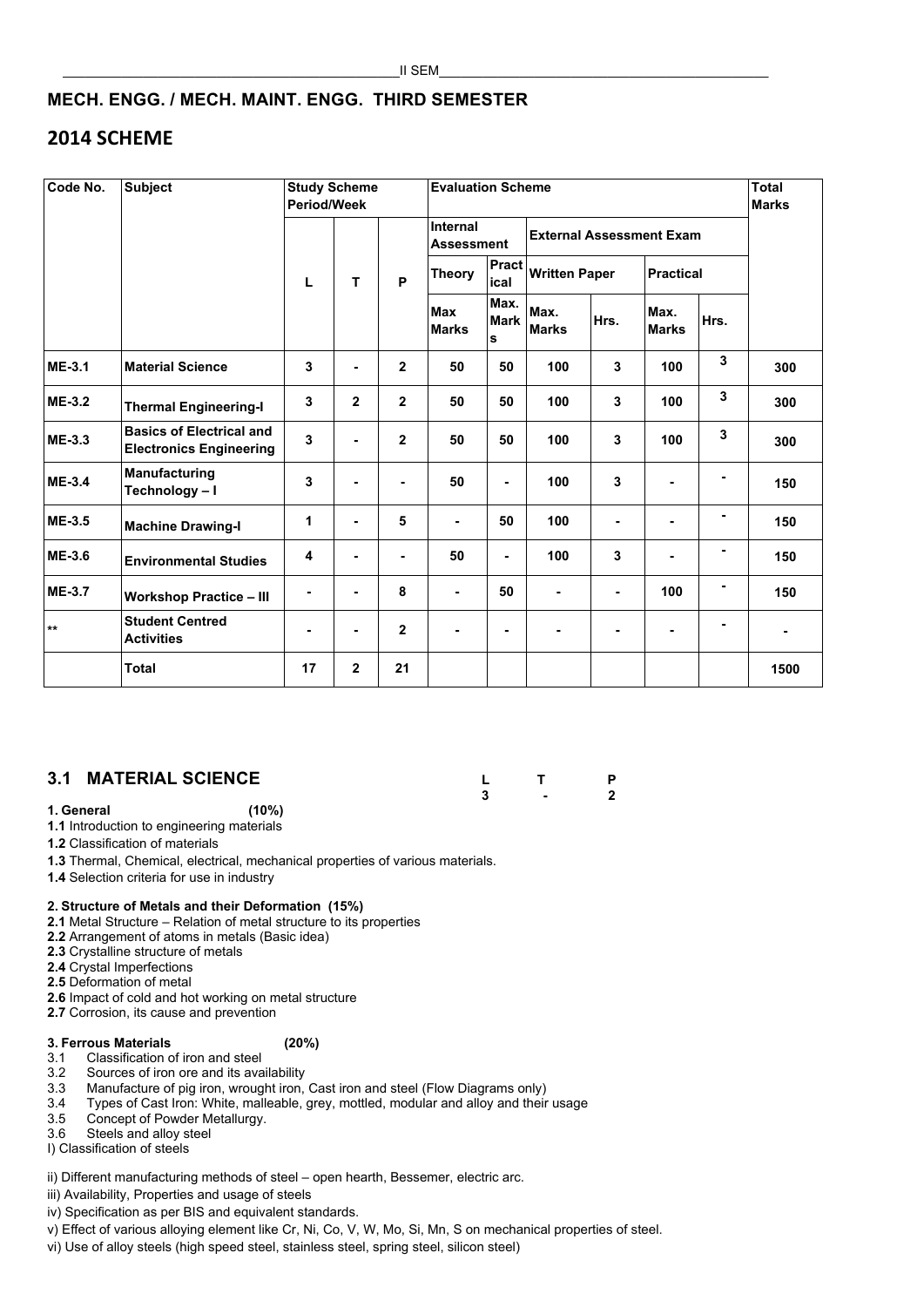## **4. Non Ferrous Materials (15%)**

- 4.1 Important ores and properties of Aluminium, Copper, Zinc, Tin, Lead
- 4.2 Properties and uses of AI alloys, Copper alloys, Bearing metals, solders
- **5. Engineering Plastics and Fibers** (10%)
- 5.1 Important sources of plastics
- 5.2 Classification thermo and thermo set plastic.
- 5.3 Various Trade names of engineering plastics
- 5.4 Plastic Coating
- 5.5 Fibers and their classification: Inorganic and Organic Fibers
- 5.6 Usage of fibers

## **6. Insulating Materials (10%)**

- 6.1 Various heat insulating material and their usage like asbestos, glass wool, thermocole, cork, puf, china clay.
- 6.2 Various electrical insulating material and their use like China clay, leather, bakelite, Ebonite, glass wool, rubber, felt
- 6.3 Ceramics-Classification, properties, applications

## **7. Testing of Metals and Alloys (5%)**

7.1 Identification test: appearance, sound, spark, weight, magnetic, band microstructure, filing.

## **8. Fundamentals of Heat Treatment (15%)**

- 8.1 Purpose of heat treatment
- 8.2 Theory of solid solution
- 8.3 Iron-Carbon Diagram
- 8.4 TTT Curve in steels and its importance
- 8.5 Basic idea about martensitic transformation
- 8.6 Various heat treatment processes-hardening, tempering, annealing, normalizing, case hardening (elementary idea)
- 8.7 Types of heat treatment furnaces
- 8.8 Concepts of Vacuum Heat Treatment

## **LIST OF PRACTICAL (MATERIAL SCIENCE)**

- 1. Classification of about 25 specimens of materials/parts into
- i) Metals and non metals
- ii) Metals and alloys
- iii) Ferrous and non ferrous metals
- iv) Ferrous and non ferrous alloys
- 2. Given a set of specimen of metals and alloys (copper, brass, aluminium, cast iron, HSS, Gun metal); identify and indicate the various properties possessed by them
	- i) Study of heat treatment furnace
	- ii) Study of a thermocouple/pyrometer
- 3. Study of a metallurgical microscope and a diamond-polishing machine
- 4 To prepare specimens of following materials for microscopic examination and to examine the microstructure of the specimens of following materials:
	- i) Brass
	- ii) Copper
	- iii) Grey CI
	- iv) Malleable CI
	- v) Low carbon steel
	- vi) High carbon steel vii) HSS
- 5 To anneal a given specimen and find out difference in hardness as a result of annealing
- 6 To normalize a given specimen and to find out the difference in hardness as a result of normalizing
- 7 To temper a specimen and to find out the difference in hardness and tensile strength due to tempering

**3.2 THERMAL ENGINEERING-I L T P**

#### **3 2 2**

#### **1. Basic Concepts and Gas laws (10%)**

- **i)** Gas laws : Boyle's Law, Charle's Law
- ii) Characteristics equation, Gas constant, Universal Gas constant.
- iii) Thermodynamics, system (open and closed), surroundings, property, process, cycle quasi-static process. Heat, specific heat, thermodynamic concept of work.
- iv) Constant Volume, constant pressure Isothermal, adiabatic and polytropic processes, Throttling and free Expansion, work done under these processes.
- **2. Laws of Thermodynamics (15%)**
	-
- **i)** Explanation of the Zeroth law of Thermodynamics
- ii) First law of thermodynamics for a closed system undergoing a cycle; for a process.
- iii) Concept of Internal energy.
- iv) First Law of Thermodynamics for an open system steady flow energy equation.
- v) Clausius and Kelvin Planck statements of second law of thermodynamics.
- vi) Concept of Entropy.
- vii) Entropy change during various processes.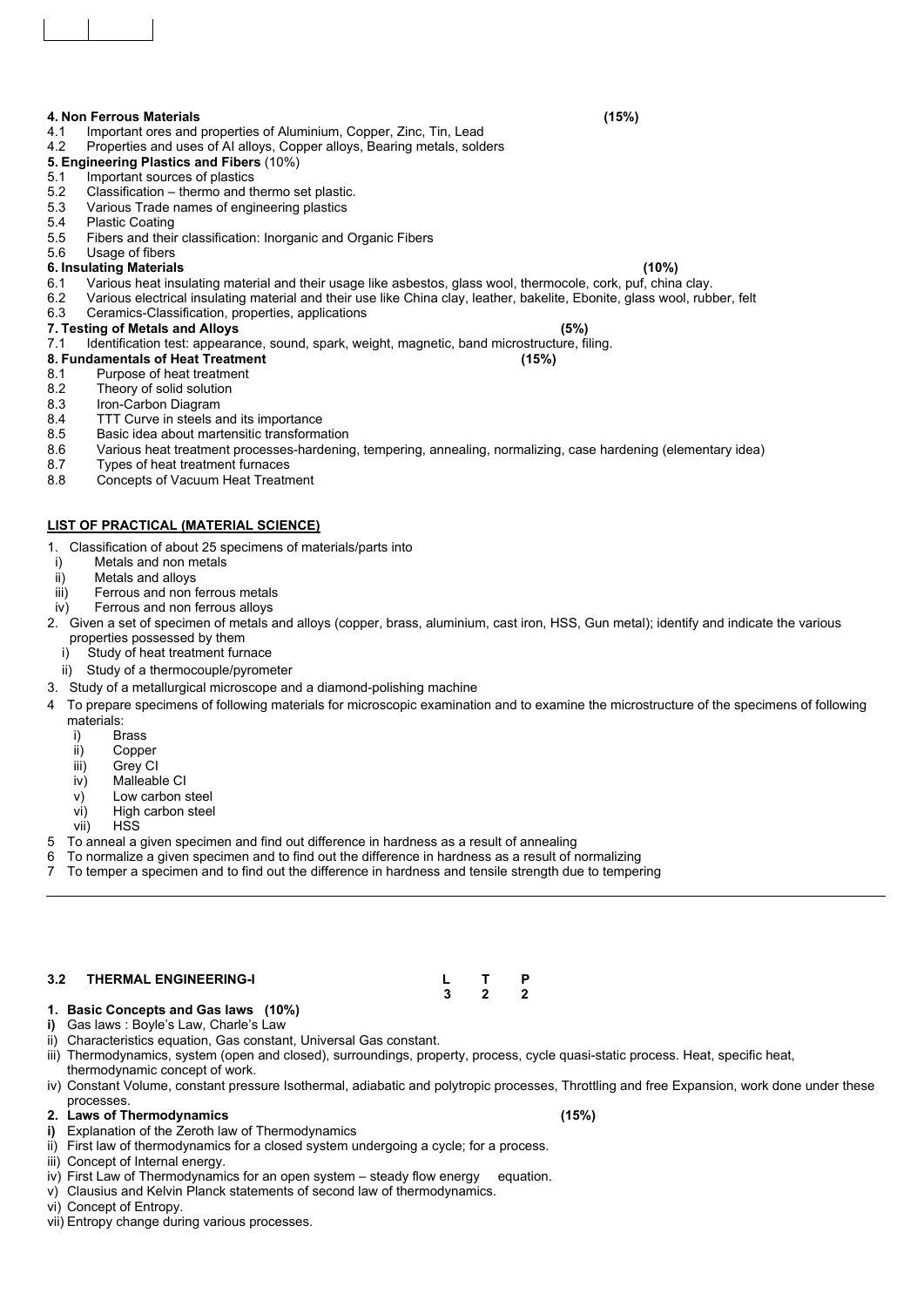#### 3. **Formation of Steam and its Properties (20%)**

- i) Steam formation at constant pressure
- ii) Wet steam, dry steam and saturated steam.
- iii) Dryness fraction
- iv) Sensible heat, latent heat, total heat, internal energy, specific volume.
- v) Expansion of vapors according to various thermodynamic processes.
- vi) Use of steam table
- vii) Entropy of water, wet, dry and superheated steam
- viii)Use of temperature Entropy charts.

## 4. **Steam Generator (15%)**

- i) Uses of steam
- ii) Classification of boilers.
- iii) Comparison of fire tube and water tube boilers
- iv) Constructional features of Lancashire, Cochran, Babcock and Wilcox boilers.
- v) Boiler mountings
- vi) Boiler accessories economizer, super heater.
- vii) Introduction to fuel for boilers.
- viii)Performance of boilers equivalent evaporation, Boiler efficiency.

## **5. Steam Prime Movers (10%)**

- **i)** Rankine cycle, modified Rankine cycle, efficiency Rankine cycle, Indicator diagram. Effect of pressure and temperature on Rankine cycle, Reheat cycle, Regenerative cycle.
- ii) Flow through nozzles, calculation of exit velocities and conditions for maximum discharge.
- iii) Principles, construction and working of Impulse and Reaction Turbines. Pressure and velocity compounding its advantages and disadvantages. Bleeding of steam and its effect on steam turbine efficiency, limits on number of bleeding (No numerical)

### **6. Steam Condensers (10%)**

- **i)** Function, working principle, classification and description of surface condensers.
- ii) Cooling Towers and cooling ponds.
- iii) Sources of air in condensers.
- iv) Simple calculations for cooling water in condensers.

### **7. Steam Power Plant (5 %)**

General description with a layout diagram showing details of all units.

### **8. Heat Transfer (15%)**

- **i)** Thermal conduction, basic equation, conduction through a thick plain wall, composite wall and pipe logging.
- ii) Thermal convention, natural and forced convection, basic equation.
- iii) Thermal radiation, reflection absorption, and transmission. Concept of black, white and opaque bodies, Stefan Boltzman's Law (simple problems on Heat Transfer)

## **LIST OF PRACTICALS (THERMAL ENGINEERING-I)**

- 1. Study of pressure gauge and water level indicator on a boiler.
- 2. Study of stop valve, dead weight safety valve and fusible plug.
- 3. Study of stop lever and spring loaded safety valve, high steam and low water alarm.
- 4. Study of blow off cock, feed check valve and feed water pump.
- 5. Study of Lancashire Boiler.
- 6. Study of Cochran Boiler
- 7. Study of Babcock and Wilcox Boiler
- 8. Study of super heating and throttling calorimeter.
- i) Study of economizer and super heater
- ii) Study of impulse and reaction turbines through models.
- iii) Visit to a thermal power plant

#### **3.3 BASICS OF ELECTRICAL AND ELECTRONICS ENGINEERING L T P**

**3 - 2**

#### 1. **Basic Quantities of Electricity (8%)** Definition of voltage, current, power and energy with their units, name of instruments used for measuring above quantities. Connection of the instruments in an electric circuit

## 2. **Application and Advantages of Electricity (5%)**

Difference between AC and DC, various applications of electricity, advantages of electrical energy over other types of energy

## 3. **Electromagnetic Induction (7%)**

Definition, construction & principle of working of Transformer. Production of e.m.f., idea of transformer and it's numerical.

4**. Various Types of Power Plants (10%)**

Elementary block diagrams of thermal, hydro and nuclear power stations. Brief explanation of the principle of power generation in above power stations

## 5. **Elements of Transmission Line (10%)**

Pictorial diagram of 3-phase transmission and distribution system showing transformers, supports, conductors, insulators and earth wire etc. Brief function of accessories of transmission lines

## 6. **Distribution system (15%)**

Distinction between high and low voltage distribution system, Identification of 3-phase wire, neutral wires and earth wire on a voltage distribution system. Identification of voltages between phases and between one phase and neutral. Distinction between 3-phase and 1-phase supply.

7. **Supply from Poles to Distribution System (10%)**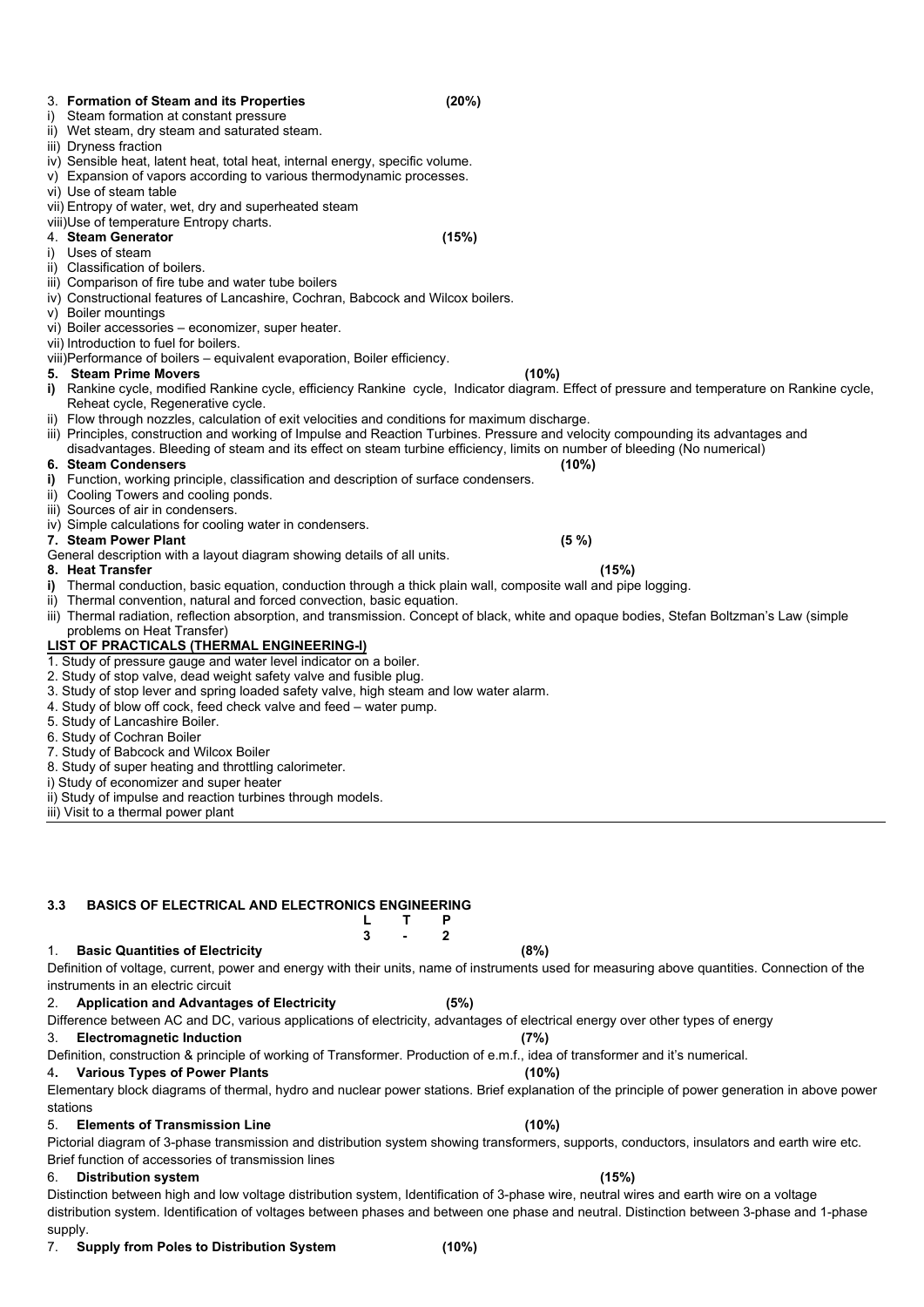Arrangement of supply system from pole to the distribution board. Function of service line, energy meter, main switch, distribution board

#### 8. **Domestic Installation (15%)**

Distinction between light and fan circuits and 1-phase power circuit, sub-circuits. Various accessories and parts of Installation. Identification of wiring systems. Common safety measures on earthing.

#### 9. **Electric Motor (6%)**

Definition and various applications of single phase and 3-phase motors. Connection and starting of 3-phase motors by star-Delta starter. Conversion of HP units watts and KW.

#### 10. **Electrical Safety (7%)**

Electrical shock and precautions against shock, treatment of electric shock, concept of fuses and their classification, selection and application, concept of earthing and various types of earthing, applications of MCBs and ELCBs

#### 11. **Basic Electronics (7%)**

Basic idea of semiconductors – P and N type; diodes, zener diodes and their applications, transistor – PNP and NPN, symbols, identification of terminals of transistor, current flowing in a transistor, its characteristics and uses. Characteristics and applications of a thyristor. Basic idea of MOSFET & IGET. Concept of PLC & Sensors.

#### **LIST OF PRACTICALS:-**

2.5 Lathe tools and operations :- Plain and step turning, facing, parting off, taper turning, eccentric turning, drilling, reaming, boring, threading and knurling, form turning, spinning.

- **1.** Study of shock treatment & its precautions.
- 2. Use of Megger
- 3. Charging of Battery
- 4. Transformer-to measure input and output voltage and currents of a loaded transformer
- 5. Trouble shooting in domestic wiring system
- 6. Connection of a one-phase induction motor to supply and reversing of its direction of rotation
- 7. Connection of and reading of an electric energy meter
- 8. Study of a distribution Board for domestic installation
- 9. Draw V-I characteristics of P-N junction diode
- 10. Draw input and output characters of a transistor
- 11. Draw reverse break down characteristics of a zener diode

**3.4 MANUFACTURING TECHNOLOGY-1 L T P**

 $\overline{\phantom{a}}$  , and the contract of the contract of the contract of the contract of the contract of the contract of the contract of the contract of the contract of the contract of the contract of the contract of the contrac

**3 - -**

## **1. Cutting Tools and Cutting Materials (10%)**

**1.1** Cutting Tools - Various types of single point cutting tools and their uses, Single point cutting tool geometry, tool signature and its effect, Heat produced during cutting and its effect, Cutting speed, feed and depth of cut and their effect

**1.2**Cutting Tool Materials - Properties of cutting tool material, Study of various cutting tool materials viz. High-speed steel, tungsten carbide, cobalt steel cemented carbides, stellite, ceramics and diamond.

**2. Lathe (20%)**

**2.1** Working principle of turning

- **2.2**Function of various parts and accessories of a lathe
- **2.3** Classification and specification of various types of lathe
- **2.4** Work holding devices

**2.6**Cutting parameters – Speed, feed and depth of cut for various materials and for various operations, machining time.

**2.7**Speed ratio, preferred numbers of speed selection. **2.8**Introduction to capstan and turret lathe **3. Welding (20%)**

**3.1** Welding Process

**3.2** Principle of welding, Classification of welding processes, Advantages and limitations of welding, Industrial applications of welding, Welding positions and techniques, symbols.

**3.3** Gas Welding

Principle of operation, Types of gas welding flames and their applications, Gas welding equipment - Gas welding torch, Oxy acetylene cutting torch, Blow pipe, Pressure regulators, Filler rods and fluxes

**3.4**Arc Welding

Principle of operation, Arc welding machines and equipment, A.C. and D.C. arc welding, Effect of polarity, current regulation and voltage regulation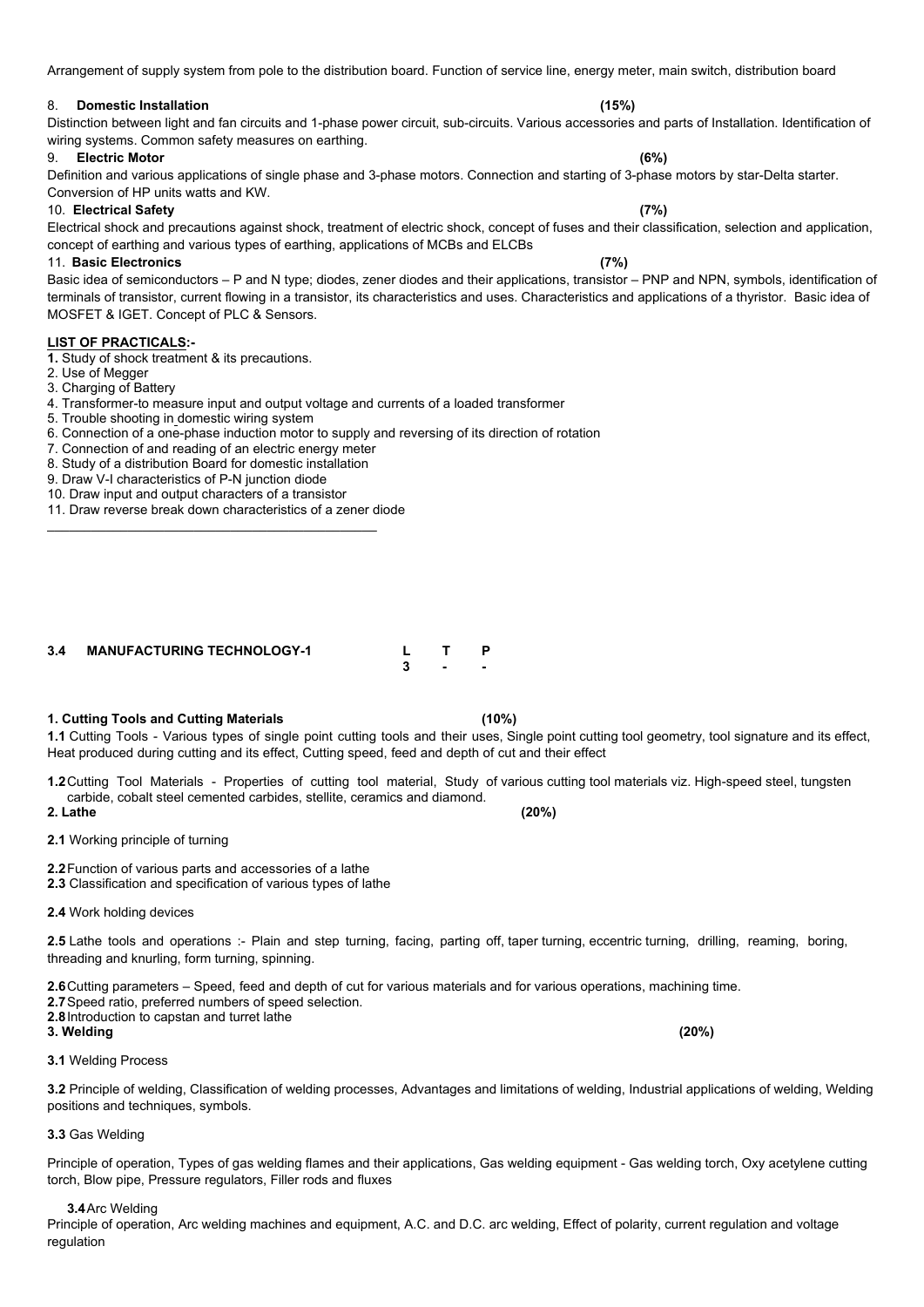#### 3.5 Other Welding Processes

**-**Resistance welding, introduction to spot, seam and projection welding

**-**Modern welding methods – TIG, MIG, ultrasonic welding, laser welding, robotic welding

**3.5**Welding Defects

Types of welding defects, methods of controlling welding defects, inspection of welding defects

#### **4. Pattern Making (10%)**

Types of pattern, Pattern material, Pattern allowances, Pattern codes as per B.I.S., Introduction to cores, core boxes and core materials, Core making procedure, Core prints, positioning of cores

**5. Moulding and Casting (25%)**

#### **5.1** Moulding Sand

Properties of moulding sand, their impact and control of properties. Various types of moulding sand.

**5.2** Mould Making

Types of moulds, molding boxes, hand tools used for mould making, molding processes, molding machines: squeeze machine, jolt squeeze machine and sand slinger. **5.3** Casting Processes

Charging a furnace, melting and pouring both ferrous and non ferrous metals, cleaning of castings, Principle, working and applications of Die casting, investment Casting

**5.4** Gating and Risering System

Elements of gating system, Pouring basin, sprue, runner, gates, Types of risers, location of risers, Directional solidification

**5.5** Melting Furnaces

Construction and working of Pit furnace, Cupola furnace, Crucible furnace – tilting type, Electric furnace

#### **5.6**Casting Defects

Different types of casting defects, Testing of defects through magnetic particle inspection.

#### **6. Metal Forming Processes (15%)**

means at least 4 drawings should be made from the actual parts made available to the student and the student should sketch the views in the sketchbook along with dimensions. The final scaled drawing is to be made from the data recorded in the sketchbook. Four turns are allotted for this.

**6.1** Press Working - Types of presses, type of dies, selection of press die, die material. Press Operations-Shearing, piercing, trimming, punching, notching, shaving, gearing, embossing, stamping

**6.2** Forging - Open die forging, closed die forging, Press forging, upset forging, swaging, up setters, roll forging, Cold and hot forging

**6.3** Rolling - Elementary theory of rolling, Types of rolling mills, Thread rolling, roll passes, Rolling defects and remedies

**6.4** Extrusion and Drawing - Type of extrusion- Hot and Cold, Direct and indirect. Pipe drawing, tube drawing, wire drawing

#### **3.6 MACHINE DRAWING-I L T P**

 $1 - 5$ 

**1.** Lecture on Limits, Fits, Tolerances and surface finish **(15%)**

**2.** Lecture on Bushed Bearings.

Sheet # 1, 2 & 3 Simple Bush bearing, Ball Bearing, Plummer Block, Foot Step Bearing\* **(25%)**

**3.** Lecture on Universal Coupling, Wall Bracket.

Sheet# 4 & 5 on Universal Coupling\*, Wall Bracket. **(15%)**

**4.** Lecture on Lathe Parts.

Sheet 6 & 7 on Tool Post\*, Tail Stock\* **(15%)**

**5.** Lecture on Bench Vice and Screw Jack.

Sheet # 8 & 9 Bench Vice\*, Screw Jack\* (**15%)**

**6.**Lecture on I. C. Engine Parts.

Sheet # 10 Piston\*. Connecting Rod, Crank Shaft in the sketchbook.

**(15%)**

**7.**Reading and interpreting of Drawing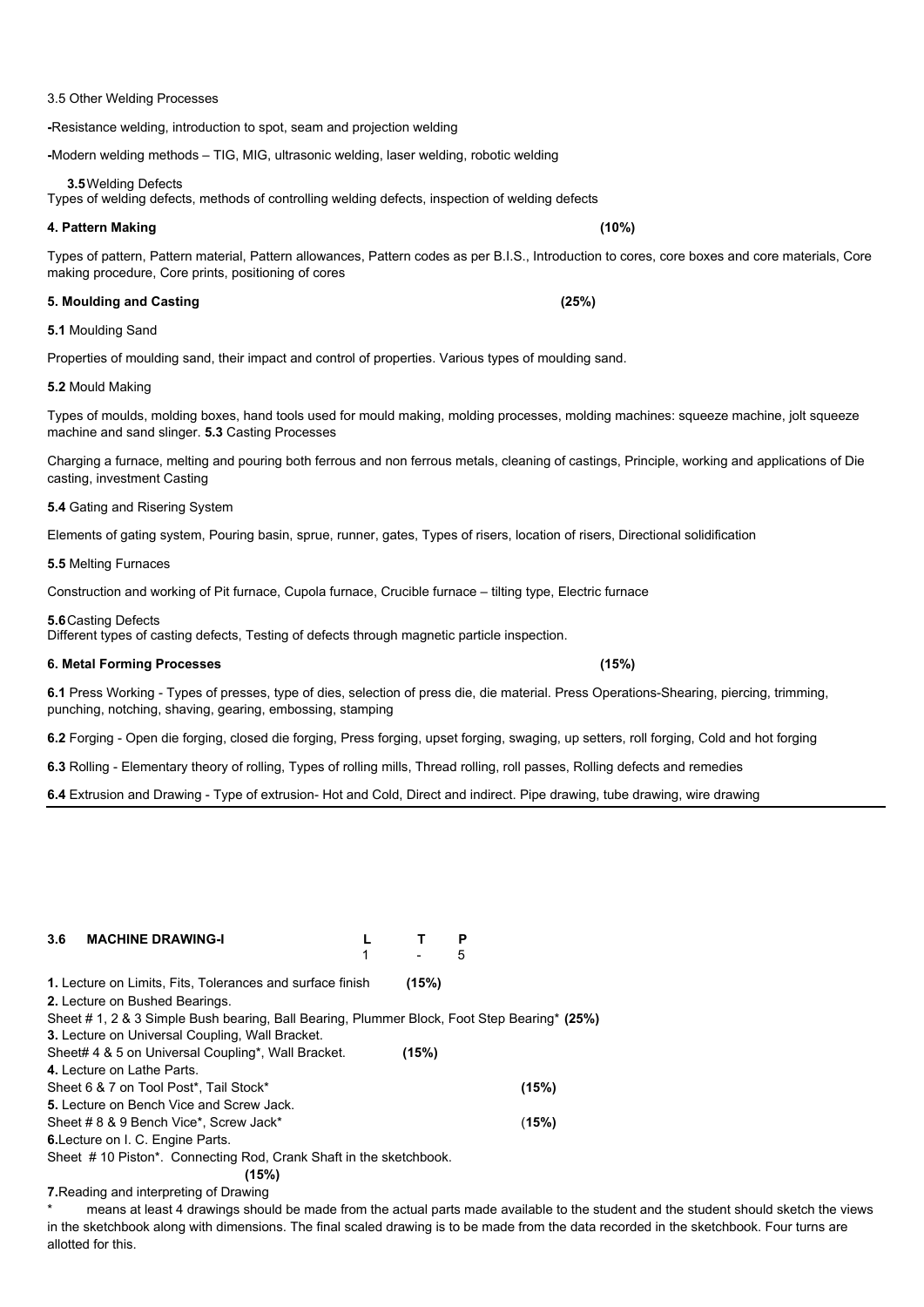| 3.6                                                          | <b>ENVIRONMENTAL STUDIES</b>                             | $\blacksquare$ $\blacksquare$ $\blacksquare$ $\blacksquare$ $\blacksquare$ $\blacksquare$ $\blacksquare$ |  |
|--------------------------------------------------------------|----------------------------------------------------------|----------------------------------------------------------------------------------------------------------|--|
|                                                              |                                                          | $\blacksquare$                                                                                           |  |
|                                                              | 1. The Multidisciplinary nature of environmental studies | (5%)                                                                                                     |  |
| Definition, scope and importance, Need for public awareness. |                                                          |                                                                                                          |  |
|                                                              | 2. Natural Resources                                     | (15%)                                                                                                    |  |

#### **Renewable and non renewable resources:**

a) Natural resources and associated problems

i) Forest resources: Use and over-exploitation, deforestation, case studies, Timber extraction, mining, dams and their effects on forests and tribal people.

ii) Water resources: Use and over-utilization of surface and ground water, floods, drought, conflicts over water, dam's benefits and problems.

iii) Mineral Resources: Use and exploitation, environmental effects of extracting and using mineral resources, case studies.

iv) Food Resources: World food problems, changes caused by agriculture and over grazing, effects of modern agriculture, fertilizers- pesticides problems, water logging, salinity, case studies.

v) Energy Resources: Growing energy needs, renewable and nonrenewable energy sources, use of alternate energy sources, casestudies

vi) Land Resources: Land as a resource, land degradation, man induces landslides, soil erosion, and desertification.

**b)** Role of individual in conservation of natural resources.

**c)** Equitable use of resources for sustainable life styles.

### **3. Eco Systems (15%)**

**a)** Concept of an eco system

**b)** Structure and function of an eco system.

- **c)** Producers, consumers, decomposers.
- **d)** Energy flow in the eco systems.
- **e)** Ecological succession.
- **f)** Food chains, food webs and ecological pyramids.

**g)** Introduction, types, characteristic features, structure and function of the following eco systems:

- **h**) Forest ecosystem
- **i)** Grass land ecosystem
- **j)** Desert ecosystem.
- **k)** Aquatic eco systems (ponds, streams, lakes, rivers, oceans, estuaries)

### **4. Biodiversity and it's Conservation (15%)**

- **a)** Introduction-Definition: genetics, species and ecosystem diversity.
- **b)** Biogeographically classification of India.
- **c)** Value of biodiversity: consumptive use, productive use, social, ethical, aesthetic and option values
- **d)** Biodiversity at global, national and local level.
- **e)** India as a mega diversity nation.
- **f)** Hot-spots of biodiversity.
- **g)** Threats to biodiversity: habitats loss, poaching of wild life, man wildlife conflicts.
- **h)** Endangered and endemic spaces of India.
- **i)** Conservation of biodiversity: in-situ and ex-situ conservation of biodiversity.

### **5. Environmental Pollution (15%)**

Definition Causes, effects and control measures of:

- a) Air pollution
- b) Water pollution
- c) Soil pollution
- 

- d) Marine pollution
- e) Noise pollution
- f) Thermal pollution
- g) Nuclear hazards

Solid waste Management: Causes, effects and control measures of urban and industrial wastes.

Role of an individual in prevention of pollution Pollution case studies Disaster management: Floods, earth quake, cyclone and land slides

**6. Social issues and the Environment (15%)**

- **a)** Form unsustainable to sustainable development
- b) Urban problems related to energy
- c) Water conservation, rain water harvesting, water shed management
- d) Resettlement and rehabilitation of people; its problems and concerns, case studies
- e) Environmental ethics: issues and possible solutions
- f) Climate change, global warming, acid rain, ozone layer depletion, nuclear accidents and holocaust, case studies.
- g) Wasteland reclamation
- h) Consumerism and waste products
	- Environment protection Act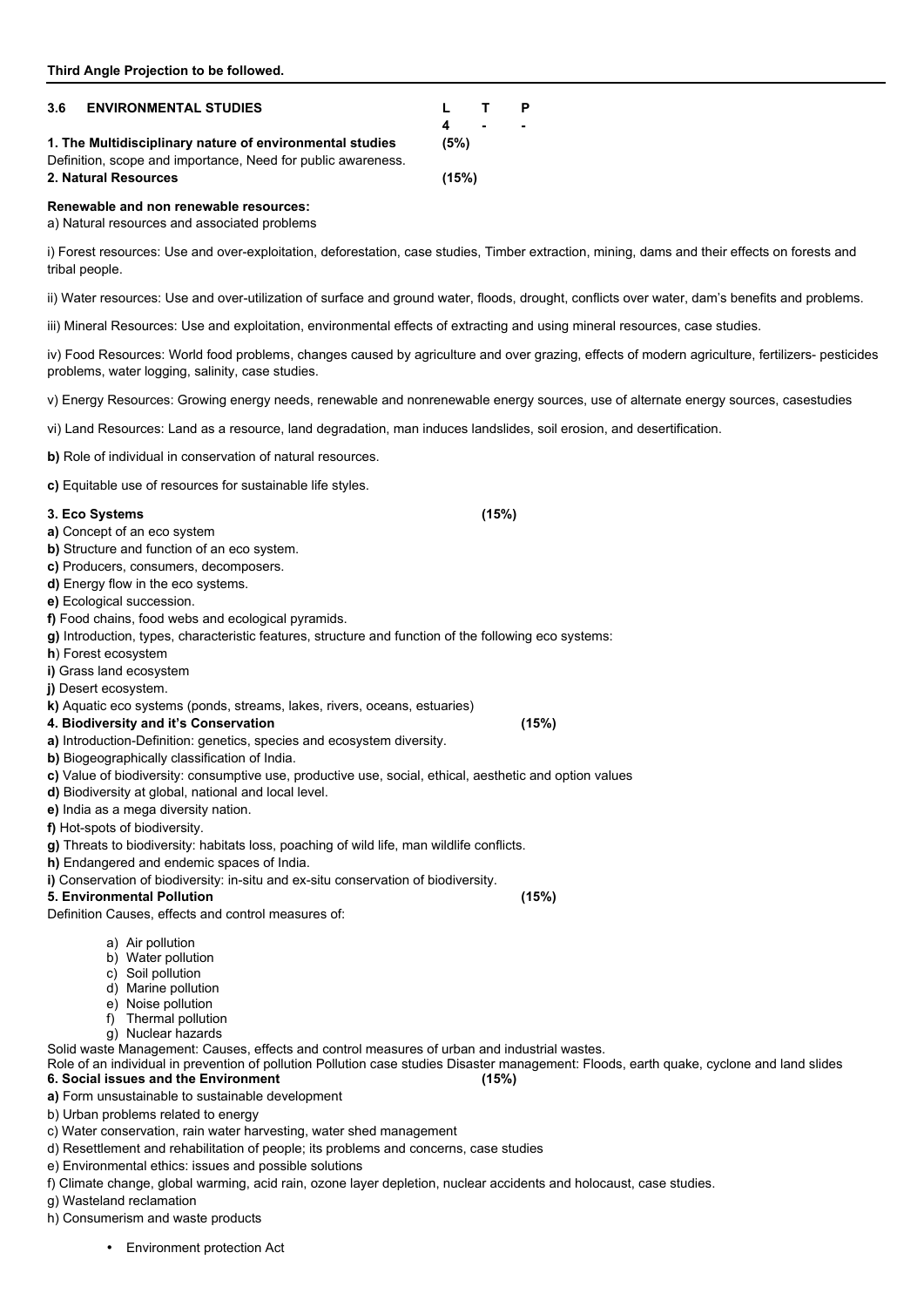- Air (prevention and control of pollution) Act
- Water (prevention and control of pollution) Act
- Wildlife protection act
- Forest conservation act
- Issues involved in enforcement of environmental legislations
- Public awareness

#### **Unit 7: Human population and the environment (10%)**

- Population growth and variation among nations
- Population explosion- family welfare program
- Environment and human health
- Human rights
- Value education
- HIV / AIDS
- Women and child welfare
- Role of information technology in environment and human health
- Case studies

### **Unit 8: Field work (10%)**

Visit to a local area to document environment assets river / forest / grassland / hill/ mountain. Visit to a local polluted siteurban/rural/industrial/agricultural. Study of common plants, insects, birds. Study of simple ecosystems-pond, river, hill slopes, etc (field work equal to 5 lecture works)

#### 3.6 WORKSHOP PRACTICE - III



### **LIST OF PRACTICALS**

General introduction to tools, equipments & machinery used in welding, pattern making, foundry, fitting and turning shop along with safety precautions.

### **Welding Shop**

- Job 1. Preparing gas welding joint in vertical position joining M.S. Plates
- Job 2. Exercise on gas cutting of mild steel plate with oxy-acetylene gas torch.
- Job 3. Exercise on preparation of T Joint by arc welding.
- Job 4. A visit to a welding shop for detailed demonstration on MIG and TIG welding.

## **Pattern making**

- Job 1. Preparation of solid/single piece pattern.
- Job 2. Preparation of two piece/split pattern
- Job 3. Preparation of a pattern on wooden lathe
- Job 4. Preparation of a self cored pattern and core box

### **Foundry Shop**

- Job 1. Preparation of mould with solid pattern on floor.
- Job 2. Preparation of floor mould of split pattern in cope and drag of moulding box.
- Job 3. Moulding and casting of a solid pattern of aluminum.
- Job 4. A visit to foundry shop to have first hand knowledge of melting, pouring and casting.

### **Fitting Shop**

- Job 1&2. Exercise involving Male & Female parts.
- Job 3. Preparation of simple die

### **Turning Shop**

- Job 1. Exercise on preparation of single point cutting tool.
- 
- Job 2. Exercise involving facing & plain turning.
- Job 3. Exercise involving step turning.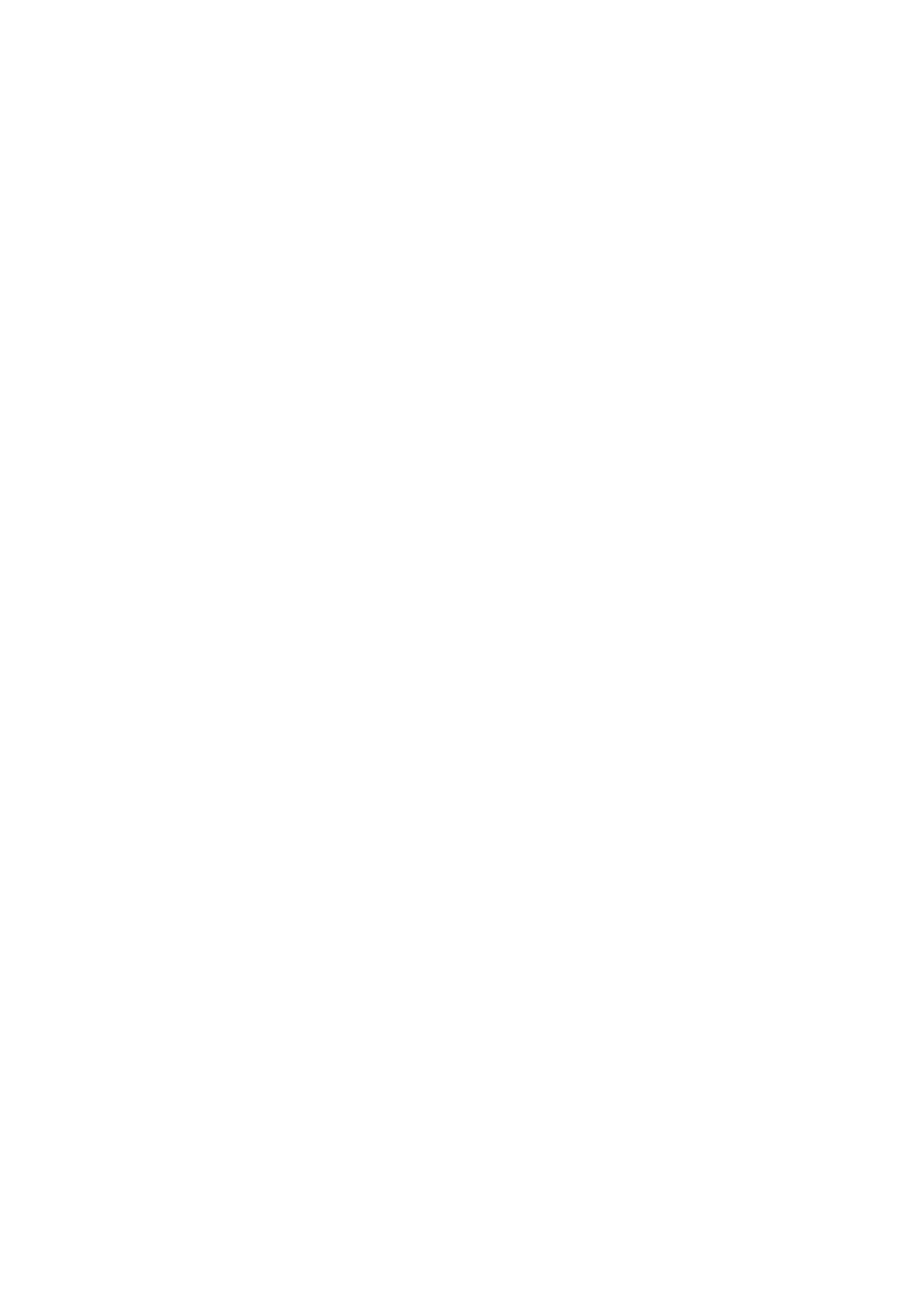## **MECH. / MECH.MAINT. ENGG. IV SEM**

### **ME-4.1 STRENGTH OF MATERIALS**

**L T P**

**1 - 2**

**1. Stresses and Strains (25%)**

**1.1** Concept of load, stresses and strain

**1.2** Tensile, compressive and shear stresses and strains

**1.3** Concept of Elasticity, Elastic limit and limit of proportionality.

**1.3.1** Hook's Law

**1.3.2** Young Modulus of elasticity

**1.3.3** Nominal stress

**1.3.4** Yield point, plastic stage

**1.3.5** Strain hardening

**1.3.6** Ultimate strength and breaking stress

**1.3.7** Percentage elongation

**1.3.8** Proof stress and working stress

**1.3.9** Factor of safety

**1.3.10** Lateral strain, Poisson's ratio

**1.3.11** Volumetric strain

**1.3.12** Shear modulus

**1.3.13** Strain energy due to direct stresses

**1.3.14** Proof resilience and modulus of resilience

**1.3.15** Stresses due to gradual, sudden and falling load

**1.3.16** Longitudinal and circumferential stresses in seamless thin walled cylindrical shells (derivation of these formulae not required)

## **2. Beams and Bending Stress (35%)**

**2.1** Bending and shearing force

**2.1.1**Concept of beam, form of loading

**2.1.2** Concept of end supports-Roller, hinged and fixed

**2.1.3** Concept of bending moment and shearing force

**2.1.4** B.M. and S.F. Diagram for cantilever and simply supported beams with and without overhang subjected to concentrated and U.D.L.

**2.2** Bending stresses

**2.2.1** Concept of Bending stresses

**2.2.2** Theory of simple bending

**2.2.3** Use of the equation σ/y=M/I=E/R

**2.2.4** Concept of moment of resistance

**2.2.5** Bending stress diagram

| Code No. | <b>Subject</b>                        |    | <b>Study Scheme</b><br><b>Period/Week</b> |                |                                      | <b>Evaluation Scheme</b> |                                 |                      |                      |                  |      |  |
|----------|---------------------------------------|----|-------------------------------------------|----------------|--------------------------------------|--------------------------|---------------------------------|----------------------|----------------------|------------------|------|--|
|          |                                       | L  | T                                         | $\mathsf{P}$   | <b>Internal</b><br><b>Assessment</b> |                          | <b>External Assessment Exam</b> |                      |                      |                  |      |  |
|          |                                       |    |                                           |                | <b>Theor</b><br>v                    | Practi<br>cal            |                                 | <b>Written Paper</b> |                      | <b>Practical</b> |      |  |
|          |                                       |    |                                           |                | <b>Max</b><br><b>Marks</b>           | Max.                     | Max.<br><b>Marks Marks</b>      | Hrs.                 | Max.<br><b>Marks</b> | Hrs.             |      |  |
| ME-4.1   | <b>Strength of Materials</b>          | 4  |                                           | $\overline{2}$ | 50                                   | 50                       | 100                             | 3                    | 100                  | $\mathfrak{S}$   | 300  |  |
| $ME-4.2$ | <b>Fluid Mechanics &amp; Machines</b> | 4  |                                           | $\overline{2}$ | 50                                   | 50                       | 100                             | $\mathfrak{S}$       | 100                  | $\mathfrak{S}$   | 300  |  |
| $ME-4.3$ | <b>Thermal Engineering -II</b>        | 4  |                                           | $\overline{2}$ | 50                                   | 50                       | 100                             | 3                    | 100                  | $\mathfrak{S}$   | 300  |  |
| ME-4.4   | Machine Drawing - II                  | 1  |                                           | $\overline{7}$ |                                      | 50                       | 100                             | 3                    |                      |                  | 150  |  |
| ME-4.5   | Manufacturing Technology - II         | 4  |                                           |                | 50                                   |                          | 100                             | 3                    |                      |                  | 150  |  |
| ME-4.6   | Workshop Practice - IV                |    |                                           | 8              |                                      | 50                       |                                 |                      | 100                  | $\sqrt{3}$       | 150  |  |
| $***$    | <b>Student Centered activities</b>    |    |                                           | $\overline{2}$ |                                      |                          |                                 |                      |                      |                  |      |  |
|          | <b>TOTAL</b>                          | 17 |                                           | 23             | 200                                  | 250                      | 500                             | $\blacksquare$       | 400                  | $\blacksquare$   | 1350 |  |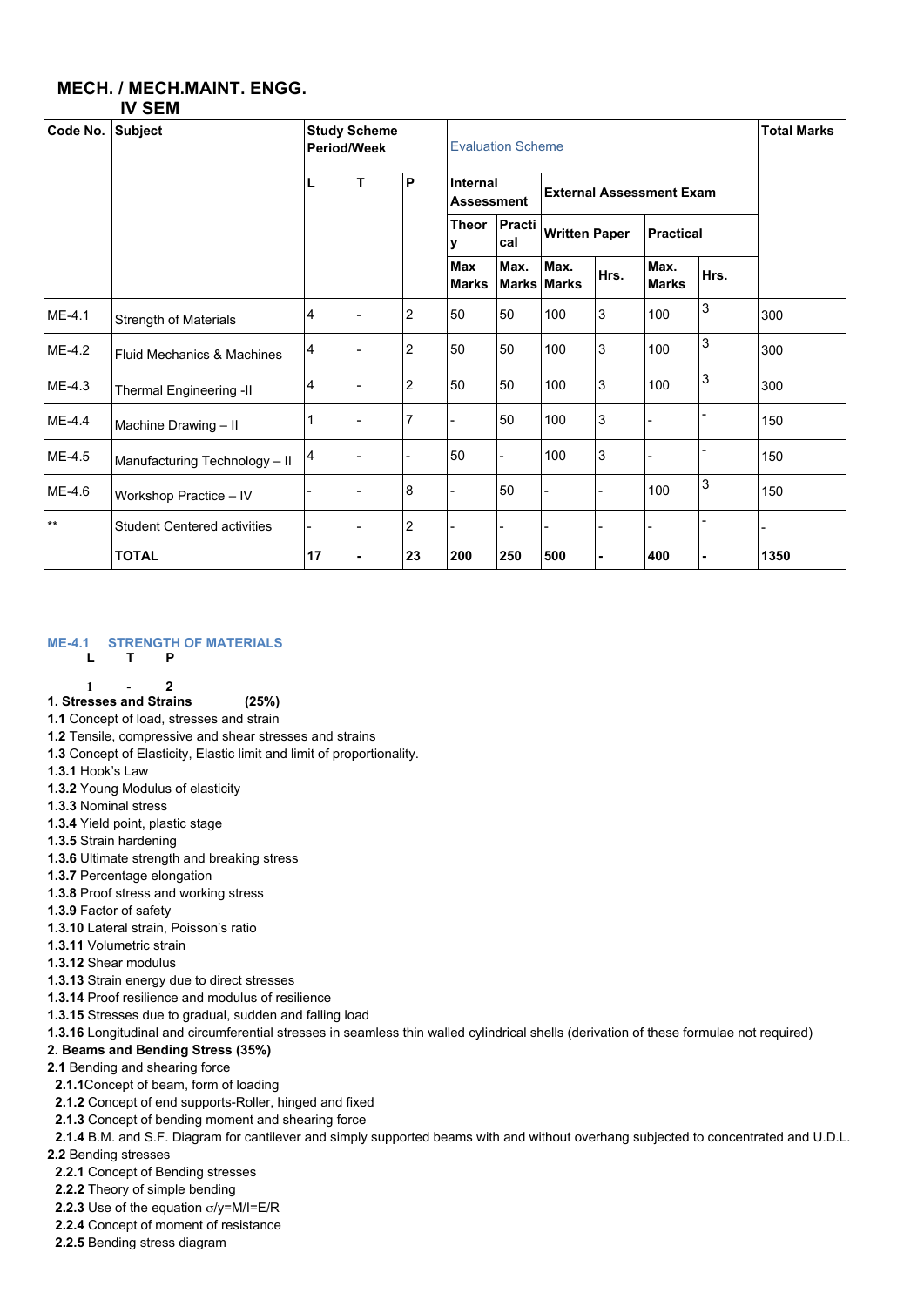- **2.2.6** Calculation of maximum bending stress in beams of rectangular, circular, I and T section.
- **2.2.7** Permissible bending stress section modulus for rectangular, circular and symmetrical I section.

**2.2.8** Comparison between I, rectangular and circular section with regard to their strength

**2.3** Slope and deflection

- **2.3.1** Simple cases of slope and deflection in simply supported beam with UDL on whole of the length and a point load at the centre
- **2.3.2** Cantilever with UDL on whole of the length and a point load at the end (without derivation)
- **2.3.3** Simple problems

**2.4Laminated** Spring (Semi elliptical type only)

- **2.4.1** Determination of number of plates
- **2.4.2** Maximum bending stress and deflection
- **2.5** Combined direct and bending stresses. Simple cases of short columns of uniform section subject to eccentric loading with stress diagram

## **3. Columns (15%)**

- **3.1** Concept of column, modes of failure
- **3.2** Types of columns
- **3.3** Buckling load, crushing load
- **3.4** Slenderness ratio
- **3.5** Factors effecting strength of a column
- **3.6** End restraints
- **3.7** Effective length
- **3.8** Strength of column by Euler Formula without derivation
- **3.9** Rankin- Gourdan formula (without derivation)

## **4. Torsion (15%)**

- **4.1** Concept of torsion-difference between torque and torsion
- **4.2** Derivation and use of torque equation T/J= I /R=Gθ/L for circular shaft
- **4.3** Shear stress diagram for solid and hollow circular shaft
- **4.4** Comparison between solid and hollow shaft with regard to their strength and weight.
- **4.5** Power transmitted by shaft
- **4.6** Concept of mean and maximum torque

## **5. Helical Springs (10%)**

- **5.1** Closed coil helical springs subjected to axial load
- **5.2** Stress deformation
- **5.3** Stiffness and angle of twist and strain energy
- **5.4** Falling load on springs

## **LIST OF PRACTICALS**

- 1.Tensile test on bars of Mild steel and Aluminium.
- 2.Shear test on specimen of two different metals.
- 3.Bending tests on a steel bar or a wooden beam.
- 4.Impact test on metals
	- (a) Izod test
	- (b) Charpy test
- 5.Torsion test on specimens of different metals for determining the angle of twist for a given torque.
- 6.To determine the stiffness of a helical spring and to plot a graph between load and extension.
- 7.Hardness test on metal and finding the Brinel and Rockwell hardness.

#### **ME-4.2 FLUID MECHANICS AND FLUID MECHINES**

**L T P**

**4 - 2**

#### **1. Introduction (5%)**

1.1 Concept of fluid, fluid mechanics and hydraulics.

1.2 Properties of fluid (viscosity, specific weight, specific volume, specific gravity) with their units.

1.3 Concept of capillarity

## **2. Static Pressure (5%)**

2.1 Pascal's law

2.2 Concept of static pressure, intensity of pressure and pressure head

2.3 Total pressure on a plane surface and centre of pressure

## **3. Measurement of Pressure (10%)**

3.1 Concept of atmospheric pressure, gauge pressure, absolute pressure, vacuum and differential pressure.

3.2 Pressure measurement by: Piezometer tube, simple manometer, differential manometer, bourdon pressure gauge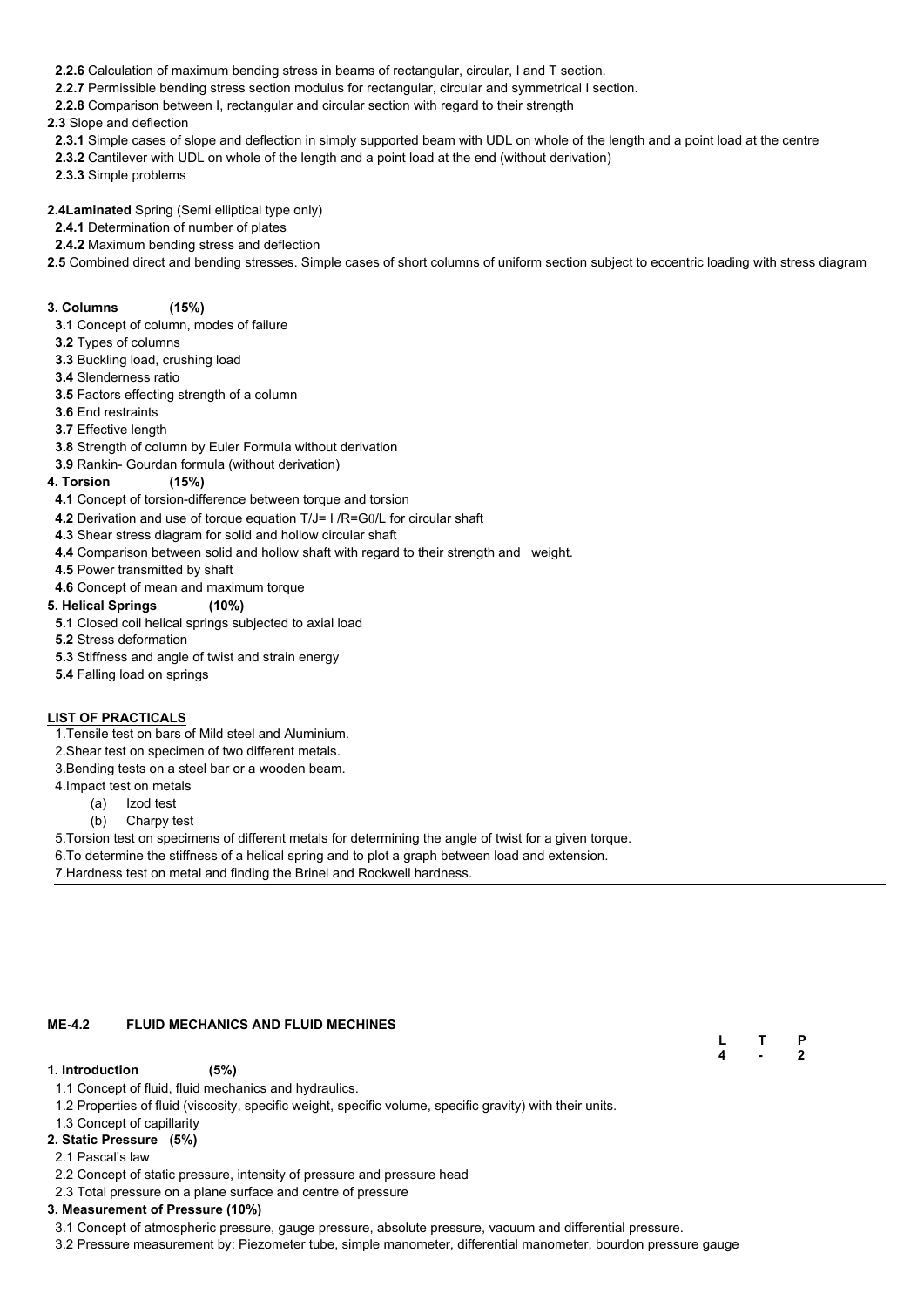## **4. Flow of Liquids (15%)**

- 4.1 Types of flow Laminar and turbulent, steady and unsteady, uniform and non-uniform.
- 4.2 Concept of Reynolds's number
- 4.3 Rate of discharge
- 4.4 Equation of continuity
- 4.5 Energy of fluid datum, pressure, velocity head and total head.
- 4.6 Bernoulli's theorem (without proof) and its applications.
- 4.7 Discharge measurement by venturimeter and orifice meter.
- 4.8 Pitot tube.

## **5. Flow through Orifices (10%)**

- 5.1 Types of orifices
- 5.2 Coefficient of orifices (Cc, Cv, Cd)
- 5.3 Discharge through a small orifices
- 5.4 Discharge through a large rectangular orifices under a submerged, partially submerged and free-conditions.
- 5.5 Time of emptying a tank of uniform area through an orifice at the bottom.

## **6. Flow through Pipes (15%)**

- 6.1 Concept of flow through pipes
- 6.2 Loss of energy due to friction
- 6.3 Factors influencing the loss due to friction
- 6.4 Darcy's equation for loss of energy and Chezy's equation (without proof)
- 6.5 Loss of head due to sudden enlargement, contraction, obstruction and bend (without proof)
- 6.6 Hydraulic gradient line and total energy line.
- 6.7 Pipes in series, parallel and branch pipes.
- 6.8 Application of flow through pipes.
- 6.9 Flow through siphon pipe.
- 6.10 Concept of water hammer.

- \* -An expert may be invited from the industry to deliver the lecture.
- \*\*-An industrial visit may be arranged to explain and show the relevant things.

## **7. Hydraulic Turbines (15%)**

- 7.1 Concept of a turbine
- 7.2 Types of turbines-Impulse and reaction type (concept only)
- 7.3 Construction and working of Pelton wheel, Francis turbines and Kaplan turbine.

### **8. Pumps (15%)**

- 8.1 Concept of hydraulic pump
- 8.2 Single acting reciprocating pump-construction, operation and application
- 8.3 Vane, screw and gear pumps-construction and working
- 8.4 Construction, working and operation of single stage centrifugal pump.
- 8.5 Work done, efficiencies and specifications of a centrifugal pump.
- 8.6 Power requirements of reciprocating pump and single stage centrifugal pump.
- 8.7 Common defects in the pumps and remedial measures.

## **9. Hydraulic Devices (10%)**

Working Principles, description and applications of:

- 9.1 Hydraulic accumulator
- 9.2 Intensifier
- 9.3 Hydraulic jack
- 9.4 Hydraulic press
- 9.5 Hydraulic ram

## **Note:**

### **LIST OF PRACTICALS**

- 1. Measure the pressure head of water in a pipe line by:
- 1.1 Piezometer tube
- 1.2 U-tube
- 

1.3 Bourden Gauge

2. To verify Bernoulli's theorem

3. To find the value of the coefficient of discharge for a venturimeter.

4. To find Cc, Cv and Cd for small circular orifice.

5. To find Cc, Cv and Cd for small triangular orifice

6. To find Cc, Cv and Cd for small rectangular orifice

7. To determine the coefficient of fraction (Darcy's 'f') for commercial pipes.

8. To dismantle a single stage centrifugal pump with a view to study its constructional details.

9. To study a single-stage, centrifugal pump with a view to acquaint the students with common troubles and their remedial measures.

10. To plot the following characteristics curves for a single stage centrifugal pump running at a constant speed.

10.1 Discharge v/s Head

10.2 Discharge v/s Horse Power

10.3 Discharge v/s efficiency

11. To study the hydraulic circuit of any available machines.

12. To study the working models of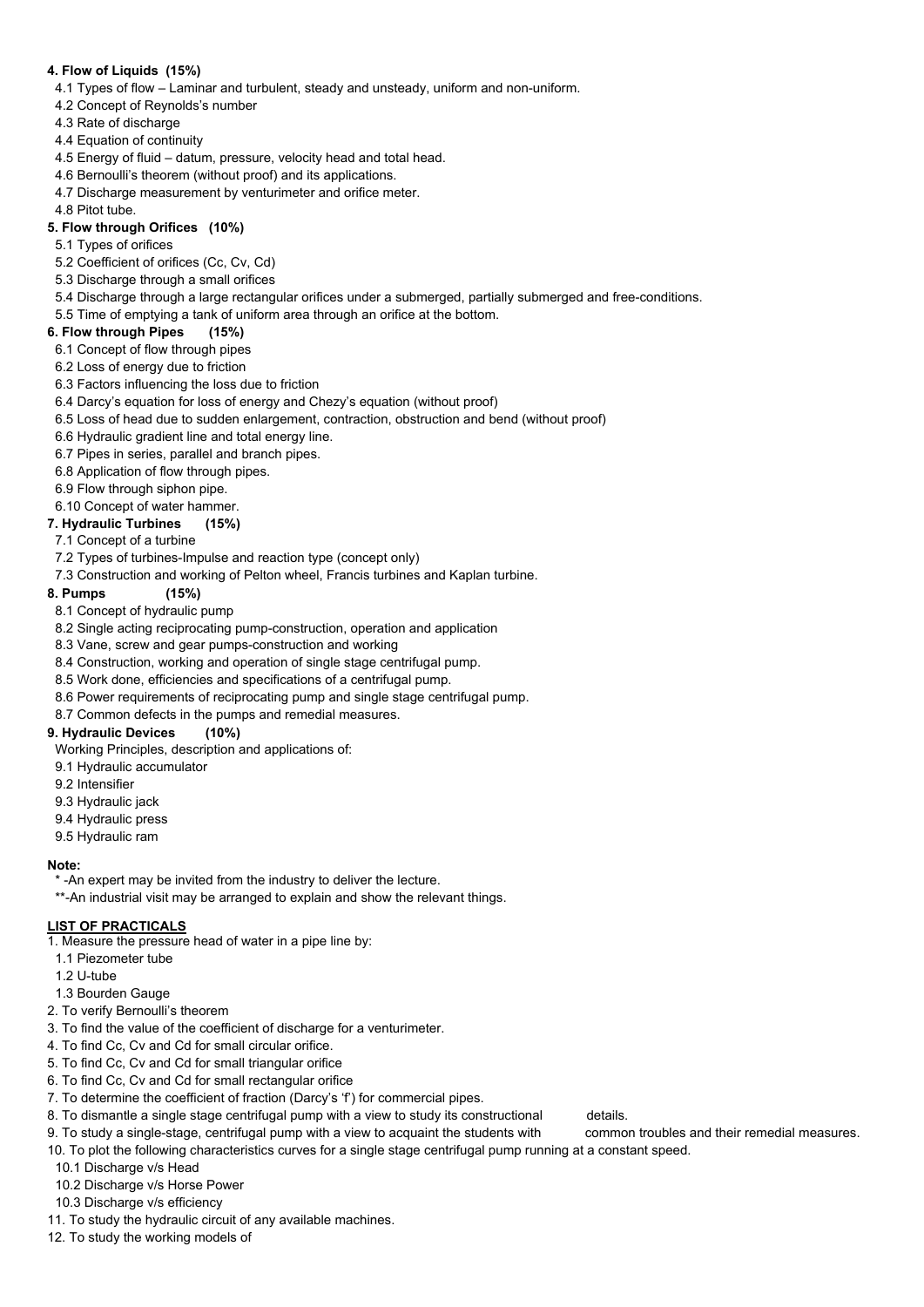12.2 Francis turbine

13. To determine maximum head developed by a centrifugal pump

14. Operation and maintenance of centrifugal pump.

#### **ME-4.3 THERMAL ENGINEERING-II L T P**

**4 - 2**

## **1. Air cycles (10%)**

Thermodynamic cycles, concept of reversibility of cycle, thermal efficiency and air standard efficiencies, Carnot cycle – efficiency and its implications Otto, Diesel and dual combustion cycles – calculation of air standard efficiencies. Effect of compression ratio.

## **2. Principles of I.C. Engines: (10%)**

Identification, location, functions and material of main parts of IC engine, concept of terms like bore, stroke, dead centers, crank-throw, piston, displacement, mean piston speed, compression ratio, clearance volume. Working of two stroke and four stroke petrol and diesel enginessingle cylinder and multi cylinder engines, valve timing diagrams, classifications and application of I.C. Engines. Introduction to Rotary Wankle engine.

## **3. Fuel System: (15%)**

Carburetion: Concept of carburetion, requirements of air fuel mixtures at various load conditions, simple carburetor and its limitations, modifications required in a simple carburetors to overcome the limitations (choke, idling devices, compensating jet, air bleed, MPFI system, CDRI, accelerating pump, principle and methods of fuel injection in diesel engines, control of fuel supply and types of nozzles. Working of a fuel injection pump. Fuel filters and mechanical fuel lift pump.

## **4. Ignition Systems: (10%)**

Importance of Ignition timing and ignition advance, battery ignition and Magneto ignition, Modern ignition system.

## **5. Cooling of I.C. Engines: (10%)**

Necessity of cooling, cooling systems, functions of thermostat, anti-freezing mixtures.

## **6. Lubrication of IC Engines (10 %)**

Necessity of Lubrication, types and properties of lubricants (excluding testing of properties) Lubrication systems of IC Engines, gear type oil pump, oil filters, crank case ventilation, sludge formation.

**7. IC Engine (10 %)**

Calculation of IHP, BHP and efficiencies –Mechanical, thermal, overall, and relative; Morse test ,heat balance charts, Concept of pollutants in SI and CI engines, pollution control, norms for two and four wheelers – BIS – I, II, III, IV and Euro – V. Methods of reducing pollution in IC engines, alternative fuels like CNG and LPG.

## **8. Air Compressors (15 %)**

Uses of compressor air, classification of air compressor, working principle of single and two stage reciprocating compressor, intercooling and aftercooling, Calculation of Horse power required to drive a compressor, Introduction to Rotary compressor, working of root-blower, vane type and centrifugal type compressor. Difference between fans blowers and compressor.

## **9. Gas Turbines (10%)**

Introduction to gas turbines, working principles of constant volume and constant pressure type gas turbines. Open cycle and closed cycle gas turbines. Applications of gas turbines.

## **LIST OF PRACTICALS**

1. Study of various parts of IC Engines.

- 2. Draw the valve timing diagram of a diesel engine-single cylinder.
- 3. Study the working of a carburetor used in scooter/motor cycle. Study of MPFI.
- 4. Study a fuel injection pump, injector by dismantling it.
- 5. Study a distributor of a four cylinder petrol engine.

6. Locate and draw the cooling circuit of multi-cylinder engine and study the construction of the radiator and locate and draw the lubricating circuit of a single cylinder diesel engine.

- 7. To find out IHP, BHP and specific fuel consumption, specific fuel consumption and mechanical efficiency.
- 8. Study the construction and working of a reciprocating air compressor.

9. Study of following Automotive Parts, Front axle and Real axle.

10. Study of following Automotive systems

10.1 Elements of Transmission systems- Differential, Gear Box, Clutch

10.2 Braking System

11. To study a gas turbine plant by local visit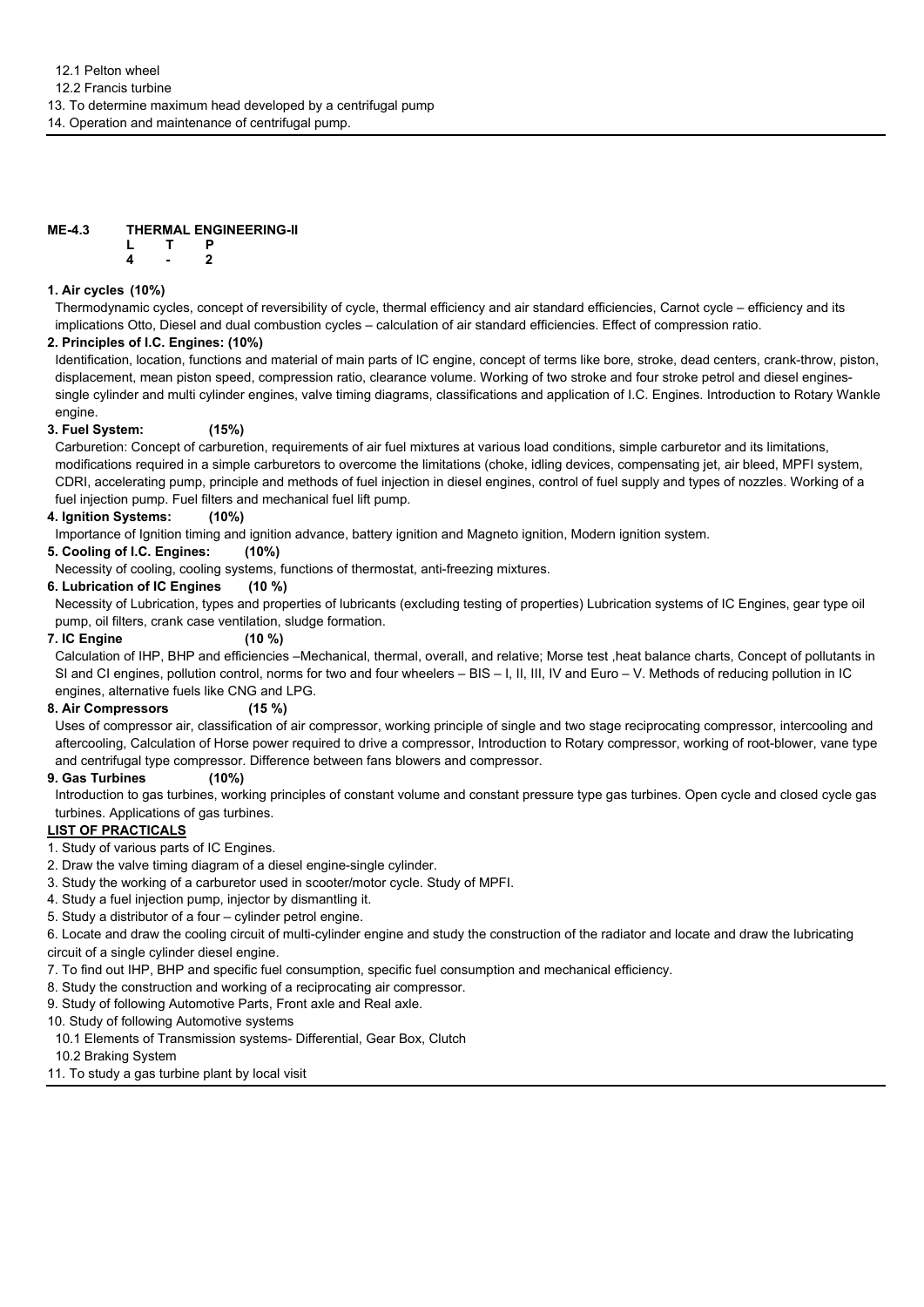## **ME-4.4 MACHINE DRAWING II**

## **L T P 1 - 7**

**NOTE: -**Weightage of each topic for external examination is given in the brackets. Third angle projection should be followed.

1. Lecture on Steam Stop Valve, Blow off Cock, Spring Loaded safety Valve Sheet # 1,2 & 3. **(20%)**

2. Lecture on Cams and Followers: Sheet # 4, 5, 6 (Uniform motion, simple harmonic motion) **(20%)**

3. Lecture on Jigs and Fixtures: Sheet # 7 Drill Jig, a typical fixture **(20%)**

4. Lecture on different types of gears. Sheet # 8 Spur Gear with actual representation of profile, #9 Conventional representations of bevel gear, worm and worm wheel. **(20%)**

5. Lecture on Clutch. Sheet #10 Assembly of single plate clutch. **(20%)**

#### **ME-4.5 MANUFACTURING TECHNOLOGY-II**



### **1. Drilling (15%)**

1.1 Principle of drilling.

1.2 Classification of drilling machines and their description.

1.3 Various operation performed on drilling machine – drilling, spot facing, reaming, boring, counter boring, counter sinking, hole milling, tapping.

1.4 Speeds and feeds during drilling, impact of these parameters on drilling, machining time.

1.5 Types of drills and their features, nomenclature of a drill

1.6 Drill holding devices.

### **2. Boring (10%)**

2.1 Principle of boring

2.2 Classification of boring machines and their brief description.

2.3 Boring bars and boring heads.

### **3. Shaping, Planing and Slotting (15%)**

3.1 Working principle of shaper, planer and slotter.

3.2 Type of shapers.

3.3 Type of planers.

3.4 Types of operations performed on shaper, planer and slotter.

3.5 Work holding devices.

3.6 Speeds and feeds in above processes.

**4. Broaching (10%)**

4.1 Introduction

4.2 Types of broaching machines – Single ram and duplex ram horizontal type, vertical type pull up, pull down, push down.

4.3 Elements of broach tool, broach tooth details – nomenclature, types, and tool material.

## **5. Jigs and Fixtures (20%)**

5.1 Importance and use of jigs and fixture

5.2 Principle of location

5.3 Locating devices

5.4 Clamping devices

5.5 Applications of jigs and fixtures

### **6. Cutting Fluids and Lubricants (10%)**

6.1 Function of cutting fluid

6.2 Types of cutting fluids

6.3 Difference between cutting fluid and lubricant

6.4 Selection of cutting fluids for different materials and operations

6.5 Common methods of lubrication of machine tools.

## **7. Plastic Processing (20%)**

7.1 Industrial use of plastics, situation where used.

7.2 Compression moulding-principle, and working of compression moudling machine.

7.3 Transfer Moulding

7.4 Injection moulding-principle, working of injection moulding machine.

7.5 Potential and limitations in the use of plastics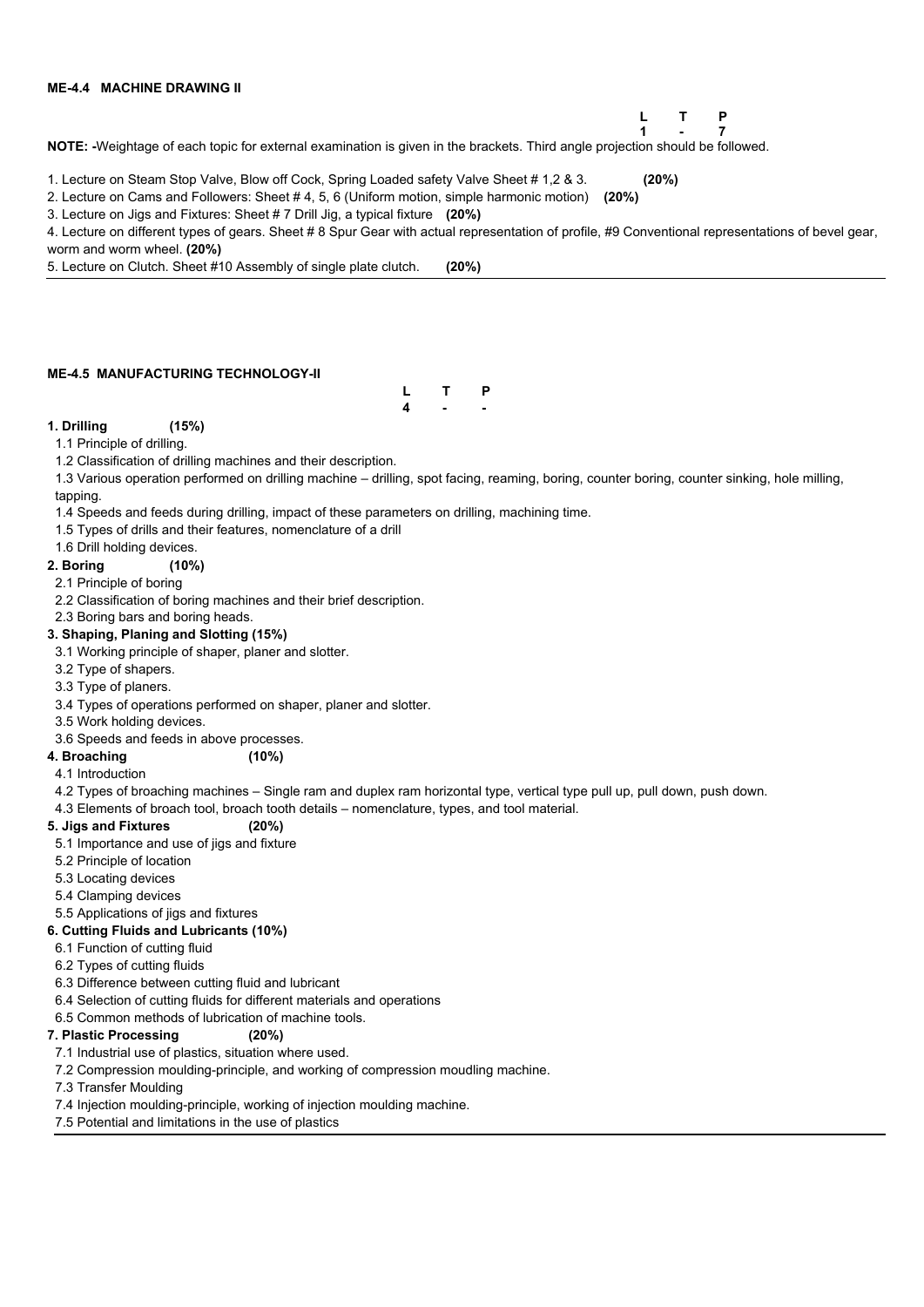## **L T P - - 8**

#### **PRACTICAL EXERCISES**

#### **Turning Shop**

- Job 1. Grinding of Single Point Cutting Tool
- Job 2. A composite job involving, boring, taper turning, external thread cutting and knurling.

#### **Fitting Shop**

- Job 1. Prepare a V-Block up to  $\pm$  0.5 mm accuracy on shaper machine
- Job 2. Exercise on key way cutting and spline cutting on shaper machine.
- Job 3. Exercise on drilling practice on drilling machine
- Job 1. Exercise on drilling, reaming, counter boring, counter sinking and taping
- Job 2. Dove tail fitting in mild steel
- Job 3. Internal Threading by Hand Tapping Practice.

### **Machine Shop**

### **Advance Pattern Making Shop**

- Job 1. Advance Exercise on solid pattern.
- Job 2. Advance Exercise on split pattern with provision of core print.
- Job 3. Colour coding of Pattern and preservation of pattern.

#### **Advance foundary shop**

Introduction of Cupola Furnace and Oil Fired Furance.

- Job 1. Advance Exercise in Foundry Shop using core in the mould.
- Job 2. Casting of mould as indicated above under job 1

### **Sheet Metal Shop**

Introduction and demonstration of various types of stakes, snips and marking tools.

- Job 1. Method for developing the surface of cone.
- Job 2. Preparation of Conical object like-Funnel.
- Job 3. Preparation of any utility item like-tray.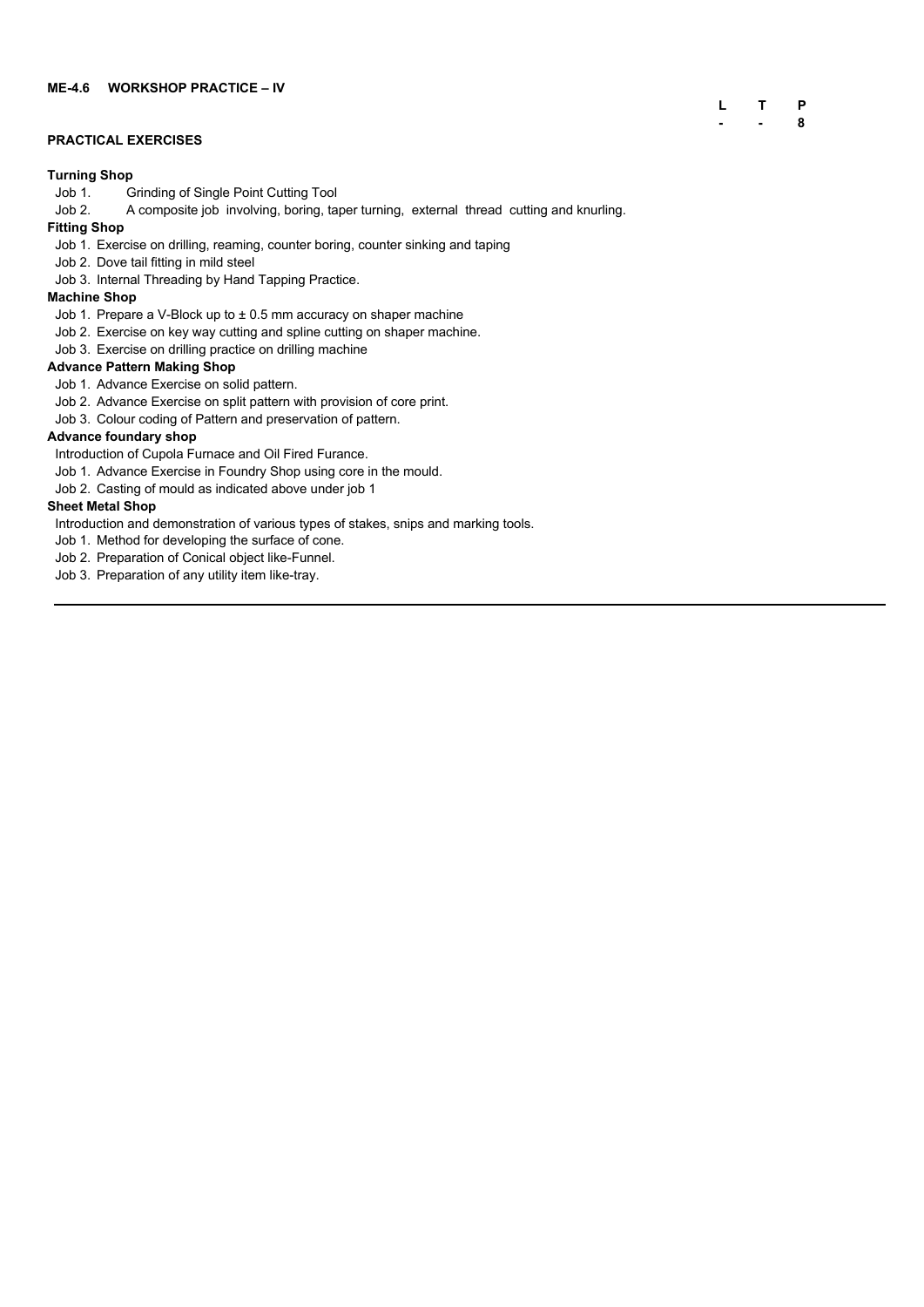## **MECH. ENGG. FIFTH SEMESTER**

## **2014 SCHEME**

### **5.1 THEORY OF MACHINES**

**L T P**

**4 1 -**

#### **DETAILED CONTENTS**

**1. Simple Mechanisms (10%)**

1.1Introduction to link, kinematic pair, lower and higher pair, kinematic chain, mechanism, inversions.

1.2Different types of mechanisms (with examples)

**2. Power Transmission (25%)**

2.1Introduction to Belt and Rope drives

2.2Types of belt drives and types of pulleys

2.3Concept of velocity ratio, slip and creep; crowning of pulleys (simple numericals)

2.4Flat and V belt drive: Ratio of driving tensions, power transmitted, centrifugal tension, and condition for maximum horse power (simple numericals)

2.5Different types of chains and their terminology

2.6Gear terminology, types of gears and their applications; simple and compound gear trains; power transmitted by simple spur gear .

## **3. Flywheel (20%)**

3.1Principle and applications of flywheel

3.2Turning - moment diagram of flywheel for different engines

3.3Fluctuation of speed and fluctuation of energy - Concept only

3.4Coefficient of fluctuation of speed and coefficient of fluctuation of energy

3.5Simple numerical problems on fluctuation of speed and fluctuation of energy

| Code No. | <b>Subject</b>                                  | <b>Study Scheme</b><br><b>Period/Week</b> |             |                | <b>Evaluation Scheme</b>             |                      |                      |                                 |                      |                | <b>Total</b><br><b>Marks</b> |
|----------|-------------------------------------------------|-------------------------------------------|-------------|----------------|--------------------------------------|----------------------|----------------------|---------------------------------|----------------------|----------------|------------------------------|
|          |                                                 | L                                         | T           | $\overline{P}$ | <b>Internal</b><br><b>Assessment</b> |                      |                      | <b>External Assessment Exam</b> |                      |                |                              |
|          |                                                 |                                           |             |                | <b>Theor</b><br>y                    | <b>Practic</b><br>al | <b>Written Paper</b> |                                 | <b>Practical</b>     |                |                              |
|          |                                                 |                                           |             |                | <b>Max</b><br><b>Marks</b>           | Max.<br><b>Marks</b> | Max.<br><b>Marks</b> | <b>Hrs</b>                      | Max.<br><b>Marks</b> | <b>Hrs</b>     |                              |
| 5.1      | Theory of Machines                              | $\overline{4}$                            | $\mathbf 1$ |                | 50                                   |                      | 100                  | 3                               |                      |                | 150                          |
| 5.2      | Refrigeration and Air<br>Conditioning           | 4                                         |             | $\overline{2}$ | 50                                   | 50                   | 100                  | 3                               | 100                  | $\mathfrak{S}$ | 300                          |
| 5.3      | <b>Inspection &amp; Quality</b><br>Control      | $\overline{2}$                            |             | $\overline{2}$ | 50                                   | 50                   | 100                  | 3                               | 100                  | $\mathfrak{S}$ | 300                          |
| 5.4      | Industrial Engg. &<br><b>Management Science</b> | $\overline{4}$                            |             |                | 50                                   |                      | 100                  | $\sqrt{3}$                      |                      |                | 150                          |
| 5.5      | <b>CNC Machines &amp;</b><br>Automation         | 3                                         |             | $\overline{4}$ | 50                                   | 50                   | 100                  | 3                               | 100                  | $\mathfrak{S}$ | 300                          |
| 5.6      | Manufacturing<br>Technology - III               | $\overline{\mathbf{4}}$                   |             |                | 50                                   |                      | 100                  | $\sqrt{3}$                      |                      |                | 150                          |
| 5.7      | Workshop Practice -<br>V                        |                                           |             | $8\phantom{1}$ |                                      | 50                   |                      |                                 | 100                  | $\mathfrak{B}$ | 150                          |
| 5.8      | <b>Industrial Training</b>                      | $\blacksquare$                            |             |                |                                      | 50                   |                      |                                 | 100                  | $\mathfrak{S}$ | 150                          |
| $***$    | <b>Student Centred</b><br>activities            |                                           |             | $\overline{2}$ |                                      |                      |                      |                                 |                      |                |                              |
|          | <b>TOTAL</b>                                    | 21                                        | 1           | 18             | 300                                  | 250                  | 600                  |                                 | 500                  | -              | 1650                         |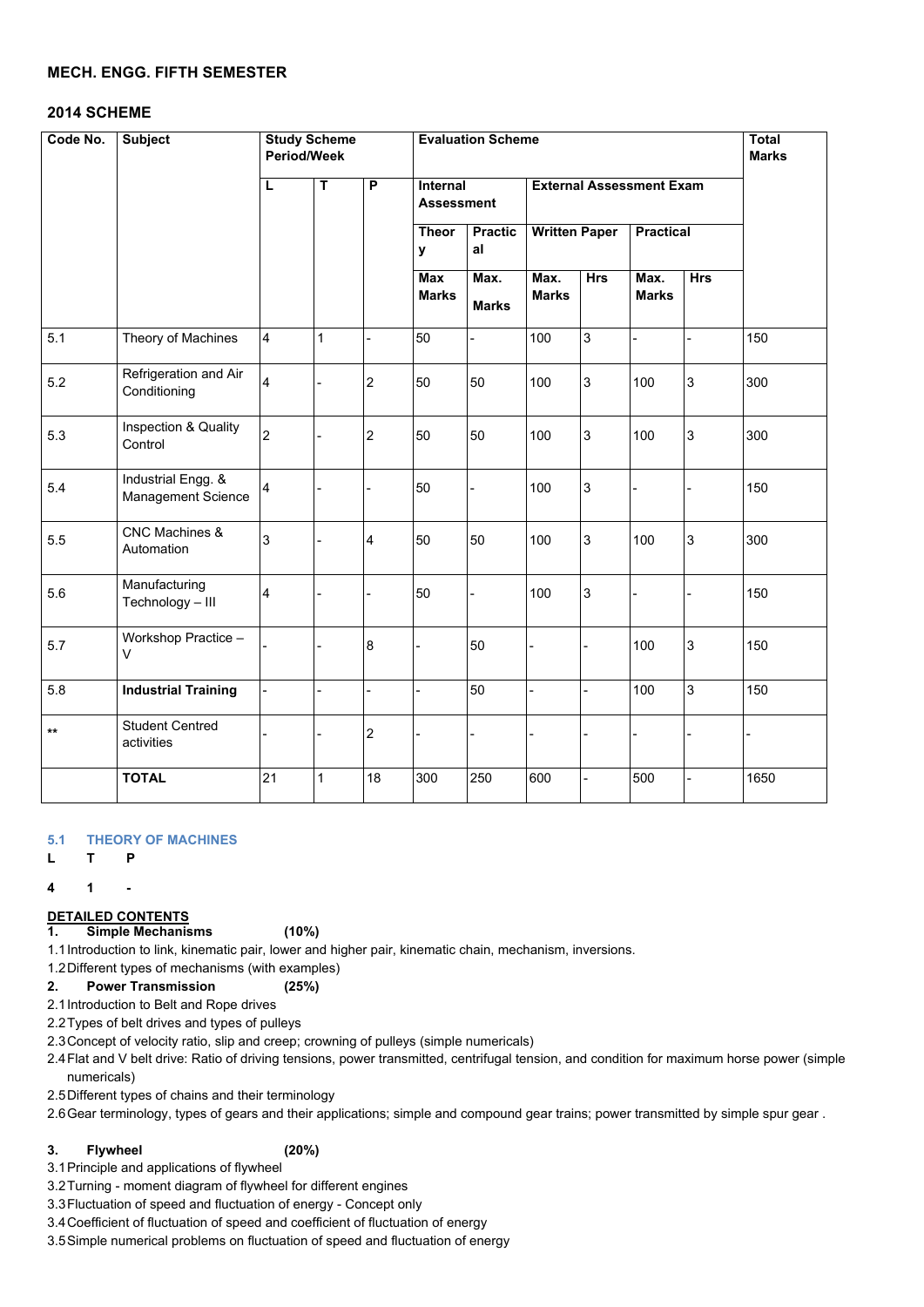## **4. Governor (15%)**

- 4.1Principle of governor
- 4.2Simple description and working of Watt, Porter and Hartnel governor (simple numericals based on watt governor) 4.3Hunting, isochronism, stability, sensitiveness of a governor

**5. Balancing (15%)**

## 5.1Principle of balancing

5.2Introduction to balancing of rotating masses (simple numericals).

5.3Simple problems related to several masses rotating in different planes.

### **6. Vibrations (15%)**

6.1Concept of vibrations and its types - longitudinal, transverse and torsional vibrations (simple numericals)

6.2Damping of vibrations

6.3Causes of vibrations in machines, their harmful effects and remedies

## **INSTRUCTIONAL STRATEGY**

- **1.** Use teaching aids for classroom teaching
- **2.** Give assignments for solving numerical problems

- **3.** Arrange industry visits to augment explaining use of various machine components like belt, rope, chain, gear drives, action due to unbalanced masses, brake clutch, governors, fly wheels, cams and gear drives
- **4.** Video films may be used to explain the working of mechanisms and machine components like clutch, governors, brake etc.

**\_\_\_\_\_\_\_\_\_\_\_\_\_\_\_\_\_\_\_\_\_\_\_\_\_\_\_\_\_\_\_\_\_\_\_\_\_\_\_\_\_\_\_**

## **5.2 REFRIGERATION AND AIR CONDITIONING L T P**

 **4 - 2**

## *DETAILED CONTENTS*

**1. Principles of refrigeration (10%)**

- 1.1 Meaning
- 1.2 Refrigeration Methods
- 1.3 Units of refrigeration
- 1.4 Reversed Carnot cycle.
- 1.5 Heat pump
- 1.6 Coefficient of performance
- 1.7 Rating of refrigeration machines.

## **2. Refrigeration Systems (20%)**

2.1Air Refrigeration cycle-application and its limitations.

- 2.2Vapour Compression Cycle.
- 2.1.1Effect of sub-cooling and super heating
- 2.1.2Departure of actual vapour compression cycle from theoretical cycle
- 2.1.3Effect of varying condensing and suction temperature on coefficient of performance.
- 2.1.4Simple mathematical calculation with pressure enthalpy charts.
- 2.3Vapour absorption cycle
- 2.4Actual Vapour absorption cycle and application

## **3. Refrigerants (10%)**

3.1Important properties of a refrigerant.

## 3.2Nomenclature of refrigerants.

3.3 Properties and application of commonly used refrigerants such as R-134(a), R22, CO<sub>2</sub>, NH<sub>3</sub> and refrigerant mixture.

3.4Concept of Ozone Depletion Potential (ODP), Global Warming Potential (GWP)

## **4. Refrigeration System, Components and Controls (10%)**

4.1Function, type, specification and constructional details of components such as compressor, condenser, expansion valve (capillary tube, thermostatic expansion valve, low side and high side float valve), evaporator, oil separator, accumulator, header.

4.2Various controls – Solenoid valve, thermostat, low pressure /high pressure cut out, safety switch.

## **5. Psychrometry (20%)**

5.1Various terms –Dry and wet bulb temperature, saturation, dew point, adiabatic saturation, temperature, relative humidity, absolute humidity, humidity ratio.

5.2Psychrometric chart and its uses.

5.3Psychrometric processes – sensible heating and sensible cooling, humidification and dehumidification, cooling and dehumidification, heating and humidification, and their representation on psychrometric chart.

5.4Simple problems.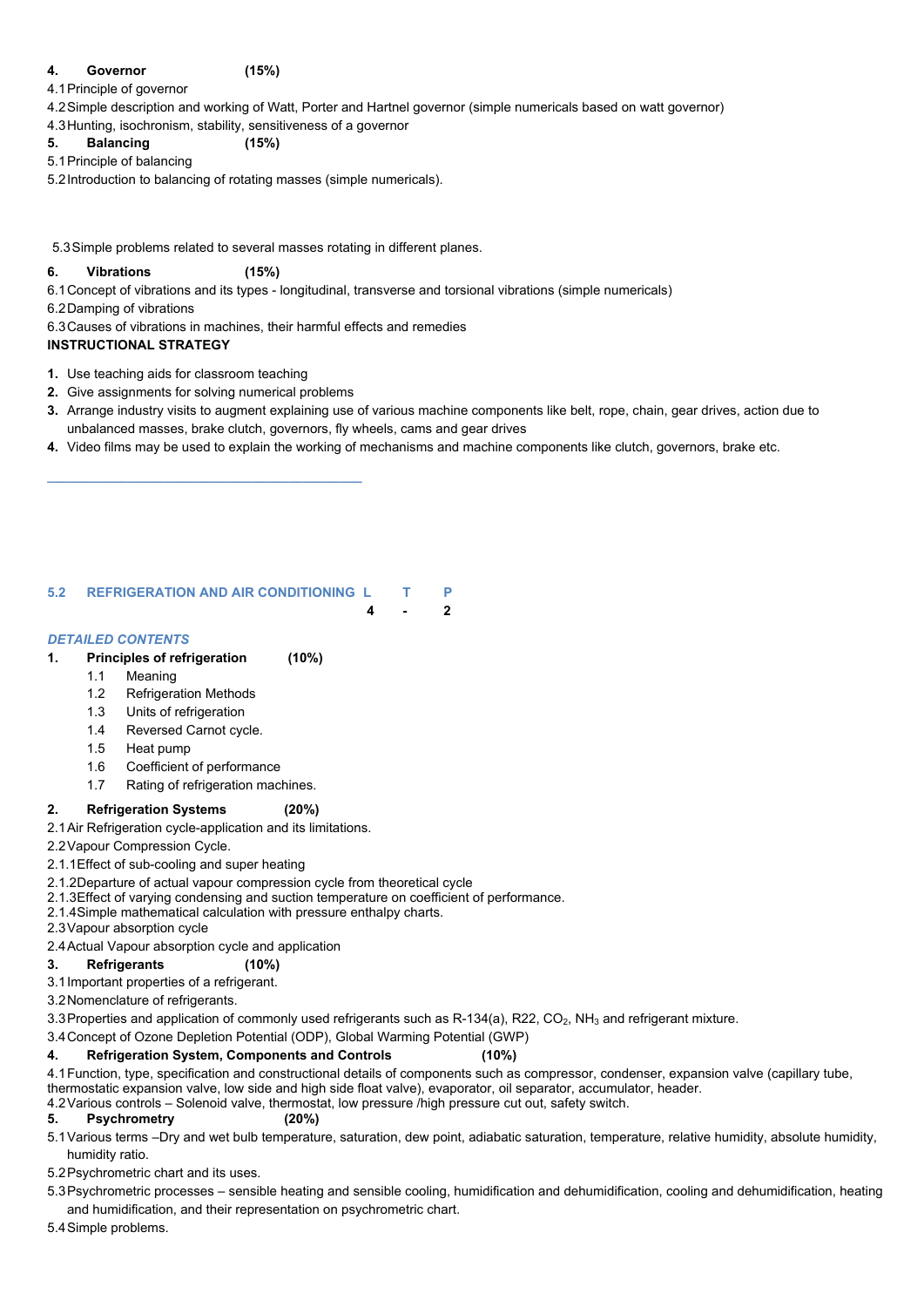## **6. Air-conditioning (5%)**

6.1Introduction

6.2Metabolism in human body

6.3Human comfort

- 6.4Applications of air-conditioning
- **7. Heat Load (10%)**
- 7.1Various types of loads
- 7.2Sensible and latent heat load
- 7.3Load calculations

## **8. Air-conditioning System (10%)**

- 8.1Study of window air conditioner
- 8.2Study of split air conditioner
- 8.3Concept of Central air-conditioning system
- 8.4Round the year air conditioning system
- 8.5Air distribution systems, concept of filter, damper, fan, blower, air register and diffuser.

## 9. **Miscellaneous Topics** (5%)

- 9.1Evaporative cooling with example of Desert cooler
- 9.2Water Chillers and their applications
- 9.3Green Building Concept
- 9.4Building Rating

## **LIST OF PRACTICALS**

- **1.** Practice in
	- i) Tube cutting ii) Tube Flaring
	- iii) Tube bending iv) Tube joining
- **2.** Study of Domestic refrigerator.
- **3.** Study of water cooler
- **4.** Study and sketch window type room air-conditioner
- **5.** Testing of a refrigeration unit to find out;
	- (i) Refrigeration capacity, (ii) Power input, iii) C.O.P.
- **6.** (i) Charging refrigerant in an open as well as hermetically sealed units. (ii) Physical detection of leakage of refrigerant by various methods.
- **7.** Study of experiment ice plant
- **8.** Visit to an Ice Plant and cold storage.
- **9.** Visit to a central air-conditioning plant.

**10.**Study and sketch of Compressor, Expansion Valve, Solenoid valve, thermostat, H.P.-L.P. switch, oil safety switch, service manifolds and valves, strainers, Driers.

**11.**Determination of psychrometric properties of air by sling psychrometer and fan type hygrometer and compare the results with ideal type hygrometer.

**12.**Determination of bypass factor of cooling coil.

## **5.3 INSPECTION AND QUALITY CONTROL**

- **L T P**
- **2 - 2**
- **1. Introduction to Quality (15%)**

Meaning of Quality. Quality Characteristics. Dimensions of Quality – Quality of Design, Quality of Conformance and Quality of Performance. Concept of Variables and Attributes. Quality Assurance. Quality related costs – Prevention Cost, Appraisal Cost, Internal and External Failure Costs. Tools for Quality Improvement – Flow Charts, Cause and Effect Diagram, Check Sheet, Histograms, Scatter Diagrams, Pareto Analysis and Control Chart

### **2. Some Philosophies and their Impact on Quality**

Deming's Wheel. Juran's Quality Trilogy, Crossby's Absolutes of Quality Management. Taguchi"s Quality Loss Function

#### **3. Statistical Foundation (10%)**

Concept of Random Variable. Measures of Central Tendency and .Dispersion. Sampling Process.- Advantages and Disadvantages. Basics of Probability Theory. Probability Distributions – Normal Distribution, Binomial Distribution and Poisson Distribution along with their respective tables.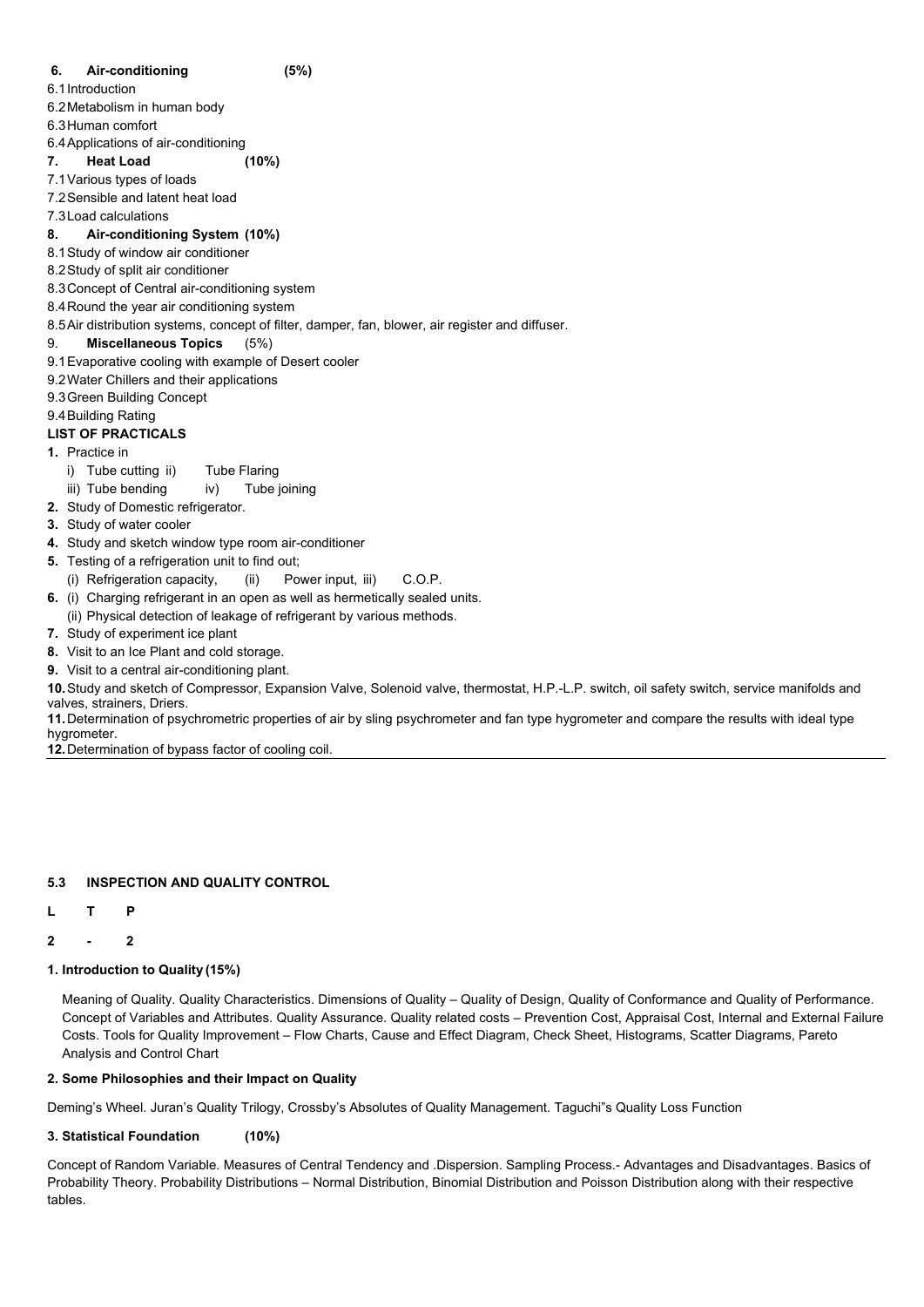#### **4. Statistical Quality Control (25%)**

Meaning and importance of SQC. Inherent and Assignable sources of Quality Variations. Control Charts for Variables -  $\overline{X}$  and R charts. Control Charts for Attributes – p, np and c charts. Process Capability Analysis – Determination of Statistical Tolerance Limits. Different possibilities of statistically capable and incapable process. Process Capability Indices –  $C_p$  and  $C_{pk}$ 

#### **5 Acceptance Sampling (20%)**

Concept of Acceptance Sampling and comparison with 100% inspection. Different types of Sampling Plans. Operating Characteristic (OC) Curve – Importance and Significance. Concept of Producer's Risk and Consumer's Risk. Concepts of AQL, AOQL, IQL and LTPD.

#### **6. Total Quality Management (20%)**

- 6.1Principles of TQM: Customer Focus, Commitment by Top Management, Continuous Improvement, Quality Circles, Employee Empowerment, Principle of JIDOKA.
- 6.2Quality Audit: Quality Audit Practices. Lead Assessor and Certification
- 6.3Six Sigma: Statistical meaning of six sigma. System Improvement Methodology. DMAIC Cycle. Yellow Belt, Green Belt and Black Belt Certification.

#### **7. ISO 9000 and other Quality Standards (5%)**

Concept of Quality Standards. 1SO 9000 and 14000 standards. Necessity of ISO Certification. Other Quality Standards.

#### **List of Practical:**

- 1. Calculation of mean and standard deviation of the quality characteristic for a given set of components.
- 2. Construction of  $\overline{X}$ and R chart of the quality characteristic of a given set of components
- 3. Construction of p chart of the quality characteristic of a given set of components
- 4. Construction of np chart of the quality characteristic of a given set of components
- 5. Construction of c chart of the quality characteristic of a given set of components
- 6. Construction of OC curve for a given single sampling plan.

Introduction to Work Study. Method Study – Basic Procedure and Steps involved. Information Collection and recording Techniques in Method Study- Process Chart Symbols, Operation process Chart, Flow Process Chart, Two Handed Process Chart, Multiple Activity Chart, Flow Process Chart, String Diagram and Travel Chart. Critical Examination. Micromotion Study – use of THERBLIGS. SIMO (Simultaneous Motion) Chart – Cyclograph and Chrono Cyclo Graph. Principles of Motion Economy. Work Measurement – Basic Procedure. Techniques in Work Measurement - Time Study, calculation of Standard Time and different Allowances given. Work Sampling (basic calculation) Predetermined Motion Time System (PMTS) Standard Data and its usage. Performance Rating. Concept of **Ergonomics** 

### **5.4 INDUSTRIAL ENGINEERING AND MANAGEMENT SCIENCE**

- **L T P**
- **4 - -**

#### *DETAILED CONTENTS*

#### **1. Management Science 10 %**

 $\overline{\phantom{a}}$  ,  $\overline{\phantom{a}}$  ,  $\overline{\phantom{a}}$  ,  $\overline{\phantom{a}}$  ,  $\overline{\phantom{a}}$  ,  $\overline{\phantom{a}}$  ,  $\overline{\phantom{a}}$  ,  $\overline{\phantom{a}}$  ,  $\overline{\phantom{a}}$  ,  $\overline{\phantom{a}}$  ,  $\overline{\phantom{a}}$  ,  $\overline{\phantom{a}}$  ,  $\overline{\phantom{a}}$  ,  $\overline{\phantom{a}}$  ,  $\overline{\phantom{a}}$  ,  $\overline{\phantom{a}}$ 

Introduction to Management – Definitions and Characteristics of Management. Leadership - Styles,, Functions and Qualities of a Leader, Manager as a Team Leader. Levels of Management. Managerial Skills – Technical, Conceptual and Human Relation skills. Scientific Management Theory (as given by F. W. Taylor). Principles of Management (as given by Henry Fayol). Functions of Management – Planning, Organizing, Directing, Controlling and Staffing. Systems Approach to Management

#### **2. Organization 10 %**

Introduction to Organization. The Process of Organizing. Principles of Organization. Organization Structures – Line, Functional, Line and Staff and Project Organization. Methods of Departmentalization - By Function, Process, Product and Geography. Forms of Business Ownership – Proprietorship, Partnership, Private and Public Enterprises, Cooperative Societies

#### **3. Productivity 10 %**

Introduction to Productivity. Types of Productivity Measurement – Concept of Aggregate Productivity. Factors affecting Productivity. Methods of Improving Productivity. Job Evaluation – different methods of Job Evaluation. Wages – Types of Wage Plans. Incentive Schemes. Merit Rating

**4. Work Study 25 %**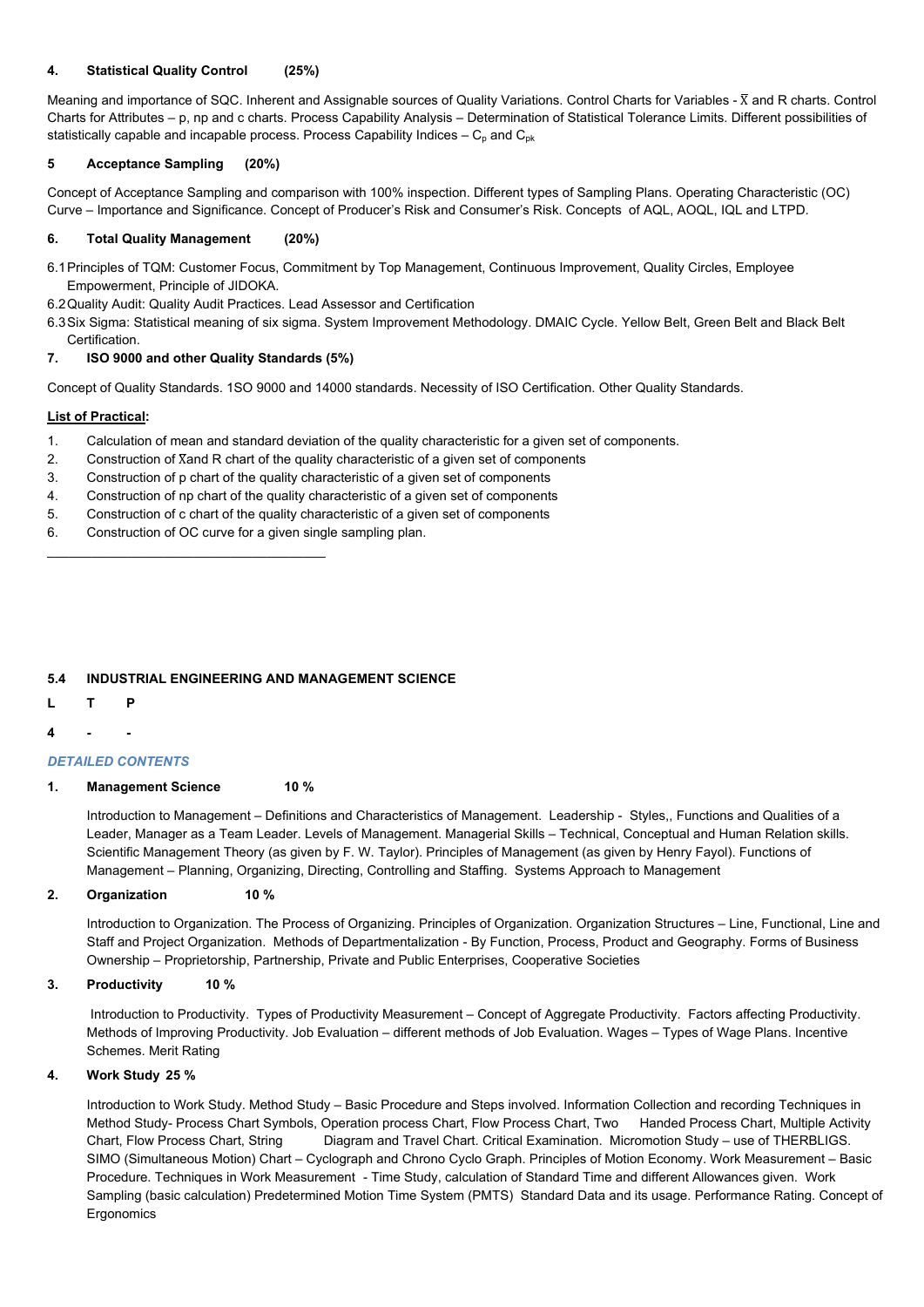### **5. Managerial Economics 10 %**

Law of Demand and Supply. Types of Industrial Assets – Current, Fixed and Intangible Assets and Investments. Liabilities of an industrial organization. Concept of Balance Sheet. Components of Costing. Concept of Depreciation .Concept of Break Even Point

#### **6. Industrial Psychology 10 %**

Introduction to Psychology. Scope of Industrial Psychology. Motivation - Maslow's Hierarchy of Needs. Human Relations and its importance in Industry. Industrial Relations – Causes of Industrial Disputes. Process of Collective bargaining – Trade Unionism. Workers Participation in Management. Salient features of Industrial Legislations like Factories Act, ESI Act, Boilers Act, Payment of Wages Act, Minimum Wages Act, Workmen Compensation Act and Apprenticeship Act

#### **7. Human Resource Management 5 %**

Importance of Human Resources in an Industry. Aims and objectives of Human Resource Management. Staff Development - Development of Human Resource Policy in an organization. Manpower Planning – Steps involved. Training – Identification of Training Need, Training Strategies and Methods

#### **8. Industrial Safety 5 %**

Importance of Industrial safety. Causes of Accidents. Safety Awareness and Safety Drills. Safety Devices. Safety Councils and their roles

#### **9. Entrepreneurship Development10 %**

Concept of Entrepreneurship. Need for Entrepreneurship Development. Introduction to Micro, Small and Medium Enterprises (MSME). Entrepreneurial Characteristics – Risk Taking ability. Assessment of Feasibility of the business. – Technical, Economical, Financial, Managerial and Social Feasibilities. Direct and Indirect Taxes. Concept of Cash Flows – NPV and IRR methods. Project Report

### **10. Professional and Business Ethics 5 %**

 $\mathcal{L}_\text{max}$  , and the set of the set of the set of the set of the set of the set of the set of the set of the set of the set of the set of the set of the set of the set of the set of the set of the set of the set of the

Professional Ethics. Business Ethics. Human Values for Indian Managers. Role of Professional Bodies. Corporate Social Responsibility

### **5.5 CNC MACHINES AND AUTOMATION**

**L T P**

**3 - 4**

### **DETAILED CONTENTS**

#### **1. Introduction**

Introduction to NC, CNC & DNC, their advantages, disadvantages and applications. Basic components of CNC machines, Machine Control Unit, input devices, selection of components to be machined on CNC machines, Axis identification

#### **2. Construction and Tooling**

Design features, specification of CNC machines, use of slideways, balls, rollers and coatings, motor and leadscrew, swarf removal, safety and guarding devices, various cutting tools for CNC machines, Concept of CNC tool holder, different pallet systems and automatic tool changer system.

#### **3. System Devices (26%)**

Control System; Open Loop and Closed Loop System, Concept of Actuators, Transducers and Sensors, Tachometer, LVDT, opto-interrupters, potentiometers for linear and angular position, encoder and decoder and axis drives

#### **4. Part Programming (18%)**

Introduction to Part programming, Basic concepts of part programming, NC words, part programming formats, simple programming for rational components, part programming using conned cycles, subroutines and do loops, tool off sets, cutter radius compensation and tool wear compensation.

**5. Problems in CNC Machines (8%)**

Common problems in CNC machines related to mechanical, electrical and pneumatic, electronic components. Study of common problems and remedies, use of on-time fault finding diagnosis tools in CNC machines.

**6. Automation and NC system (12%)**

Concept of automation, emerging trends in automation, automatic assembly. Overview of FMS, Group technology, CAD/CAM and CIM.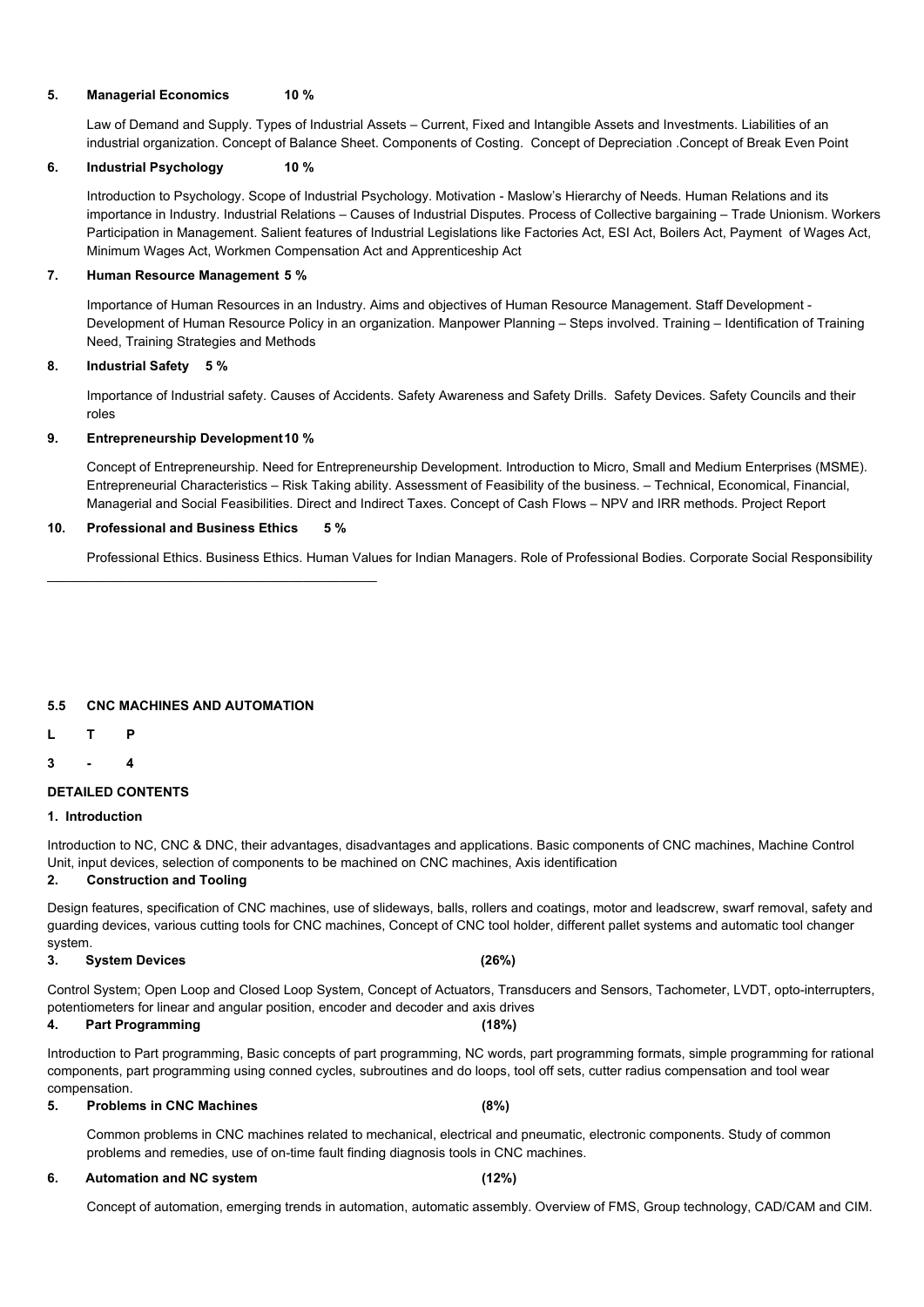#### **7. Robot Technology (12%)**

Introduction to robotics, basic robot motion and its applications

## **LIST OF PRACTICALS (CNC MACHINES AND AUTOMATION)**

- 1. Study of constructional detail of CNC lathe.
- 2. Study of constructional detail of CNC milling machine.
- 3. Develop a part programme for following lathe operations and make the job on CNC lathe.
	- Plain turning and facing operation
	- Taper turning operation
	- Circular interpolation.
- 4. Develop a part programme for the following milling operation and make the job on CNC milling
	- Plain milling
	- Slot milling
	- Contouring
	- Pocket milling
- 5. Preparation of work instructions for machine operator
- 6. Preparation of preventive maintenance schedule for CNC machine.
- 7. Demonstration through industrial visit for awareness of actual working of FMS in production.

### **5.6 MANUFACTURING TECHNOLOGY - III**

- **L T P**
- **4 - -**

## **DETAILED CONTENTS**

### **1. Milling (25%)**

- 1.1 Specification and working principle of milling machine
- 1.2 Classification, brief description and applications of milling machine
- 1.3 Main parts of column and knee type milling machine
- 1.4 Milling machine accessories and attachment Arbors, adaptors, collets, vices, circular table, indexing head and tail stock, vertical milling attachment
- 1.5 Milling methods up milling and down milling
- 1.6 Identification of different milling cutters and work mandrels
- 1.7 Work holding devices
- 1.8 Milling operations face milling, angular milling, form milling, straddle milling and gang milling.
- 1.9 Cutting parameters
- 1.10 Indexing on dividing heads, plain and universal dividing heads.
- 1.11 Indexing methods: direct, Plain or simple, compound, differential and angular indexing, numerical problems on indexing.

### **2. Grinding (20%)**

- 2.1 Purpose of grinding
- 2.2 Various elements of grinding wheel Abrasive, Grade, structure, Bond
- 2.3 Common wheel shapes and types of wheel built up wheels, mounted wheels and diamond wheels. Specification of grinding

wheels as per BIS.

- 2.4 Truing, dressing, balancing and mounting of wheel.
- 2.5 Grinding methods Surface grinding, cylindrical grinding and centreless grinding.
- 2.6 Grinding machine Cylindrical grinder, surface grinder, internal grinder, centreless grinder, tool and cutter grinder.
- 2.7 Selection of grinding wheel
- **3. Gear Manufacturing and Finishing Processes (5%)**
	- 3.1 Gear hobbing
	- 3.2 Gear shaping

## **4. Modern Machining Processes (20%)**

- 4.1 Mechanical Process Ultrasonic machining (USM): Introduction, principle, process, advantages and limitations, applications
- 4.2 Electro Chemical Processes Electro chemical machining (ECM) Fundamental principle, process, applications, Electro chemical Grinding (ECG) – Fundamental principle, process, application
- 4.3 Electrical Discharge Machining (EDM) Introduction, basic EDM circuit, Principle, metal removing rate, dielectric fluid,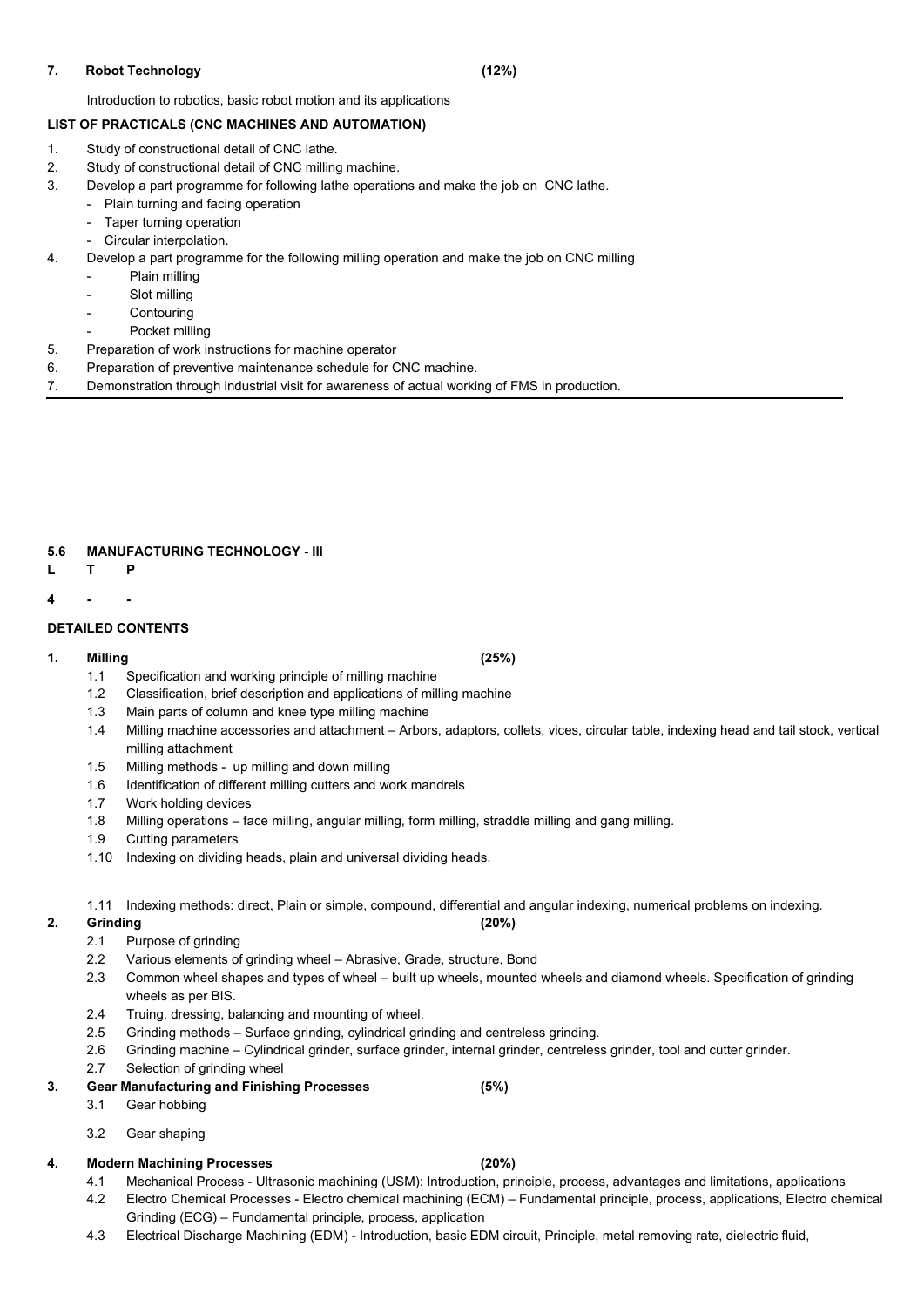applications

- 4.4 Laser beam machining (LBM) Introduction, machining process and applications
- 4.5 Electro beam machining (EBM)- Introduction, principle, process and applications

#### **5. Presses and press tools (10%)**

- 
- 5.1 Types of presses, their applications, types of press operations.
- 5.2 Types of dies
- 5.3 Types of die sets
- 5.4 Punches
- 5.5 Pads
- 5.6 Die clearance
- 5.7 Stripper plates
- 5.8 Stops
- 5.9 Pilots

### **6. Metal Finishing Processes (20%)**

- 6.1 Purpose of finishing surfaces.
- 6.2 Surface roughness-Definition and units
- 6.3 Honing Process, its applications
- 6.4 Description of hones.
- 6.5 Brief idea of honing machines.
- 6.6 Lapping process, its applications.
- 6.7 Description of lapping compounds and tools.
- 6.8 Brief idea of lapping machines.
- 6.9 Super finishing process, its applications.
- 6.10 Polishing
- 6.11 Buffing
- 6.12 Concept of electroplating, galvanizing, powder coating

## **5.7 WORKSHOP PRACTICE – V**

- **L T P**
- **- - 8**

### **DETAILED CONTENTS**

General introduction to tools, equipments & machinery used in advance turing shop, machine shop, grinding shop, press & sheet metal shop along with safety precautions.

### **ADVANCE TURNING SHOP**

- 1. Exercises on external turning of various types on lathe.
- 2. Exercise of boring with the help of boring bar on lathe.
- 3. Exercises on internal threading on lathe.

### **MACHINE SHOP**

- 1. Produce a rectangular block using a Milling Machine with a side and face cutter
	-
- 2. Prepare a 'V'- slot on a face using Milling Machine
- 3. Exercise on Milling Machine with the help of a form cutter

#### **GRINDING SHOP**

- 1. Prepare a Job on surface grinding machine
- 2. Prepare a job on cylindrical grinding machine.
- 3. Exercise on dressing a grinding wheel.

#### **PRESS & SHEET METAL SHOP**

- 1. Exercise in presswork on sheet metal components using a fly press.
- 2. Exercises in cold working operations on sheet metal cutting, punching, bending, embossing, coining and blanking by using Power Press.
- 3. Exercises involving use of dies in fabrication of sheet metal parts by power press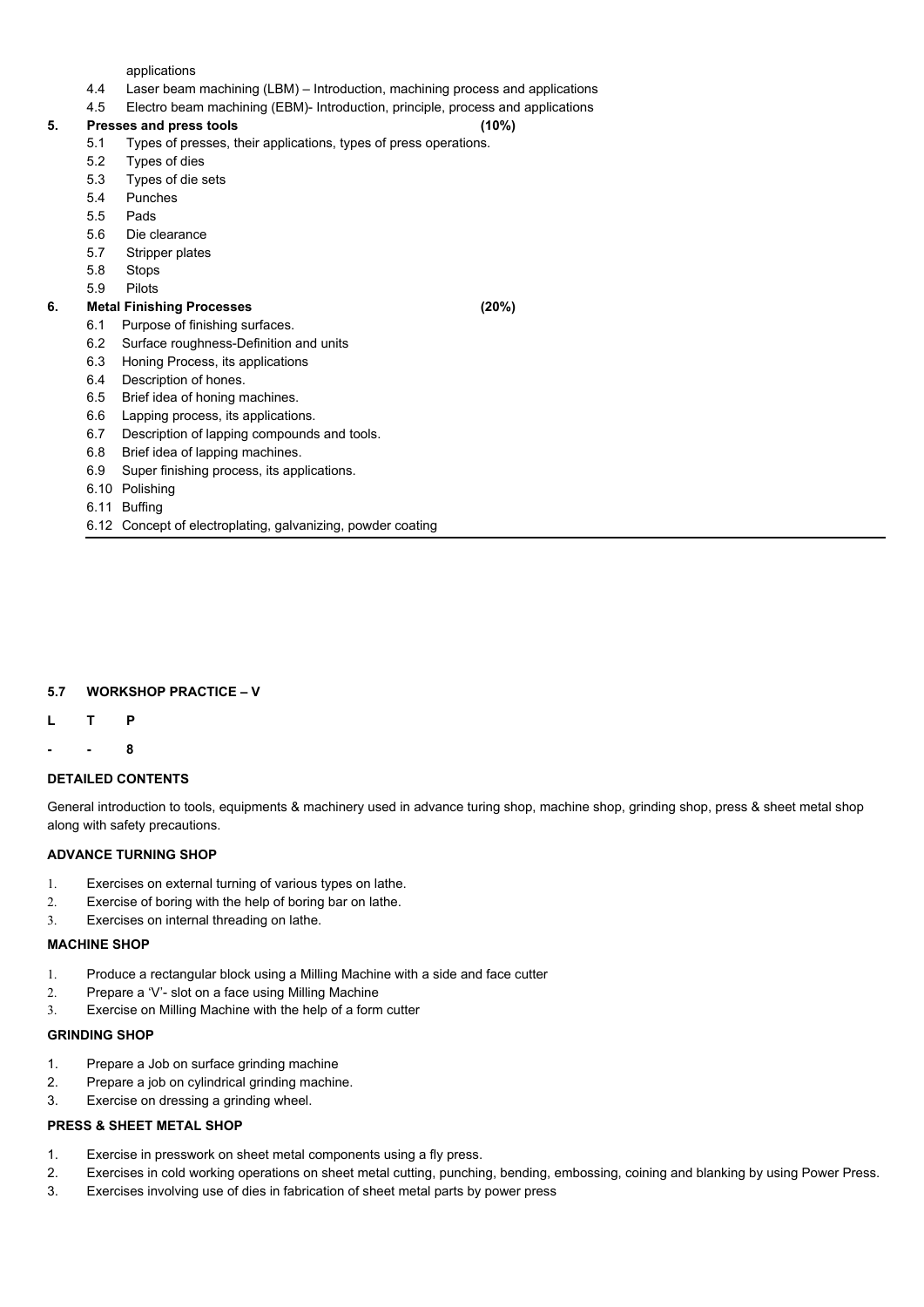## **ADVANCE FITTING SHOP**

- **\*** An experts may be invited from an industry to deliver export lecturer.
- \*\* Relevant industrial visit may be planned.
- \*\*\* Making a record of exercises/ job completed by the students is a part of the Work for internal evaluation.
- 1. Radius fitting in mild steel
- 2. Pipe threading with die

### **Note:**

\_\_\_\_\_\_\_\_\_\_\_\_\_\_\_\_\_\_\_\_\_\_\_\_\_\_\_\_\_\_\_\_\_\_\_\_\_\_\_\_\_\_\_\_V MECH \_\_\_\_\_\_\_\_\_\_\_\_\_\_\_\_\_\_\_\_\_\_\_\_\_\_\_\_\_\_\_\_\_\_\_\_\_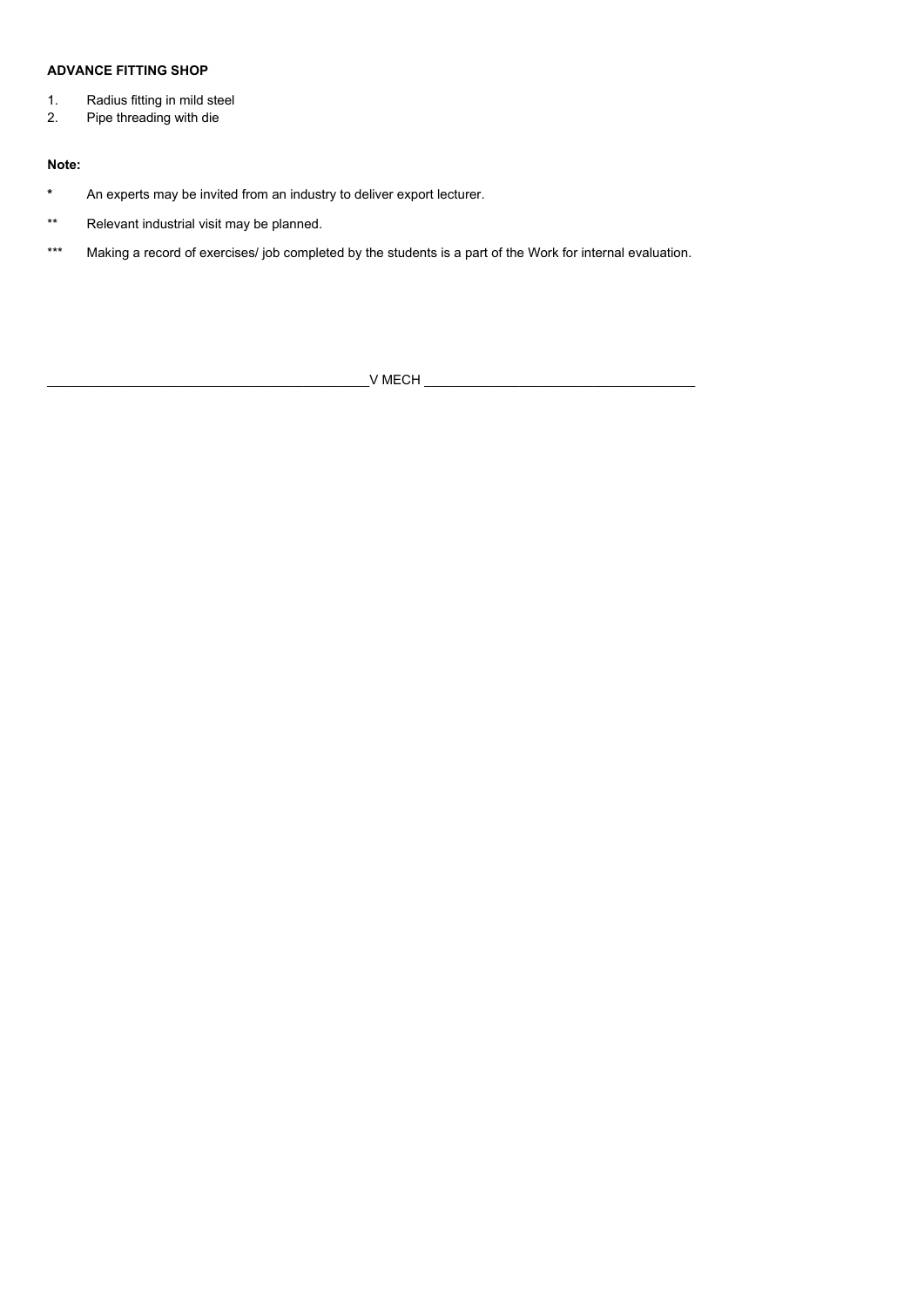#### **STUDY & EVALUATION SCHEME THREE YEAR DIP. COURSE IN MECHANICAL ENGINEERING (2014 Scheme)**

#### **SIXTH SEMESTER**

| Cod<br>e<br>No. | <b>Subject</b>                               | <b>Study Scheme</b><br><b>Period/Week</b> |                |                          |                            |                                                                         | <b>Total Marks</b>   |                      |                                                       |                   |                |      |  |     |
|-----------------|----------------------------------------------|-------------------------------------------|----------------|--------------------------|----------------------------|-------------------------------------------------------------------------|----------------------|----------------------|-------------------------------------------------------|-------------------|----------------|------|--|-----|
|                 |                                              | L                                         | T              | P                        |                            | <b>Internal</b><br><b>External Assessment Exam</b><br><b>Assessment</b> |                      |                      |                                                       |                   |                |      |  |     |
|                 |                                              |                                           |                |                          | <b>Theor</b><br>y          | <b>Practical</b>                                                        |                      | <b>Written Paper</b> |                                                       | <b>Practical</b>  |                |      |  |     |
|                 |                                              |                                           |                |                          | <b>Max</b><br><b>Marks</b> | Max.<br><b>Marks</b>                                                    | Max.<br><b>Marks</b> | Hrs.                 |                                                       | <b>Max. Marks</b> | Hrs.           |      |  |     |
| 6.1             | Elective-1                                   | $5\phantom{.}$                            | $\blacksquare$ | $\blacksquare$           | 50                         | 50                                                                      | 100                  | $\mathfrak{S}$       |                                                       | 100               | $\mathfrak{Z}$ | 300  |  |     |
| 6.2             | Comm. Skills<br>& Personality<br>Development | 5                                         | -              | $\overline{\phantom{a}}$ | 50                         |                                                                         | 100                  | 3                    |                                                       |                   |                | 150  |  |     |
| 6.3             | Machine<br>Design                            | 5                                         | 1              | $\blacksquare$           | 50                         |                                                                         | 100                  | 3                    |                                                       |                   |                | 150  |  |     |
| 6.4             | Metrology &<br>Instrumentatio<br>n           | $\overline{5}$                            |                | $\overline{2}$           | 50                         | 50                                                                      | 100                  | 3                    |                                                       | 100               | 3              | 300  |  |     |
| 6.5             | Operations<br>Management                     | 5                                         |                | $\blacksquare$           | 50                         |                                                                         | 100                  | 3                    |                                                       |                   |                | 150  |  |     |
| 6.6             | # Industry<br><b>Based Project</b><br>Work   |                                           |                | 8                        |                            | 100                                                                     |                      |                      | 200<br>$\mathbf{3}$<br>(Viva Voice &<br>Presentation) |                   |                |      |  | 300 |
| $***$           | Student<br>Centered<br>activities            |                                           |                | $\overline{4}$           |                            |                                                                         |                      |                      | ۰                                                     |                   |                |      |  |     |
|                 | <b>TOTAL</b>                                 | 25                                        | 1              | 14                       | 250                        | 200                                                                     | 500                  | $\blacksquare$       | 400                                                   |                   | $\blacksquare$ | 1350 |  |     |

50 % and above and less than 60 % II Division 40 % and above and less than 50 % Pass

> **(a) Three year Diploma (I to VI Semester)** I year (I & II Semester)  $-20\%$ II year (III & IV Semester)  $-$  40% III year  $(V & VI$  Semester)  $10V + 40\%$ **(b) Vocational Stream (III to VI Semester): (Direct II year admission)** II year (III & IV Semester)  $-$  40% III year  $(V & VI$  Semester)  $-$  60%

\*\* Student centered activities will include: extension lectures, field visits, Soft Skills, seminars, debates, hobby clubs, library studies, awareness regarding ecology and environment, conservation of energy (Petroleum products, electricity etc), social service camps and other cocurricular activities including games. Advanced planning for each semester has got to be made.

#### **Elective-1**

**6.1-A Automobile Engineering**

**6.1-B Power Plant Engineering**

**6.1-C Non-Conventional Energy** 

**sources**

**\$ 4 to 5 Industrial / Field visits**

**NOTE: - For awarding of Diploma all the papers of Diploma Examinations should be cleared within the course duration plus two years for Regular/Part-time Diploma & Post Diploma Programmes:**

70 % and above I Division with Distinction

60 % and above and less than 70 % I Division

**In order to determine the division in which a candidate shall be placed at the end of the course, the following criteria shall be observed:-**

**# Practical load for Project in all workshops**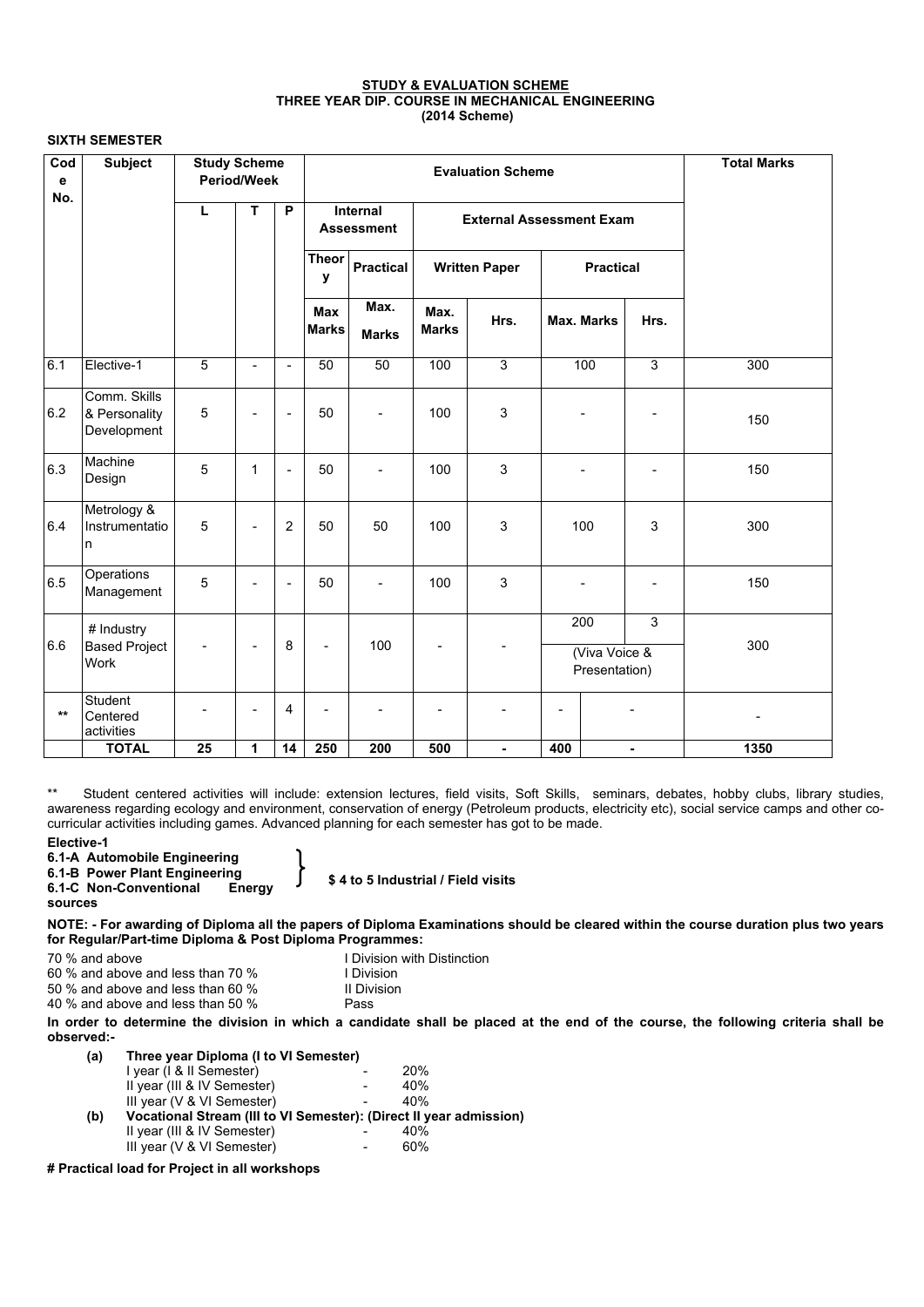#### **6.1(A) AUTOMOBILE ENGINEERING**

## **L T P**

**5 - \$**

**(\$- 4 to 5 Industrial / Field visits)**

#### **RATIONALE**

These days, automobile has become a necessity instead of luxury. The diploma holders in this course are required to supervise production and repair and maintenance of vehicles. For this purpose, knowledge and skills are required to be imparted to them regarding automobile industry as a whole. This subject aims at developing required knowledge and skills in this area.

*Note: Weightage of each topic for external examination is given in the brackets.*

#### **DETAILED CONTENTS**

#### **1. Introduction (5%)**

- 1.1 Automobile and its development
- 1.2 Various types of automobiles manufactured in India.
- 1.3 Layout of chassis
- **2. Power System (15%)**
	- 2.1 Fuel systems for petrol and diesel engines including multi point fuel injection (MPFI), common rail direct injection (CRDI), Fuel injectors and nozzles.
	- 2.2 Comparison of MPFI with carburetor system.
	- 2.3 Concept of double overhead cam, single overhead cam, Twin cam 16 valve technology in 4 cylinder engine.
- **3. Transmission System (30%)**
	- 3.1 Clutch Function, Constructional details of single plate and multiplate friction clutches, Centrifugal and semi centrifugal clutch, Hydraulic clutch
	- 3.2 Gear Box Function, Concept of sliding mesh, constant mesh and synchromesh gear box, Torque converter and overdrive,
	- 3.3 Types of drives Front wheel, Rear wheel, Four Wheel.
	- 3.4 Function of Propeller shaft, Universal joint, Differential and Different types of Rear axles and Front Axles.
	- 3.5 Wheels and Tyres Types of wheels, Types and specifications of tyres used in Indian vehicles, Wheel balancing

#### **4. Steering System (15%)**

Function and principle of Ackerman and Davis steering mechanism, types of steering gear boxes – Worm and nut, worm and wheel, worm and roller, rack and opinion, Power steering system and alignment of wheels – Toe in, toe out, camber, caster, kingpin inclination.

#### **5. Braking system (10%)**

Constructional details and working of mechanical, hydraulic brake. Concept of air and vacuum brake, brake adjustment, Introduction to Anti lock brake system and its working.

**6. Suspension System (10%)**

Function, Types, Working of coil spring, leaf spring. Concept of Air suspension and Shock absorber.

#### **7. Auto Electrical System: (15%)**

7.1 Constructional details of lead acid cell battery. Maintenance of batteries, checking of batteries for voltage and specific gravity, Magnato and Battery coil ignition system.

- 7.2 Concept of Dynamo
- 7.3 Alternator Construction and working, Charging of battery by Alternator and Regulator.

**Industrial / Field visits**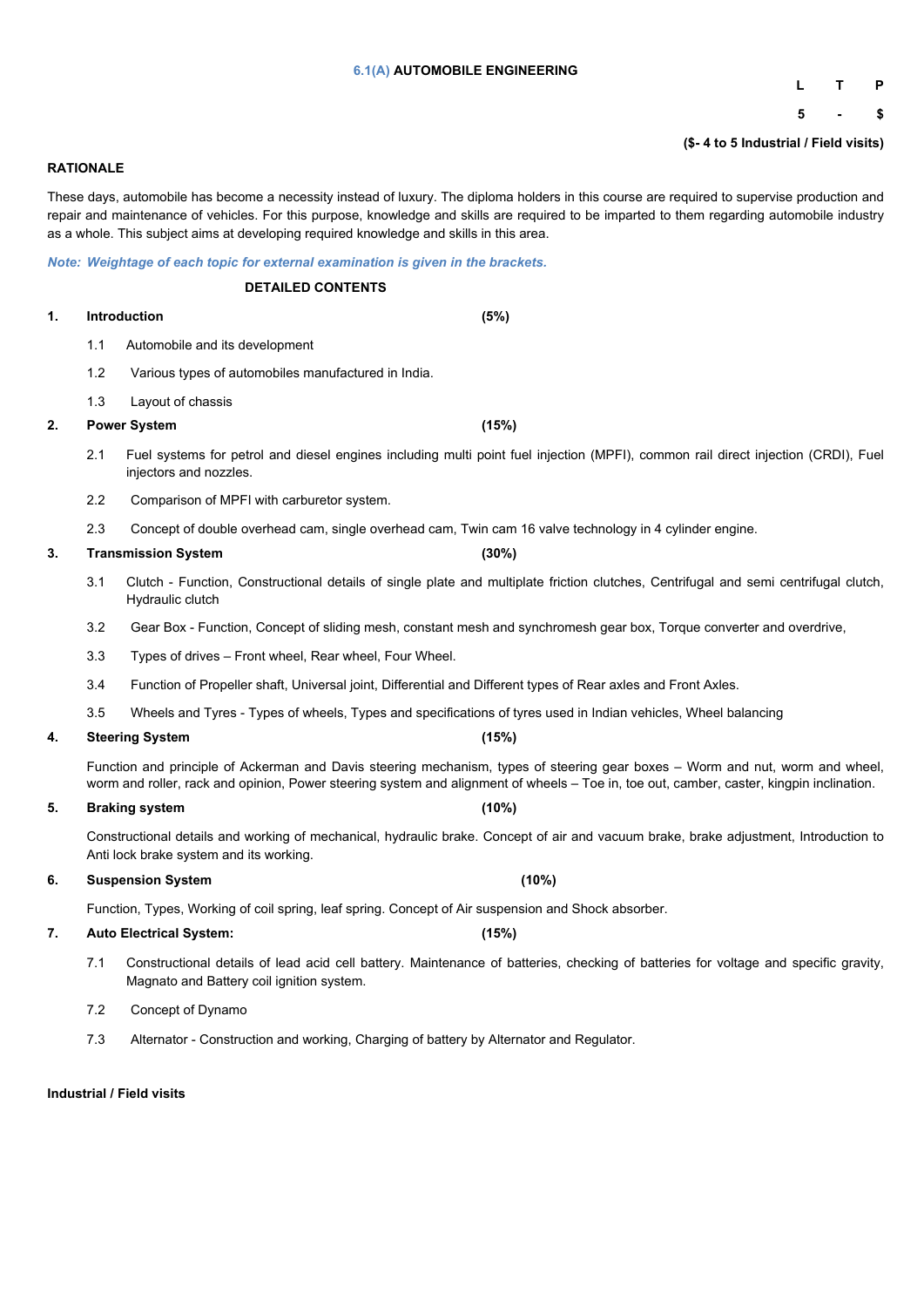#### **6.1(B) POWER PLANT ENGINEERING**

# **L T P**

**5 - \$**

**(\$- 4 to 5 Industrial / Field visits)**

#### **RATIONALE**

A Diploma holders in mechanical engineering is supposed to manage the power generating plant. Therefore, he must have relevant knowledge and skills about various power plants e.g. steam power plant, nuclear power plant, hydro power plant, diesel engine power plant and gas turbine power plant.

*Note: Weightage of each topic for external examination is given in the brackets.*

#### *DETAILED CONTENTS*

**1. Introduction** (5%)

1.1 Sources of energy-fuels, atomic nuclei, flowing stream of water, solar rays, wind, terrestrial heat, ocean tides and waves.

1.2 Concept of power station, central and industrial power station, captive power station, classification of power station with respect to prime mover steam, IC engine, gas turbine and hydro power station.

#### **2. Steam Power Plant** (30%)

- **2.1 Steam Power Cycle** 2.1.1 Parameter of a power cycle-thermal efficiency, work ratio, specific stream consumption.
	- 2.1.2 Rankin cycle flow diagram, representation on thermodynamic planes, thermal efficiency, effect of change of condenser pressure, boiler pressure, degree of superheat on thermal efficiency.
	- 2.1.3 Reheat cycle. Simple regenerative cycle.

#### **2.2 Steam Generating Unit**

- 2.2.1 Elements of a steam power plant, concept of steam generating unit, classification, major components and their functions. Types of super heater, superheat control methods, steam, nuclear and hydro are being set up.
- 2.2.2 Feed water heating –advantages, types of feed water heaters, Air-preheaters-purpose and types, furnaces-purpose and classification. Pulverized fuel systems, and types of draft systems.
- 2.2.3 Special features of modern high pressure boilers, Description of representative high pressure boilers.
- 2.2.4 Performance of a boiler, Efficiency, Equipment evaporation, capacity, heating surface, combustion rate, absorption rate, absorption rate, energy balance.

#### **2.3 Steam Prime Movers**

- 2.3.1 Concept of a prime mover, steam turbine-advantages as a prime mover, principle elements of a steam –turbine and functions-nozzles, blades, rotor, shaft, casing, shaft seals diaphragm, bearings, steam control, oil system.
- 2.3.2 Governing of a steam turbines- classification of steam turbines.
- 2.3.3 Starting and stopping procedures for turbines, precautions during the running.
- 2.3.4 Performance pf steam turbine, thermal efficiency, efficiency ratio, Mechanical efficiency, steam rate.

#### **2.4 Steam Condensing Equipment**

- 2.4.1 Functions of condensers, classification, surface condenser components and their functions.
- 2.4.2 Condenser auxiliaries hot well, condensate pump, vacuum pump, air ejector, circulating pump, atmospheric relief valve.
- 2.4.3 Requirement of a good condensing system
- 2.4.4 Cooling towers purpose and types.

#### **2.5 Steam Power Station Control**

- 2.5.1 Effect of load verification of various parameters, Types of control systems area and centralized, basic components of a control system, compressed air and electrical control systems, controls and instruments in a modern central station control room.
- 2.5.2 Working of feed water control system and steam temperature control system

2.5.3 Records maintained in a steam power station and their purpose.

- **3. Nuclear Power Plant** (20%)
	- 3.1 Nuclear reactions –fission, fusion, mass defect, binding energy, chain reaction, methods of control of rate of fusion reaction, types of nuclear materials.
	- 3.2 Nuclear reactors functions of different elements, classification on the basis of different criteria.
	- 3.3 Nuclear power stations employing boiling water vent reactor, candu type reactor –system components, advantages and disadvantages.

#### **4. Diesel Engine Power Plant (15%)**

Advantages and disadvantages of diesel engine. Essential elements of diesel power plant. Fuel injection system. Performance testing of diesel engine power plant.

**5. Gas Turbine Power Plant (10%)**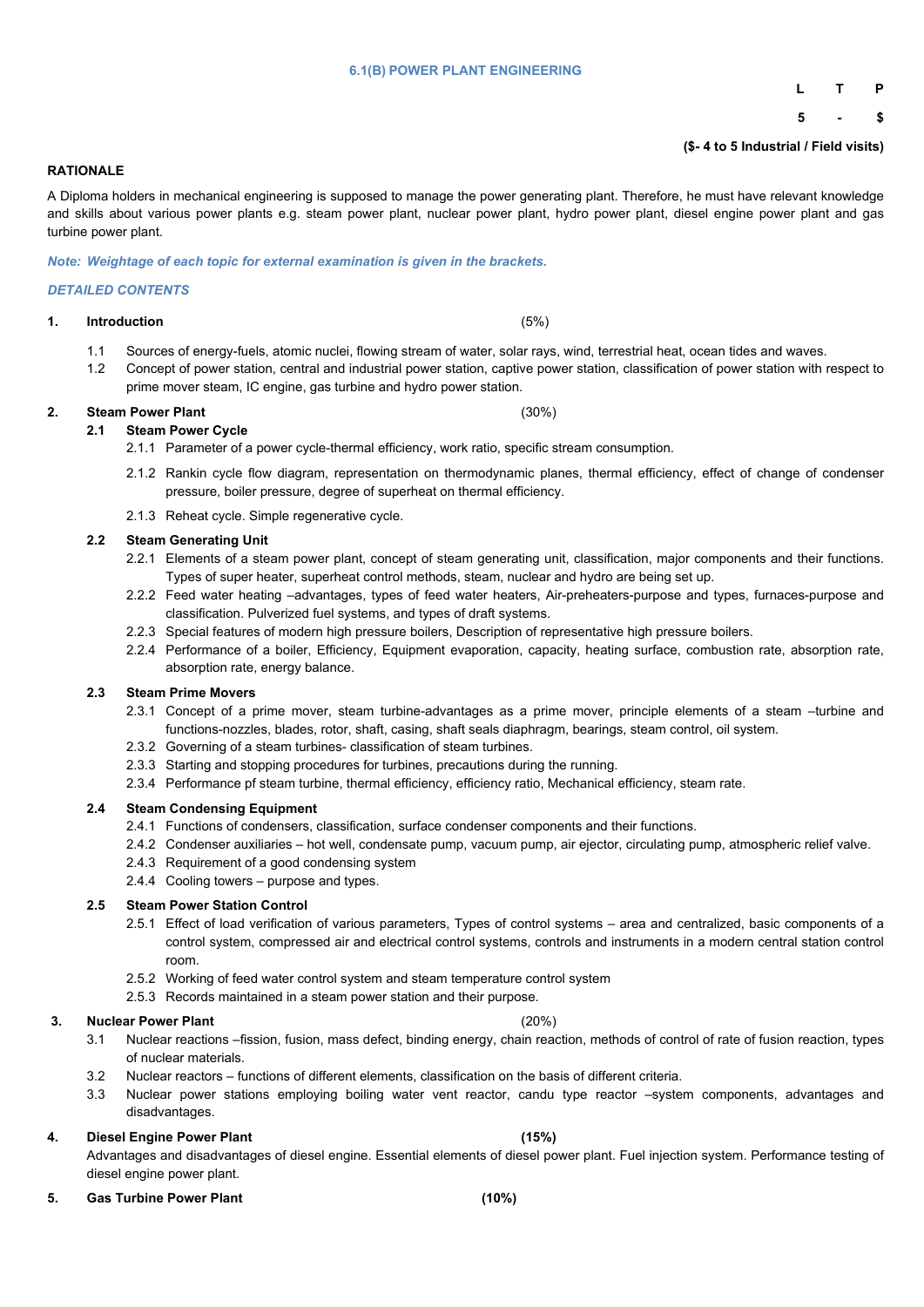Brayton cycle-schematric diagram, thermal efficiency. Advantages of gas turbines over diesel engines. Classification of gas turbines, advantages and disadvantages methods of improving thermal efficiency. Important parts and their functions, essential auxiliaries and controls for gas turbines power plant. Fuel for gas turbines.

#### **6. Hydro Power Plant (10%)**

Advantages, Basic elements, Dams, Head works, water Turbines, Classification of water turbines speed and pressure control, plant auxiliaries, plan operation.

## **7. Plant Economy (10%)**

Elements of cost of power, fixed cost, operating cost, factors affecting economy in generation and distribution, Economy in plant selection.

#### **Industrial / Field visits**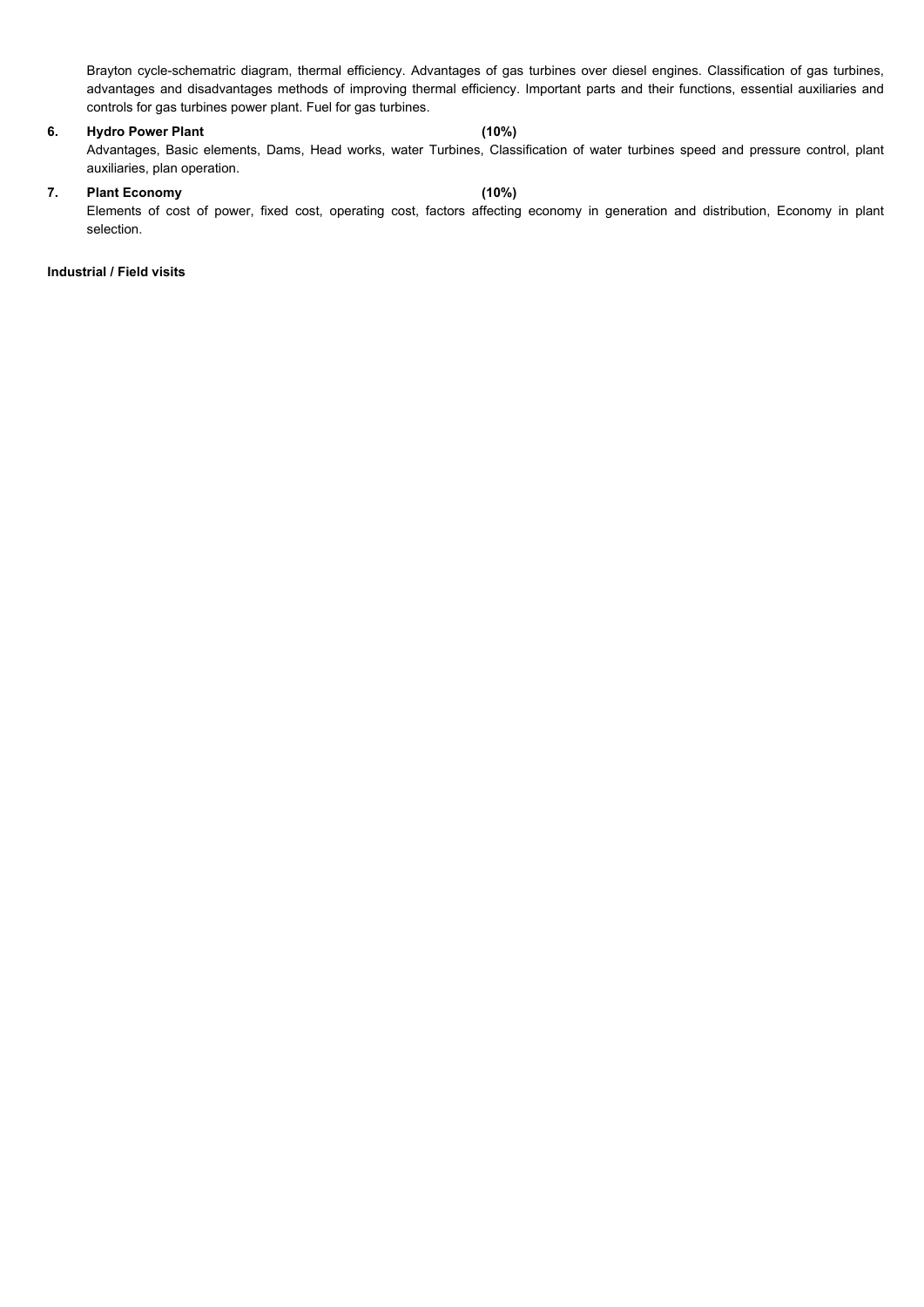## **L T P**

**5 - \$**

**(\$- 4 to 5 Industrial / Field visits)**

#### **RATIONALE**

*Note: Weightage of each topic for external examination is given in the brackets.*

#### *DETAILED CONTENTS*

#### **1. Introduction: (15%)**

Fundamentals of energy, Conventional energy sources, their limitations, environmental impacts, Types of non- conventional sources of energy, capacity and expected potential of renewable energy: global and national scenarios, prospects of renewable energy sources.

**2. Solar energy: (20%)**

Introduction, solar energy available , solar radiations: beam and diffuse, solar constant, solar photo-voltaic cells principle , applications , merits and demerits, working principle of solar thermal flat plate collectors and concentrating collectors and other solar energy applications: solar thermal power plant, solar pond, solar heating, solar water pumping, solar distillation, solar still, solar absorption airconditioning.

#### **3. Wind energy: (10%)**

Introduction , cause of wind , wind power, principle of wind energy conversion, wind turbine ,types, cut in and cut out speed , tip speed ratio, Betz limit, power coefficient ,wind energy limitations.

#### **4. Biomass energy: (10%)**

Introduction, Biomass Conversion Technologies, types of biomass based fuels, Biodiesel , Biogas, production, properties and applications.

## **5. Small hydro power systems: (10%)**

Introduction, classification of hydroschemes and water turbines, essential components, efficiency.

#### **6. Geothermal energy: (10%)**

Introduction , geothermal sources , advantages, disadvantages and application of geothermal energy, prospects of geothermal energy in India.

#### **7. Tidal and Wave energy: (10%)**

Introduction, energy from tides, basic principle of tidal power, advantages , limitations. Wave Energy applications.

**8. Other non-conventional Technolgies: (15%)**

Fuel cells principle, operationand applications , Hydrogen as alternative fuel for vehicles , Magneto hydro dynamic power conversion.(MHD) , Ocean thermal energy conversion (OTEC).

#### **Industrial / Field visits**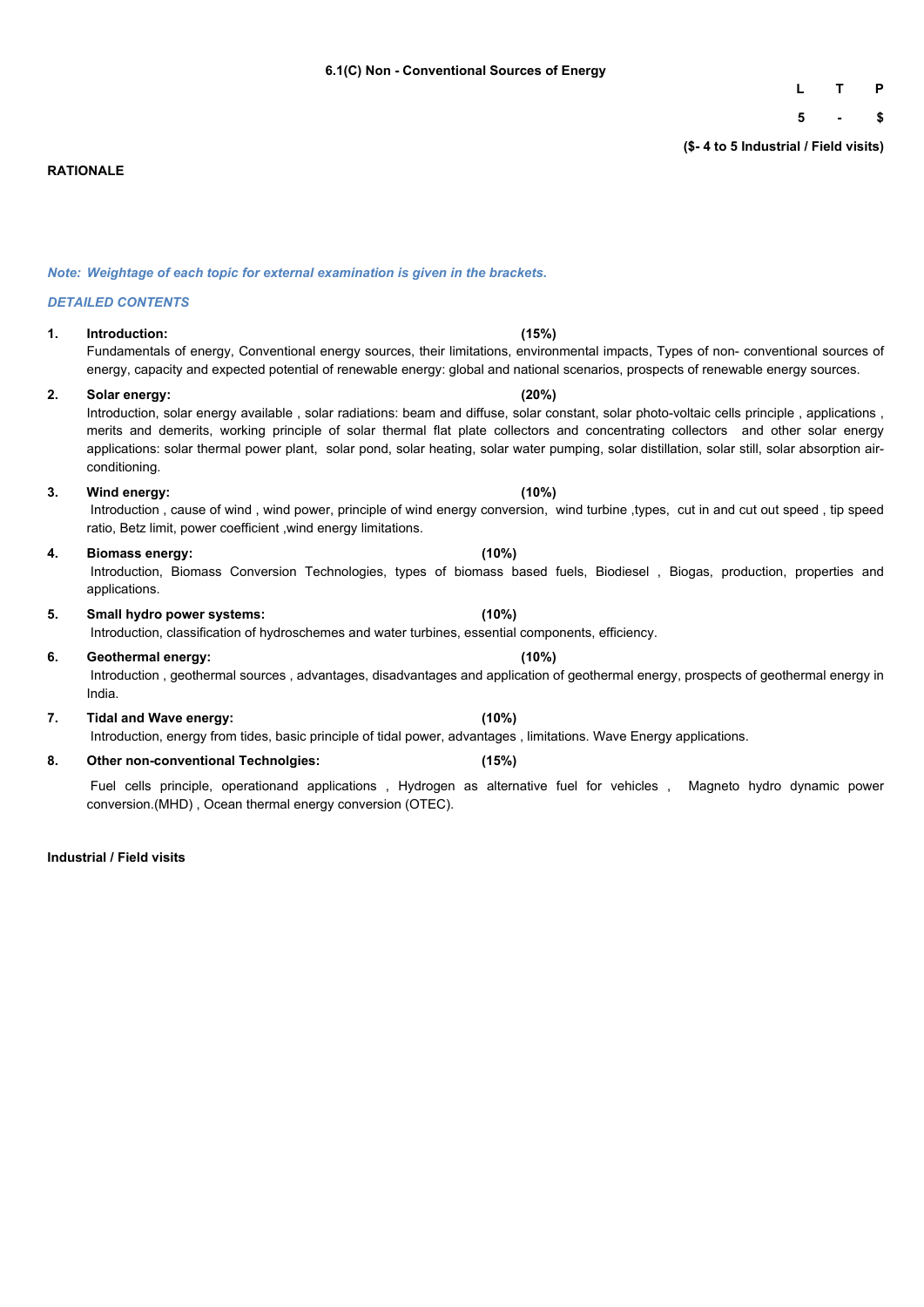### **6.2** C**ommunication Skills & Personality Development**

**L T P 5 - -**

Diploma holders are support to communicate verbally and in written forms. Further technical & general report writing forms another essential requirement of these people. Keeping in view above requirements, this subject has been added to develop necessary competencies in written and oral communication. Efforts should be made to give practice of communication to the students.

## **DETAILED CONTENTS**

| Note: Weightage for each topic for external examination is given in the brackets. |
|-----------------------------------------------------------------------------------|
|-----------------------------------------------------------------------------------|

| 1. |           | Précis writing:<br>Précis writing of simple extracts from any English Newspaper.                | (10%)                                                                                                                                                                                                                                                                                                                                                                           |  |  |  |  |  |
|----|-----------|-------------------------------------------------------------------------------------------------|---------------------------------------------------------------------------------------------------------------------------------------------------------------------------------------------------------------------------------------------------------------------------------------------------------------------------------------------------------------------------------|--|--|--|--|--|
| 2. | i)<br>ii) | <b>Concepts of Communication:</b><br>communication, public speaking and attending interviews.   | (20%)<br>Importance of communication, one way and two way communication, methods of communication – oral, written and non-verbal,<br>barriers to communication and techniques of overcoming the barriers, concept of effective communication, telephonic<br>Body language, Eye contact, Dress sense, Posture Gestures, Image Building through verbal & non-verbal, self esteem. |  |  |  |  |  |
| 3. | i)<br>ii) | <b>Correspondence:</b><br>out of four.<br>are to be attempted out of four.                      | (40%)<br>Business, official, social letters, letters to press. Inter office communication. Two questions of 10 marks each are to be attempted<br>Corporate communications, Press release, advertisement, notices, memorandum and Tagline. Two questions of 10 marks each                                                                                                        |  |  |  |  |  |
| 4. | ii)       | <b>Report Writing:</b><br><b>Technical</b><br>General                                           | (15%)                                                                                                                                                                                                                                                                                                                                                                           |  |  |  |  |  |
| 5. |           | Practice of writing resume and applications for job.                                            | (10%)                                                                                                                                                                                                                                                                                                                                                                           |  |  |  |  |  |
| 6. |           | Importance & benefits of regular reading of Newspapers, writing a brief newspaper clip.<br>(5%) |                                                                                                                                                                                                                                                                                                                                                                                 |  |  |  |  |  |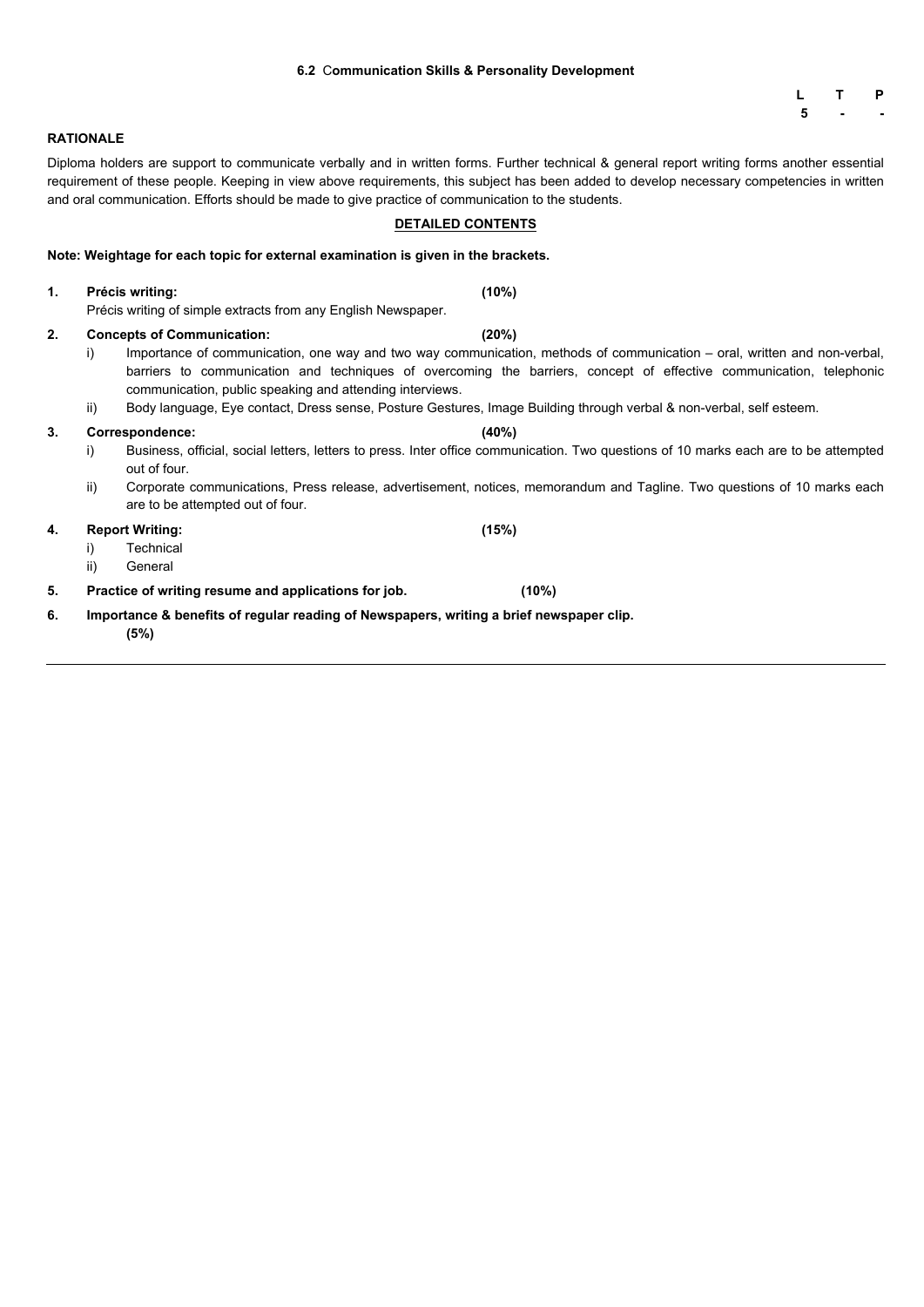#### **6.3 MACHINE DESIGN**

**L T P**

**5 1 -**

## **RATIONALE**

Diploma holders in mechanical engineering are required to assist in the design and development of prototype and other components. For this, it is essential that he is made conversant with the principles related to design of components and machine and application of these principles for designing. The aim of the subject is to develop knowledge and skills about various aspects related to design of machine components.

*Note: Weightage of each topic for external examination is given in the brackets.*

#### *DETAILED CONTENTS*

| $\mathbf 1$ . |                                                                                                               | <b>Introduction to Design</b>                                                                                                   | (5%)  |  |  |  |  |  |  |
|---------------|---------------------------------------------------------------------------------------------------------------|---------------------------------------------------------------------------------------------------------------------------------|-------|--|--|--|--|--|--|
|               | 1.1                                                                                                           | Basic requirements for machine elements                                                                                         |       |  |  |  |  |  |  |
|               | 1.2                                                                                                           | General design process                                                                                                          |       |  |  |  |  |  |  |
|               | 1.3                                                                                                           | <b>Mechanical properties</b>                                                                                                    |       |  |  |  |  |  |  |
|               | 1.4                                                                                                           | General methods considerations like fatigue, creep, fabrication methods, economic considerations, material selection, ergonomic |       |  |  |  |  |  |  |
|               |                                                                                                               | etc.                                                                                                                            |       |  |  |  |  |  |  |
| 2.            |                                                                                                               | <b>Riveted and Welded Joints</b>                                                                                                | (15%) |  |  |  |  |  |  |
|               | 2.1                                                                                                           | Types of riveted joints                                                                                                         |       |  |  |  |  |  |  |
|               | 2.2                                                                                                           | Possible failure of riveted joints                                                                                              |       |  |  |  |  |  |  |
|               | 2.3                                                                                                           | Design of Lap and butt type riveted joints (simple cases)                                                                       |       |  |  |  |  |  |  |
|               | 2.4                                                                                                           | Strength and efficiency of riveted joints                                                                                       |       |  |  |  |  |  |  |
|               | 2.5                                                                                                           | Common types of welded joints                                                                                                   |       |  |  |  |  |  |  |
|               | 2.6                                                                                                           | Transverse fillet and parallel fillet welded joints.                                                                            |       |  |  |  |  |  |  |
| 3.            |                                                                                                               | <b>Screw Joints</b>                                                                                                             | (20%) |  |  |  |  |  |  |
|               | 3.1                                                                                                           | Introductions to screw and various definitions of screw threads.                                                                |       |  |  |  |  |  |  |
|               | 3.2                                                                                                           | Advantages and disadvantages of screwed joints over riveted and welded joints.                                                  |       |  |  |  |  |  |  |
|               | Common types of screw fastening; through bolt, tap bolt, stud, cap screw, machine screw and set screws<br>3.3 |                                                                                                                                 |       |  |  |  |  |  |  |
|               | 3.4                                                                                                           | Designation of screw threads                                                                                                    |       |  |  |  |  |  |  |
|               | 3.5                                                                                                           | Stresses in screw fastenings                                                                                                    |       |  |  |  |  |  |  |
|               | 3.6                                                                                                           | Design of bolts for cylinder cover                                                                                              |       |  |  |  |  |  |  |
| 4.            |                                                                                                               | Design of Cotter Joint for Round Rod                                                                                            | (20%) |  |  |  |  |  |  |
|               | 4.1                                                                                                           | Design of cotter                                                                                                                |       |  |  |  |  |  |  |
|               | 4.2                                                                                                           | Design of socket                                                                                                                |       |  |  |  |  |  |  |
|               | 4.3                                                                                                           | Design of spigot                                                                                                                |       |  |  |  |  |  |  |
| 5.            |                                                                                                               | <b>Design of Knuckle Joint</b>                                                                                                  | (10%) |  |  |  |  |  |  |
|               | 5.1                                                                                                           | Design of Rod                                                                                                                   |       |  |  |  |  |  |  |
|               | 5.2                                                                                                           | Design of pin                                                                                                                   |       |  |  |  |  |  |  |
| 6.            |                                                                                                               | <b>Shafts, Keys and hooks</b>                                                                                                   | (15%) |  |  |  |  |  |  |
|               | 6.1                                                                                                           | Various type of shafts                                                                                                          |       |  |  |  |  |  |  |
|               | 6.2                                                                                                           | Stresses in shafts                                                                                                              |       |  |  |  |  |  |  |
|               | 6.3                                                                                                           | Design of shafts (solid and hollow) subjected to torque and bending moment                                                      |       |  |  |  |  |  |  |
|               | 6.4                                                                                                           | Types of hooks                                                                                                                  |       |  |  |  |  |  |  |

**7. Couplings (15%)**

- 7.1 Definition of term key; its various types
- 7.2 Splines
- 7.3 Forces acting on sunk keys
- 7.4 Shaft couplings and its various types
- 7.5 Design of flange coupling
- An expert from industry may be invited to deliver lecture.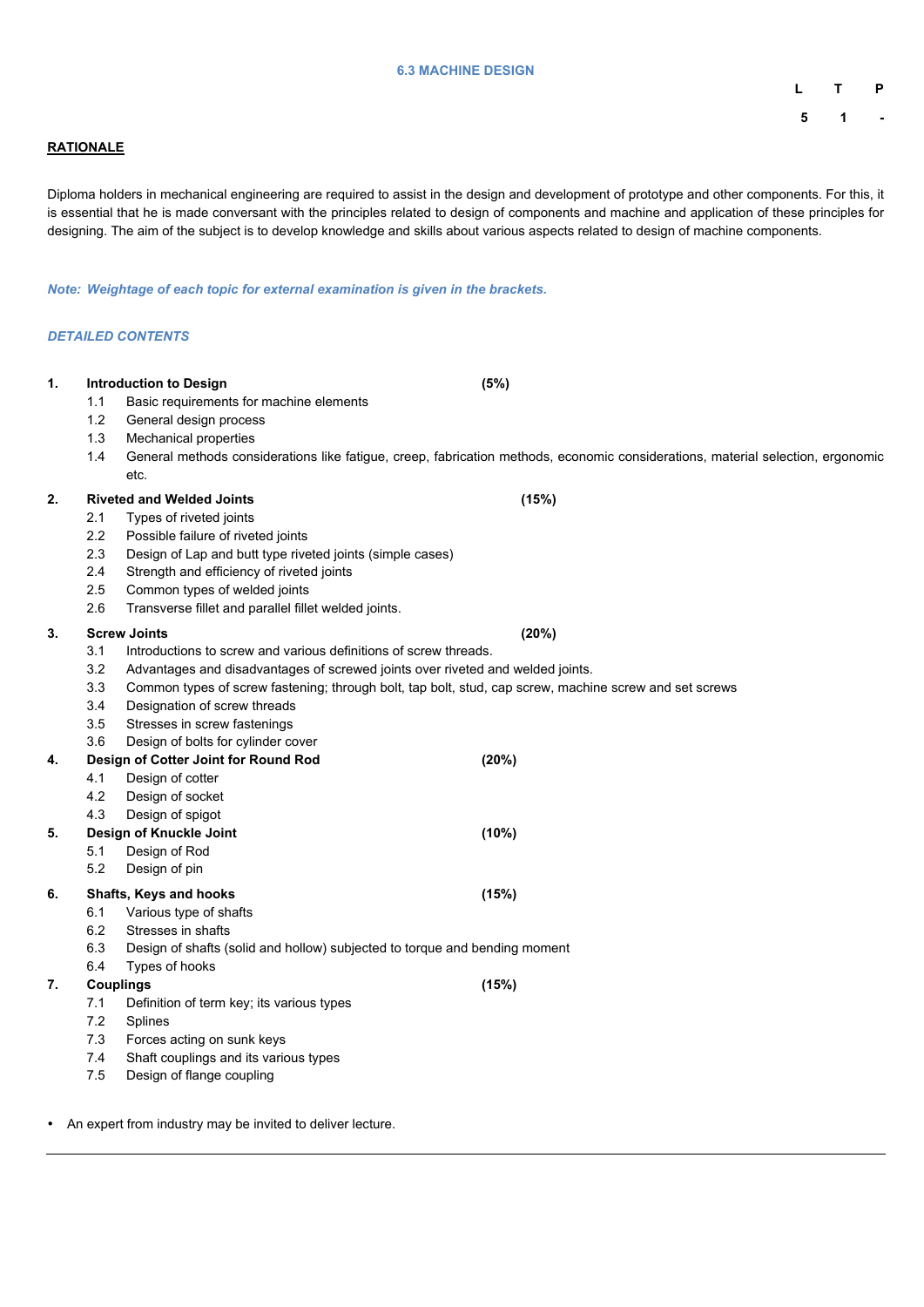#### **6.4 METROLOGY AND INSTRUMENTATION**

| $\mathsf{L}$   | $\mathbf{T}$ | P              |
|----------------|--------------|----------------|
| $5\phantom{1}$ |              | $\overline{2}$ |

## **RATIONALE**

Metrology is the science of measurement. Diploma holders in mechanical engineering are responsible for ensuring process control and quality control by making measurement and inspection of various parameters. For this purpose, knowledge and skills about various measuring instruments is required. Hence this subject. The aim of this subject is to develop knowledge and skills regarding various measuring amongst the students.

*Note: Weightage of each topic for external examination is given in the brackets.*

#### *DETAILED CONTENTS*

| 1. | <b>Introduction</b>                                  | (5%)                                                                                                                                                                                                    |       |  |
|----|------------------------------------------------------|---------------------------------------------------------------------------------------------------------------------------------------------------------------------------------------------------------|-------|--|
|    | 1.1<br>1.2<br>1.3                                    | Meaning of metrology<br>Precision and accuracy<br>Interchangeability                                                                                                                                    |       |  |
| 2. |                                                      | <b>Linear Measurement</b>                                                                                                                                                                               | (20%) |  |
|    | 2.1<br>2.2<br>2.3<br>2.4<br>2.5<br>2.6<br>2.7<br>2.8 | <b>Engineering scale</b><br><b>Vernier Caliper</b><br>Micrometer<br>Height gauge and depth gauge<br>Radius gauge and feeler gauge<br>Dial indicator<br>Comparators (In general use only)<br>Slip gauges |       |  |
| 3. |                                                      | <b>Angular Measurements</b>                                                                                                                                                                             | (10%) |  |
|    | 3.1<br>3.2<br>3.3<br>3.4                             | Working principle and constructional details of<br><b>Combination set</b><br>Vernier bevel protractor<br>Sine bar<br>Taper measurement by rollers                                                       |       |  |
| 4. |                                                      | <b>Surface Measurements</b>                                                                                                                                                                             | (10%) |  |
|    | 4.1<br>4.2<br>4.3                                    | Straight edge<br>Try square<br>Surface plate (use and specifications)                                                                                                                                   |       |  |
| 5. |                                                      | Limit gauge:                                                                                                                                                                                            | (5%)  |  |
|    | 5.1                                                  | Go and No Go gauges                                                                                                                                                                                     |       |  |
| 6. |                                                      | <b>Thread Measurements</b>                                                                                                                                                                              | (15%) |  |
|    | 6.1<br>6.2<br>6.3<br>6.4                             | Measurement of thread elements of external and internal threads<br>Screw pitch gauge<br>Screw thread micrometer<br>Thread limit gauges                                                                  |       |  |
| 7. |                                                      | <b>Gear Tooth Measurement</b>                                                                                                                                                                           | (5%)  |  |

- 7.1 Major Dia.
- 7.2 Pitch Circle Dia (PCD)
- 7.3 Addendum
- 7.4 Dedendum

## **8. Surface Finish Measurements (10%)**

- 8.1 Roughness and Waviness
- 8.2 Various roughness valves-CLA valve, RMS valve, Mean valve.
- 8.3 Surface roughness measuring instrument-principle of working.
- **9. Other Measuring Instruments (10%)**

- 9.1 Autocollimator
- 9.2 Tool maker's Microscope
- 9.3 Profile Projector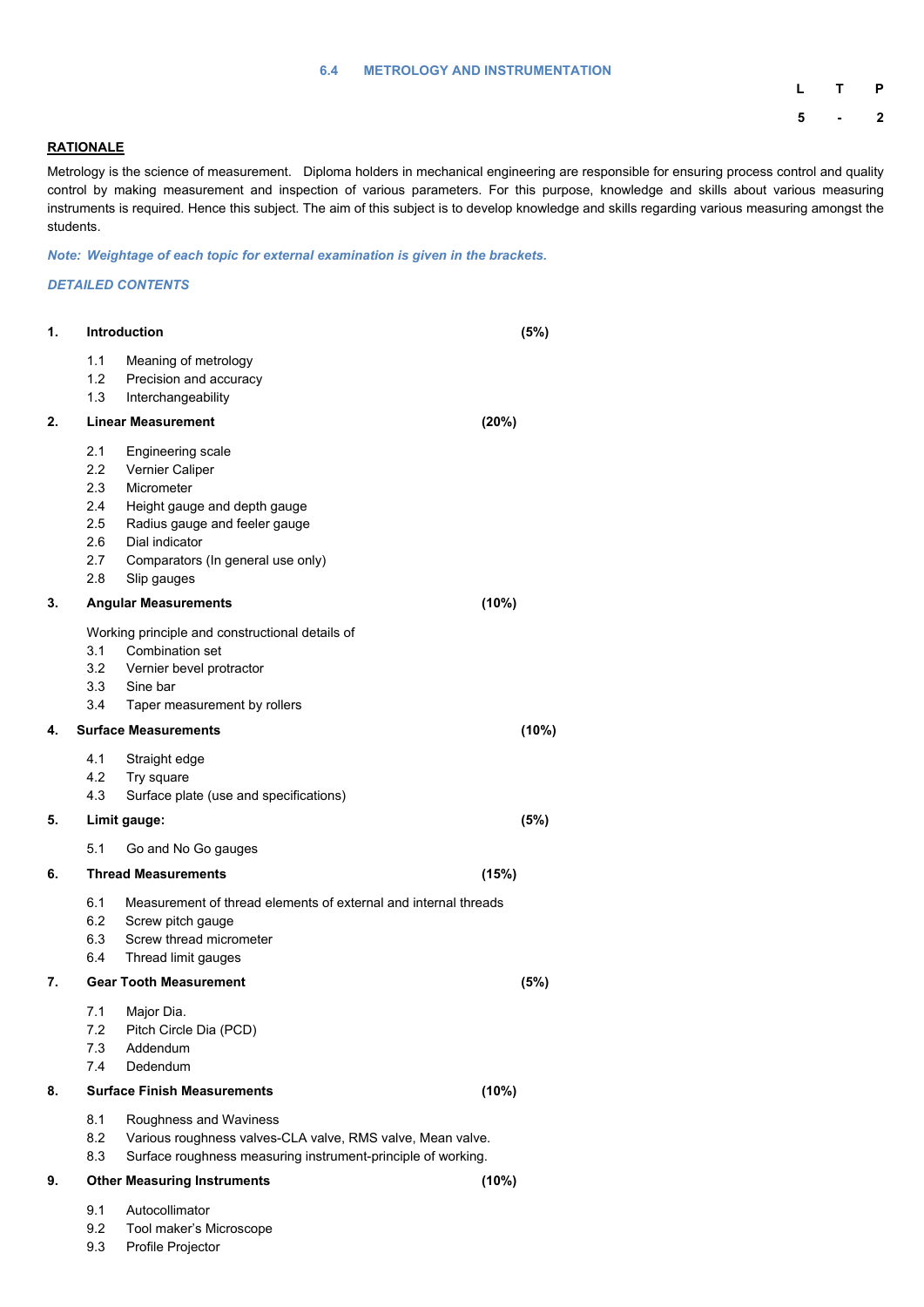#### 9.4 Coordinate Measuring Machine

#### **10. Instrumentation (10%)**

Measurement of mechanical quantities such as displacement, vibrations, frequency, pressure, temperature, humidity by electromechanical transducers of resistance; capacitance and inductance type.

#### **Note:**

• - An expert from industry may be invited to deliver lecture.

#### **LIST OF PRACTICAL (METROLOGY AND INSTRUMENTATION)**

- 1. Use of linear measuring instruments like vernier caliper and micrometer.
- 2. Use of height gauge and depth gauge
- 3. Measuring with the help of combination and bevel protractor
- 4. Angle measurement by use of sine bar and slip gauges
- 5. Use of slip gauges in measurement of centre distance between two pins.
- 6. Use of comparator for measurement
- 7. Measurement of taper by standard balls and rollers
- 8. Measurement of threads parameters by using toolmakers microscope.
- 9. Measurement of gear elements by using gear tooth vernier
- 10. Measurement of profile-by-profile projector.
- 11. Measurement of surface roughness of a surface.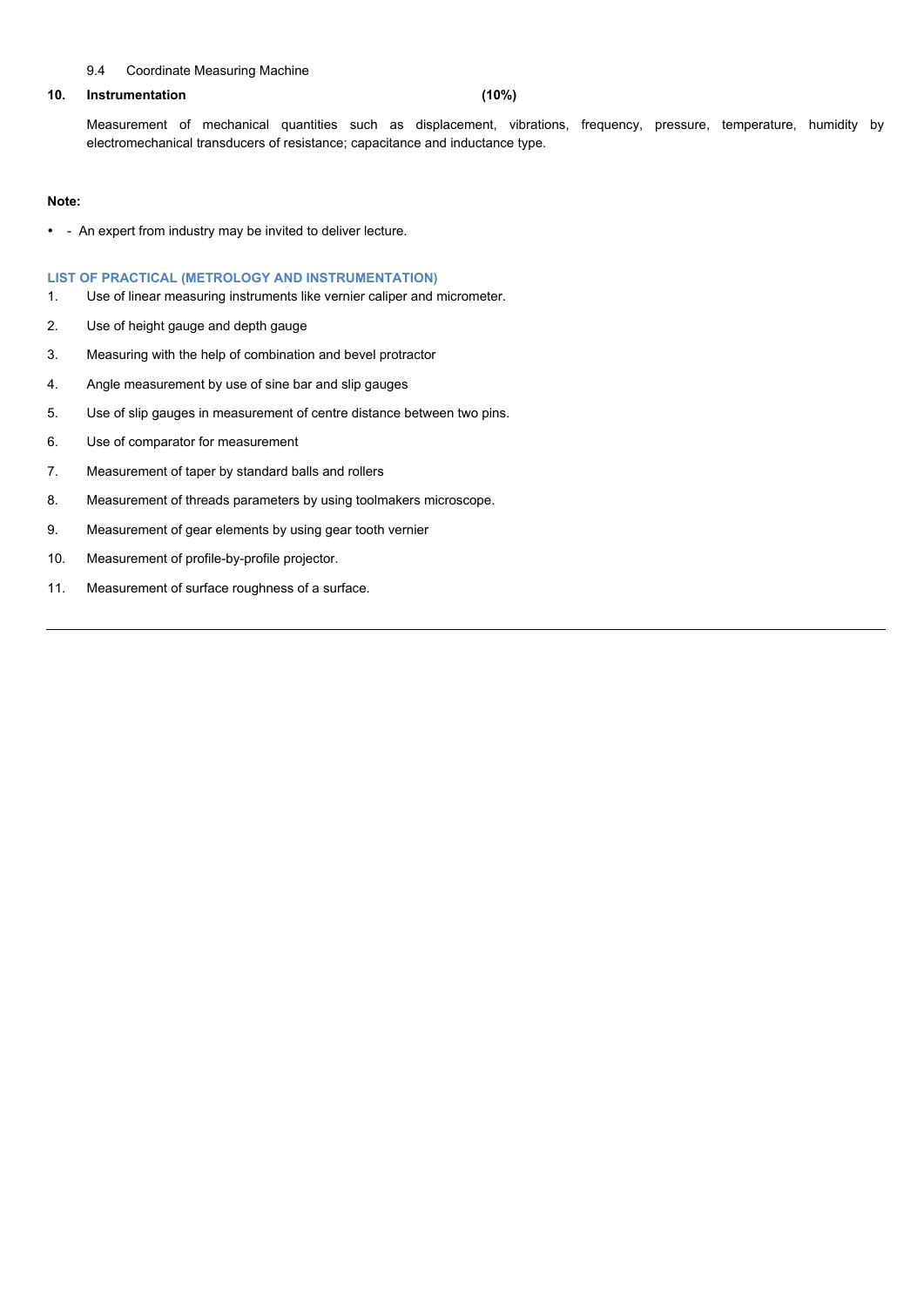#### **6.5 OPERATIONS MANAGEMENT**

## **L T P**

**5 - -**

#### **RATIONALE:**

Diploma holders in mechanical engineering are responsible for controlling production and quality of the product on the shop floor as well as are responsible for production, planning and control. He is also required to supervise erection, installation and maintenance of equipment including material handling and undertake work-study for better utilization of resources. He is also required to lead a team of workers and motivate them towards realization of organizational objectives. For this purpose, knowledge and skills about these topics need to be imparted to them. This subject aims at development of competencies to prepare material. Equipment and production control schedules and maintain required quality levels. In addition, it will also help in developing skills in erection, installation and testing of equipment.

#### *Note: Weightage of each topic for external examination is given in the brackets.*

#### **Detailed contents**

#### **1. Overview of Operations Management 10 %**

Concept of the term Operations. Types of Business Operations – Manufacturing, Service and Trading. Types of manufacturing Systems – Mass, Batch and Produce to Order Manufacturing Systems. Necessity and Functions of Production Planning and Control. Concept of Product Life Cycle.

#### **2. Plant Location and Layout. Material Handling 15 %**

- i) Introduction to Inventory Management Meaning and Objectives (No numerical)
- ii) Economic order Quantity Introduction and Graphical Representation
- iii) ABC Analysis
- iv) Purchasing Procedure Objectives of Purchasing, Functions of purchasing department, Steps in Purchasing.
- v) Introduction to Modern Materials Management Techniques JIT, KANBAN, Traceability, LIFO, FIFO
- vi) Material Resource Planning-ERP

- i) Meaning of the term project
- ii) Importance of Project Management
- iii) Drawing of simple project networks (Activity On Arrow and Activity On Node)
- iv) Introduction to CPM and PERT Critical Time Calculations

Plant Location decision and its importance. General factors affecting Plant Location decision. Concept of Plant layout, factors affecting Plant Layout. Types of Plant Layouts – Product, Process, Combination and Fixed Position Layouts. Concept of Line Balancing. Introduction and Functions of Material Handling. Different material Handling equipments and their selection.

### **3. Forecasting 20 %**

Importance of Forecasting. Types of Forecasting – Long, Medium and Short term Forecasting. Concept of Time Series in Forecasting. Techniques in Forecasting –

- i) Qualitative Techniques Educated Guess, Executive Committee Consensus, Delphi Method, Sales Force Survey, Customer Survey, Historical Analogy and Market Research.
- ii) Quantitative Techniques Moving Average, Weighted Moving Average, Exponential Smoothing and Regression Analysis.
- iii) Errors Estimates in Forecasting Mean Absolute Deviation and Standard Error of Estimates.

### **4. Materials Management 10 %**

#### **5. Project Management 10 %**

#### **6. Supply Chain Management 10 %**

- i) Meaning of a Supply Chain
- ii) Overview of Supply Chain Management

- 
- iii) Role of Logistics in Supply Chain Management
- iv) Make / Buy Decisions
- v) Introduction to E Commerce
- vi) Importance of Information Technology in Supply Chain Management
- **7. Production Scheduling 15 %**

- i) Overview of Production Scheduling
- ii) Loading Concept and Types of Loading
- iii) Types of Production Schedules Master Production Schedule
- iv) Techniques of Scheduling Priority Rules in Sequencing, Sequencing n jobs in one, two and three machines (Johnson's Algorithm)
- **8. Maintenance Management 10 %**

i) Meaning and Importance of Maintenance in an industry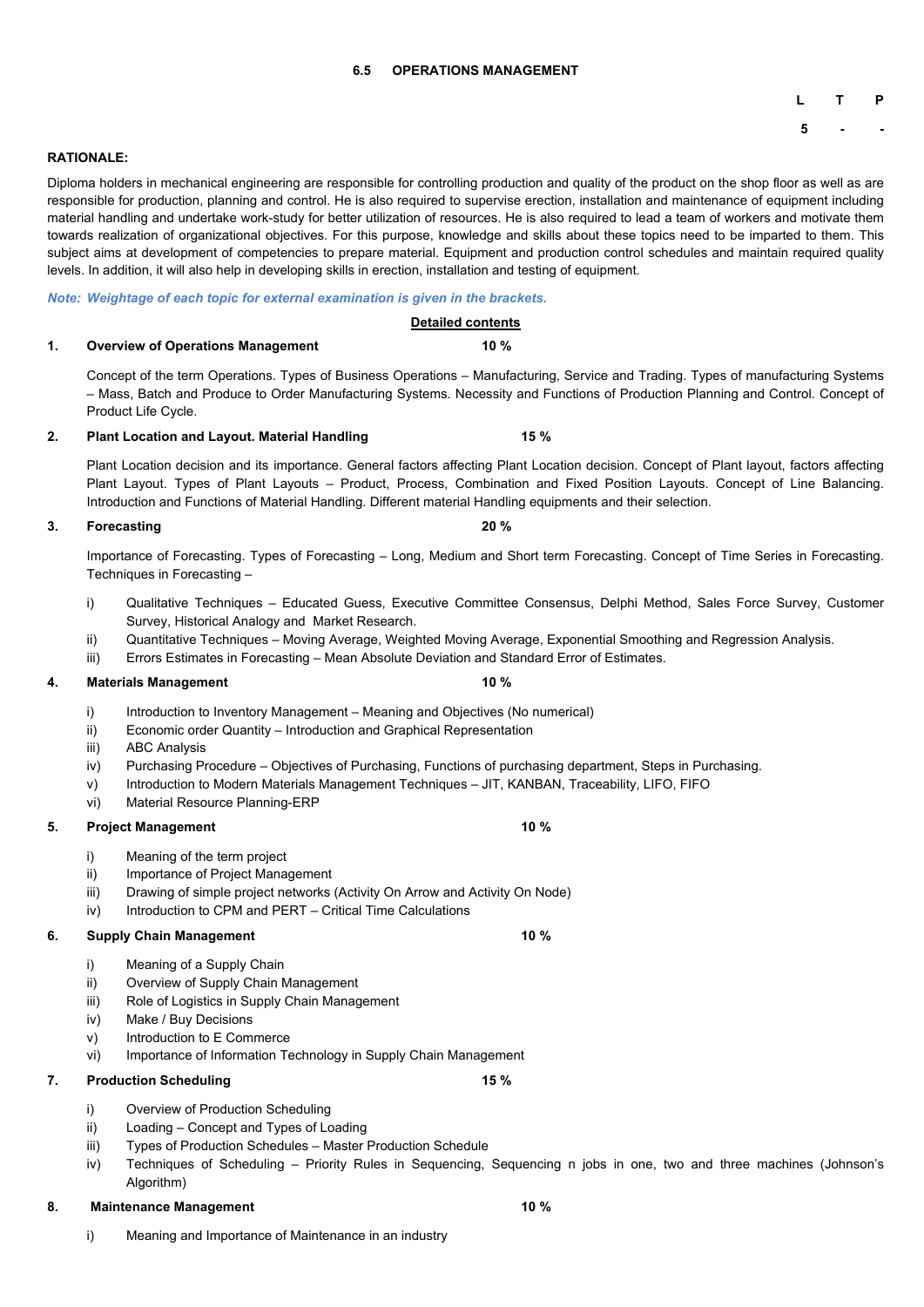- ii) Types of Maintenance Systems
- iii) Objectives of Maintenance Management The Bathtub Curve
- iv) Activities involved in Maintenance Management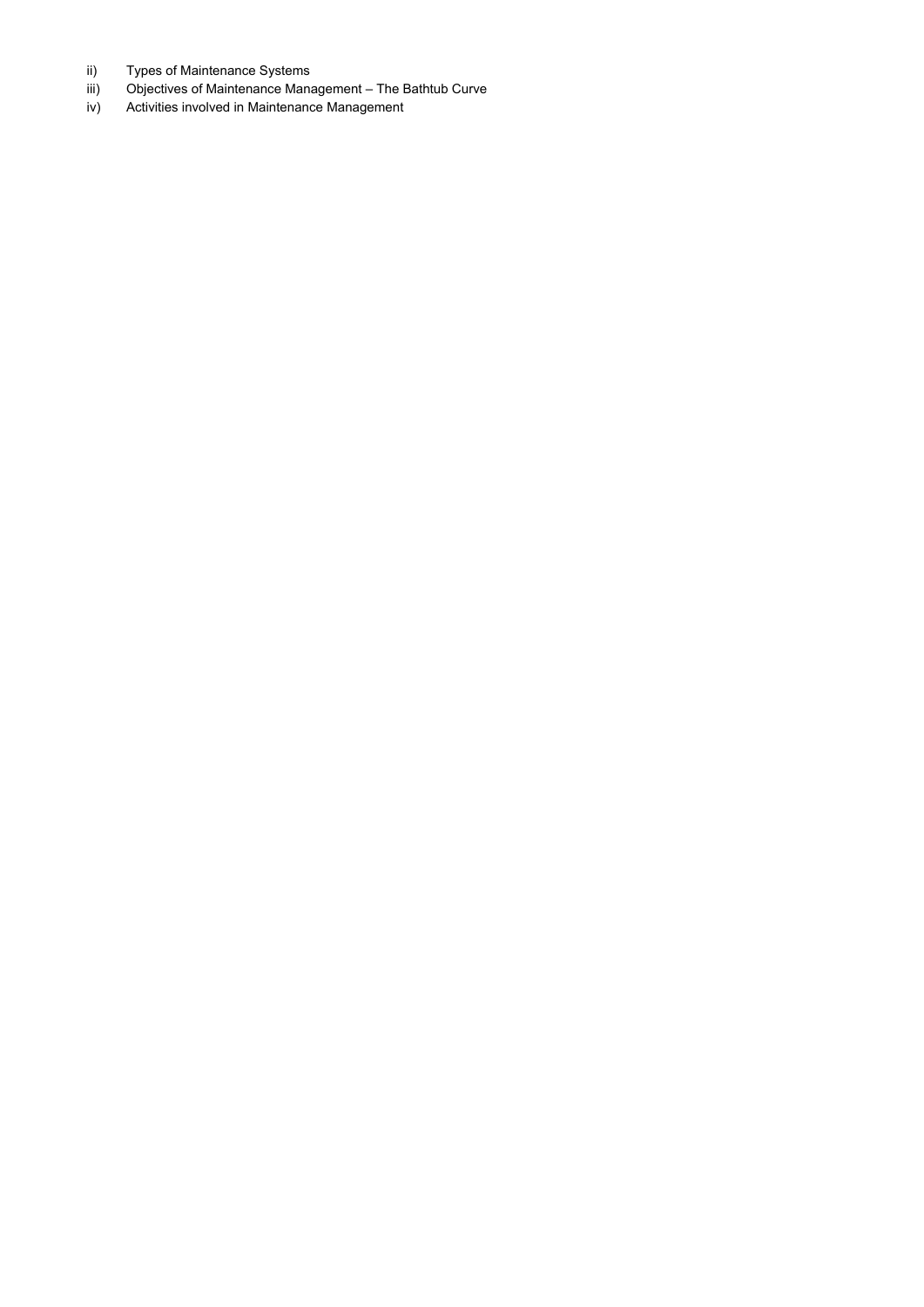#### **6.6 INDUSTRY BASED PROJECT WORK**

**- - 8**

#### **RATIONALE**

The practical training cum project work is intended to place students for project oriented practical training in actual work situations for the stipulated period with a view to:

- a) Develop understanding regarding the size and scale of operations and nature of filed work in which students are going to play their role after completing the course of study.
- iii) Develop understanding of subject based knowledge given in the class room in the context of its applications at work places.
- iv) Develop first hand experience and confidence amongst the students to enable them to use and apply polytechnic/institute based knowledge and skills to solve practical problem in the world of work.
- v) Develop special skills and abilities like interpersonal skills, communications skills, attitude and values.

This practical training cum project work should not be considered as merely conventional industrial training in which students are sent at work places with minimal supervision. This experience is required to be planned and supervision on regular basis by the polytechnic faculty. For the fulfillment of above objectives, polytechnic may establish close linkage with 8-10 relevant organization for providing such as experience. It is necessary that each organization is visited well in advance and activities to be performed by students are well defined. The chosen activities should be such which are of curricular interest to students and of professional value to industrial /field organization.

Effort should be made to identify actual field problems including repair & maintenance of in-house machine & equipments as project work for the students project selected should not be too complex which is beyond the level of the students. The placement of the students for such a practical cum project work should match with the competency profile of students and the project work assigned to them. Students may be assessed both by industry and polytechnic faculty. The suggested performance criteria is given below:

- 1) Punctuality and regularity
- 2) Initiative in learning /working at site
- 3) Level/proficiency of practical skills acquired
- 4) Ability of solve live practical problems
- 5) Sense of responsibility
- 6) Self expression /communication skills
- 7) Interpersonal skills/ Human relation
- 8) Report writing skills
- 9) Viva Voce & Presentation

The project given to student should be such for which someone is waiting for solution. Some of the suggested project activities are given below:

- i) Projects connected with repair and maintenance of machine parts.
- ii) Estimating and costing projects
- iii) Design of components /parts/Jigs/Fixtures.
- iv) Projects related to quality control
- v) Project work related to increasing productivity
- vi) Project connected with work study
- vii) Project relating to erection, installation, calibration and testing.
- viii) Projects related to wastage reduction
- ix) Any other project as per needs of the industry

#### **# Practical load for Project in all workshops**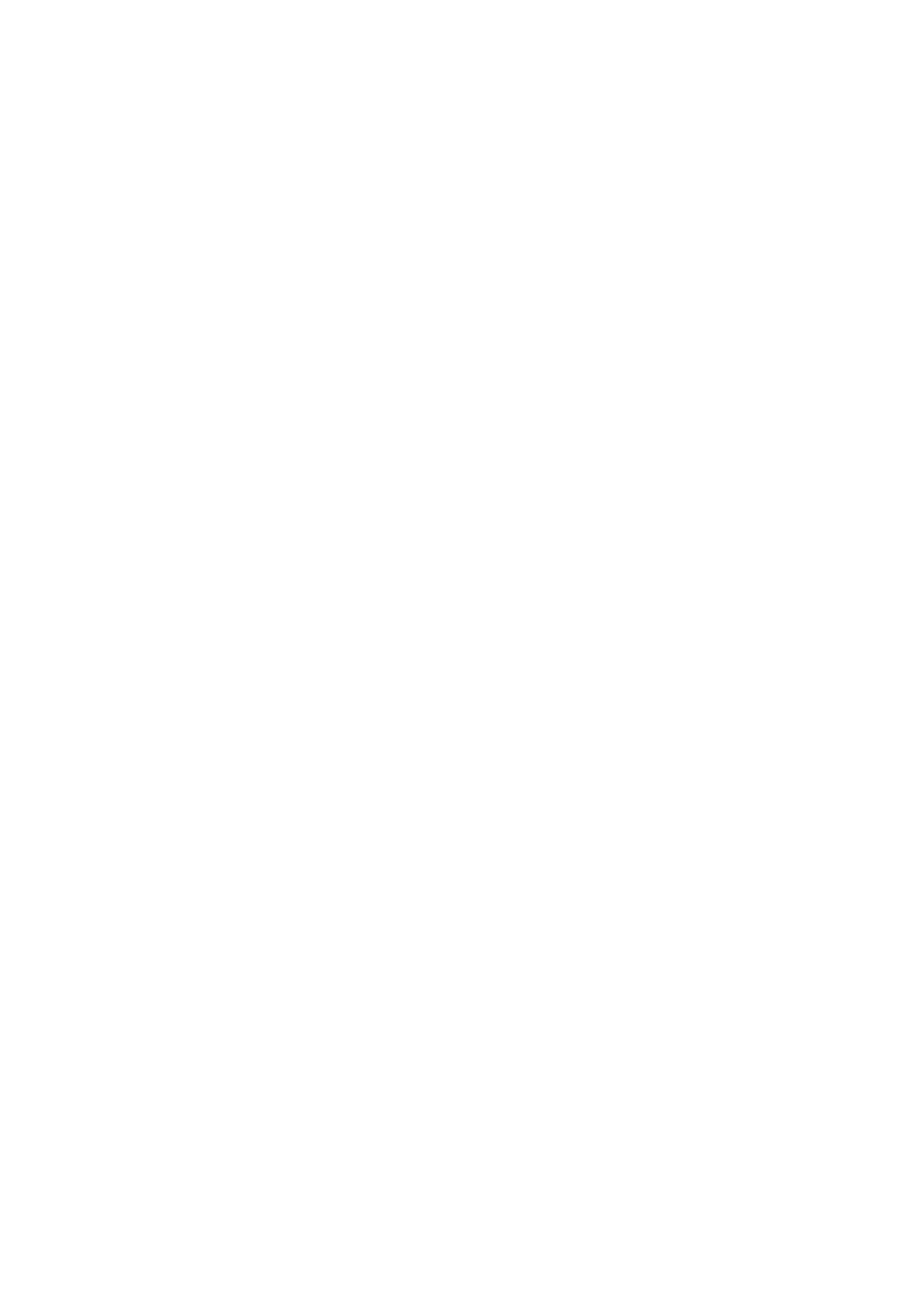# **STUDY & EVALUATION SCHEME THREE YEAR DIP. COURSE IN MECHANICAL (MAINTENANCE ENGG.) (2014 Scheme)**

## **FIFTH SEMESTER**

SCHEME **Code No. Subject Study Scheme Period/Week Evaluation Scheme Total Marks L T P Internal Assessment External Assessment Exam Theory Practi cal Written Paper** Practical **Max Marks Max. Marks Max. Marks Hrs Max. Marks Hrs** 5.1 \* Theory of Machines <sup>4</sup> <sup>1</sup> - <sup>50</sup> - <sup>100</sup> <sup>3</sup> - - <sup>150</sup> 5.2  $\begin{array}{|c|c|}\n 5.2 & \text{Hanufacturing} \\
\text{Technology} - \text{III}\n \end{array}$ | Mandrastaning | 4 | - | - | 50 | - | 100 | 3 | - | - | 150<br>| Technology – III | 4 | - | - | 50 | - | 100 | 3 | - | - | 150 5.3  $\left| \begin{array}{c} \star \end{array} \right|$  inspection & Quality Control <sup>2</sup> - <sup>2</sup> <sup>50</sup> <sup>50</sup> <sup>100</sup> <sup>3</sup> <sup>100</sup> <sup>3</sup> <sup>300</sup> 5.4  $^*$  Industrial Engg. & Management Science  $\begin{vmatrix} 4 & 1 & 1 \\ 1 & 4 & 1 \end{vmatrix}$  -  $\begin{vmatrix} 1 & 50 & 1 \\ 1 & 50 & 1 \end{vmatrix}$  -  $\begin{vmatrix} 100 & 3 & 1 \\ 3 & 1 & 1 \end{vmatrix}$  -  $\begin{vmatrix} 1 & 150 & 1 \\ 1 & 150 & 1 \end{vmatrix}$ 5.5 \* Workshop Practice – V - | - | 8 | - - | 50 | - | - | 100 | 3 | <sub>150</sub> 5.6 |# I.C. Engines 3 | - | 2 | 50 | 50 | 100 | 3 | 100 | 3 | <sub>300</sub> 5.7 **| Industrial Training**  $\begin{vmatrix} - & \cdot & \cdot & \cdot \\ - & \cdot & \cdot & \cdot \\ 1 & 0 & \cdot & \cdot \end{vmatrix}$  50  $\begin{vmatrix} - & \cdot & \cdot & \cdot \\ - & \cdot & \cdot & \cdot \\ 1 & 0 & \cdot & \cdot \end{vmatrix}$  50  $\begin{vmatrix} - & \cdot & \cdot & \cdot \\ \cdot & \cdot & \cdot & \cdot \\ 1 & 0 & \cdot & \cdot \end{vmatrix}$  100  $\begin{vmatrix} 3 & \cdot & \cdot & \cdot \\ 1 & 5 & \cdot & \cdot \end{vmatrix}$ 5.8 Project (Maintenance Related) - | - | 8 | - - | 100 | - | - |200 | 3 | <sub>300</sub> **\*\*** Student Centred activities - - <sup>2</sup> - - - - - - - **TOTAL** <sup>17</sup> <sup>1</sup> <sup>22</sup> <sup>300</sup> <sup>250</sup> <sup>600</sup> - <sup>500</sup> - <sup>1650</sup>

Common with Mechanical Engg.

# In place of Thermal Engineering-II of Mechanical Engineering.

\*\* Student centered activities will include: extension lectures, field visits, preparation of Major Project, Soft Skills, seminars, debates, hobby clubs, library studies, awareness regarding ecology and environment, conservation of energy (Petroleum products, electricity etc), social service camps and other co-curricular activities including games. Advanced planning for each semester has got to be made.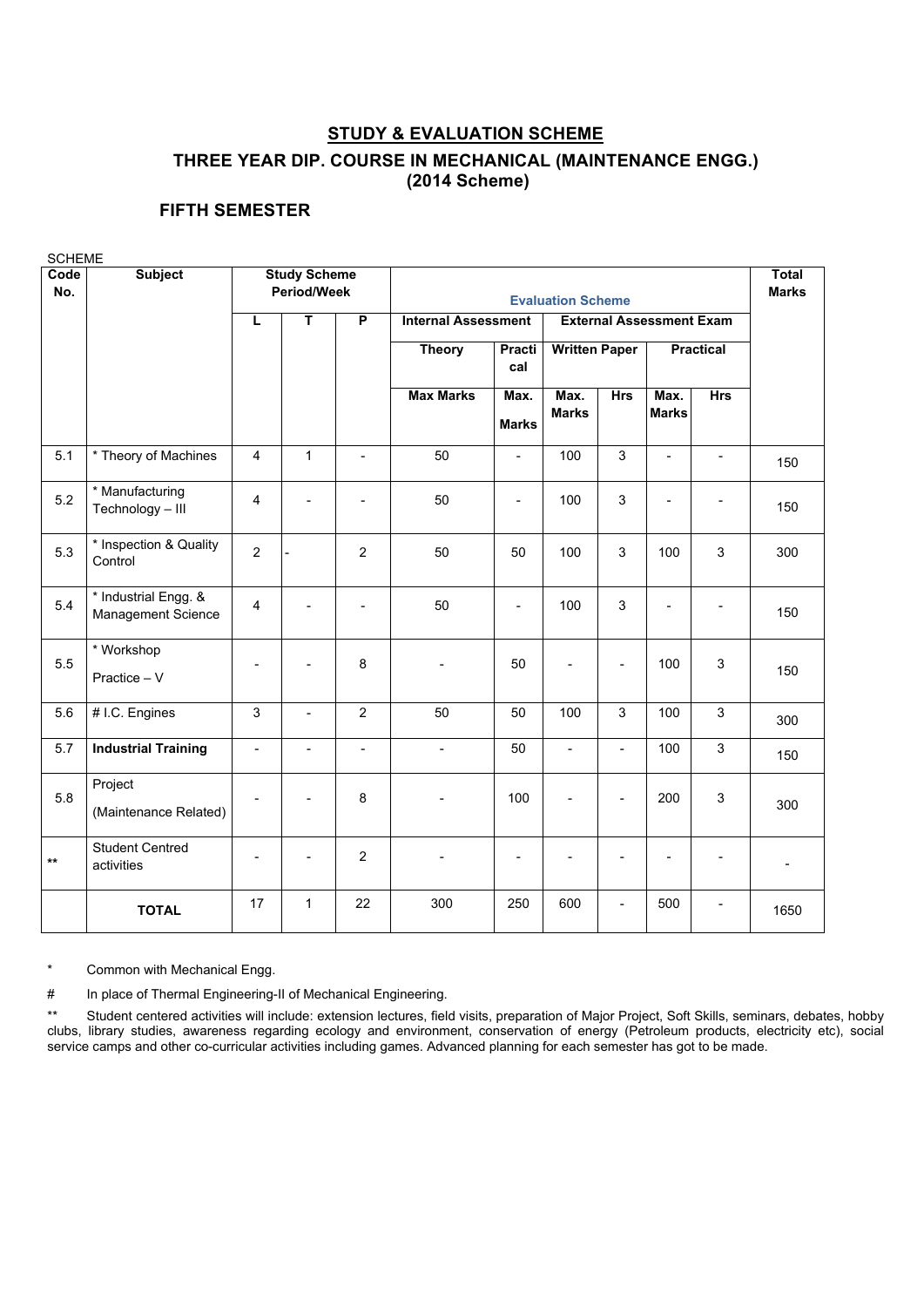## 5.1 **THEORY OF MACHINES**

**L T P**

**4 1 -**

#### **RATIONALE**

A diploma holder in this course is required to assist in the design and development of prototype and other components. For this, it is essential that he is made conversant with the principles related to design of components and machine and application of these principles for designing. The aim of the subject is to develop knowledge and skills about various aspects related to design of machine components.

#### **NOTE: - Weightage of each topic for external examination is given in the brackets**

### **DETAILED CONTENTS**

### **7. Simple Mechanisms (10%)**

- 1.3 Introduction to link, kinematic pair, lower and higher pair, kinematic chain, mechanism, inversions.
- 1.4 Different types of mechanisms (with examples)

#### **8. Power Transmission (25%)**

- 2.1 Introduction to Belt and Rope drives
- 2.2 Types of belt drives and types of pulleys
- 2.3 Concept of velocity ratio, slip and creep; crowning of pulleys (simple numericals)
- 2.4 Flat and V belt drive: Ratio of driving tensions, power transmitted, centrifugal tension, and condition for maximum horse power (simple numericals)
- 2.5 Different types of chains and their terminology
- 2.6 Gear terminology, types of gears and their applications; simple and compound gear trains; power transmitted by simple spur gear

#### **9. Flywheel (20%)**

- 3.6 Principle and applications of flywheel
- 3.7 Turning moment diagram of flywheel for different engines
- 3.8 Fluctuation of speed and fluctuation of energy Concept only
- 3.9 Coefficient of fluctuation of speed and coefficient of fluctuation of energy
- 3.10 Simple numerical problems on fluctuation of speed and fluctuation of energy

#### **10. Governor (15%)**

- 4.4 Principle of governor
- 4.5 Simple description and working of Watt, Porter and Hartnel governor (simple numericals based on watt governor)
- 4.6 Hunting, isochronism, stability, sensitiveness of a governor

#### **11. Balancing (15%)**

- 5.3 Principle of balancing
- 5.4 Introduction to balancing of rotating masses (simple numericals).
- 5.5 Simple problems related to several masses rotating in different planes.

#### **12. Vibrations (15%)**

- 6.4 Concept of vibrations and its types longitudinal, transverse and torsional vibrations (simple numericals)
- 6.5 Damping of vibrations
- 6.6 Causes of vibrations in machines, their harmful effects and remedies

## **INSTRUCTIONAL STRATEGY**

- **5.** Use teaching aids for classroom teaching
- **6.** Give assignments for solving numerical problems
- **7.** Arrange industry visits to augment explaining use of various machine components like belt, rope, chain, gear drives, action due to

unbalanced masses, brake clutch, governors, fly wheels, cams and gear drives

**8.** Video films may be used to explain the working of mechanisms and machine components like clutch, governors, brake etc.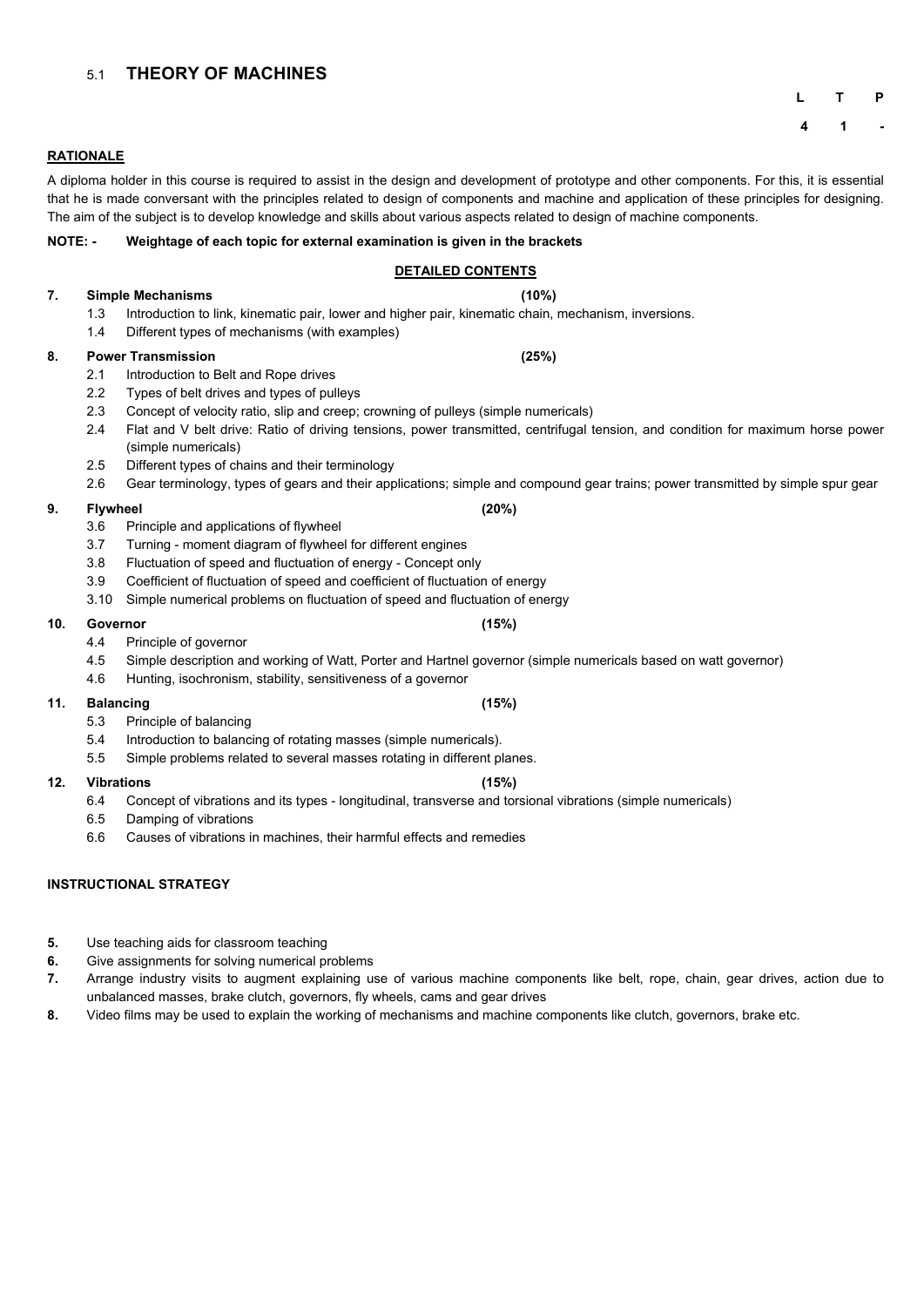#### **5.2 - MANUFACTURING TECHNOLOGY - III**

**L T P**

**4 - -**

#### **RATIONALE**

Diploma holders are responsible for supervising production processes to achieve production targets and for optimal utilization of resources. For this purpose, knowledge about various machining processes and modern machining methods is required to be imparted. Hence the subject of workshop technology.

**Note: Weightage of each topic for external examination is given in the brackets.**

#### **DETAILED CONTENTS**

#### **7. Milling (25%)**

- 1.12 Specification and working principle of milling machine
- 1.13 Classification, brief description and applications of milling machine
- 1.14 Main parts of column and knee type milling machine
- 1.15 Milling machine accessories and attachment Arbors, adaptors, collets, vices, circular table, indexing head and tail stock, vertical milling attachment
- 1.16 Milling methods up milling and down milling
- 1.17 Identification of different milling cutters and work mandrels
- 1.18 Work holding devices
- 1.19 Milling operations face milling, angular milling, form milling, straddle milling and gang milling.
- 1.20 Cutting parameters
- 1.21 Indexing on dividing heads, plain and universal dividing heads.
- 1.22 Indexing methods: direct, Plain or simple, compound, differential and angular indexing, numerical problems on indexing.

#### **8. Grinding (20%)**

- 2.8 Purpose of grinding
- 2.9 Various elements of grinding wheel Abrasive, Grade, structure, Bond
- 2.10 Common wheel shapes and types of wheel built up wheels, mounted wheels and diamond wheels. Specification of grinding wheels as per BIS.
- 2.11 Truing, dressing, balancing and mounting of wheel.
- 2.12 Grinding methods Surface grinding, cylindrical grinding and centreless grinding.
- 2.13 Grinding machine Cylindrical grinder, surface grinder, internal grinder, centreless grinder, tool and cutter grinder.
- 2.14 Selection of grinding wheel
- **9. Gear Manufacturing and Finishing Processes (5%)**
	- 3.1 Gear hobbing
	- 3.2 Gear shaping

#### **10. Modern Machining Processes (20%)**

- 4.6 Mechanical Process Ultrasonic machining (USM): Introduction, principle, process, advantages and limitations, applications
- 4.7 Electro Chemical Processes Electro chemical machining (ECM) Fundamental principle, process, applications, Electro chemical Grinding (ECG) – Fundamental principle, process, application
- 4.8 Electrical Discharge Machining (EDM) Introduction, basic EDM circuit, Principle, metal removing rate, dielectric fluid, applications
- 4.9 Laser beam machining (LBM) Introduction, machining process and applications

4.10 Electro beam machining (EBM)- Introduction, principle, process and applications

#### **11. Presses and press tools (10%)**

- 5.10 Types of presses, their applications, types of press operations.
- 5.11 Types of dies
- 5.12 Types of die sets
- 5.13 Punches
- 5.14 Pads
- 5.15 Die clearance
- 5.16 Stripper plates
- 5.17 Stops
- 5.18 Pilots

## **12. Metal Finishing Processes (20%)**

- 6.13 Purpose of finishing surfaces.
- 6.14 Surface roughness-Definition and units
- 6.15 Honing Process, its applications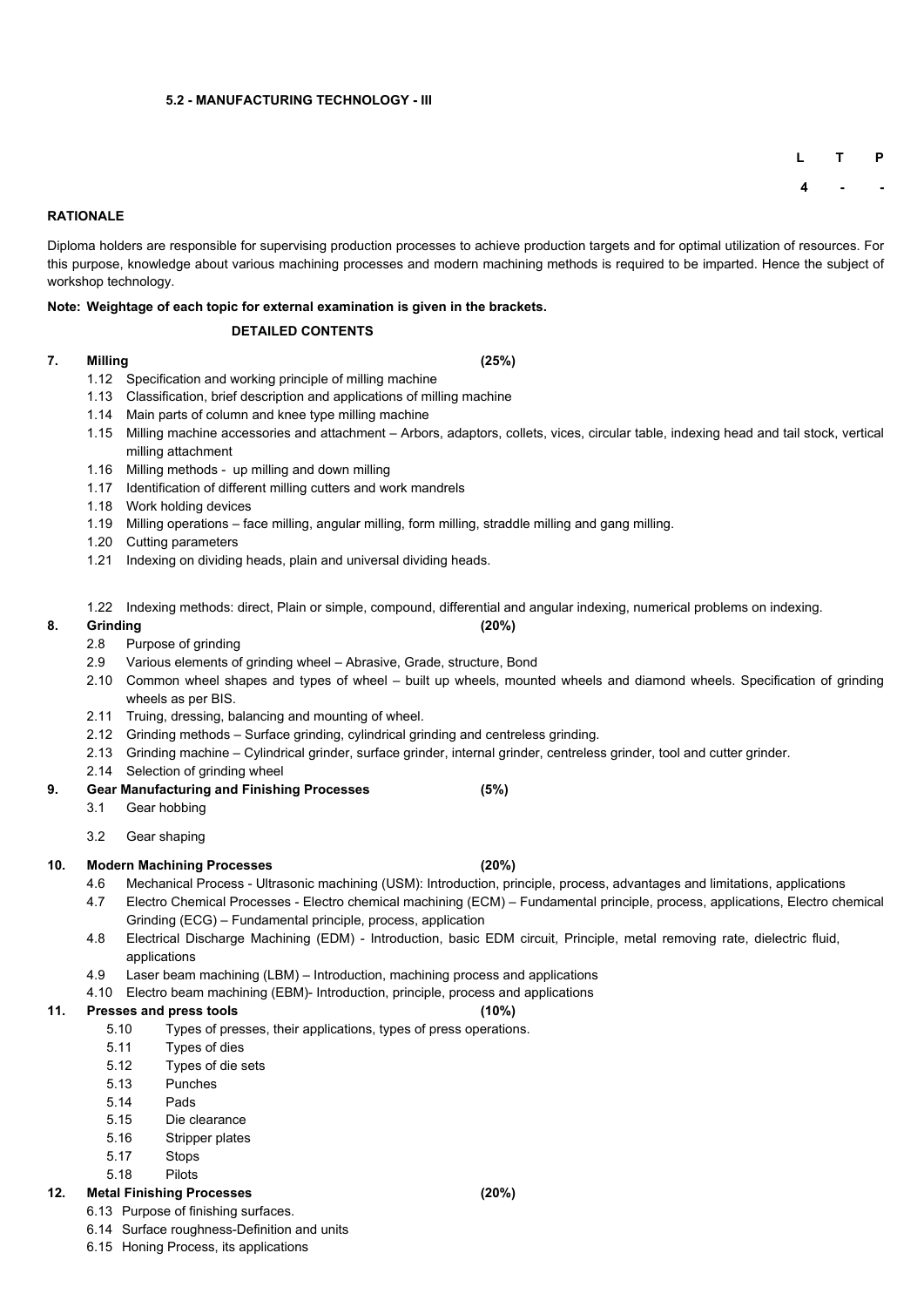- 6.16 Description of hones.
- 6.17 Brief idea of honing machines.
- 6.18 Lapping process, its applications.
- 6.19 Description of lapping compounds and tools.
- 6.20 Brief idea of lapping machines.
- 6.21 Super finishing process, its applications.
- 6.22 Polishing
- 6.23 Buffing
- 6.24 Concept of electroplating, galvanizing, powder coating

#### **5.3 INSPECTION AND QUALITY CONTROL**

| L | $\mathbf{T}$ | P            |
|---|--------------|--------------|
| 2 |              | $\mathbf{2}$ |

#### **RATIONALE**

Diploma holders in this course are required to measure and inspect for ensuring quality of product. For this purpose, knowledge and skills about standards of measurement, limits, fits and tolerances, types of inspection and various measuring instruments, SQC & quality standards are necessary.

#### **Note: Weightage of each topic for external examination is given in the brackets.**

**1. Introduction to Quality (15%)**

Meaning of Quality. Quality Characteristics. Dimensions of Quality – Quality of Design, Quality of Conformance and Quality of Performance. Concept of Variables and Attributes. Quality Assurance. Quality related costs – Prevention Cost, Appraisal Cost, Internal and External Failure Costs. Tools for Quality Improvement – Flow Charts, Cause and Effect Diagram, Check Sheet, Histograms, Scatter Diagrams, Pareto Analysis and Control Chart

**2. Some Philosophies and their Impact on Quality (5 %)**

Deming's Wheel. Juran's Quality Trilogy, Crossby's Absolutes of Quality Management. Taguchi"s Quality Loss Function

**3. Statistical Foundation (10%)**

Concept of Random Variable. Measures of Central Tendency and .Dispersion. Sampling Process.- Advantages and Disadvantages. Basics of Probability Theory. Probability Distributions – Normal Distribution, Binomial Distribution and Poisson Distribution along with their respective tables.

#### **4. Statistical Quality Control (25%)**

Meaning and importance of SQC. Inherent and Assignable sources of Quality Variations. Control Charts for Variables -  $\overline{X}$  and R charts. Control Charts for Attributes – p, np and c charts. Process Capability Analysis – Determination of Statistical Tolerance Limits. Different possibilities of statistically capable and incapable process. Process Capability Indices –  $C_p$  and  $C_{pk}$ 

#### **5 Acceptance Sampling (20%)**

Concept of Acceptance Sampling and comparison with 100% inspection. Different types of Sampling Plans. Operating Characteristic (OC) Curve – Importance and Significance. Concept of Producer's Risk and Consumer's Risk. Concepts of AQL, AOQL, IQL and LTPD.

#### **6. Total Quality Management (20%)**

6.4Principles of TQM: Customer Focus, Commitment by Top Management, Continuous Improvement, Quality Circles, Employee Empowerment, Principle of JIDOKA.

6.5Quality Audit: Quality Audit Practices. Lead Assessor and Certification

6.6Six Sigma: Statistical meaning of six sigma. System Improvement Methodology. DMAIC Cycle. Yellow Belt, Green Belt and Black Belt Certification.

#### **7. ISO 9000 and other Quality Standards (5%)**

Concept of Quality Standards. 1SO 9000 and 14000 standards. Necessity of ISO Certification. Other Quality Standards.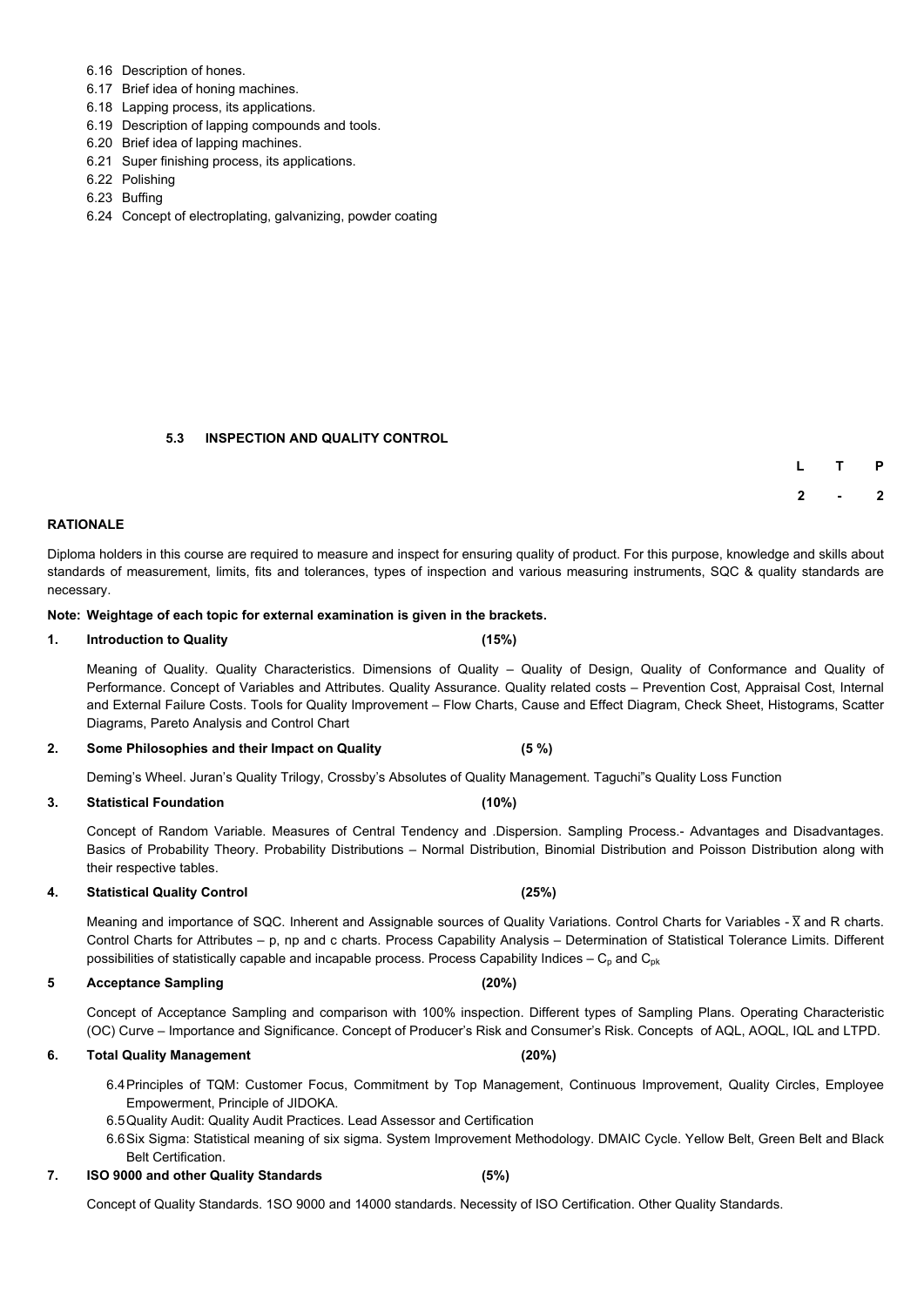#### **List of Practical:**

- 7. Calculation of mean and standard deviation of the quality characteristic for a given set of components.
- 8. Construction of  $\overline{X}$  and R chart of the quality characteristic of a given set of components
- 9. Construction of p chart of the quality characteristic of a given set of components
- 10. Construction of np chart of the quality characteristic of a given set of components
- 11. Construction of c chart of the quality characteristic of a given set of components
- 12. Construction of OC curve for a given single sampling plan.

#### **5.4 INDUSTRIAL ENGINEERING AND MANAGEMENT SCIENCE**

**L T P 4 - -**

#### **RATIONALE**

Diploma holders in mechanical engineering are responsible for controlling production and quality of the product on the shop floor as well as be responsible for production, planning and control. He is also required to supervise erection, installation and maintenance of equipment including material handling and undertake work study for better utilization of resources. He is also required to lead a team of workers and motivate them towards realization of organizational objectives. For this purpose, knowledge and skills about these topics need to be imparted to them. This subject aims at development of competencies to prepare material. Equipment and production control schedules and maintain required quality levels. In addition, it will also help in developing skills in erection, installation and testing of equipment.

#### **Note: Weightage of each topic for external examination is given in the brackets.**

#### **DETAILED CONTENTS**

#### **1. Management Science 10 %**

Introduction to Management – Definitions and Characteristics of Management. Leadership - Styles,, Functions and Qualities of a Leader, Manager as a Team Leader. Levels of Management. Managerial Skills – Technical, Conceptual and Human Relation skills. Scientific Management Theory (as given by F. W. Taylor). Principles of Management (as given by Henry Fayol). Functions of Management – Planning, Organizing, Directing, Controlling and Staffing. Systems Approach to Management

#### **2. Organization 10 %**

Introduction to Organization. The Process of Organizing. Principles of Organization. Organization Structures – Line, Functional, Line and Staff and Project Organization. Methods of Departmentalization - By Function, Process, Product and Geography. Forms of Business Ownership – Proprietorship, Partnership, Private and Public Enterprises, Cooperative Societies

#### **3. Productivity 10 %**

Introduction to Productivity. Types of Productivity Measurement – Concept of Aggregate Productivity. Factors affecting Productivity. Methods of Improving Productivity. Job Evaluation – different methods of Job Evaluation. Wages – Types of Wage Plans. Incentive Schemes. Merit Rating

#### **4. Work Study 25 %**

Introduction to Work Study. Method Study – Basic Procedure and Steps involved. Information Collection and recording Techniques in Method Study- Process Chart Symbols, Operation process Chart, Flow Process Chart, Two Handed Process Chart, Multiple Activity Chart, Flow Process Chart, String Diagram and Travel Chart. Critical Examination. Micromotion Study – use of THERBLIGS. SIMO (Simultaneous Motion) Chart – Cyclograph and Chrono Cyclo Graph. Principles of Motion Economy. Work Measurement – Basic Procedure. Techniques in Work Measurement - Time Study, calculation of Standard Time and different Allowances given. Work Sampling (basic calculation) Predetermined Motion Time System (PMTS) Standard Data and its usage. Performance Rating. Concept of

**Ergonomics** 

#### **5. Managerial Economics 10 %**

Law of Demand and Supply. Types of Industrial Assets – Current, Fixed and Intangible Assets and Investments. Liabilities of an industrial organization. Concept of Balance Sheet. Components of Costing. Concept of Depreciation .Concept of Break Even Point

#### **6. Industrial Psychology 10 %**

Introduction to Psychology. Scope of Industrial Psychology. Motivation - Maslow's Hierarchy of Needs. Human Relations and its importance in Industry. Industrial Relations – Causes of Industrial Disputes. Process of Collective bargaining – Trade Unionism. Workers Participation in Management. Salient features of Industrial Legislations like Factories Act, ESI Act, Boilers Act, Payment of Wages Act, Minimum Wages Act, Workmen Compensation Act and Apprenticeship Act

#### **7. Human Resource Management 5 %**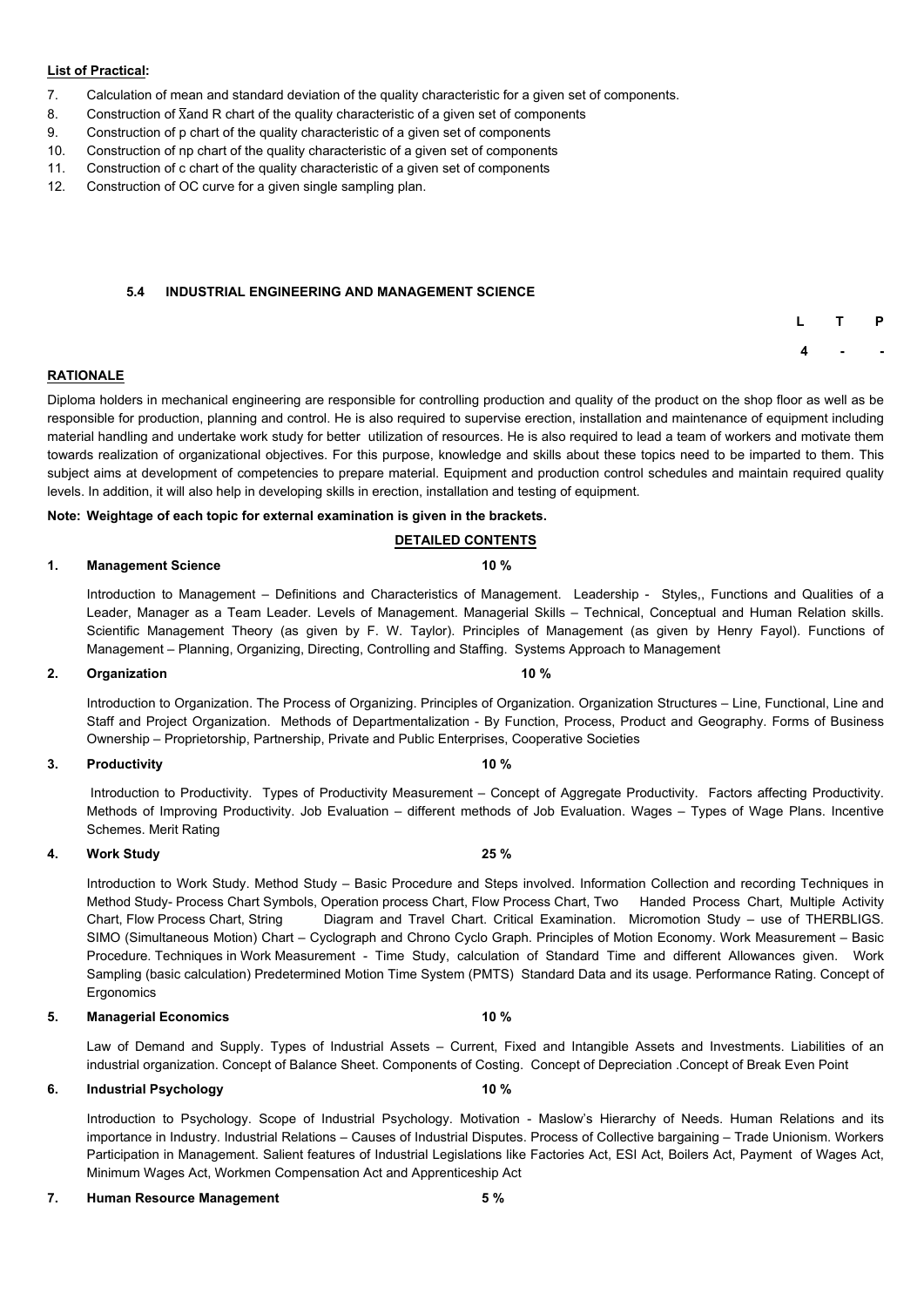Importance of Human Resources in an Industry. Aims and objectives of Human Resource Management. Staff Development - Development of Human Resource Policy in an organization. Manpower Planning – Steps involved. Training – Identification of Training Need, Training Strategies and Methods

#### **8. Industrial Safety 5 %**

Importance of Industrial safety. Causes of Accidents. Safety Awareness and Safety Drills. Safety Devices. Safety Councils and their roles

#### **9. Entrepreneurship Development 10 %**

Concept of Entrepreneurship. Need for Entrepreneurship Development. Introduction to Micro, Small and Medium Enterprises (MSME). Entrepreneurial Characteristics – Risk Taking ability. Assessment of Feasibility of the business. – Technical, Economical, Financial, Managerial and Social Feasibilities. Direct and Indirect Taxes. Concept of Cash Flows – NPV and IRR methods. Project Report

#### **10. Professional and Business Ethics 5 %**

Professional Ethics. Business Ethics. Human Values for Indian Managers. Role of Professional Bodies. Corporate Social Responsibility

### **5.5 WORKSHOP PRACTICE – V**

| L | т | P |
|---|---|---|
|   | ▬ | 8 |

#### **RATIONALE:**

Workshop Practice is included in the curriculum to provide practice on use of different tools and various manufacturing practices. The other objectives of this subject are to develop awareness about safety at work place and ability to work in a team.

- **\*** An experts may be invited from an industry to deliver export lecturer.
- \*\* Relevant industrial visit may be planned.
- \*\*\* Making a record of exercises/ job completed by the students is a part of the Work for internal evaluation.

### **DETAILED CONTENTS**

General introduction to tools, equipments & machinery used in advance turing shop, machine shop, grinding shop, press & sheet metal shop along with safety precautions.

#### **ADVANCE TURNING SHOP**

- 4. Exercises on external turning of various types on lathe.
- 5. Exercise of boring with the help of boring bar on lathe.
- 6. Exercises on internal threading on lathe.

#### **MACHINE SHOP**

- 4. Produce a rectangular block using a Milling Machine with a side and face cutter
- 5. Prepare a 'V'- slot on a face using Milling Machine
- 6. Exercise on Milling Machine with the help of a form cutter

#### **GRINDING SHOP**

- 4. Prepare a Job on surface grinding machine
- 5. Prepare a job on cylindrical grinding machine.
- 6. Exercise on dressing a grinding wheel.

### **PRESS & SHEET METAL SHOP**

- 4. Exercise in presswork on sheet metal components using a fly press.
- 5. Exercises in cold working operations on sheet metal cutting, punching, bending, embossing, coining and blanking by using Power Press.
- 6. Exercises involving use of dies in fabrication of sheet metal parts by power press

#### **ADVANCE FITTING SHOP**

- 3. Radius fitting in mild steel
- 4. Pipe threading with die

#### **Note:**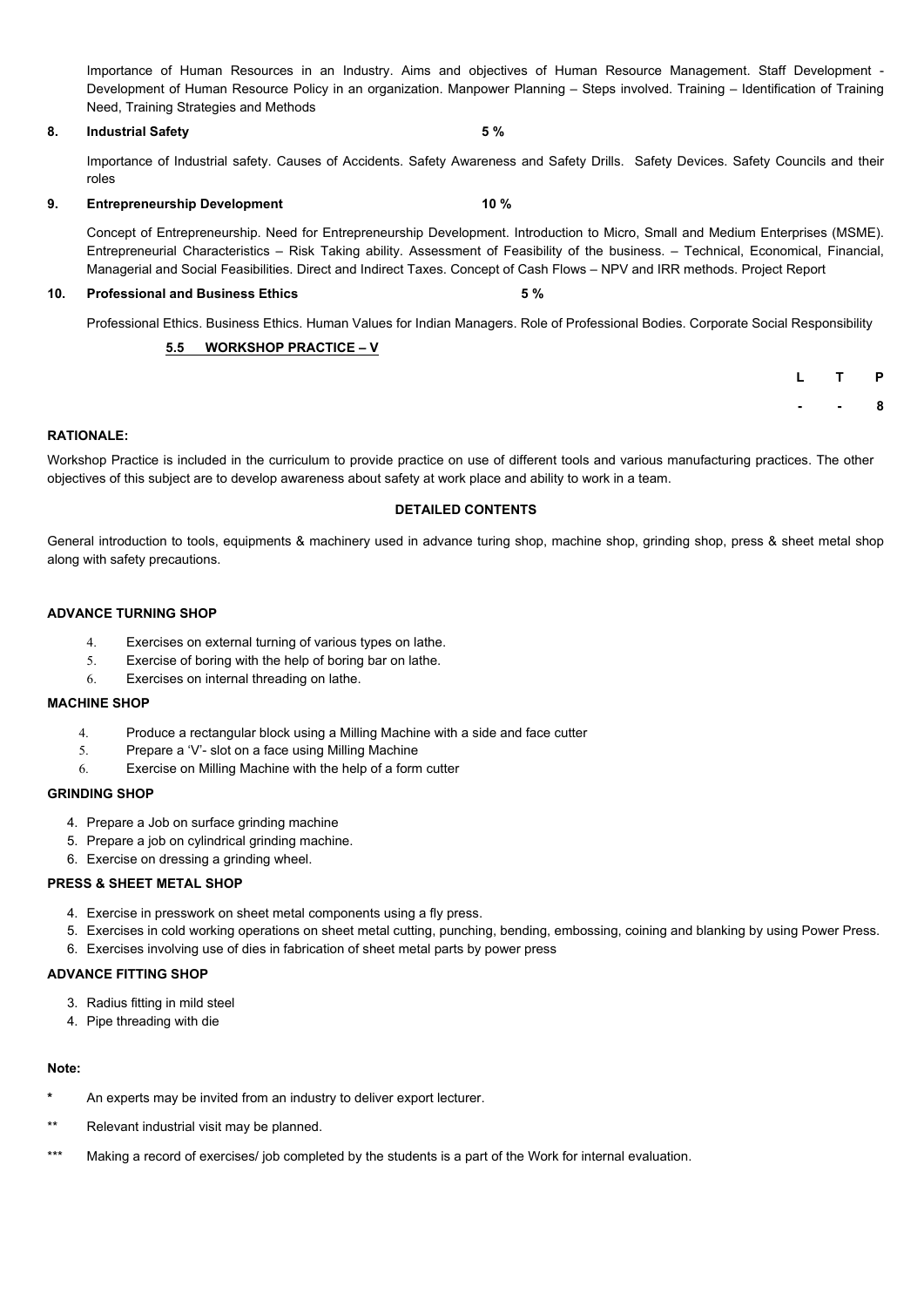## **5.6 I.C. ENGINES**

**L T P**

**3 - 2**

## **DETAILED CONTENTS**

## **1. Air cycles: (25%)**

Thermodynamic cycles, concept of reversibility of cycle, thermal efficiency and air standard efficiencies, Carnot cycle-efficiency and its applications. Otto, Diesel and dual combustion cycles- calculation of air standard efficiencies. Effect of compression ratio.

## **2. Principles of IC Engines: (25%)**

Identification, location, functions and material of main parts, concept of terms like bore, stroke, dead centers, crank-throw, piston, displacement, mean piston speed, compression ratio and clearance volume. Working of two stroke and four stroke petrol and diesel engines-single cylinder and multi cylinder engines, valve timing diagrams, classifications and application of I.C. Engines. Introduction to Rotary Wankle engine.

## **3. Fuel system: (15%)**

Carburetion: Concept of carburetion, requirements of air fuel mixtures at various load conditions, simple carburetor and its limitations, modifications required in a simple carburetors to overcome the limitations (choke, idling devices, compensating jet, air bleed, solex carburetor, accelerating pump, principle and methods of fuel injection in diesel engines, control of fuel supply and types of nozzles. Working of a fuel injection pump. Fuel filters and mechanical fuel lift pump.

## **4. Ignition system: (10%)**

Importance of Ignition timing and ignition advance battery ignition and Magneto ignition, Transistorized ignition.

**5. Cooling of I.C. Engines: (10%)**

Necessity of cooling, cooling systems, functions of thermostat, anti-freezing mixtures.

## **6. I.C. Engine Testing: (15%)**

Calculation of I.H.P., B.H.P. and efficiencies – Morse test, Mechanical, thermal, overall and relative efficiencies, heat balance charts.

**LIST OF PRACTICALS (I.C. ENGINES)**

1. Study of various parts of I.C. Engines by means of old condemned parts. 2. Draw the valve-timing diagram of a Diesel engine-single cylinder.

- 3. Study the working of a solex carburetor by dismantling oil and locate various circuits.
- 4. Study the working of a carburetor used in scooter/motor cycle by dismantling it.
- 5. Study a Micro type fuel injection pump by dismantling it.
- 6. Study a Micro type fuel injectior by dismantling it.

7. Study a Mechanical fuel lift pump by dismantling it.

8. Study a distributor of a 4-Cylinder petrol engine.

9. Locate and draw the cooling circuit of a multi cylinder engine and study the construction of the radiator.

# 10.Locate and draw the lubricating circuit of a single cylinder diesel engine.

11.To find out the I.H.P. by Morse Test.

12.To find out the B.H.P. and specific fuel consumption of a given engine and draw graph of B.H.P. V/s fuel consumption, specific fuel consumption and Mechanical efficiency.

13.Study the construction and working of reciprocating of compressor.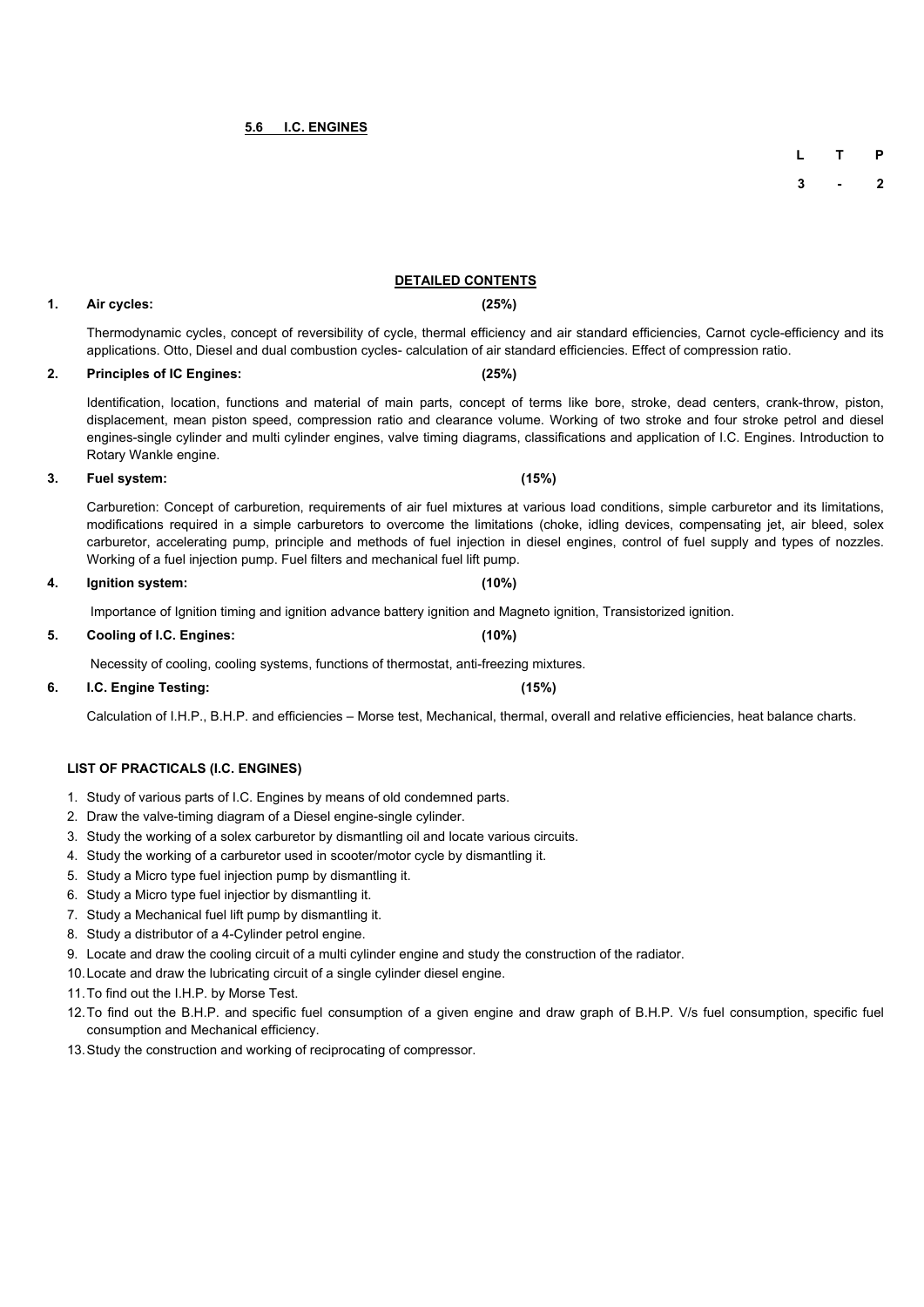#### **STUDY & EVALUATION SCHEME**

#### **THREE YEAR DIP. COURSE IN MECHANICAL (MAINTENANCE ENGG.) (2014 Scheme)**

#### **SIXTH SEMESTER**

| Code No.                   | <b>Subject</b>                                                     | <b>Study Scheme</b><br><b>Period/Week</b> |                          |                          |                         | <b>Total</b><br><b>Marks</b>             |                                 |                |                      |                              |      |
|----------------------------|--------------------------------------------------------------------|-------------------------------------------|--------------------------|--------------------------|-------------------------|------------------------------------------|---------------------------------|----------------|----------------------|------------------------------|------|
|                            |                                                                    | L                                         | $\mathsf T$              | $\mathsf{P}$             |                         | <b>Internal</b><br><b>Assessme</b><br>nt | <b>External Assessment Exam</b> |                |                      |                              |      |
|                            |                                                                    |                                           |                          |                          | ory                     | The Practi<br>cal                        | <b>Written Paper</b>            |                | <b>Practical</b>     |                              |      |
|                            |                                                                    |                                           |                          |                          | <b>Max</b><br>Mar<br>ks | Max.<br><b>Mark</b><br>$\mathbf s$       | <b>Max. Marks</b>               | Hrs.           | Max.<br><b>Marks</b> | Hrs.                         |      |
| $6.1-A$<br>to<br>$6.1 - C$ | Elective-1                                                         | 3                                         | $\overline{\phantom{a}}$ | 4                        | 50                      | 50                                       | 100                             | $\mathfrak{S}$ | 100                  | 3                            | 300  |
| 6.2                        | $\star$<br>Communication<br>Skills &<br>Personality<br>Development | 5                                         | $\overline{\phantom{a}}$ | $\overline{\phantom{a}}$ | 50                      | $\overline{\phantom{0}}$                 | 100                             | $\sqrt{3}$     |                      | $\overline{\phantom{a}}$     | 150  |
| 6.3                        | * Machine<br>Design                                                | 5                                         | $\mathbf{1}$             | $\overline{\phantom{0}}$ | 50                      | $\overline{\phantom{0}}$                 | 100                             | $\mathfrak{S}$ |                      | $\qquad \qquad \blacksquare$ | 150  |
| 6.4                        | * Operations<br>Management                                         | 5                                         | $\overline{\phantom{a}}$ | $\overline{\phantom{0}}$ | 50                      | $\overline{\phantom{a}}$                 | 100                             | $\mathfrak{S}$ | $\blacksquare$       | $\blacksquare$               | 150  |
| 6.5                        | * Ref. & Air<br>Conditioning                                       | $\overline{4}$                            | $\blacksquare$           | $\overline{2}$           | 50                      | 50                                       | 100                             | $\mathfrak{S}$ | 100                  | $\mathfrak{S}$               | 300  |
| 6.6                        | General<br>Mechanical<br>Maintenance                               | $\mathfrak{S}$                            | $\overline{\phantom{a}}$ | $6\phantom{1}6$          | 50                      | 50                                       | 100                             | $\mathfrak{S}$ | 100                  | $\mathfrak{S}$               | 300  |
| $***$                      | Student<br>Centered<br>activities                                  |                                           | $\blacksquare$           | $\overline{2}$           |                         |                                          | $\overline{\phantom{a}}$        |                |                      | $\blacksquare$               |      |
|                            | <b>TOTAL</b>                                                       | 25                                        | $\mathbf{1}$             | 14                       |                         |                                          |                                 |                |                      |                              | 1350 |

- **(a) Three year Diploma (I to VI Semester)**
	- I year (I & II Semester) and the control of the 20% II year (III & IV Semester)  $-$  40% III year  $(V & W)$  Semester)  $10V + 40V$

\* Common with Mechanical Engg.

\*\* Student centered activities will include: extension lectures, field visits, Soft Skills, seminars, debates, hobby clubs, library studies, awareness regarding ecology and environment, conservation of energy (Petroleum products, electricity etc), social service camps and other cocurricular activities including games. Advanced planning for each semester has got to be made.

#### **Elective-1**

**6.1-A Instrumentation control and Pneumatics**

- **6.1-B Electrical and Electronics Maintenance**
- **6.1-C Restoration of Parts and Maintenance Management**

**NOTE: - For awarding of Diploma all the papers of Diploma Examinations should be cleared within the course duration plus two years**

**In order to determine the division in which a candidate shall be placed at the end of the course, the following criteria shall be observed:-**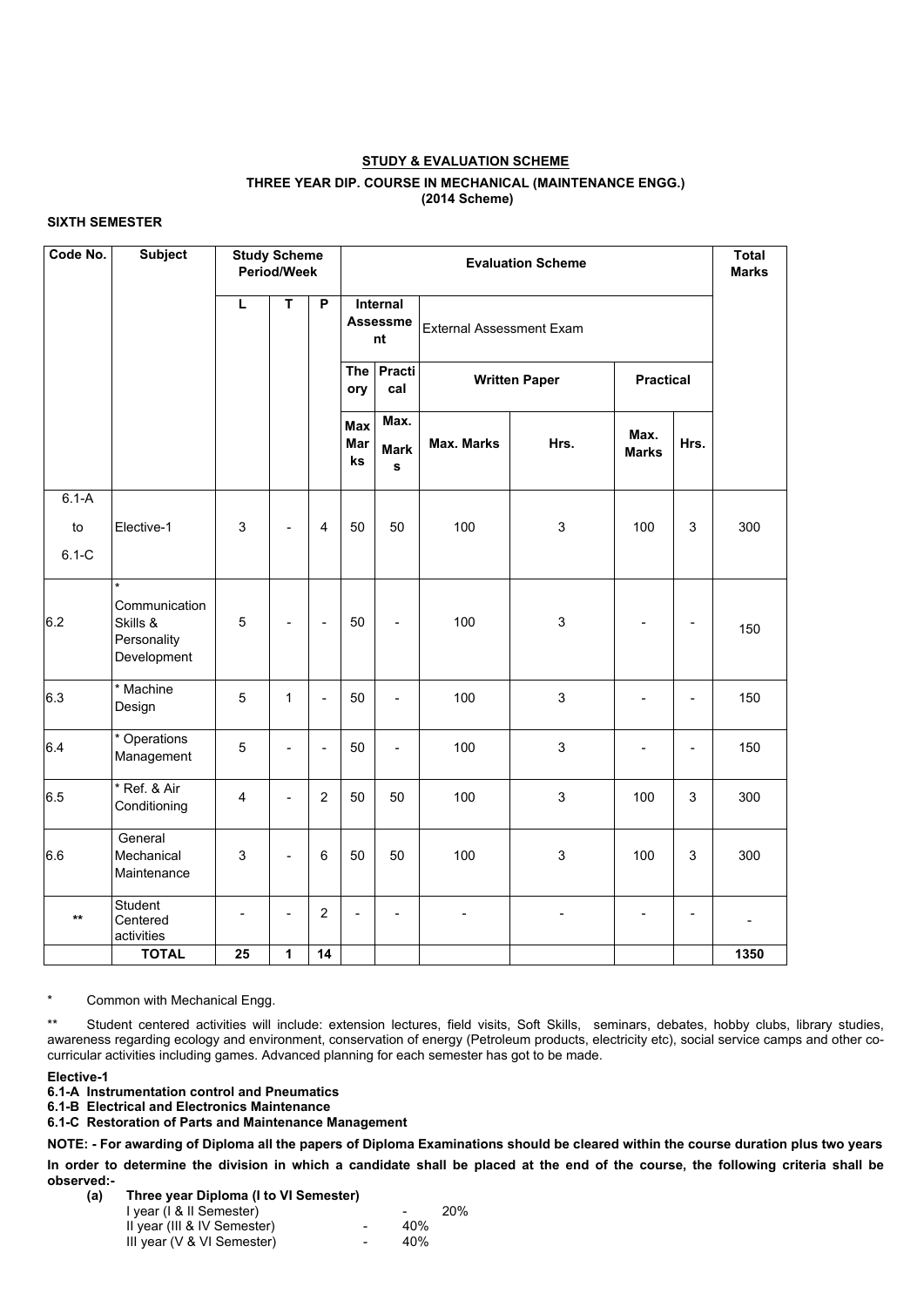**(b) Vocational Stream (III to VI Semester): (Direct II year admission)** II year (III & IV Semester)  $-$  40% III year (V & VI Semester) - 60%

#### **6.1-A INSTRUMENTATION CONTROL AND PNEUMATICS**

**L T P 3 - 4**

#### **RATIONALE**

Knowledge of instrumentation is essential to a maintenance technician to locate and diagnose faults in machinery and equipment. Pneumatic tools and equipment are now a day widely used, therefore, topics such as pneumatic power unit, controls air cylinder, circularly and combination system air oil are required.

|    |     |                                                                                                                                                                                                                                                                                                                                                                                                                                                                                                                                                                          | <b>DETAILED CONTENTS</b>                                                                                                       |
|----|-----|--------------------------------------------------------------------------------------------------------------------------------------------------------------------------------------------------------------------------------------------------------------------------------------------------------------------------------------------------------------------------------------------------------------------------------------------------------------------------------------------------------------------------------------------------------------------------|--------------------------------------------------------------------------------------------------------------------------------|
| 1. | (a) | <b>TEMPERATURE MEASUREMNTS:</b><br>Mercury-in-Glass thermometers<br><b>Bimetallic thermometers</b><br>Pressure- spring thermometers<br>Vapour-pressure thermometers<br>Thermocouples<br><b>Resistance thermometers</b>                                                                                                                                                                                                                                                                                                                                                   | (10%)                                                                                                                          |
|    | (b) | Radiation measuring thermometers<br><b>Tachometers</b>                                                                                                                                                                                                                                                                                                                                                                                                                                                                                                                   | Measurement of pressure, measurement of level and measurement of flow. Introduction to transducers (capacitive and inductive), |
| 2. |     | <b>TRANSMISSION</b><br><b>Hydraulic Transmission</b><br><b>Pneumatic Transmission</b><br><b>Electrical Transmission</b><br>Time pulse Transmission                                                                                                                                                                                                                                                                                                                                                                                                                       | (10%)                                                                                                                          |
| 3. |     | <b>CONTROL:</b><br>Calibrations<br><b>Control elements</b><br>Control actions<br>Pneumatic control system<br>Electrical control system<br>Step function response<br>On-off-control<br>Proportional control, Proportional plus derivative control<br>Proportional plus derivative plus integral control<br>(P.I.D.) control<br>Proportional band adjustment<br>Adjustable Reset response<br>Adjustable rate response<br><b>Pneumatic controllers</b><br><b>Electric controllers</b><br>Electronic controller, Digital control (Computer control)<br>Hydraulic controllers | (15%)                                                                                                                          |
| 4. |     | Control valves<br><b>VIBRATION MEASUREMENT:</b>                                                                                                                                                                                                                                                                                                                                                                                                                                                                                                                          | (5%)                                                                                                                           |

Vibration meter/Monitor

Accelerometer

## **5. INTRODUCTION TO PNEUMATIC INSTRUMENTATION: (5%)**

Basic principles

Working

Advantages

Applications

### **6. PNEUMATIC INSTRUMENTS: (10%)**

Air gauge (Differential & Non-differential types) Principles, construction and working Advantages and applications Pneumatic comparators Calibration of air gauges

## **7. ACCESSORIES: (5%)**

Air Filters and Pressure Regulators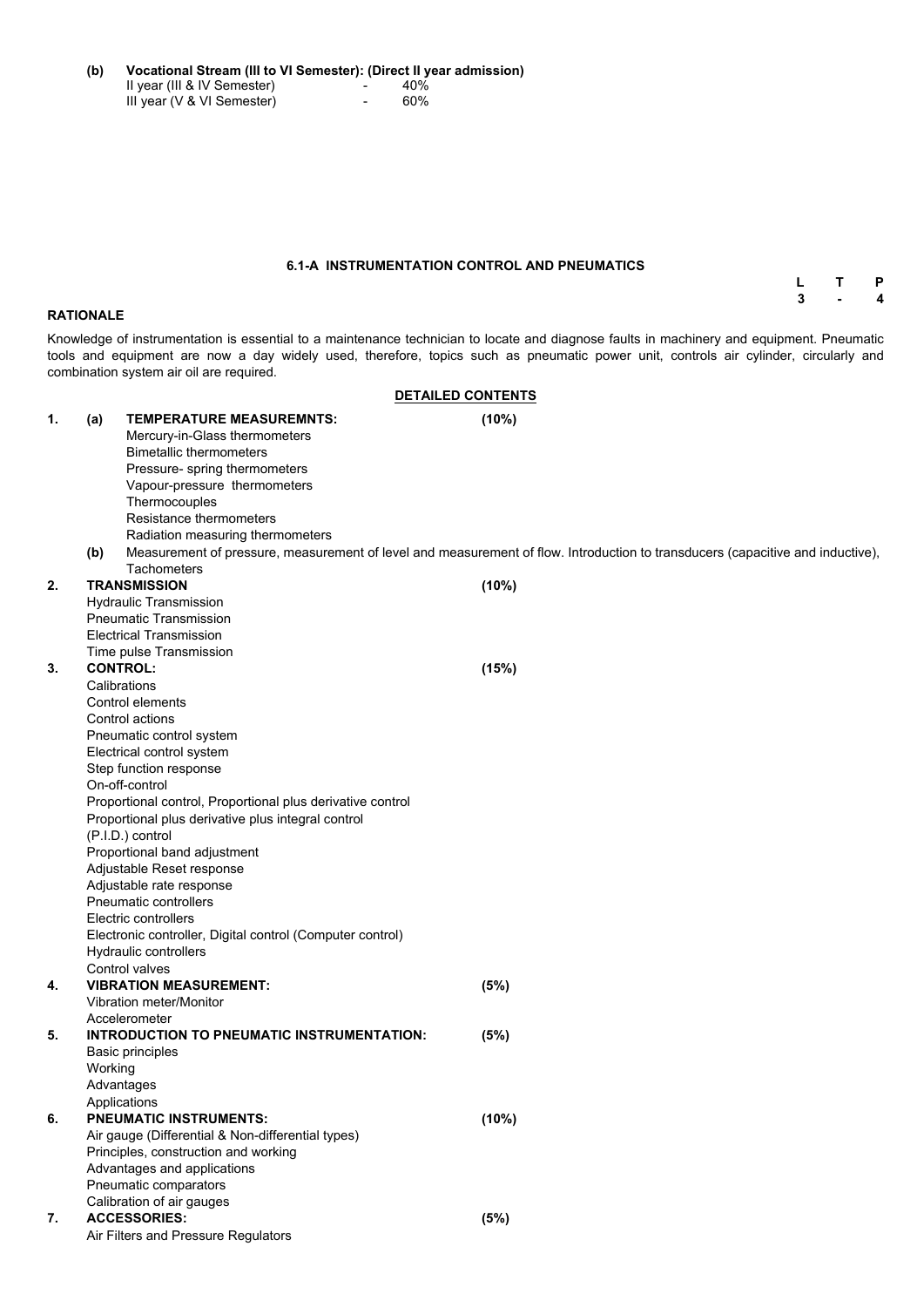| (10%) |
|-------|
|       |
|       |
|       |
| (15%) |
|       |
|       |
|       |
|       |
|       |
|       |

**10.** Basic – principles of automatic control system-basic elements of automatic control system. Open loop and closed loop system. Concepts of feedback. Block diagram of control system. Time lag, hysteresis, dead time and linearity- self-regulating system.

**(15%)**

## **LIST OF PRACTICALS:**

The following are the laboratory exercise:

- 1. Determine speed response of gas, liquid and Vapour filled pressure spring thermometers at various temperatures.
- 2. Determine temperature coefficient of resistance using resistance potentiometer.
- 3. Check accuracy of furnace pyrometers using portable potentiometer.
- 4. Determine temperature in several furnaces by use of radiation pyrometers.
- 5. Study of pneumatic power unit.
- 6. Performance test on compressors.
- 7. Applications of pneumatic circuits and controls for :
	- i) Holding devices
	- ii) Safety circuits
	- iii) Remotes control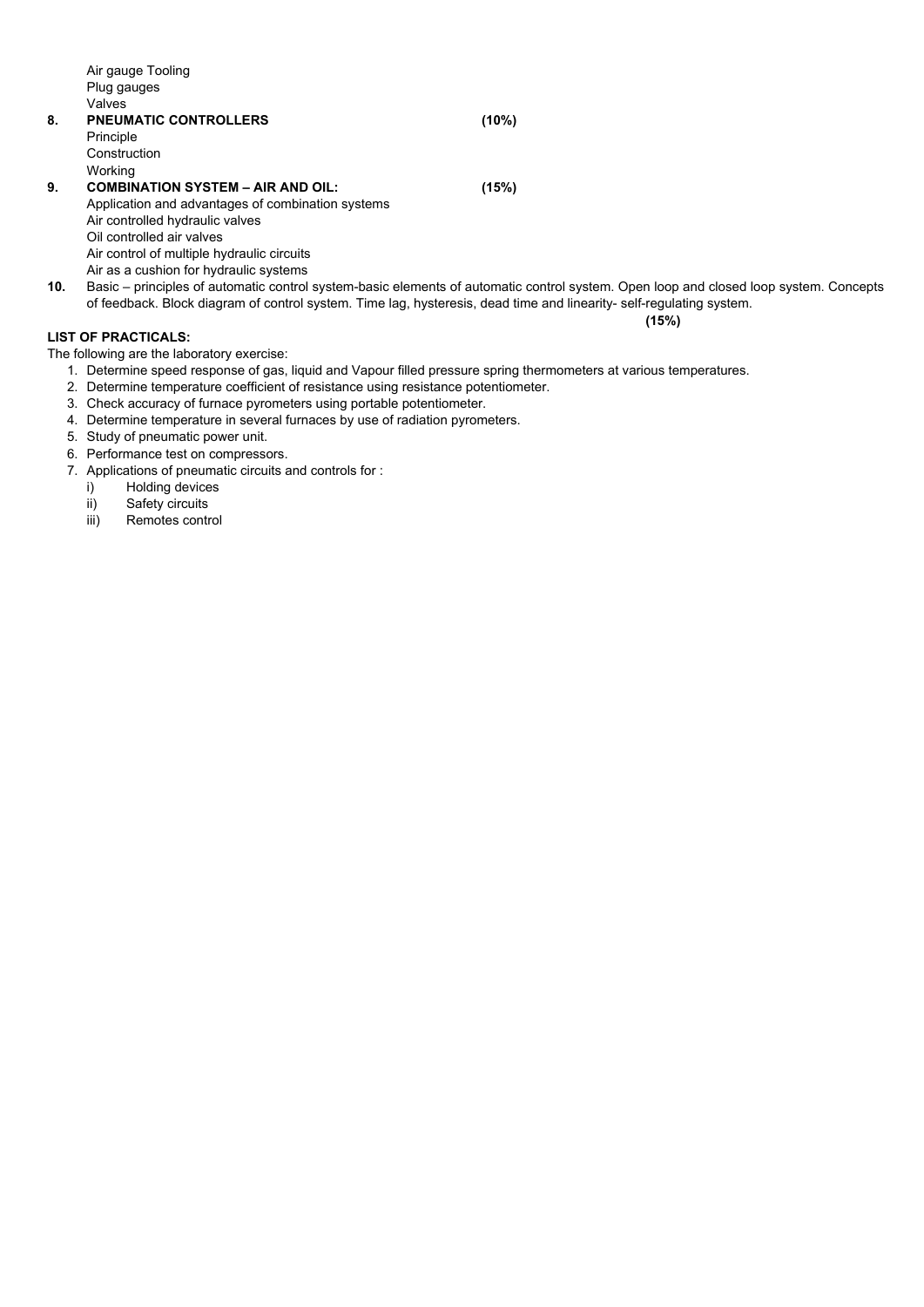**L T P**

**3 - 4**

#### **Rationale:**

#### **DETAILED CONTENTS**

#### **Introduction to Preventive Maintenance: (10%)**

Principle and planning of preventive maintenance, essentials of preventive maintenance programme, functions of electrical maintenance department. Tools required, loading and unloading of electrical machinery.

#### **Safety precautions & shock treatment: (10%)**

Safety precautions common for all electrical equipments, safety precautions for generation equipments, permit of work, cancellation of permit to work, safety precautions for person incharge, safety precautions for working on L.T. main, safety precautions to be observed while working on domestic installation, I.E. Rules for safety, shock treatment.

#### **Earthing: (15%)**

Types of earthing, methods of earthing, plate earthing, pipe earthing, strip or wire earthing, rod earthing, tap earthing, earth electrode, grounding conductor material, size of grounding conductor, factors influencing earth resistance, methods of reducing earth resistance, inspection and maintenance of earth electrode, test facilities, frequency of measurement of soil resistivity, maintenance of joints of grounding system, Installation and maintenance of steel electrode, preventive maintenance of electric earthing.

#### **Heating and cooling of Electrical Machines: (15%)**

Introduction, energy losses in electrical material, enery losses in electrical conductor, energy losses in magnetic conductor, energy losses in insulating material, Efficiency in Electrical Machines, modes of heat dissipation – Radiation, convection, conduction. Causes of over heating, ventilation of Electrical Machines – Transformer cooling, cooling of rotating Electrical Machines – Synchronous machines, D.C. machines.

#### **Fire and Fire Fighting Equipments: (5%)**

Introduction, cause of fire, precautions to avoid fire, types of fire fighting equipments and their uses, fire Hydrants.

#### **Domestic Installations: (10%)**

Introduction, Testing the electrical installation of a building – testing of insulation resistance to earth, testing of insulation resistance between conduction, continuity or open circuit test, short circuit test, testing of earth continuity path, polarity test, localisation of fault, IE Rules for domestic installations.

#### **Batteries: (10%)**

Introduction, classification, lead acid battery, battery construction, chemical action, Maintenance of lead acid battery, Alcaline-cell, construction, chemical action, characteristics, uses, Maintenance of alkaline cell, Nickel Cadmium batteries uses, chemical action, characteristics summary for battery maintenance, comparison between lead acid and alkaline cell, methods of charging-constant current method, constant voltage method, trickle charging, capacity test for lead acid batteries, information required by the supplier for supply of battery, factors affecting battery life.

#### **Soldering Techniques: (5%)**

Soldering tools, soldering materials, soldering procedures, replacing components, good and bad soldering joints, precautions during soldering, de-soldering techniques.

#### **Passive Components: (5%)**

Test procedure for checking passive components, resistors, capacitors, inductors, transformers and chokes.

PN junction diode, transistor and Thyristor along-with their applications, General idea of oscilloscope, amplifier.

## **(5%)**

#### **Maintenance of: (10%)**

- i) Electronic welding control
- ii) Electronic control circuits for electrical heating
- iii) Electronic counters
- iv) Proximity control of photoelectric Pyrometers.

#### **List of experiments:**

- **1.** Setting, handling of tools and accessories for installing heavy equipment.
- **2.** Commissioning of electrical equipments.
- **3.** Testing of Transfer Oil.
- **4.** Practice in different types of electrical wiring.
- **5.** Disassembling and assembling of Electrical Machines.
- **6.** Study and testing of Starters of A.C. motors.
- **7.** Study and testing of:
	- i) PN Junction diode.
	- ii) Transistor
	- iii) Thyristor
- **8.** Study & operation of controls of oscilloscope.
- **9.** Study & testing of amplifier.
- **10.** Study & testing of: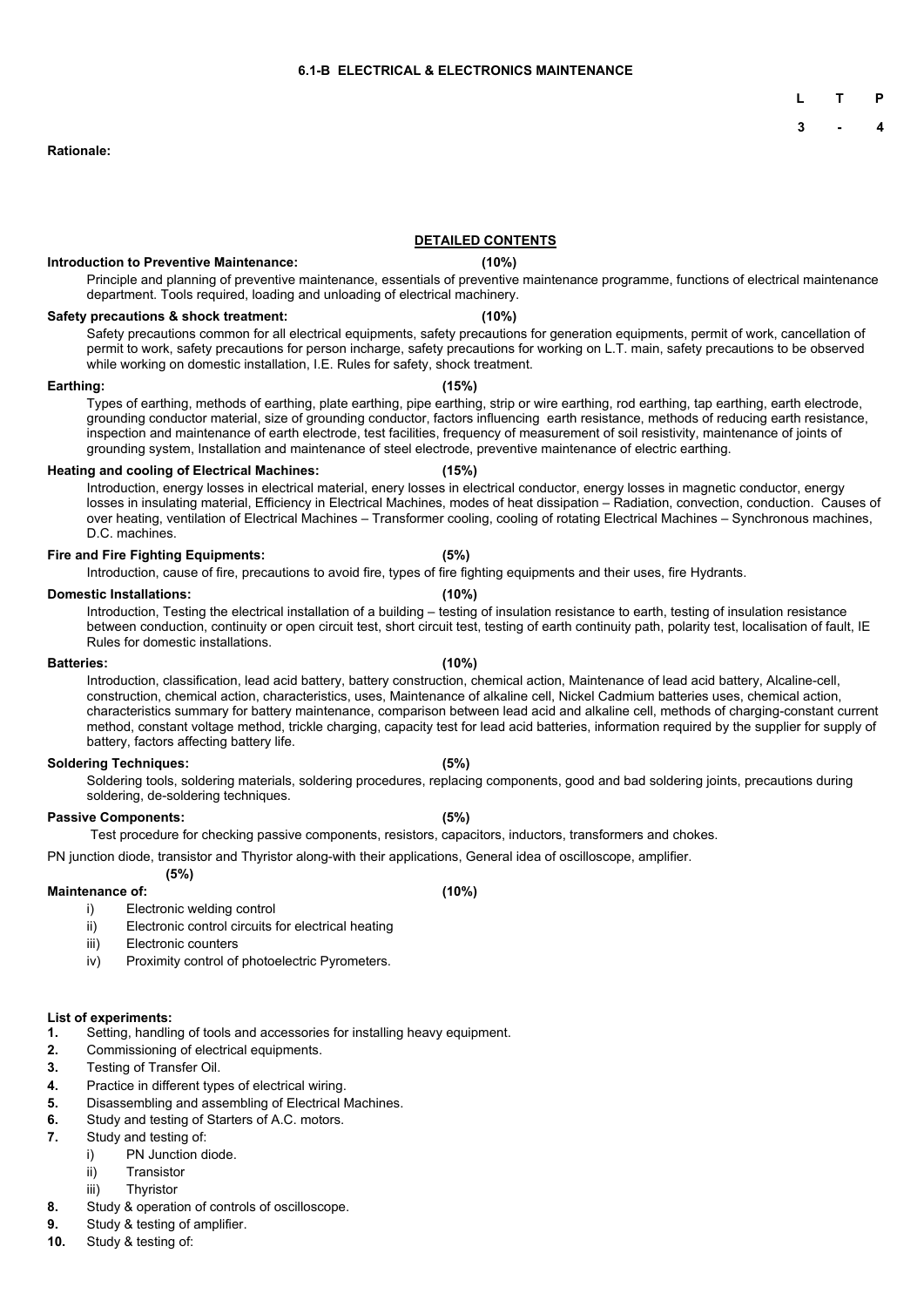- i) Electronic welding control
- ii) Electronic control circuits for electrical heating<br>iii) Electronic counters
- Electronic counters
- iv) Proximity control of photoelectric Pyrometers.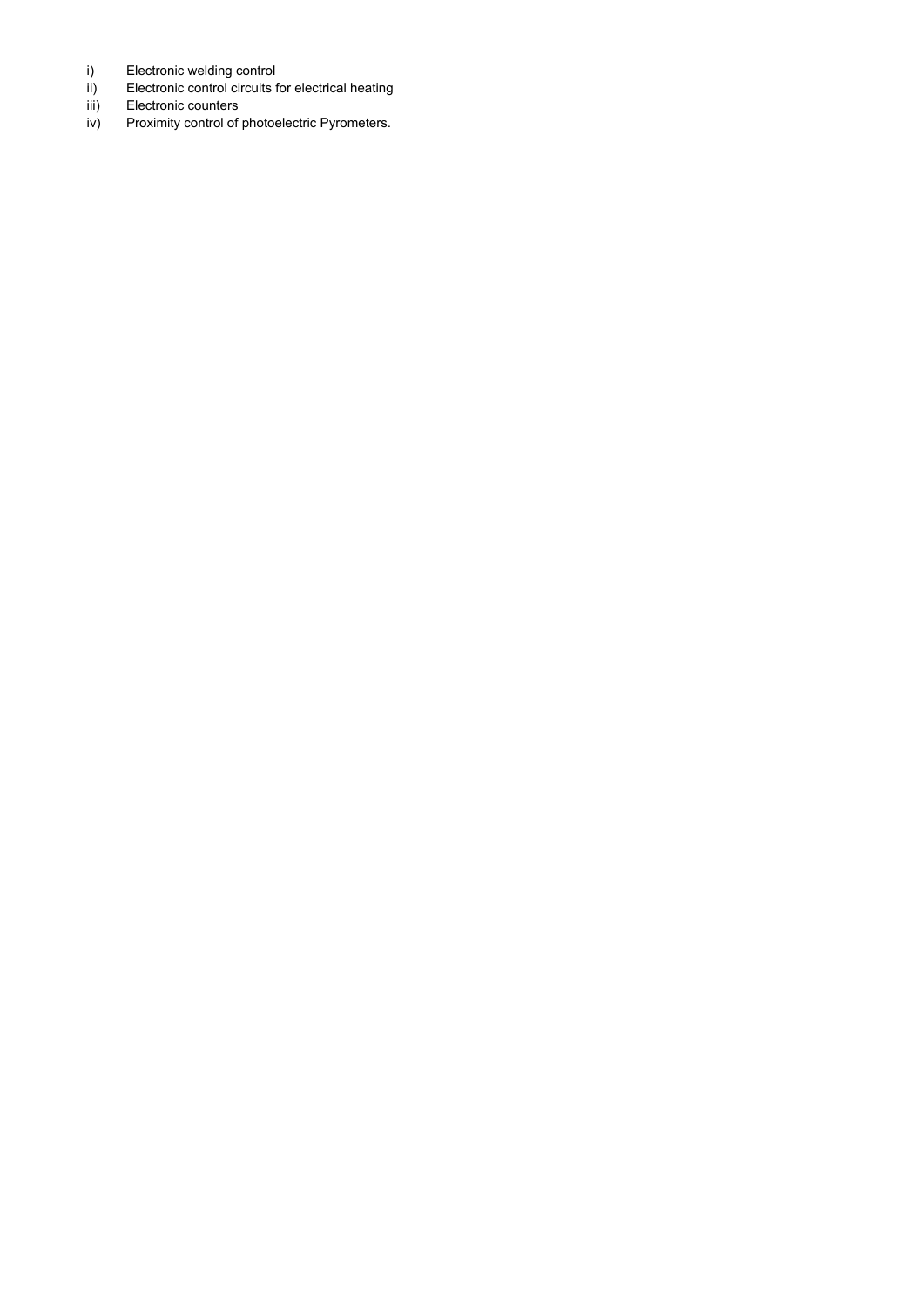**L T P 3 - 4**

## **Rationale:**

|          | <b>DETAILED CONTENTS</b>                                                                                                                                                                                                                                                                                                                         |  |  |  |  |
|----------|--------------------------------------------------------------------------------------------------------------------------------------------------------------------------------------------------------------------------------------------------------------------------------------------------------------------------------------------------|--|--|--|--|
| 1.       | <b>Maintenance:</b><br>(5%)                                                                                                                                                                                                                                                                                                                      |  |  |  |  |
|          | Concept of preventive and breakdown maintenance, general maintenance procedure stepwise. Common maintenance tools,<br>applications, devices, handling facilities and measuring instruments.                                                                                                                                                      |  |  |  |  |
| 2.       | <b>Limits, Fits and Tolerances:</b><br>(10%)                                                                                                                                                                                                                                                                                                     |  |  |  |  |
|          | Common fits and tolerances as per IS 919-1963, commonly used fits for various applications. Design tolerances on key width, shaft &<br>housing keyway and diameter, different systems of spline fitting.                                                                                                                                         |  |  |  |  |
| 3.       | <b>Maintenance stages:</b><br>$(10\%)$                                                                                                                                                                                                                                                                                                           |  |  |  |  |
|          | Inspection, small repairs, medium repairs and complete overhaul. Details of work in each stage for maintenance of different metal<br>cutting, metal working and material handling equipments.                                                                                                                                                    |  |  |  |  |
| 4.       | <b>Maintenance stores and control:</b><br>(5%)                                                                                                                                                                                                                                                                                                   |  |  |  |  |
|          | Maintenance stores control, Maintenance store rooms, Inventory.                                                                                                                                                                                                                                                                                  |  |  |  |  |
| 5.       | <b>Restoration of Machine parts:</b><br>(15%)                                                                                                                                                                                                                                                                                                    |  |  |  |  |
|          | General restoration of parts likes bed ways and saddle ways of lathe, guide ways of a plain milling machine. Clamping plates and<br>wedges, worn out keyways and Splines, restoration of machine parts by welding, moralization and chromium plating.                                                                                            |  |  |  |  |
| 6.       | Major overhaul of machine tool:<br>(15%)                                                                                                                                                                                                                                                                                                         |  |  |  |  |
|          | Schedule of complete overhaul of a lathe machine giving the work distribution, planning and repair estimate.                                                                                                                                                                                                                                     |  |  |  |  |
|          | Common breakdowns in lathe, their causes and remedies, repairing the tailstock, three-jaw chuck, machine spindle and Gearbox.<br>Alignment testing of the repaired lathe.                                                                                                                                                                        |  |  |  |  |
| 7.       | <b>Maintenance Personal management:</b><br>(10%)                                                                                                                                                                                                                                                                                                 |  |  |  |  |
|          | Maintenance trades training, Maintenance supervisory training, Evaluation of maintenance jobs, Incentive payment to maintenance<br>workers.                                                                                                                                                                                                      |  |  |  |  |
| 8.       | <b>Planning and scheduling Maintenance Work:</b><br>$(10\%)$                                                                                                                                                                                                                                                                                     |  |  |  |  |
|          | Work authorization and control. Standard times for maintenance work, Work measurement.                                                                                                                                                                                                                                                           |  |  |  |  |
| 9.       | <b>Critical path method/PERT:</b><br>(15%)                                                                                                                                                                                                                                                                                                       |  |  |  |  |
|          | Introduction to CPM/PERT, Sequence of Events. Application of CPM/PERT in over hauling of a lathe.                                                                                                                                                                                                                                                |  |  |  |  |
| 10.      | <b>Maintenance manuals and reports:</b><br>(5%)                                                                                                                                                                                                                                                                                                  |  |  |  |  |
|          | Need for a maintenance manual, Contents of manual, Maintenance manual topics, Manual writing or reporting.                                                                                                                                                                                                                                       |  |  |  |  |
|          | <b>LIST OF EXPERIMENTS:</b>                                                                                                                                                                                                                                                                                                                      |  |  |  |  |
| 3.<br>4. | 1. Reconditioning of bed-ways of a lathe.<br>2. Reconditioning of knee way, table ways, column way of a milling machine.<br>Dismantling, repairing and assembling of a tailstock dismantling, repairing and assembling of a gearbox of a lathe.<br>Disassembling, repairing and assembling of apron of lathe.<br>5. Testing of a repaired lathe. |  |  |  |  |

- **6.** Dismantling, repairing and assembling of a drilling machine.
- **7.** Dismantling, repairing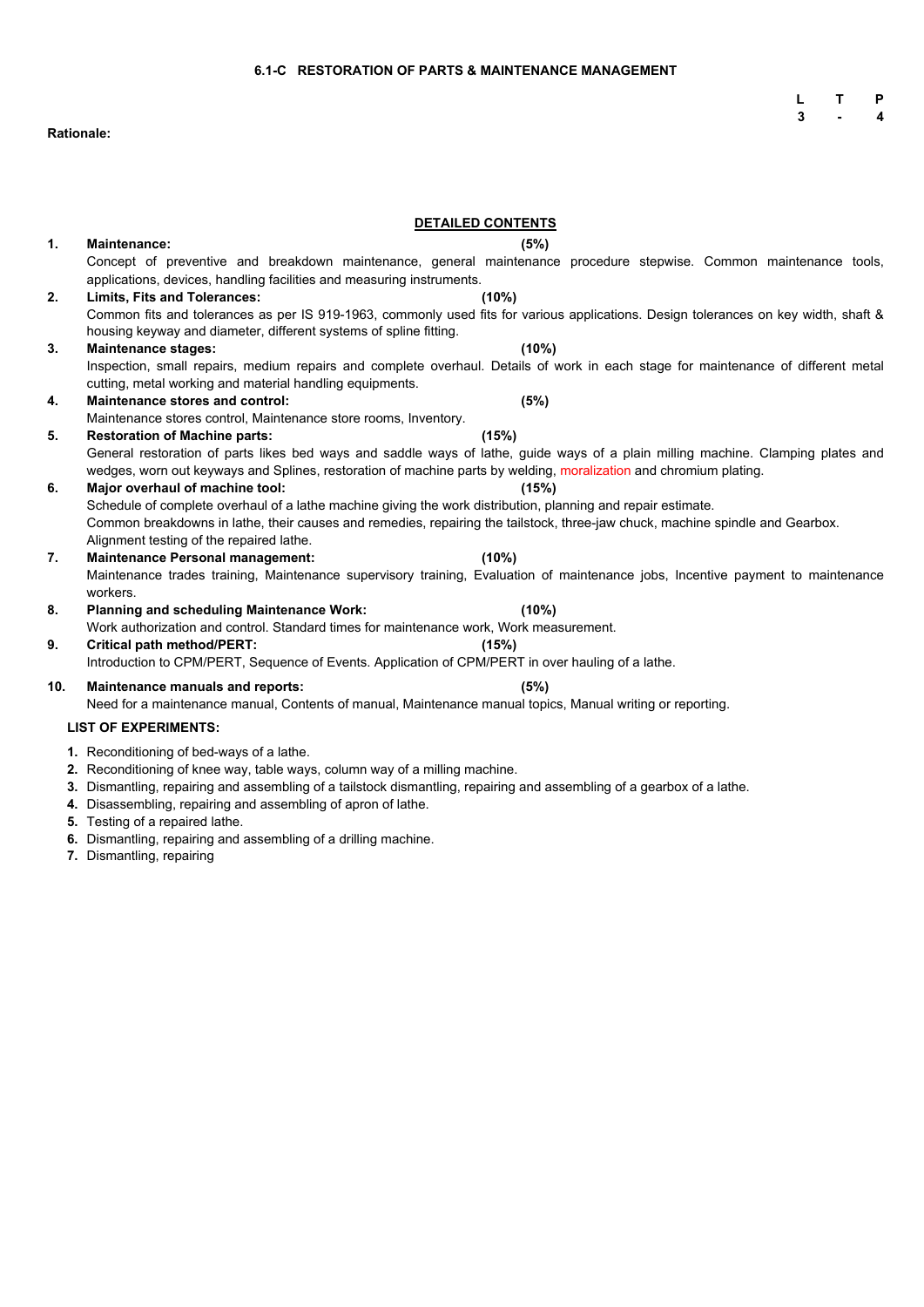## **6.2** C**ommunication Skills & Personality Development**

|   | Р |
|---|---|
| 5 |   |

### **RATIONALE**

Diploma holders are support to communicate verbally and in written forms. Further technical & general report writing forms another essential requirement of these people. Keeping in view above requirements, this subject has been added to develop necessary competencies in written and oral communication. Efforts should be made to give practice of communication to the students.

### **DETAILED CONTENTS**

| Note: Weightage for each topic for external examination is given in the brackets. |  |
|-----------------------------------------------------------------------------------|--|
|-----------------------------------------------------------------------------------|--|

| $\mathbf{1}$ . |                                   | <b>Précis writing:</b>                                                                          | (10%)                                                                                                                                                                                                                                           |  |
|----------------|-----------------------------------|-------------------------------------------------------------------------------------------------|-------------------------------------------------------------------------------------------------------------------------------------------------------------------------------------------------------------------------------------------------|--|
|                |                                   | Précis writing of simple extracts from any English Newspaper.                                   |                                                                                                                                                                                                                                                 |  |
| 2.             | <b>Concepts of Communication:</b> |                                                                                                 | (20%)                                                                                                                                                                                                                                           |  |
|                | iii)                              | communication, public speaking and attending interviews.                                        | Importance of communication, one way and two way communication, methods of communication – oral, written and non-verbal,<br>barriers to communication and techniques of overcoming the barriers, concept of effective communication, telephonic |  |
|                | iv)                               |                                                                                                 | Body language, Eye contact, Dress sense, Posture Gestures, Image Building through verbal & non-verbal, self esteem.                                                                                                                             |  |
| 3.             |                                   | <b>Correspondence:</b>                                                                          | (40%)                                                                                                                                                                                                                                           |  |
|                | iii)                              | out of four.                                                                                    | Business, official, social letters, letters to press. Inter office communication. Two questions of 10 marks each are to be attempted                                                                                                            |  |
|                | iv)                               | are to be attempted out of four.                                                                | Corporate communications, Press release, advertisement, notices, memorandum and Tagline. Two questions of 10 marks each                                                                                                                         |  |
| 4.             |                                   | <b>Report Writing:</b>                                                                          | (15%)                                                                                                                                                                                                                                           |  |
|                | vi)                               | <b>Technical</b>                                                                                |                                                                                                                                                                                                                                                 |  |
|                | vii)                              | General                                                                                         |                                                                                                                                                                                                                                                 |  |
| 5.             |                                   | Practice of writing resume and applications for job.                                            | (10%)                                                                                                                                                                                                                                           |  |
| 6.             |                                   | Importance & benefits of regular reading of Newspapers, writing a brief newspaper clip.<br>(5%) |                                                                                                                                                                                                                                                 |  |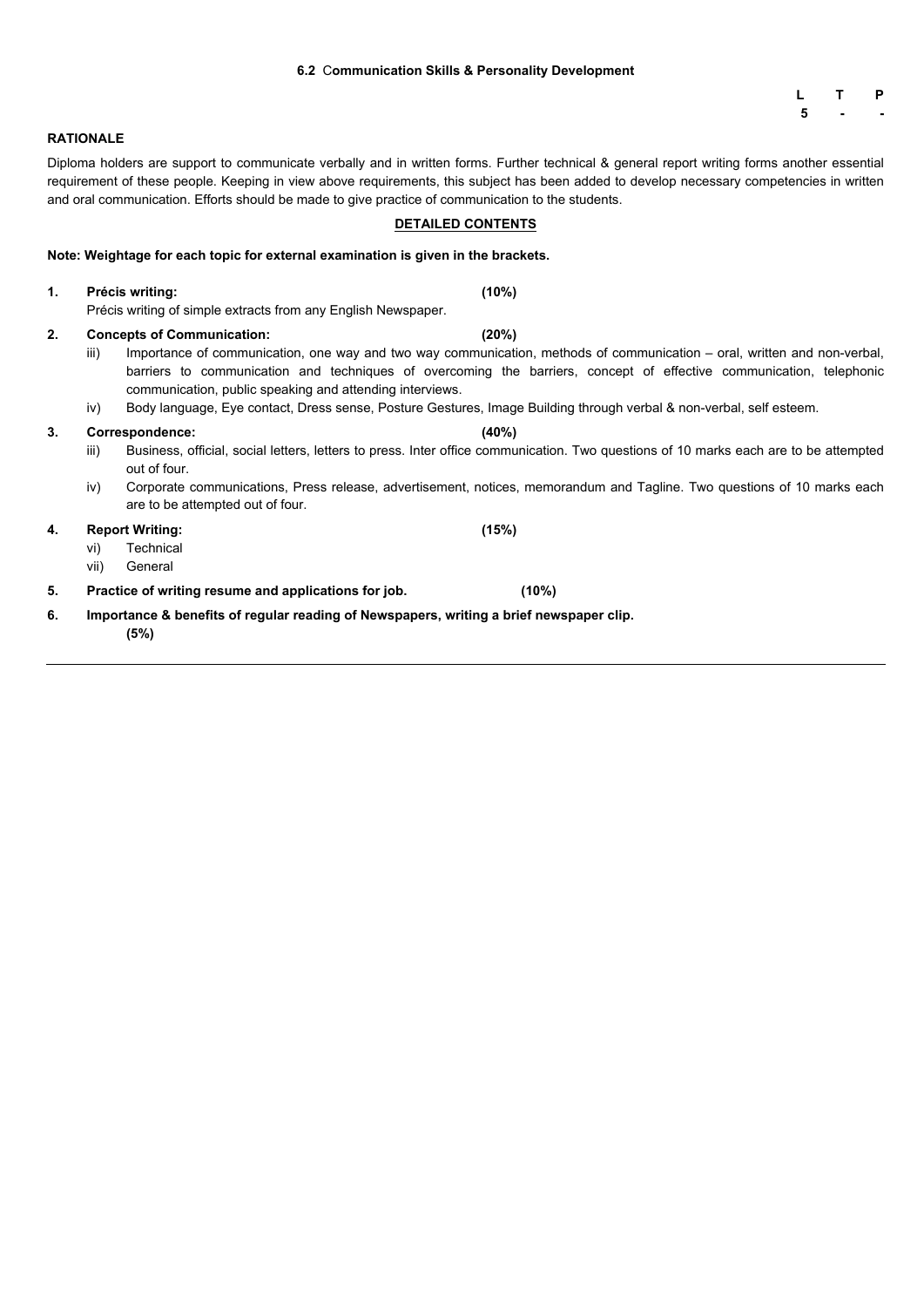#### **6.3 MACHINE DESIGN**

**L T P 5 1 -**

### **RATIONALE**

Diploma holders in mechanical engineering are required to assist in the design and development of prototype and other components. For this, it is essential that he is made conversant with the principles related to design of components and machine and application of these principles for designing. The aim of the subject is to develop knowledge and skills about various aspects related to design of machine components.

*Note: Weightage of each topic for external examination is given in the brackets.*

#### *DETAILED CONTENTS*

| 8.  |      | <b>Introduction to Design</b>                                                                          | (5%)                                                                                                                            |  |
|-----|------|--------------------------------------------------------------------------------------------------------|---------------------------------------------------------------------------------------------------------------------------------|--|
|     | 1.5  | Basic requirements for machine elements                                                                |                                                                                                                                 |  |
|     | 1.6  | General design process                                                                                 |                                                                                                                                 |  |
|     | 1.7  | <b>Mechanical properties</b>                                                                           |                                                                                                                                 |  |
|     | 1.8  |                                                                                                        | General methods considerations like fatigue, creep, fabrication methods, economic considerations, material selection, ergonomic |  |
|     |      | etc.                                                                                                   |                                                                                                                                 |  |
| 9.  |      | <b>Riveted and Welded Joints</b>                                                                       | (15%)                                                                                                                           |  |
|     | 2.7  | Types of riveted joints                                                                                |                                                                                                                                 |  |
|     | 2.8  | Possible failure of riveted joints                                                                     |                                                                                                                                 |  |
|     | 2.9  | Design of Lap and butt type riveted joints (simple cases)                                              |                                                                                                                                 |  |
|     | 2.10 | Strength and efficiency of riveted joints                                                              |                                                                                                                                 |  |
|     | 2.11 | Common types of welded joints                                                                          |                                                                                                                                 |  |
|     | 2.12 | Transverse fillet and parallel fillet welded joints.                                                   |                                                                                                                                 |  |
| 10. |      | <b>Screw Joints</b>                                                                                    | (20%)                                                                                                                           |  |
|     | 3.7  | Introductions to screw and various definitions of screw threads.                                       |                                                                                                                                 |  |
|     | 3.8  | Advantages and disadvantages of screwed joints over riveted and welded joints.                         |                                                                                                                                 |  |
|     | 3.9  | Common types of screw fastening; through bolt, tap bolt, stud, cap screw, machine screw and set screws |                                                                                                                                 |  |
|     | 3.10 | Designation of screw threads                                                                           |                                                                                                                                 |  |
|     | 3.11 | Stresses in screw fastenings                                                                           |                                                                                                                                 |  |
|     | 3.12 | Design of bolts for cylinder cover                                                                     |                                                                                                                                 |  |
| 11. |      | Design of Cotter Joint for Round Rod                                                                   | (20%)                                                                                                                           |  |
|     | 4.4  | Design of cotter                                                                                       |                                                                                                                                 |  |
|     | 4.5  | Design of socket                                                                                       |                                                                                                                                 |  |
|     | 4.6  | Design of spigot                                                                                       |                                                                                                                                 |  |
| 12. |      | <b>Design of Knuckle Joint</b>                                                                         | (10%)                                                                                                                           |  |
|     | 5.3  | Design of Rod                                                                                          |                                                                                                                                 |  |
|     | 5.4  | Design of pin                                                                                          |                                                                                                                                 |  |
| 13. |      | <b>Shafts, Keys and hooks</b>                                                                          | (15%)                                                                                                                           |  |
|     | 6.5  | Various type of shafts                                                                                 |                                                                                                                                 |  |
|     | 6.6  | Stresses in shafts                                                                                     |                                                                                                                                 |  |
|     | 6.7  | Design of shafts (solid and hollow) subjected to torque and bending moment                             |                                                                                                                                 |  |
|     | 6.8  | Types of hooks                                                                                         |                                                                                                                                 |  |

**14. Couplings (15%)**

- 
- 7.6 Definition of term key; its various types
- 7.7 Splines
- 7.8 Forces acting on sunk keys
- 7.9 Shaft couplings and its various types
- 7.10 Design of flange coupling
- An expert from industry may be invited to deliver lecture.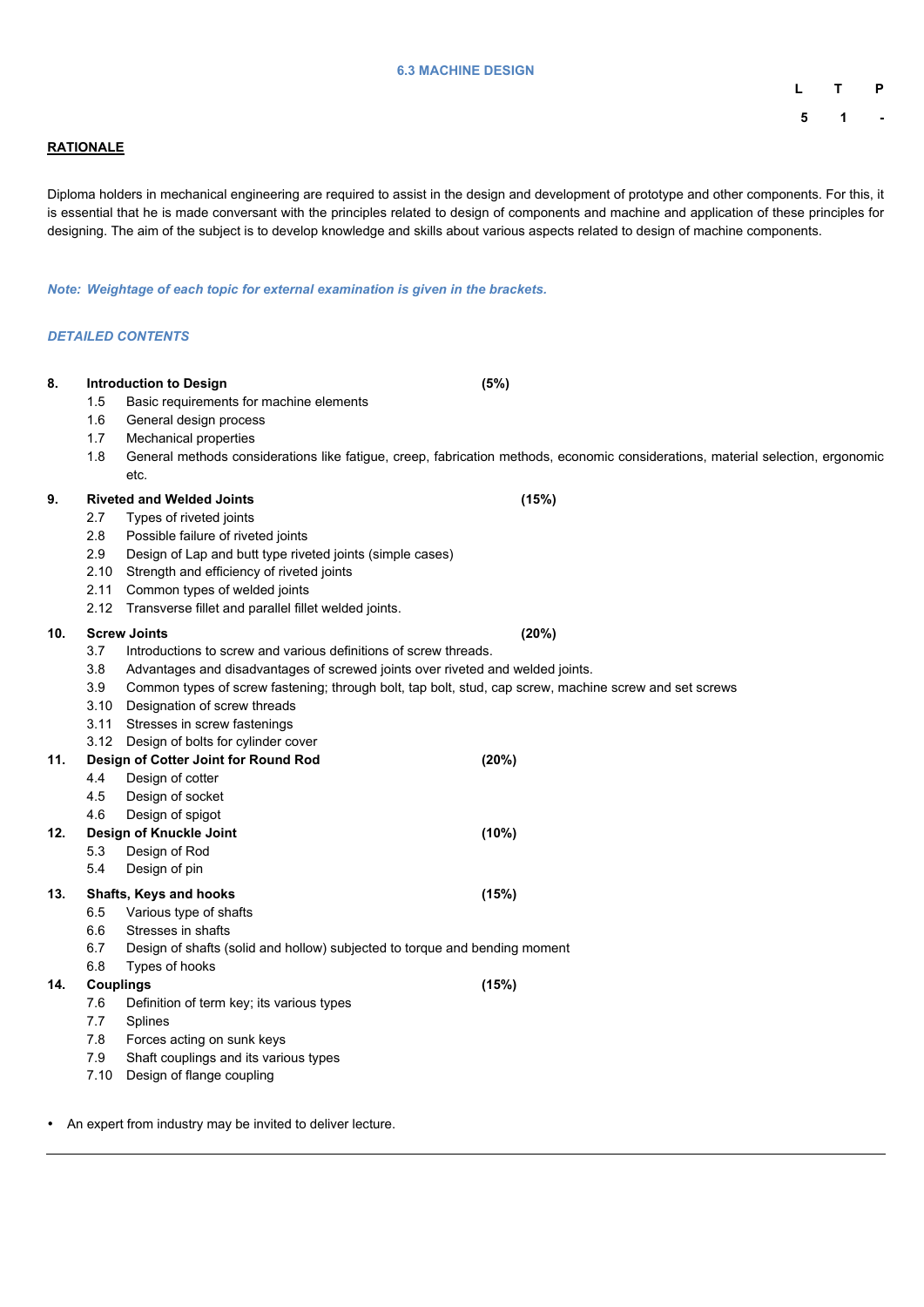#### **6.4 OPERATIONS MANAGEMENT**

## **L T P**

**5 - -**

#### **RATIONALE:**

Diploma holders in mechanical engineering are responsible for controlling production and quality of the product on the shop floor as well as are responsible for production, planning and control. He is also required to supervise erection, installation and maintenance of equipment including material handling and undertake work-study for better utilization of resources. He is also required to lead a team of workers and motivate them towards realization of organizational objectives. For this purpose, knowledge and skills about these topics need to be imparted to them. This subject aims at development of competencies to prepare material. Equipment and production control schedules and maintain required quality levels. In addition, it will also help in developing skills in erection, installation and testing of equipment.

#### *Note: Weightage of each topic for external examination is given in the brackets.*

#### **Detailed contents**

#### **1. Overview of Operations Management 10 %**

Concept of the term Operations. Types of Business Operations – Manufacturing, Service and Trading. Types of manufacturing Systems – Mass, Batch and Produce to Order Manufacturing Systems. Necessity and Functions of Production Planning and Control. Concept of Product Life Cycle.

#### **2. Plant Location and Layout. Material Handling 15 %**

Plant Location decision and its importance. General factors affecting Plant Location decision. Concept of Plant layout, factors affecting Plant Layout. Types of Plant Layouts – Product, Process, Combination and Fixed Position Layouts. Concept of Line Balancing. Introduction and Functions of Material Handling. Different material Handling equipments and their selection.

#### **3. Forecasting 20 %**

Importance of Forecasting. Types of Forecasting – Long, Medium and Short term Forecasting. Concept of Time Series in Forecasting. Techniques in Forecasting –

- iv) Qualitative Techniques Educated Guess, Executive Committee Consensus, Delphi Method, Sales Force Survey, Customer Survey, Historical Analogy and Market Research.
- v) Quantitative Techniques Moving Average, Weighted Moving Average, Exponential Smoothing and Regression Analysis.
- vi) Errors Estimates in Forecasting Mean Absolute Deviation and Standard Error of Estimates.

#### **4. Materials Management 10 %**

- vii) Introduction to Inventory Management Meaning and Objectives (No numerical)
- viii) Economic order Quantity Introduction and Graphical Representation
- ix) ABC Analysis
- x) Purchasing Procedure Objectives of Purchasing, Functions of purchasing department, Steps in Purchasing.
- xi) Introduction to Modern Materials Management Techniques JIT, KANBAN, Traceability, LIFO, FIFO
- xii) Material Resource Planning-ERP

#### **5. Project Management 10 %**

- v) Meaning of the term project
- vi) Importance of Project Management
- vii) Drawing of simple project networks (Activity On Arrow and Activity On Node)
- viii) Introduction to CPM and PERT Critical Time Calculations

#### **6. Supply Chain Management 10 %**

- vii) Meaning of a Supply Chain
- viii) Overview of Supply Chain Management

- 
- ix) Role of Logistics in Supply Chain Management
- x) Make / Buy Decisions
- xi) Introduction to E Commerce
- xii) Importance of Information Technology in Supply Chain Management
- **7. Production Scheduling 15 %**

- v) Overview of Production Scheduling
- vi) Loading Concept and Types of Loading
- vii) Types of Production Schedules Master Production Schedule
- viii) Techniques of Scheduling Priority Rules in Sequencing, Sequencing n jobs in one, two and three machines (Johnson's Algorithm)
- **8. Maintenance Management 10 %**

v) Meaning and Importance of Maintenance in an industry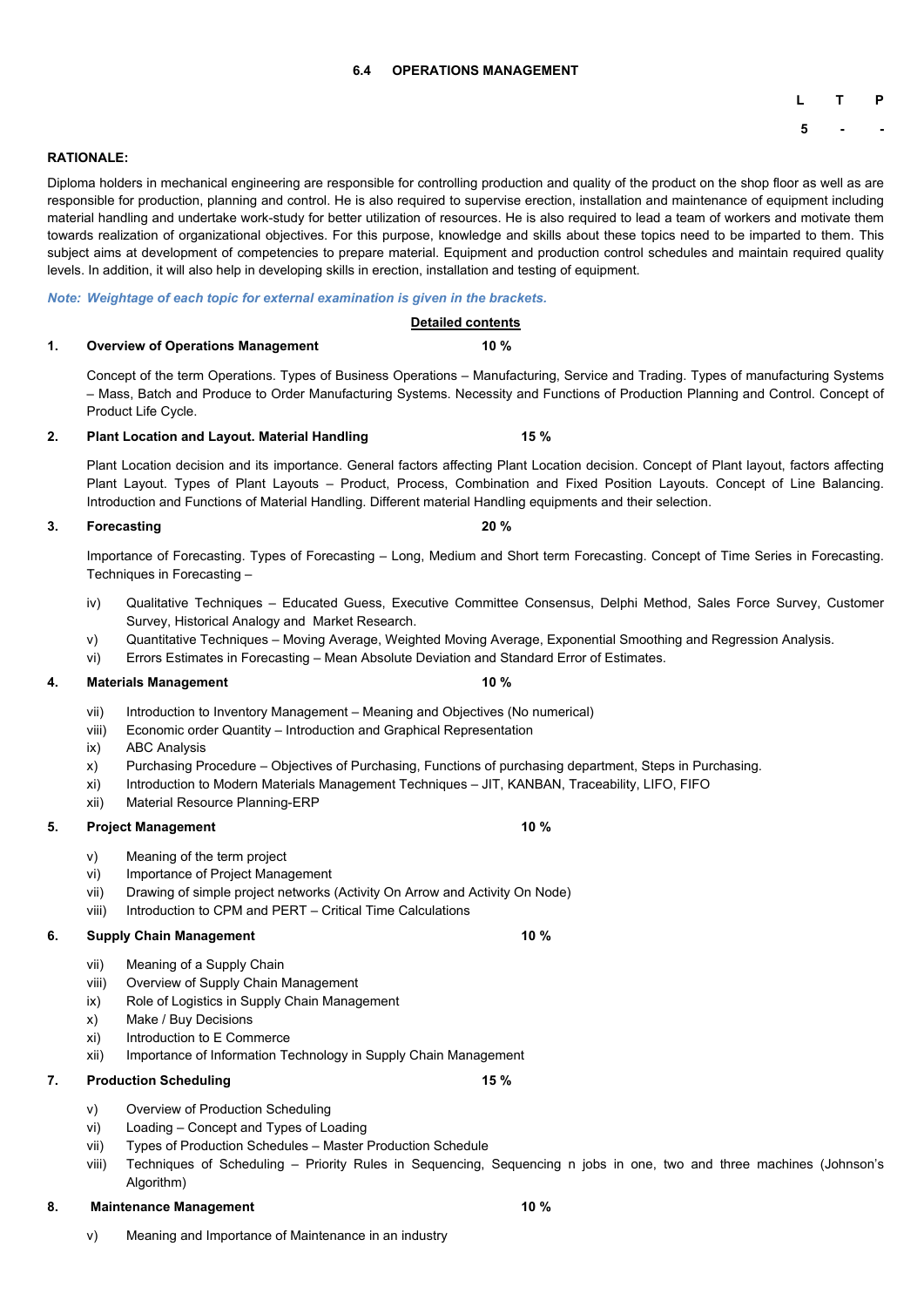- vi) Types of Maintenance Systems
- vii) Objectives of Maintenance Management The Bathtub Curve
- viii) Activities involved in Maintenance Management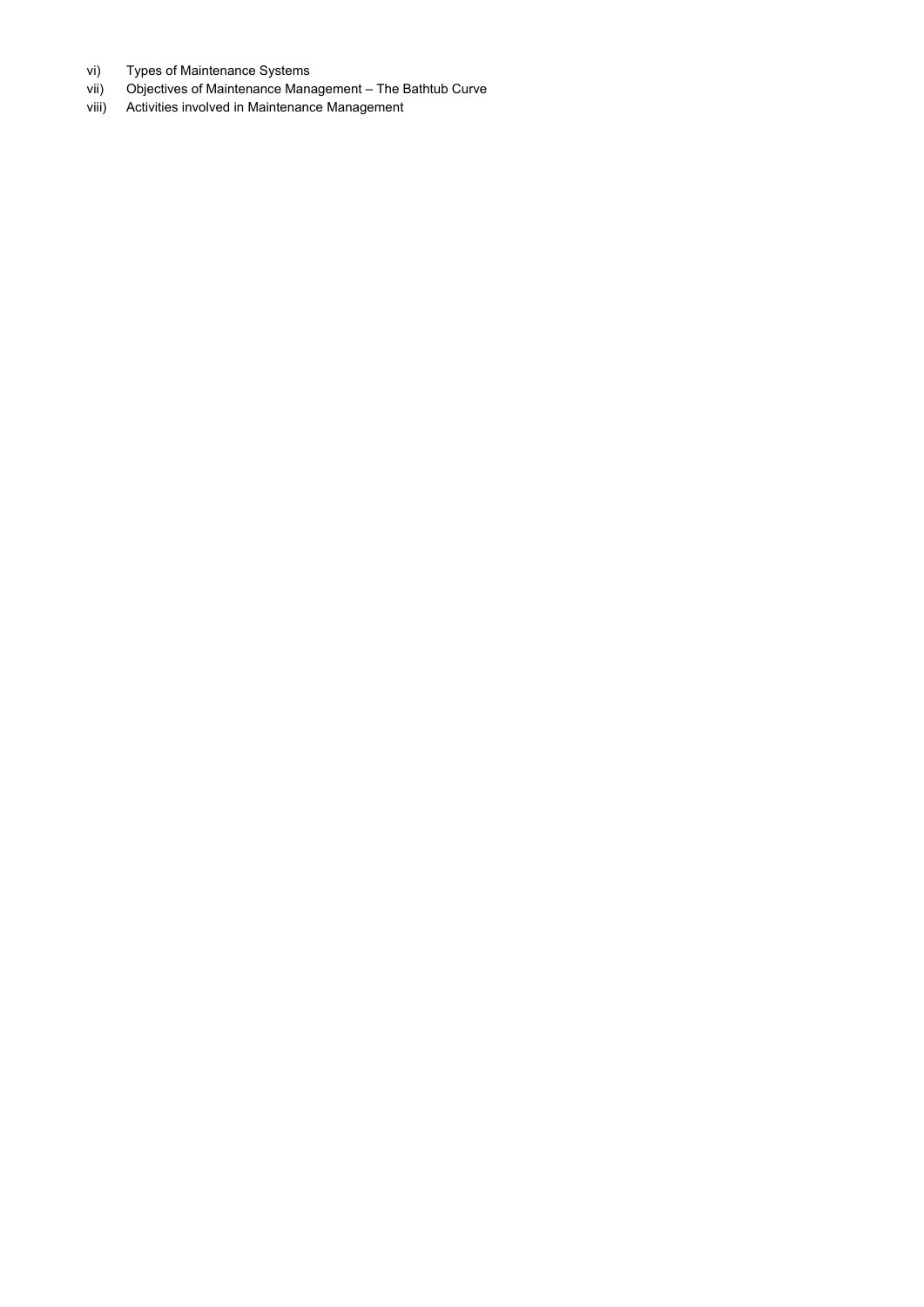#### **6.5 REFRIGERATION AND AIR CONDITIONING**

# **L T P 4 - 2**

#### **RATIONALE**

Diploma holders in mechanical engineering are responsible for supervising production and maintenance of refrigeration and air conditioning systems. For this purpose, knowledge and skills covering principles of refrigeration and air conditioning, various refrigeration and air conditioning system, psychometric are required to be imparted to them. Hence this subject.

*Note: Weightage of each topic for external examination is given in the brackets.*

#### *DETAILED CONTENTS*

## **2. Principles of refrigeration (10%)** 1.8 Meaning 1.9 Refrigeration Methods 1.10 Units of refrigeration 1.11 Reversed Carnot cycle. 1.12 Heat pump 1.13 Coefficient of performance 1.14 Rating of refrigeration machines. **2. Refrigeration Systems (20%)** 2.5 Air Refrigeration cycle-application and its limitations. 2.6 Vapour Compression Cycle. 2.1.5 Effect of sub-cooling and super heating 2.1.6 Departure of actual vapour compression cycle from theoretical cycle 2.1.7 Effect of varying condensing and suction temperature on coefficient of performance. 2.1.8 Simple mathematical calculation with pressure enthalpy charts. 2.7 Vapour absorption cycle 2.8 Actual Vapour absorption cycle and application **3. Refrigerants (10%)** 3.5 Important properties of a refrigerant. 3.6 Nomenclature of refrigerants. 3.7 Properties and application of commonly used refrigerants such as R-134(a), R22, CO<sub>2</sub>, NH<sub>3</sub> and refrigerant mixture. 3.8 Concept of Ozone Depletion Potential (ODP), Global Warming Potential (GWP) **4. Refrigeration System, Components and Controls (10%)** 4.3 Function, type, specification and constructional details of components such as compressor, condenser, expansion valve (capillary tube, thermostatic expansion valve, low side and high side float valve), evaporator, oil separator, accumulator, header. 4.4 Various controls – Solenoid valve, thermostat, low pressure /high pressure cut out, safety switch. **5. Psychrometry (20%)**

- 5.5 Various terms –Dry and wet bulb temperature, saturation, dew point, adiabatic saturation, temperature, relative humidity, absolute humidity, humidity ratio.
- 5.6 Psychrometric chart and its uses.
- 5.7 Psychrometric processes sensible heating and sensible cooling, humidification and dehumidification, cooling and dehumidification, heating and humidification, and their representation on psychrometric chart.
- 5.8 Simple problems.

## **6. Air-conditioning (5%)**

- 6.5 Introduction
- 6.6 Metabolism in human body

- 
- 6.7 Human comfort
- 6.8 Applications of air-conditioning

## **7. Heat Load (10%)**

- 7.4 Various types of loads
- 7.5 Sensible and latent heat load
- 7.6 Load calculations

## **8. Air-conditioning System (10%)**

- 8.6 Study of window air conditioner
- 8.7 Study of split air conditioner
- 8.8 Concept of Central air-conditioning system
- 8.9 Round the year air conditioning system
- 8.10 Air distribution systems, concept of filter, damper, fan, blower, air register and diffuser.

## 9. **Miscellaneous Topics** (5%)

9.5 Evaporative cooling with example of Desert cooler

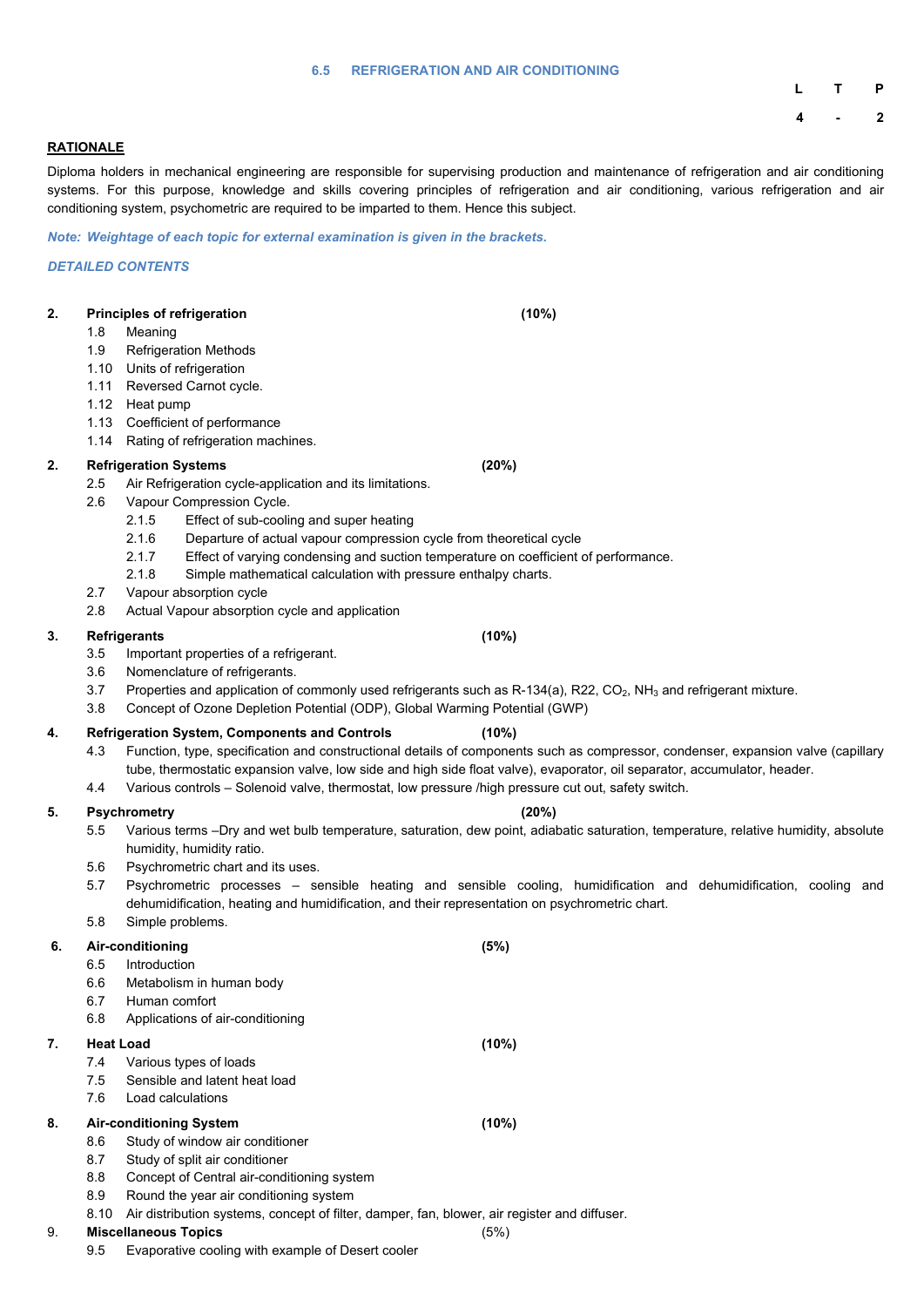- 9.6 Water Chillers and their applications
- 9.7 Green Building Concept
- 9.8 Building Rating

#### **LIST OF PRACTICALS**

- **13.** Practice in
	- i) Tube cutting ii) Tube Flaring
	- iii) Tube bending iv) Tube joining
- **14.** Study of Domestic refrigerator.
- **15.** Study of water cooler
- **16.** Study and sketch window type room air-conditioner
- **17.** Testing of a refrigeration unit to find out;
	- (i) Refrigeration capacity, (ii) Power input, iii) C.O.P.
- **18.** (i) Charging refrigerant in an open as well as hermetically sealed units.

- (ii) Physical detection of leakage of refrigerant by various methods.
- **19.** Study of experiment ice plant
- **20.** Visit to an Ice Plant and cold storage.
- **21.** Visit to a central air-conditioning plant.
- **22.** Study and sketch of Compressor, Expansion Valve, Solenoid valve, thermostat, H.P.-L.P. switch, oil safety switch, service manifolds and valves, strainers, Driers.
- **23.** Determination of psychrometric properties of air by sling psychrometer and fan type hygrometer and compare the results with ideal type hygrometer.
- **24.** Determination of bypass factor of cooling coil.

----------------------------------------------------------------------------------------------------------------